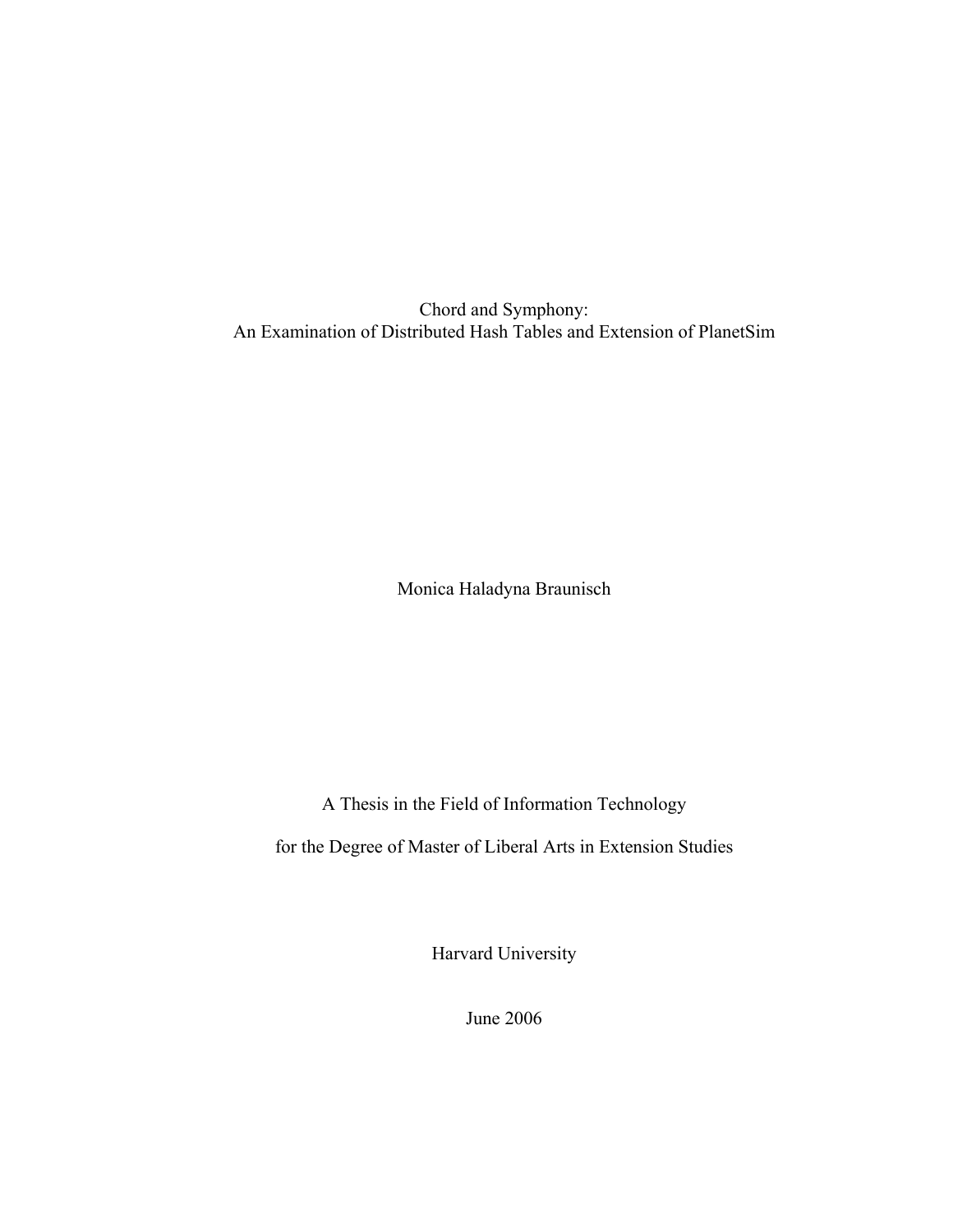© 2006 Monica Haladyna Braunisch

All Rights Reserved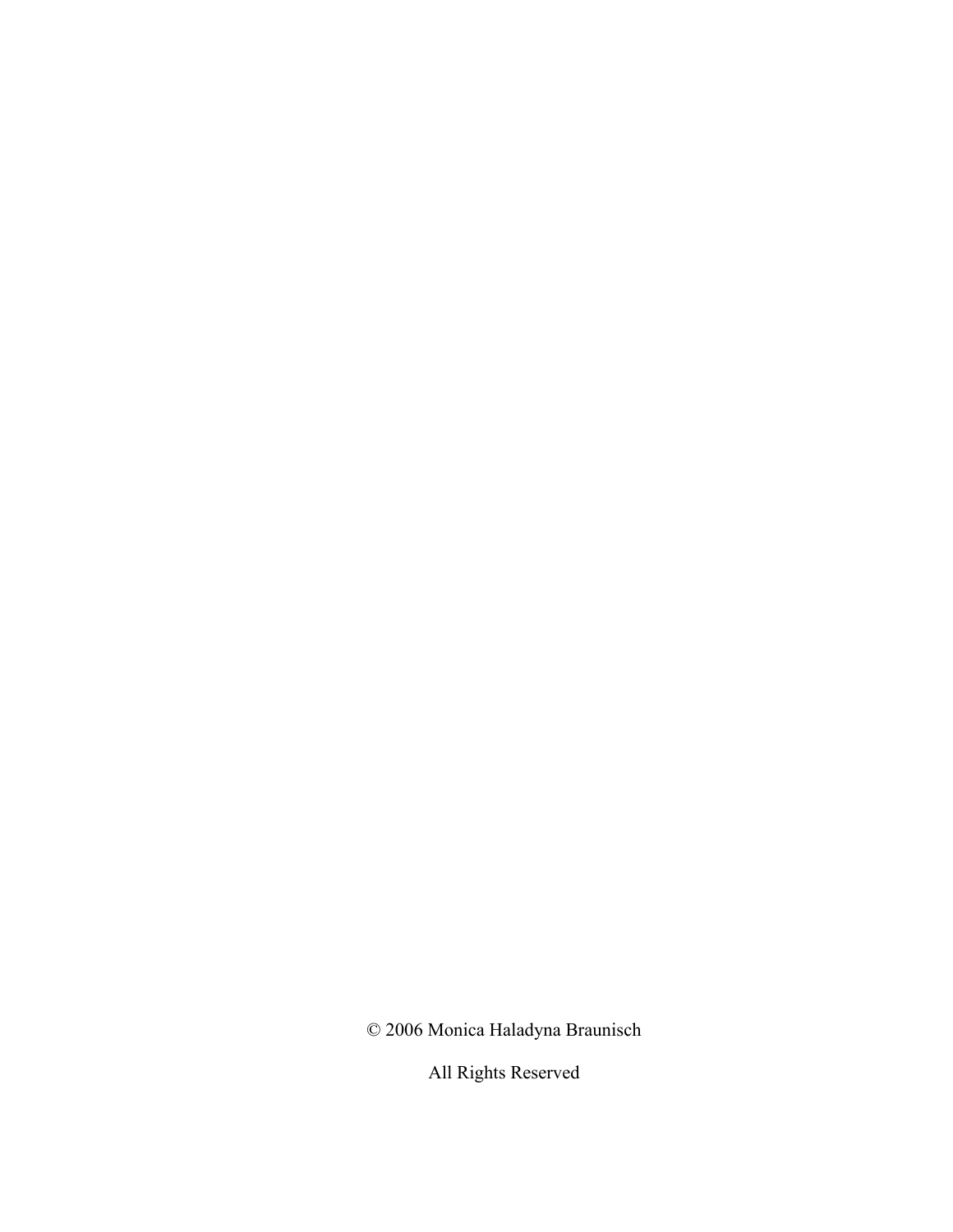#### **Abstract**

In an expository approach, I analyze two peer-to-peer network overlay protocols, namely, Chord and Symphony. I have extended an existing network simulator, PlanetSim v.3.0, in the areas of secure hashing and under consideration of Internet Protocol Version 6 (IPv6). I use this extended PlanetSim code to simulate and compare both overlay protocols in a distributed hash table (DHT) application.

In the introduction, I provide general background information on the origins of DHTs and a brief overview of Chord and Symphony. I then proceed to an in-depth analysis of the two protocols, based on the most recent literature in this active field of research. In order to evaluate the Chord and Symphony protocols in their overall performance, I have selected PlanetSim, a new Java-based simulator designed by P. Garcia *et al.*, as the simulation platform. In a brief survey, I compare PlanetSim to other peer-to-peer (P2P) network simulators. Taking advantage of PlanetSim's extendibility and modularity, I proceed to implement and to test hashing with Chord and Symphony, using the 2nd generation Secure Hash Standard algorithms (SHA-2). I also demonstrate hashing of Internet Protocol Version 6 (IPv6) addresses, as stipulated in Request for Comments (RFC) 4291 of February 2006, by using SHA-2. The simulation parameters considered include network size, node distribution type, Chord ID bit length, and number of long distance links in Symphony.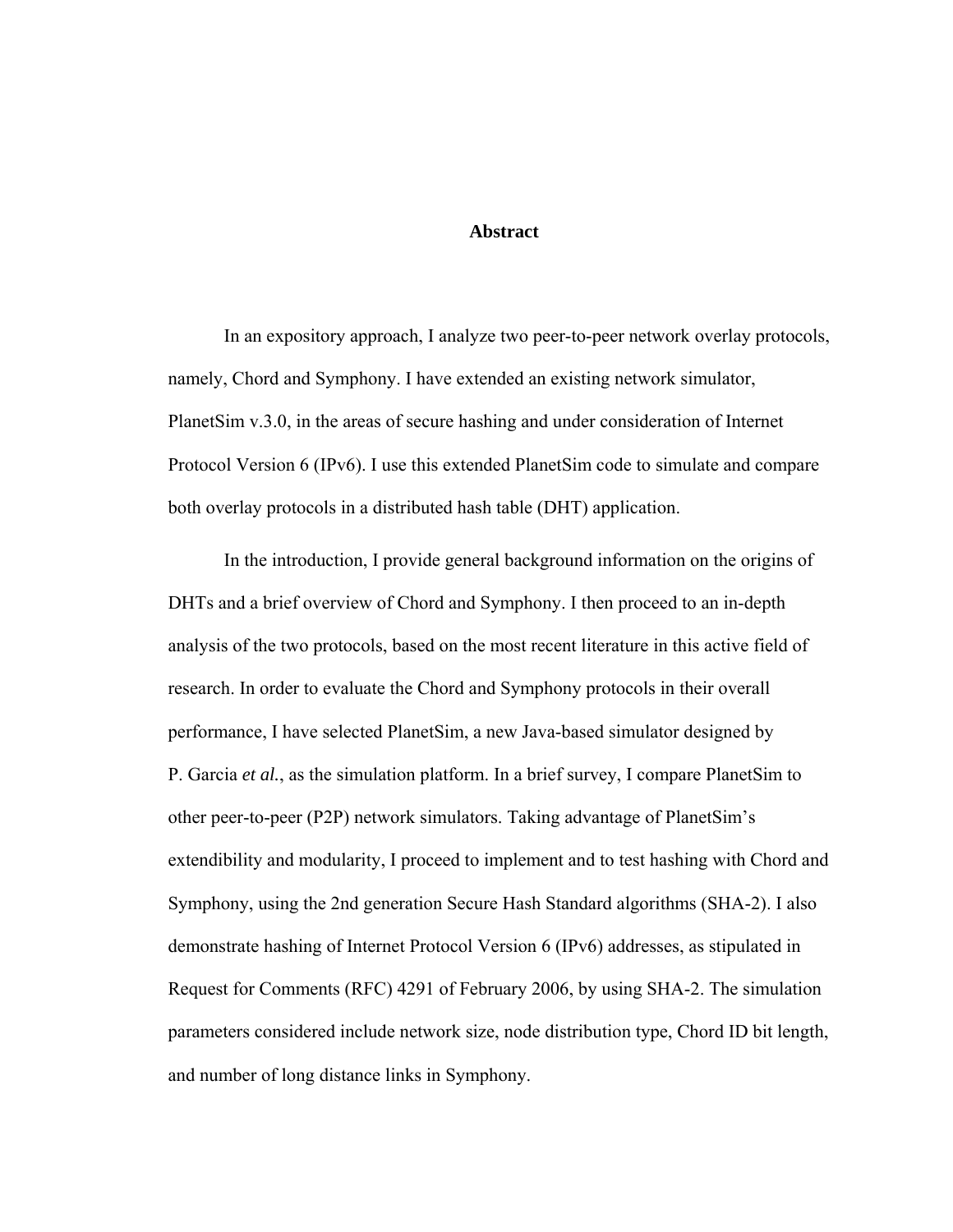#### **Dedication**

In memory of my mother Sylvia who always believed in the highest possible ideals: goodness, honesty, truth, humility, humanity, hope, and unconditional love.

Mama, I will love you forever, through all time, space and eternity.

To my loving and devoted husband Henning, for his support through these past months, and also for his kindness and love.

To my adorable and precious Isabel: You are the light of my life!

To my wonderful brother who always believes that there are no impossibilities, and to my Dad for his constant propagation of confidence and love.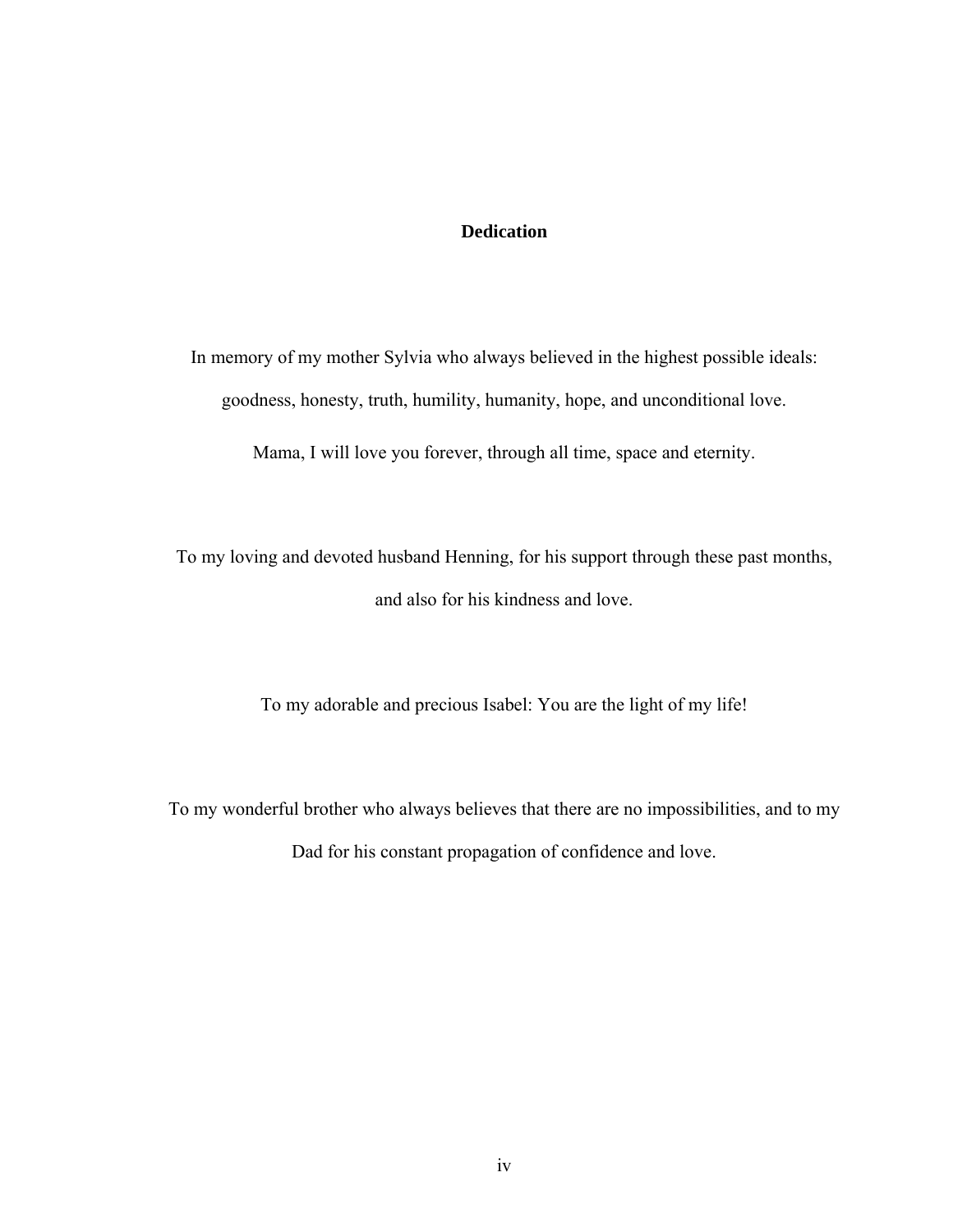#### **Acknowledgments**

I would like to thank my thesis director Scott Bradner for all his input, suggestions, answering all my questions and concerns and by shedding light on diverse subject matters when circumstances looked dim. Also thanks to my thesis advisor Professor Bill Robinson for taking the time to thoroughly read the thesis and make numerous and helpful suggestions to improve the thesis.

I would like to acknowledge and thank Professor Pedro García López from the Universitat Rovira i Virgili in Tarragona, Catalonia, Spain, for his kind invitation to participate with his team of scientists on the extension of the PlanetSim code (see planet.urv.es/planetsim/ on the Internet).

Also, special thanks to my husband Henning for helping explain various probability concepts, making suggestions that helped shape and improve the quality of the thesis material, as well as for testing code and helping find bugs when they were no longer visible. Special thanks to my father, Professor Ronald Haladyna, for taking the time to read the thesis and make suggestions to correct some grammatical errors and other important suggestions to improve the overall style.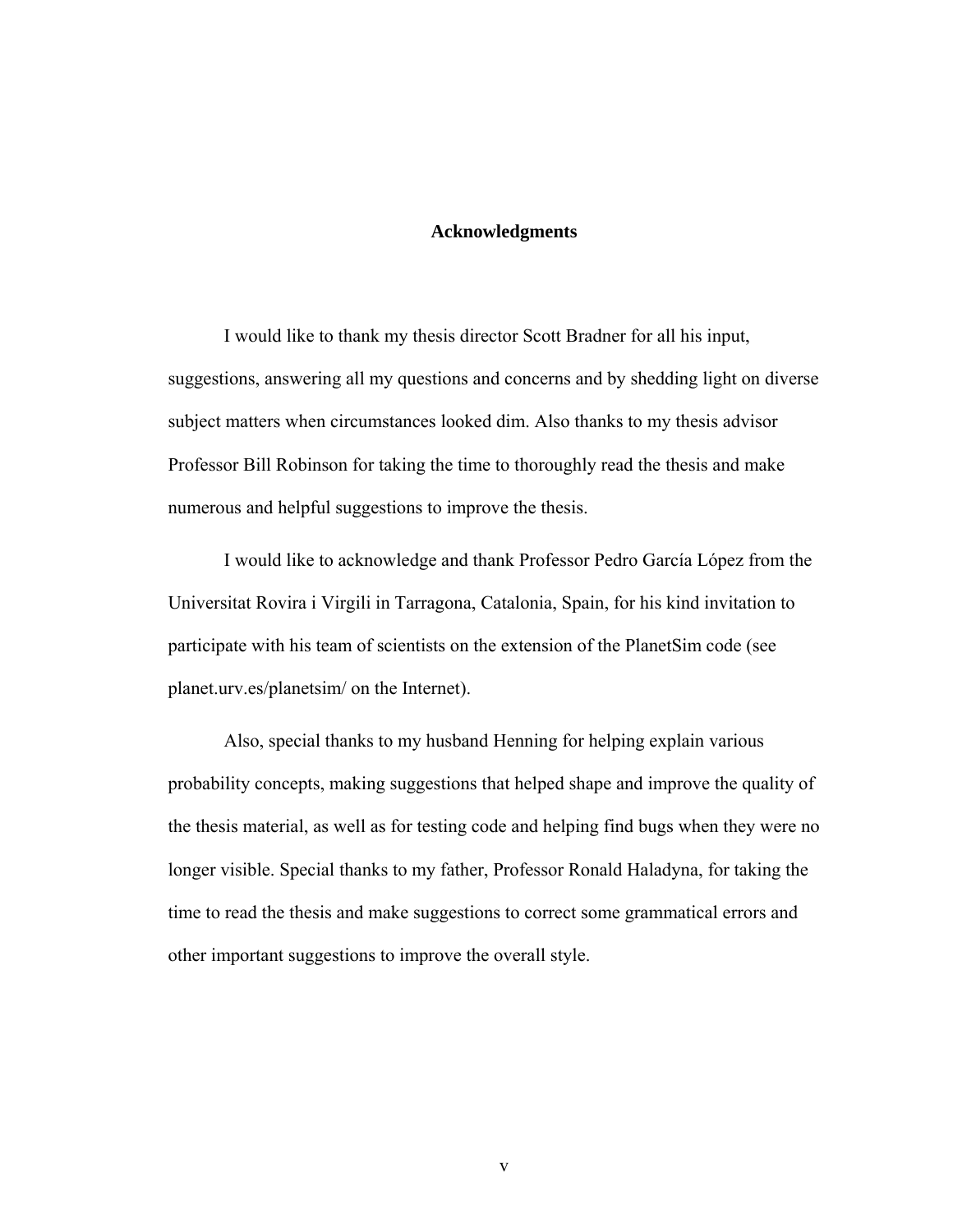## **Table of Contents**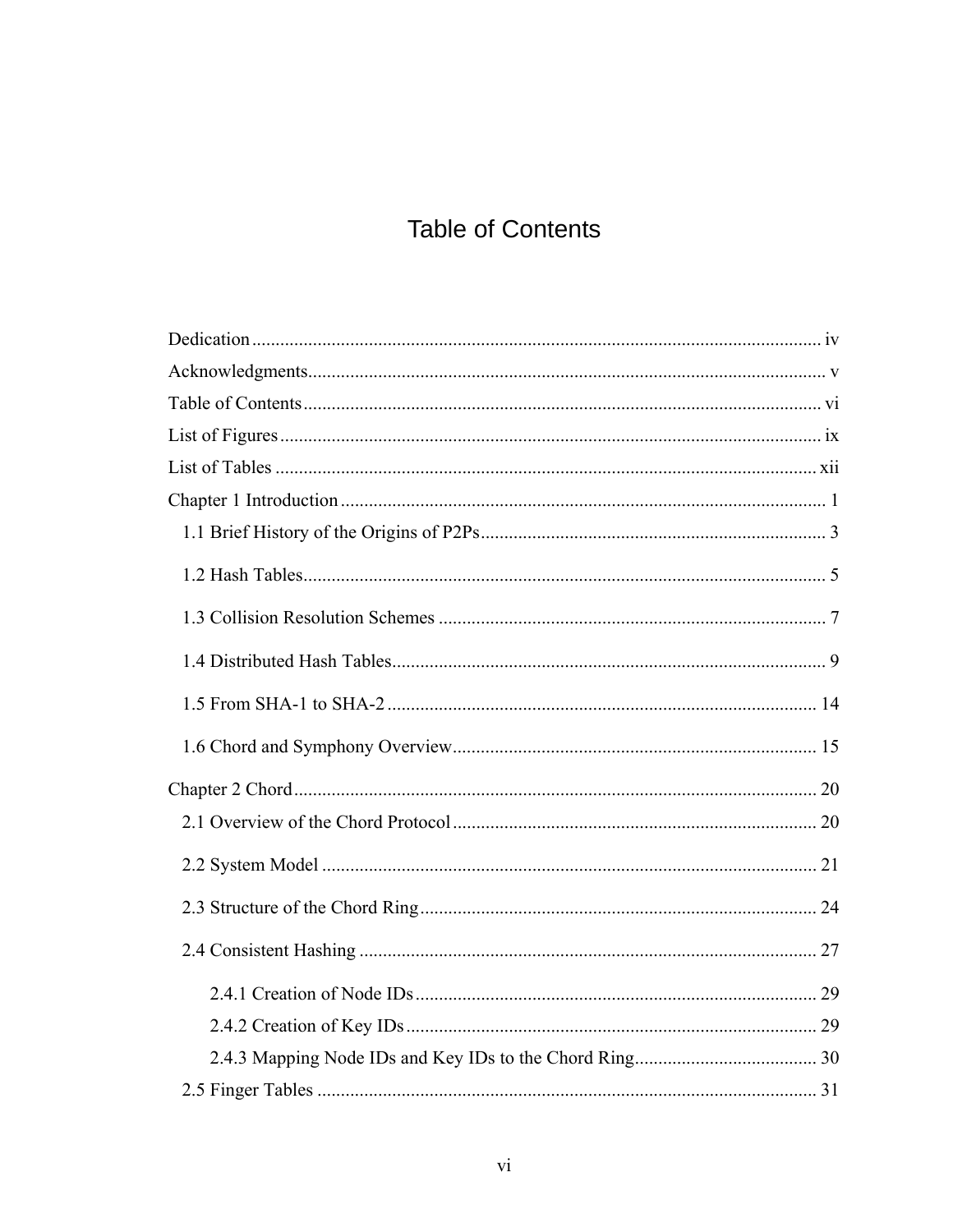| 2.6.2 Handling Node Failures and Departures with High Fault Tolerance  38 |  |
|---------------------------------------------------------------------------|--|
|                                                                           |  |
|                                                                           |  |
|                                                                           |  |
|                                                                           |  |
|                                                                           |  |
|                                                                           |  |
|                                                                           |  |
|                                                                           |  |
|                                                                           |  |
|                                                                           |  |
|                                                                           |  |
|                                                                           |  |
|                                                                           |  |
|                                                                           |  |
|                                                                           |  |
|                                                                           |  |
|                                                                           |  |
|                                                                           |  |
|                                                                           |  |
|                                                                           |  |
|                                                                           |  |
|                                                                           |  |
|                                                                           |  |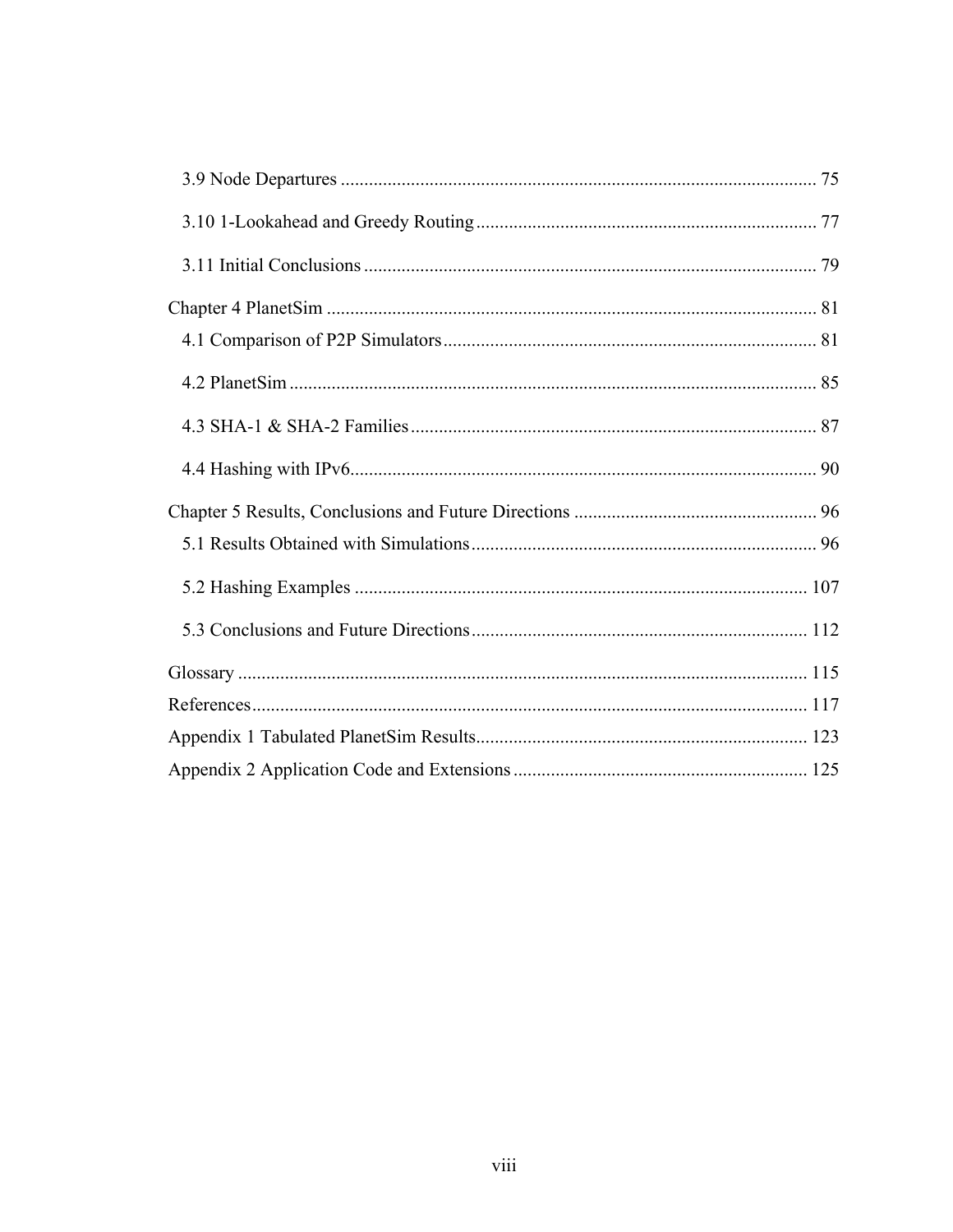# List of Figures

| Figure 3.1 Simple example of a Symphony network with short reinforced links and one |
|-------------------------------------------------------------------------------------|
| Figure 3.2 Harmonic probability density function showing 100 to 100,000 nodes 57    |
| Figure 3.3 Histogram for 1000 long-distance links in a network of 1000 nodes 58     |
| Figure 3.4 Symphony network with 10 nodes and a maximum of one long-distance link   |
| Figure 3.5 Symphony network with 10 nodes and a maximum of two long-distance links  |
| Figure 3.6 Network with 1,000 nodes with regular distribution and a maximum of one  |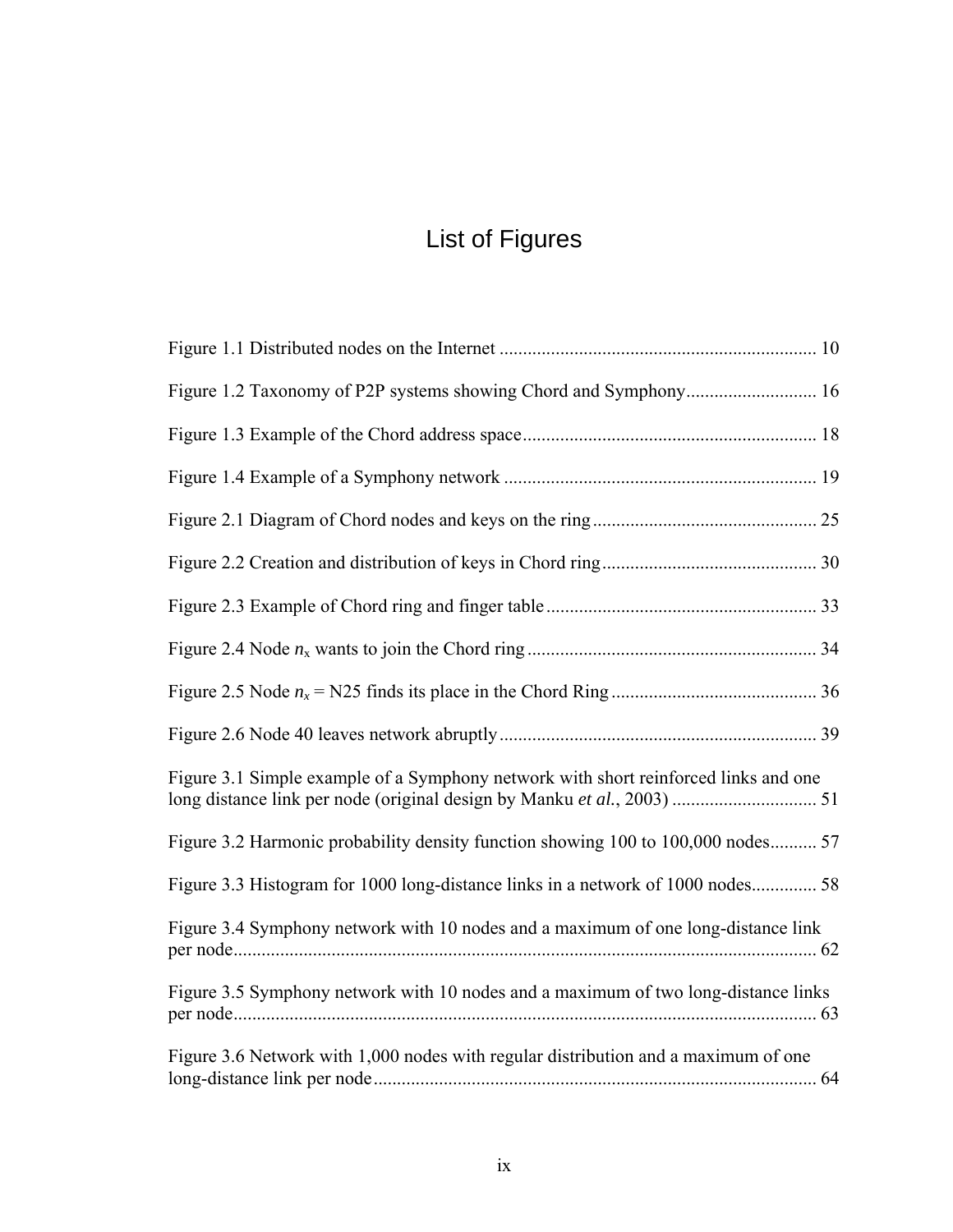| Figure 3.7 Symphony network with 1,000 nodes and a maximum of two long-distance        |
|----------------------------------------------------------------------------------------|
|                                                                                        |
| Figure 3.9 Symphony network with 10 nodes randomly distributed and a maximum of<br>69  |
| Figure 3.10 Ten node Symphony network with a maximum of two long-distance links per    |
| Figure 3.11 Symphony network with 1,000 nodes and a maximum of one long-distance       |
| Figure 3.12 Symphony network with 100 nodes and a maximum of two long-distance         |
|                                                                                        |
| Figure 5.1 Chord and Symphony for increasing network size. Network creation with       |
| Figure 5.2 Chord and Symphony for increasing network size. Key insertions with regular |
| Figure 5.3 Chord and Symphony for increasing network size. Key lookups with regular    |
| Figure 5.4 Chord and Symphony for increasing network size. Network creation with<br>99 |
| Figure 5.5 Chord and Symphony for increasing network size. Key insertions with random  |
| Figure 5.6 Chord and Symphony for increasing network size. Key lookups with random     |
| Figure 5.7 Chord and Symphony with use of different hash algorithms. Network creation  |
| Figure 5.8 Chord and Symphony with use of different hash algorithms. Key insertions    |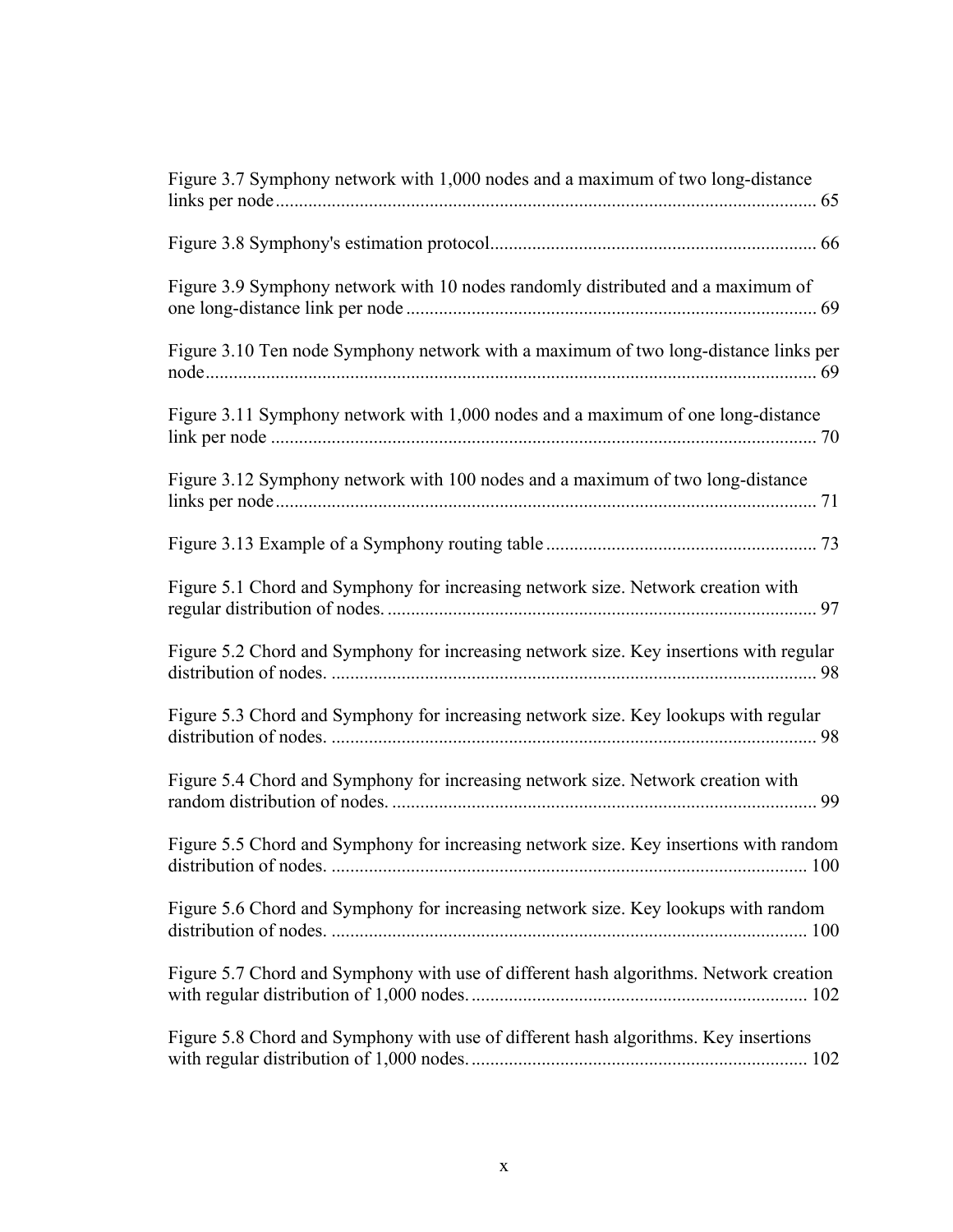| Figure 5.9 Chord and Symphony with use of different hash algorithms. Key lookups with      |
|--------------------------------------------------------------------------------------------|
| Figure 5.10 Chord with varying bit length of IDs. Network creation with regular            |
| Figure 5.11 Chord with varying bit length of IDs. Key insertions with regular distribution |
| Figure 5.12 Chord with varying bit length of IDs. Key lookups with regular distribution    |
| Figure 5.13 Symphony with varying maximum number of long distance links. Network           |
| Figure 5.14 Symphony with varying maximum number of long distance links. Network           |
| Figure 5.15 Symphony with varying maximum number of long distance links. Network           |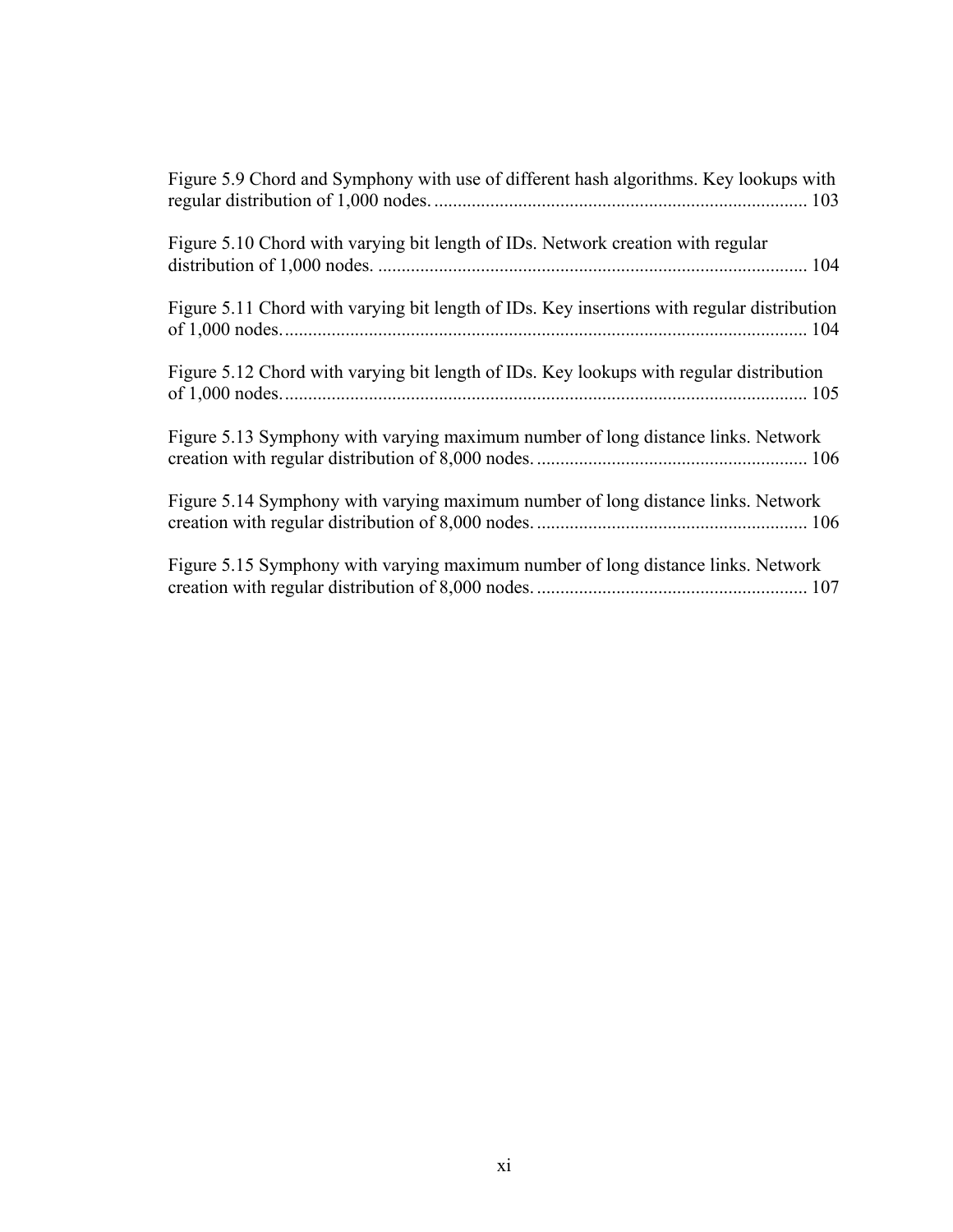## List of Tables

| Table 1.1 Chaining example showing how both <i>j</i> and <i>k</i> hash to bucket 15. Subsequently $k$ |  |
|-------------------------------------------------------------------------------------------------------|--|
|                                                                                                       |  |
| Table 1.3 Diverse topologies: Protocols using different routing mechanisms (Manku,                    |  |
|                                                                                                       |  |
|                                                                                                       |  |
|                                                                                                       |  |
|                                                                                                       |  |
|                                                                                                       |  |
|                                                                                                       |  |
| Table 4.3 IP address space from RFC 1884 showing the initial distribution of IP                       |  |
| Table 5.1 Node "c" has a heavy load of 15 and a target of only 12  113                                |  |
|                                                                                                       |  |
| Table A1.1 Tabulated Chord simulation results obtained with PlanetSim 113                             |  |
| Table A1.2 Tabulated Symphony simulation results obtained with PlanetSim 123                          |  |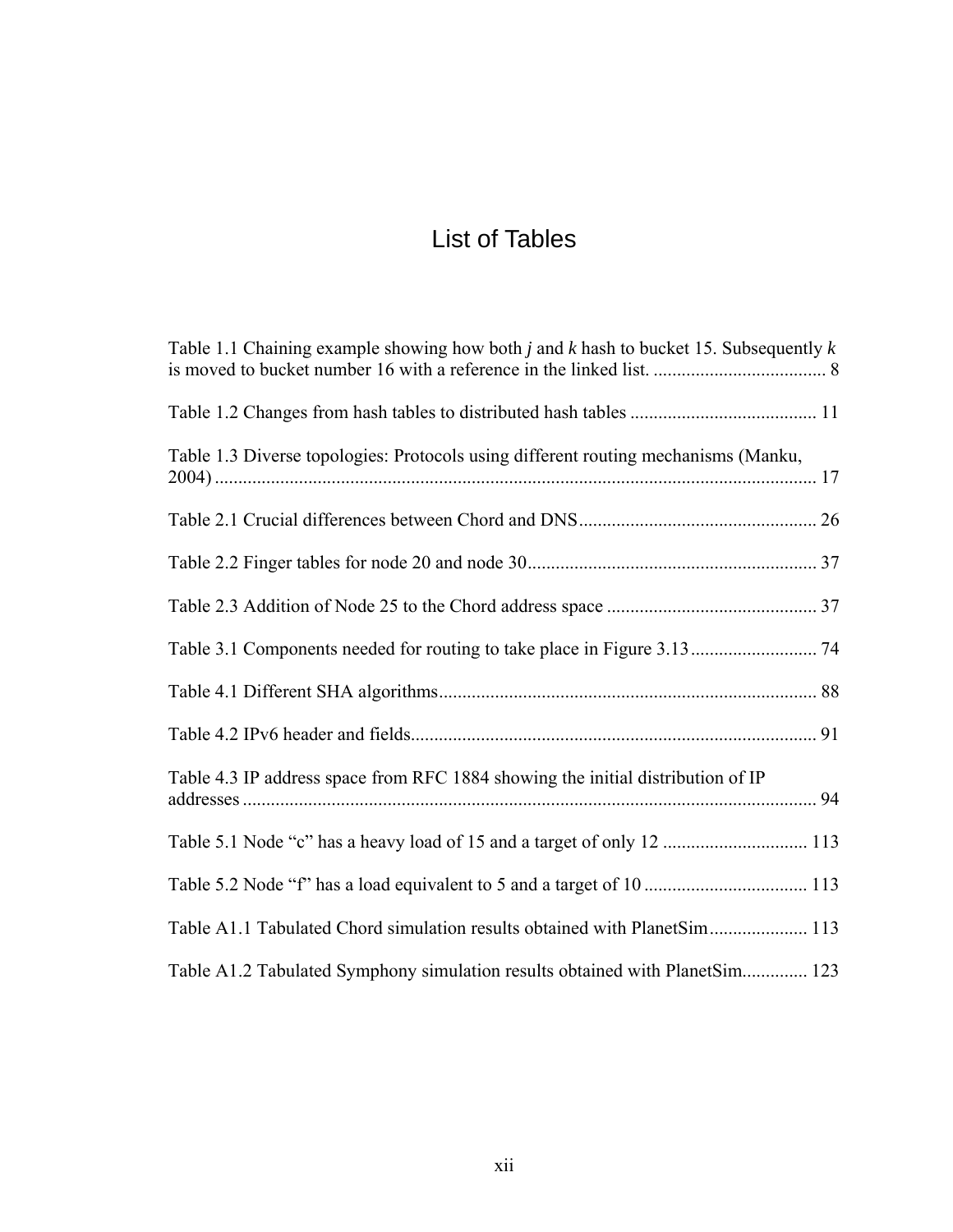### Chapter 1 Introduction

*"Where a new invention promises to be useful, it ought to be tried." Thomas Jefferson, 1786* 

This chapter presents an overview of the thesis project including background information on the history of how peer-to-peer (P2P) systems originated, hash tables, distributed hash tables (DHTs), and the growth of P2P protocols, and a preliminary introduction to the Chord and Symphony routing protocols, which is at the core of this thesis.

Distributed hash tables are self-organizing, logical overlay networks that run on top of physical networks and offer services to map, lookup and delete hash keys in distributed P2P systems. The thesis focuses on a comparative study of Chord and Symphony and how they differ in their routing and lookup procedures. Even though they both resemble each other in their common ring infrastructure, they are dissimilar in their routing techniques (Stoica *et al.*, 2001; Manku, Bawa & Raghavan, 2003).

To better understand and analyze both protocols, simulations were performed using PlanetSim (Garcia *et al.*, 2005), a comprehensive Java-based simulator (see Chapter 4 for details).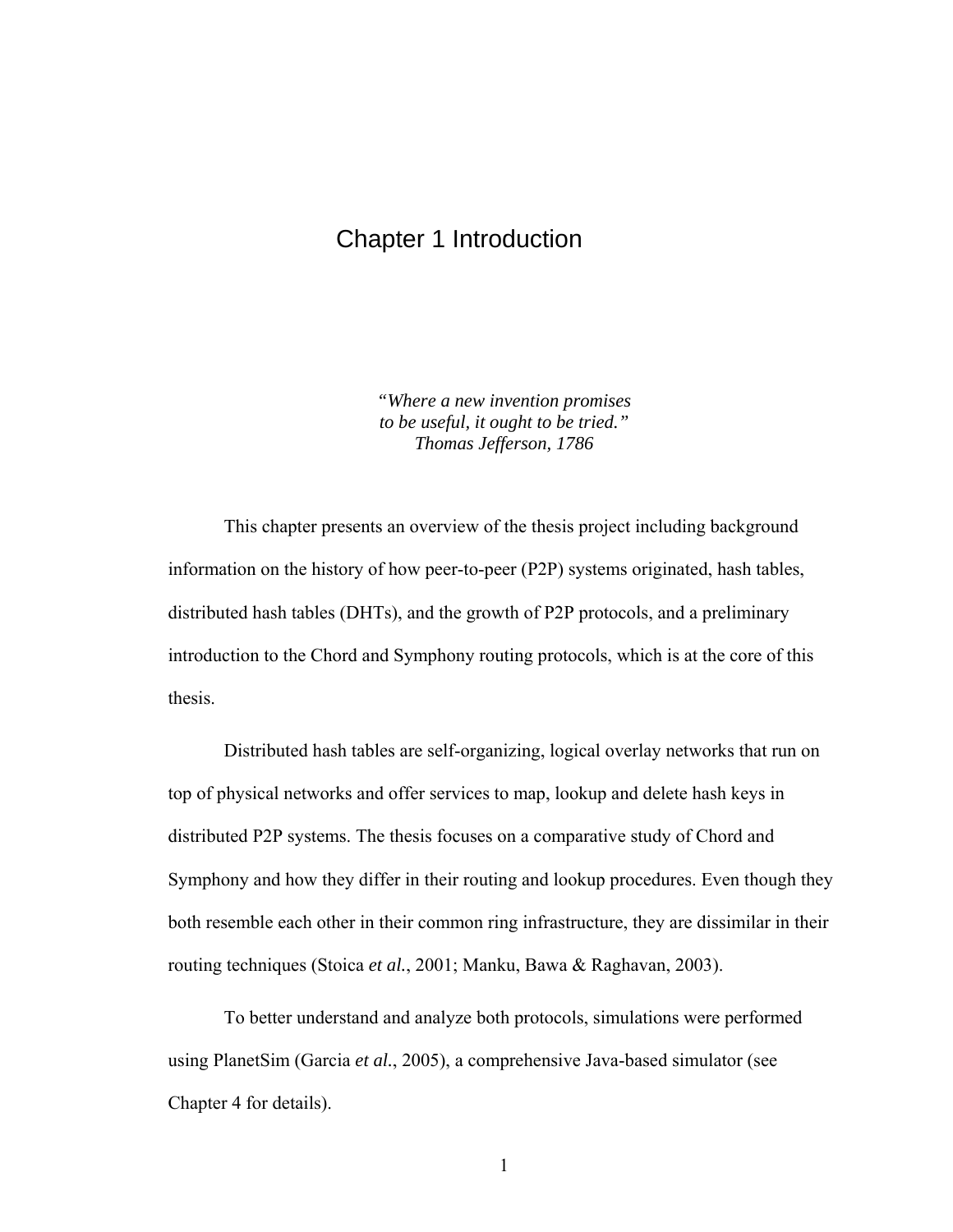Additionally, extensions to the PlanetSim simulation code (see Chapter 5 and Appendix 2) were developed to implement and test use of the SHA-2 family (SHA stands for secure hash standard algorithm), which without question produce longer message digests and also increase the computing time as compared to the conventional, but more insecure, SHA-1. Furthermore, a variation of hashing with Internet Protocol Version 6 (IPv6) was created to demonstrate how the transition from Internet Protocol Version 4 (IPv4) is possible (Hinden & Deering, 2006), a necessity in the near future.

The thesis is organized as follows:

- 1. The rest of this Chapter covers background information about the origins of hash tables and distributed hash tables. Additionally, other key concepts are examined such as the use of Secure Hash Algorithms and the role they partake in DHTs. Also, a brief introduction to Chord and Symphony is covered.
- 2. The subsequent parts of the thesis (Chapters 2 and 3) contain an analysis of Chord and Symphony.
	- Evaluating their scalability as well as assessing how fault tolerant they are in quickly shrinking and expanding networks.
	- Examining the resiliency of Chord and Symphony and showing how both protocols are able to continue operating efficiently under any amount of link failure or even massive link failures.
	- Examining how low state maintenance helps reduce the latency for both protocols and explaining why its beneficial to reduce the Round Trip Time.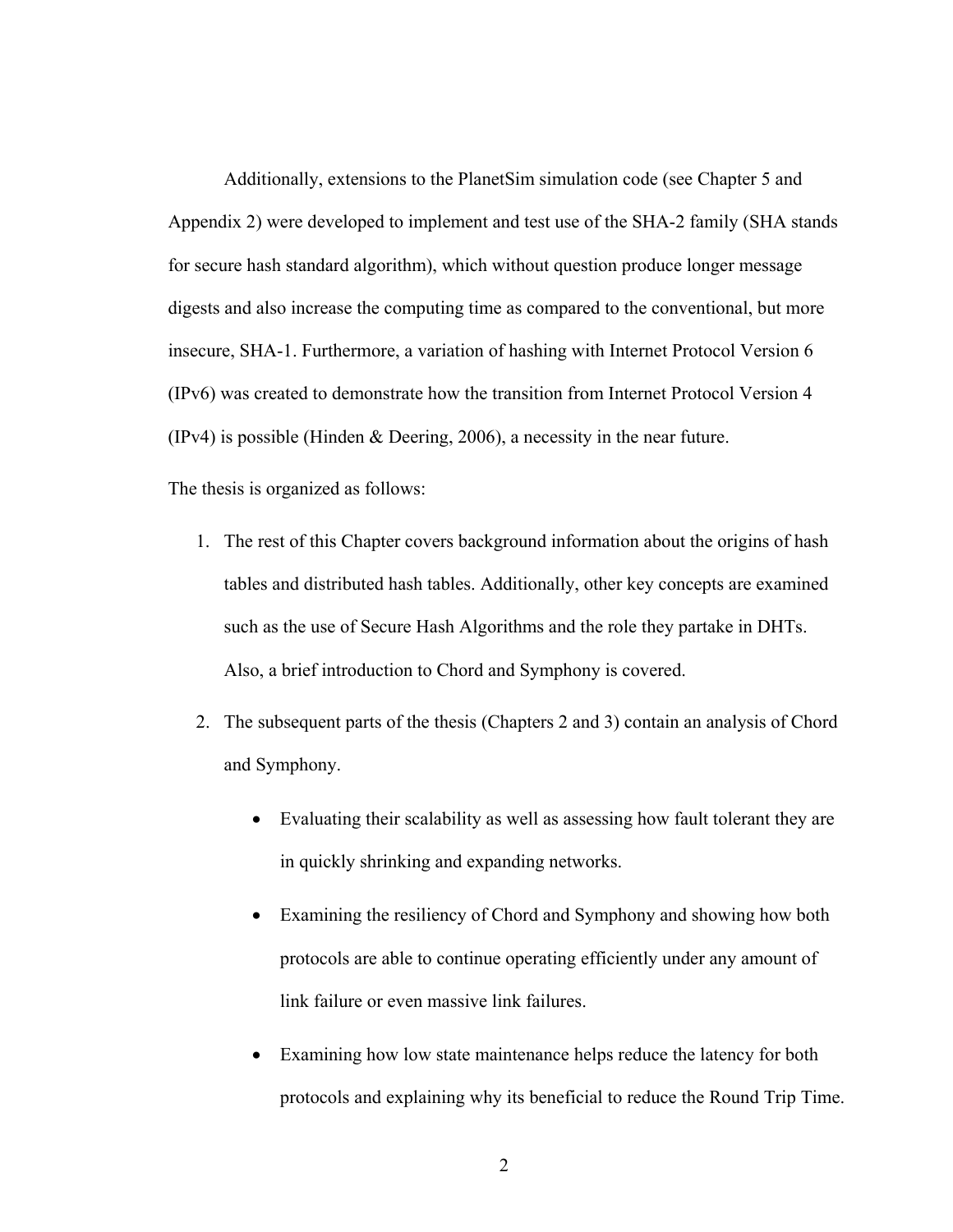- The way that dilation or stretch affect both protocols and why it is desirable for them to maintain this in a minimal state.
- Examining different forms of probability density functions that enhance load balance for both protocols and why both use different functions.
- Analyzing the infrastructure of both protocols and showing how both are able to adapt to any large-scale distributed network.
- 3. The last part tests Chord and Symphony with PlanetSim (Garcia *et al.*, 2005) and assesses the extended features that were implemented for the project.
	- The integration of SHA-512, among others, from the SHA-2 family, which produce longer message digests.
	- Hashing with IPv6. At some point in the near future, IPv6 needs to be integrated in real-world P2P scenarios. In this thesis, there are examples of how this can be implemented as of today (RFC 4291).
	- Plots of simulations using PlanetSim / Jacksum and tests for all the digest algorithms from the SHA-2 family.

#### 1.1 Brief History of the Origins of P2Ps

The concept of Peer-to-Peer networks, known as P2P, is actually not novel, but has been around for a few decades. It began with the formation of the first wide area network (WAN) in 1965. Engineers established a connection by way of a phone line between the Massachusetts Institute of Technology (MIT) and the University of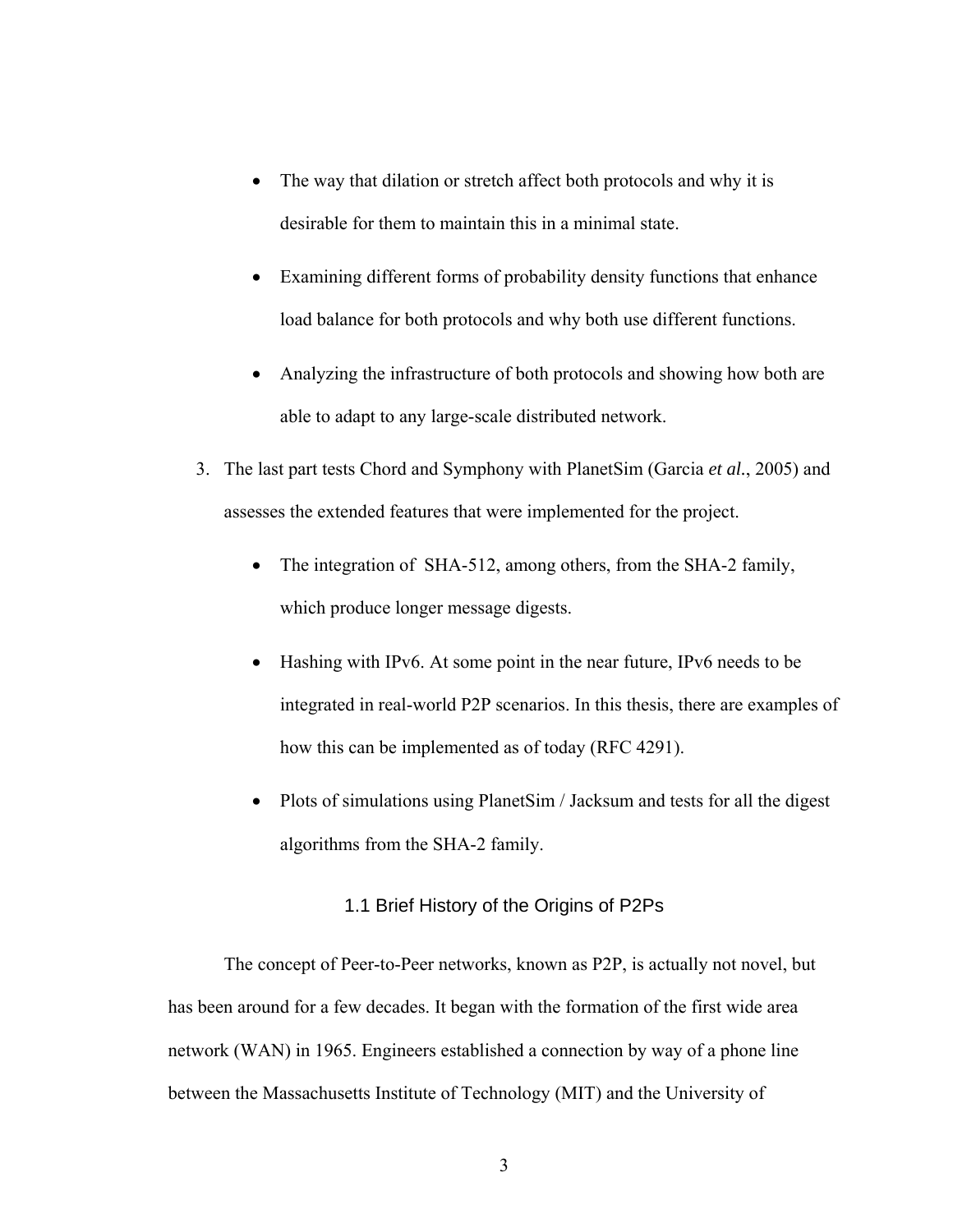California at Berkeley (ARPANET History, 2004). This propelled the creation of the ARPANET (Oram & O'Reilly & Associates, 2001; Wikipedia, 2004; Moore & Hebeler, 2002), which was sponsored by an agency of the Department of Defense and designed as a packet-switching network. The first interface message processor (IMP) messages to be sent through ARPANET originated from Stanford University to the University of California at Los Angeles (UCLA) on October 29, 1969. In less than two months, several academic institutions had joined the ARPANET: Stanford, UCLA, University of California at Santa Barbara and University of Utah. This junction formed the first-four node network in history, thus the first P2P network. The rationale behind this new structure was simple: To enable researchers to connect directly to each other, without a central authority, exchange information and share resources in a secure and distributed environment. This innovative development was followed by Usenet (Truscott  $\&$  Ellis, 1979) and domain name service (DNS), which further helped characterize modern P2P structures. Unfortunately, the original Internet architecture did not survive as much as it might have and too often evolved into the client/server model, which has dominated the Internet until recent years.

It was not until late 1999 with the release of Napster (Fanning, 1999) that a relevant transformation took place in the structure of modern P2P networks. Napster, however, was not a fully decentralized P2P network because it utilized a central server to retain pointers and to resolve addresses. On the other hand, when Gnutella (Frankel  $\&$ Pepper, 2000) was dispatched a significant change took place: Gnutella did not employ any central servers, but only directory servers that passed network addresses of peers to

4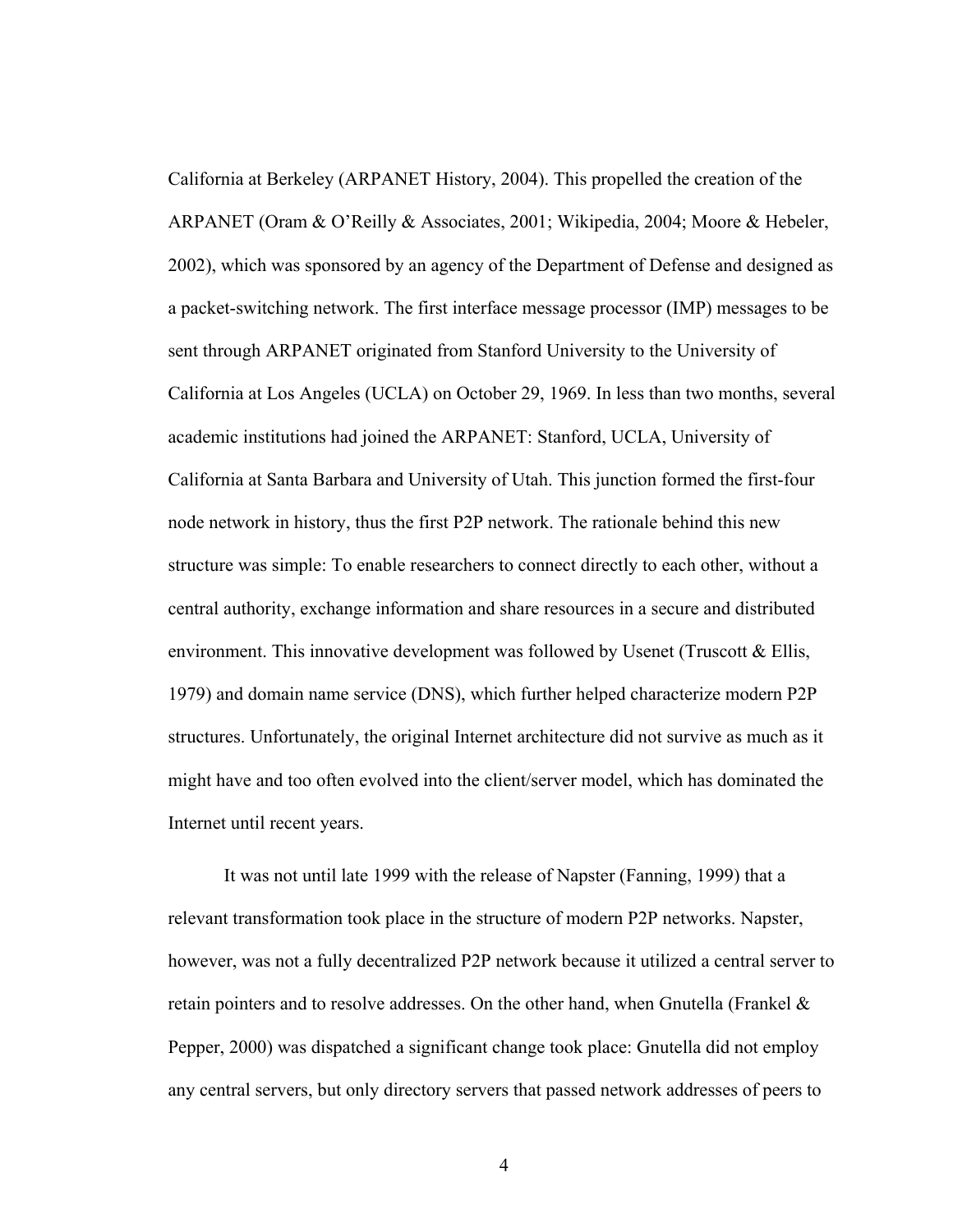other peers, and thus making it the first contemporary, decentralized and distributed network for file sharing (Wikipedia, 2004; Oram & O'Reilly & Associates, 2001).

Regardless of some limitations that Napster and Gnutella presented, these two technologies repeatedly demonstrated remarkable success by showing how they could scale to millions of users in a brief period of time. In the succeeding five years, numerous P2P networks and algorithms were designed and introduced to the Internet (Liben-Nowell, Balakrishnan & Karger, 2002b; Zhao *et al.*, 2001; Risson & Moors, 2004).

#### 1.2 Hash Tables

A brief look at the evolution of hash tables is useful in order to understand how DHTs originated. Future generations of p2p networks may at some point depend on distributed hash tables as a directory service.

In early 1953, a mathematician, Hans P. Luhn, who at the time was working for International Business Machines (IBM) proposed in a memorandum to try a new mathematical function that would be able to fabricate uniform random variables. The notion behind this was to be able to retrieve data faster without having the computer read every line of text, but instead granting access to a subscript in a linear array, which later evolved into the notion of chaining. With this chaining, Luhn suggested using buckets or a virtual space in the array that held more than one element in order to perform external searches.

Although Luhn coined the term "hash," it was not documented until Arnold I. Dumey described the first primitive types of hashing techniques in his book, "Computers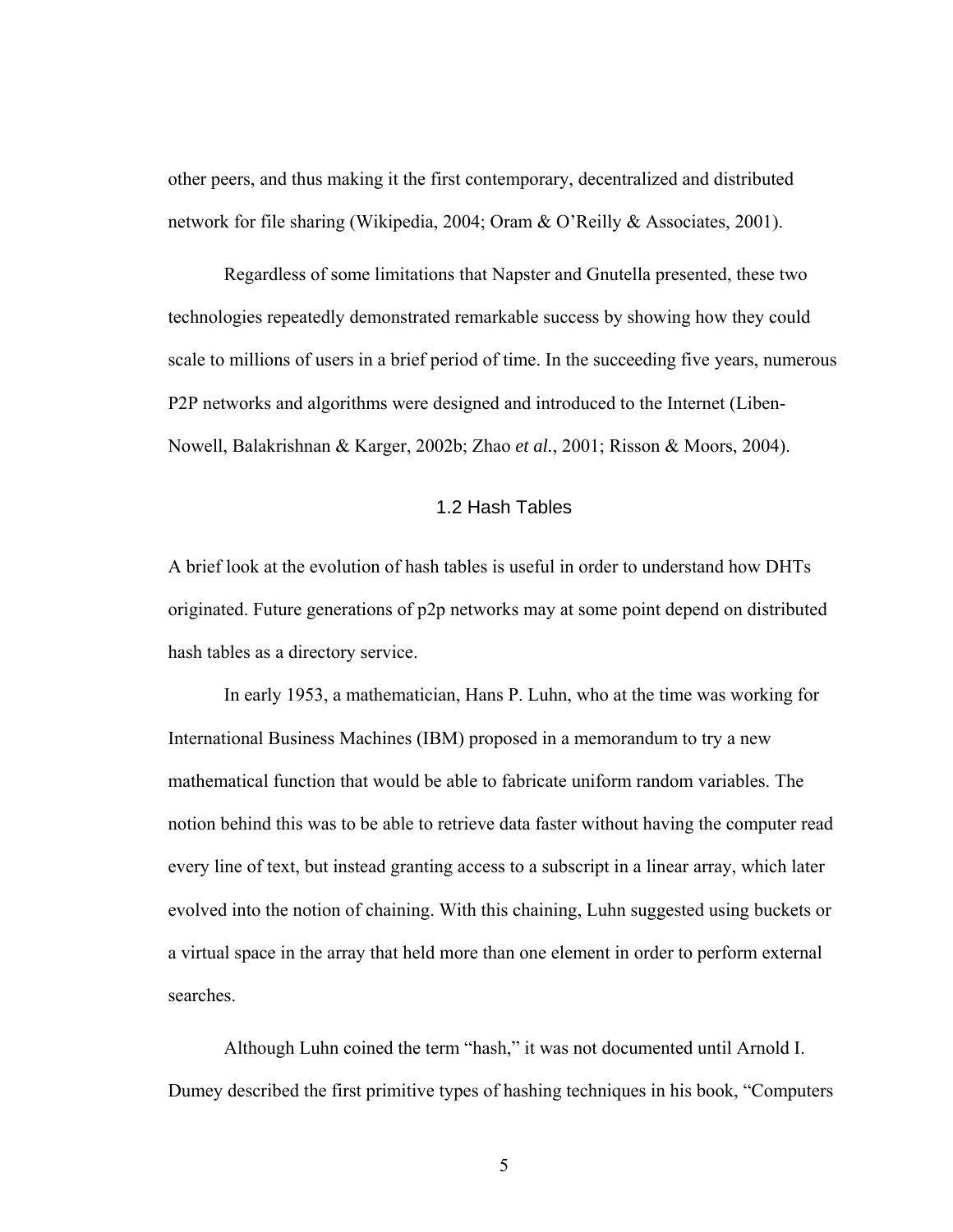and Automation" (Dumey, 1956). In 1956, Dumey took this a step further when he proposed that the key and value pairs should be divided by a prime number and the remainder be used as the hash address (Chern, 2005).

Through the course of the years, hashing became a standard tool used in dictionary searches, assembly programs, and for parsing, and was widely used for compiler languages (Allen, 1981). Hash tables have been used over the last couple of decades and evolved from simple heuristic methods into more elegant and complex data structures that aid in the rapid search, insertion and access to large amounts of information without excessive overhead (Wikipedia, 2005; Brookshear, 2000).

Hash tables are composed of associative arrays, which are known and referred to as look-up tables, abstract data types, maps or dictionaries. These tables are in turn used to relate a piece of information, known as a value, to a key. In order to be able to map (bind) a value (data or information) to a key and create the relation between them another element comes into place, called a hash function. A common or generic hash function takes the value and acquires the key with a modulo operation using the length of the table.

Once the key is produced, it is indexed or mapped as an entry in the array space, or bucket, where this input then contains documentation that is associated with the key. With a good hash algorithm, it can be assumed that the keys are distributed evenly and at random, although this is not always the case.

Taking the word "can", here represented by *x* and subsequently applying a generic hash function *h* to *x*, produces an integer  $h(x)$ , such that:

6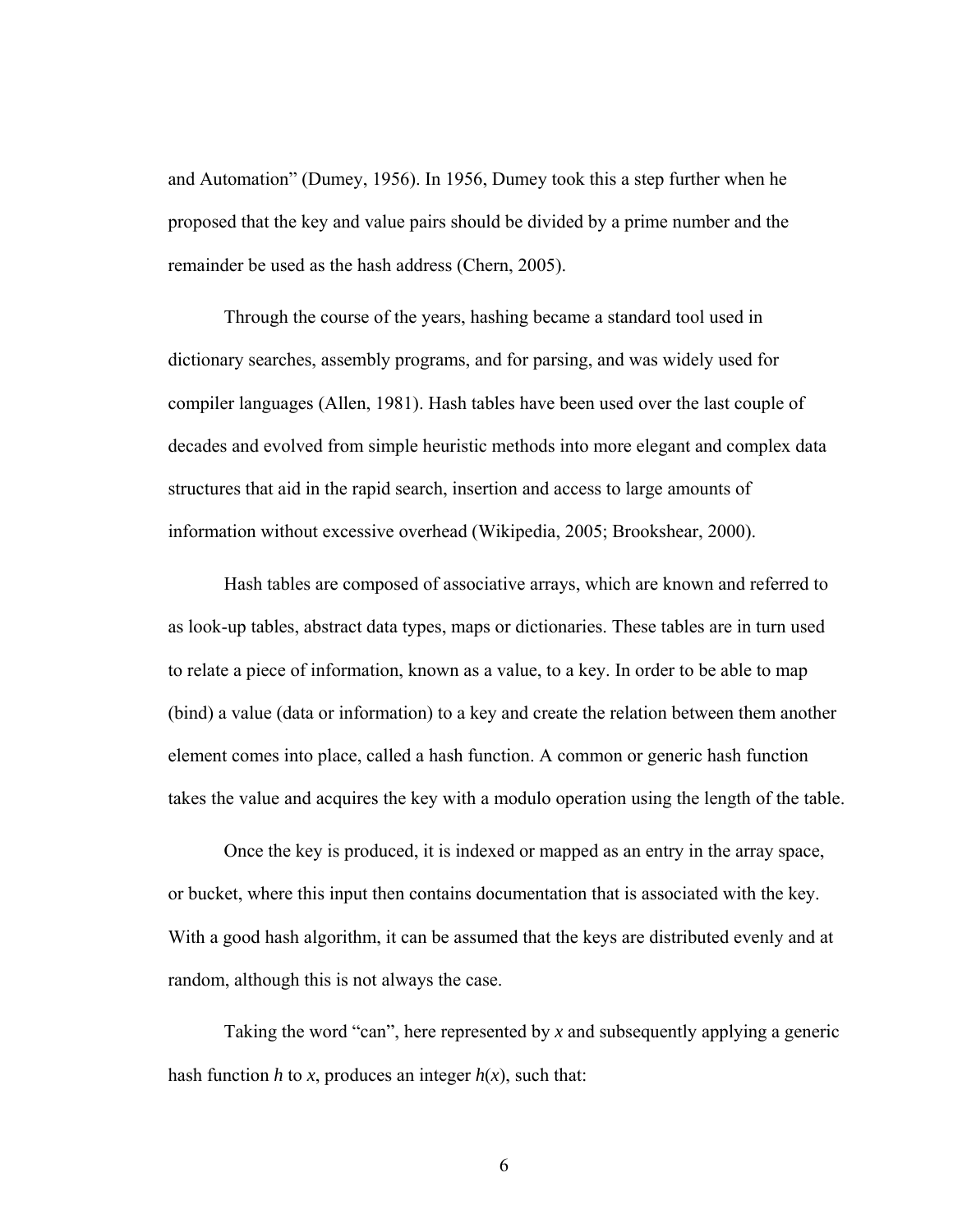#### $0 \leq h(x) \leq n-1$

Here *n* is the number of available spaces in the hash table. Supposing  $n = 97$ buckets, a sequence of steps explained below could follow.

Step 1. Convert the key field value "can" into a sequence of decimal values using an American Standard Code for Information Interchange (ASCII) table, resulting in:

99, 97, 110.

Step 2. Add the values, resulting in 306.

Step 3. Calculate 306 mod 97, giving the remainder 15.

Step 4. Assign "can" to bucket number 15.

The example shown above is truly a primitive hash table. It would tend to avoid collisions due to the fact that the table is of a fixed sized integer which is also prime (Krowne, 2005; Wikipedia, 2005). However, if the table is of an unknown size then it becomes harder to predict where the keys are deposited, if a good hash function is not used. In that case, clustering or collisions may occur.

#### 1.3 Collision Resolution Schemes

Collisions take place when key-value pairs are assigned to the same hash bucket. There are several collision resolution schemes that can be applied to aid sorting the keys to distinct buckets. One is known as "chaining", which employs linked lists, and the other is "open addressing", which uses probing techniques.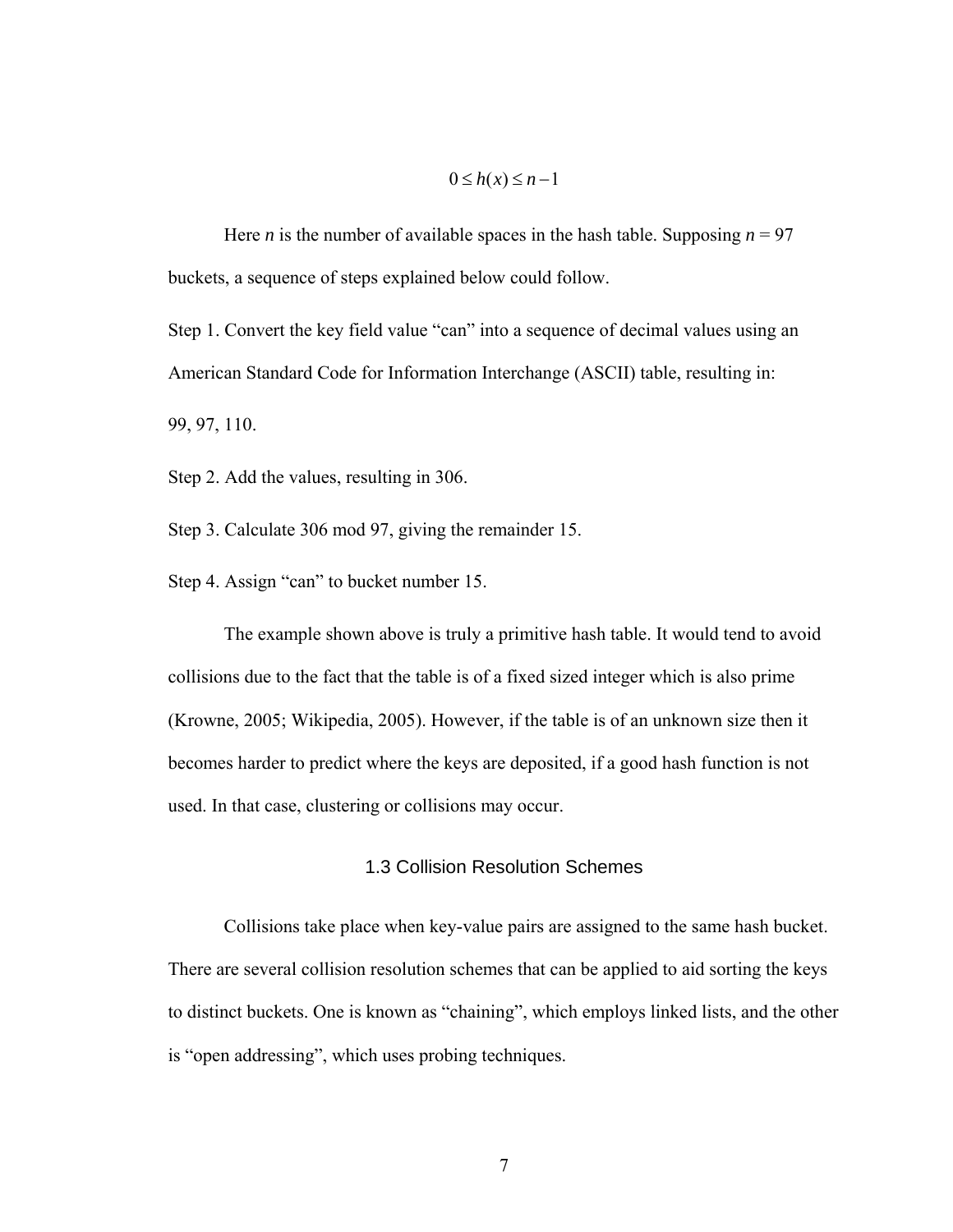Chaining is simple since it assigns a linked list to each bucket in the array (Wikipedia, 2005; Chern, 2001). The chaining algorithm performs its routings by searching through all the pointers until it finds the correct bucket. This makes it slower and more memory intensive than other collision resolution schemes. A visual example of chaining is shown in Table 1.1 where keys *j* and *k* hash to the same bucket, number 15, and due to the linked list approach *k* is then moved and referenced in bucket number 16.

| Keys             |                  | Indexes        | Key-Value Pairs               |
|------------------|------------------|----------------|-------------------------------|
|                  |                  | 0              |                               |
|                  |                  | 1              |                               |
|                  |                  | $\overline{2}$ |                               |
| $\dot{i}$        |                  |                |                               |
|                  |                  |                |                               |
|                  |                  | 15             | $j$ is inserted in bucket 15  |
|                  | $h(j)$<br>$h(k)$ |                | and $k$ is moved to bucket 16 |
|                  |                  | 16             | $\boldsymbol{k}$              |
|                  |                  |                |                               |
|                  |                  |                |                               |
|                  |                  | 23             |                               |
|                  | h(i)             | 24             | $\dot{i}$                     |
| $\boldsymbol{k}$ |                  | 25             |                               |
|                  |                  |                |                               |
|                  |                  |                |                               |
|                  |                  | $n -$          |                               |

Table 1.1 Chaining example showing how both  $j$  and  $k$  hash to bucket 15. Subsequently  $k$  is **moved to bucket number 16 with a reference in the linked list.** 

Another collision resolution method is known as "open addressing" also known as "linear probing". Here the data are stored directly into the buckets and no longer as reference pointers. With this method, if a bucket is already full the algorithm simply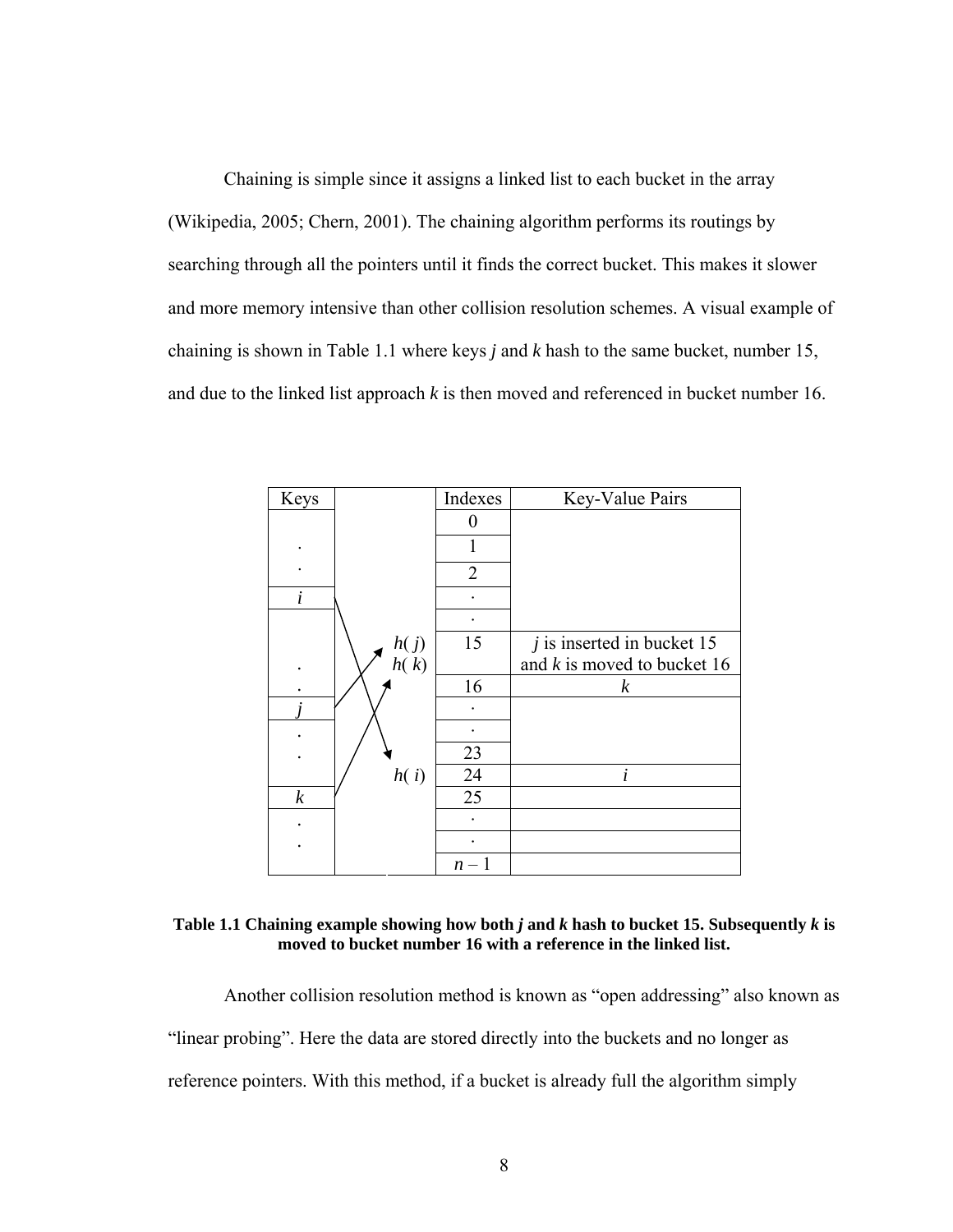moves down the table until it finds an empty space to insert the key. It can also be set with predefined measurements such as jumping over a set number of buckets down the table and then inserting the key/pair in that slot. One of the disadvantages of open addressing is when the buckets are reaching maximum capacity, clustering begins dominating the hash table and the number of probes needed to assign or find a key drastically increases. When the hash table becomes entirely occupied, some of these probing methods no longer work and continue to run endlessly.

#### 1.4 Distributed Hash Tables

At the core, DHTs are a derivative of hash tables. There have been notable shifts from the primitive hash table arrays as examined in Section 1.3 to the new and sophisticated DHT structures. Figure 1.1 displays geographically dispersed nodes.

The principal idea behind DHTs is the same as for hash tables: to be able to insert, and delete large amounts of information associated with keys. The concept of "bucket" is now replaced by a physical node, which could be located anywhere globally. Forming an overlay network using DHTs appears similar to the way standard hash tables are structured:

- Values are produced and associated with keys.
- Keys are hashed; in many cases with the node's port number and the node's IP address (Zhao *et al.*, 2003).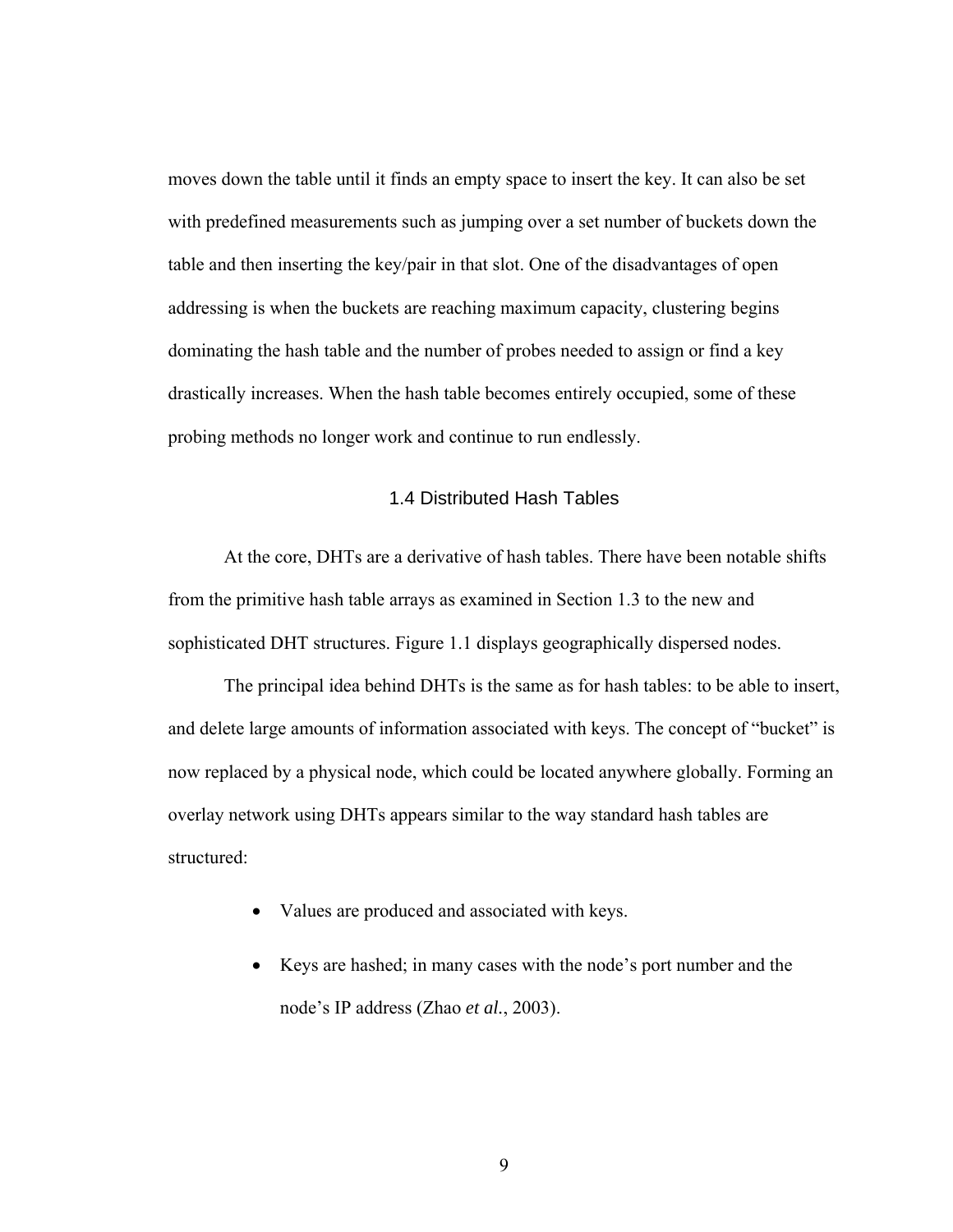- The hashed keys are mapped (routed/bound) to the nodes in a balanced and procedural manner depending on the DHT algorithm (Chord, Symphony, Viceroy) that is exercised.
- The nodes hold the key and value pairs.



**Figure 1.1 Distributed nodes on the Internet** 

One of the main problems with hash tables is that they are not flexible and cannot accommodate changes without disrupting the entire array. With these new network overlays composed of DHTs, hashing algorithms (for SHA-1 see Section 1.5), and routing protocols many advances came about. For example, hash tables have methods that enable distributing data with compressed digests (outputs with smaller ranges) but up until recently there existed no way to distribute in a balanced way the compressed digests.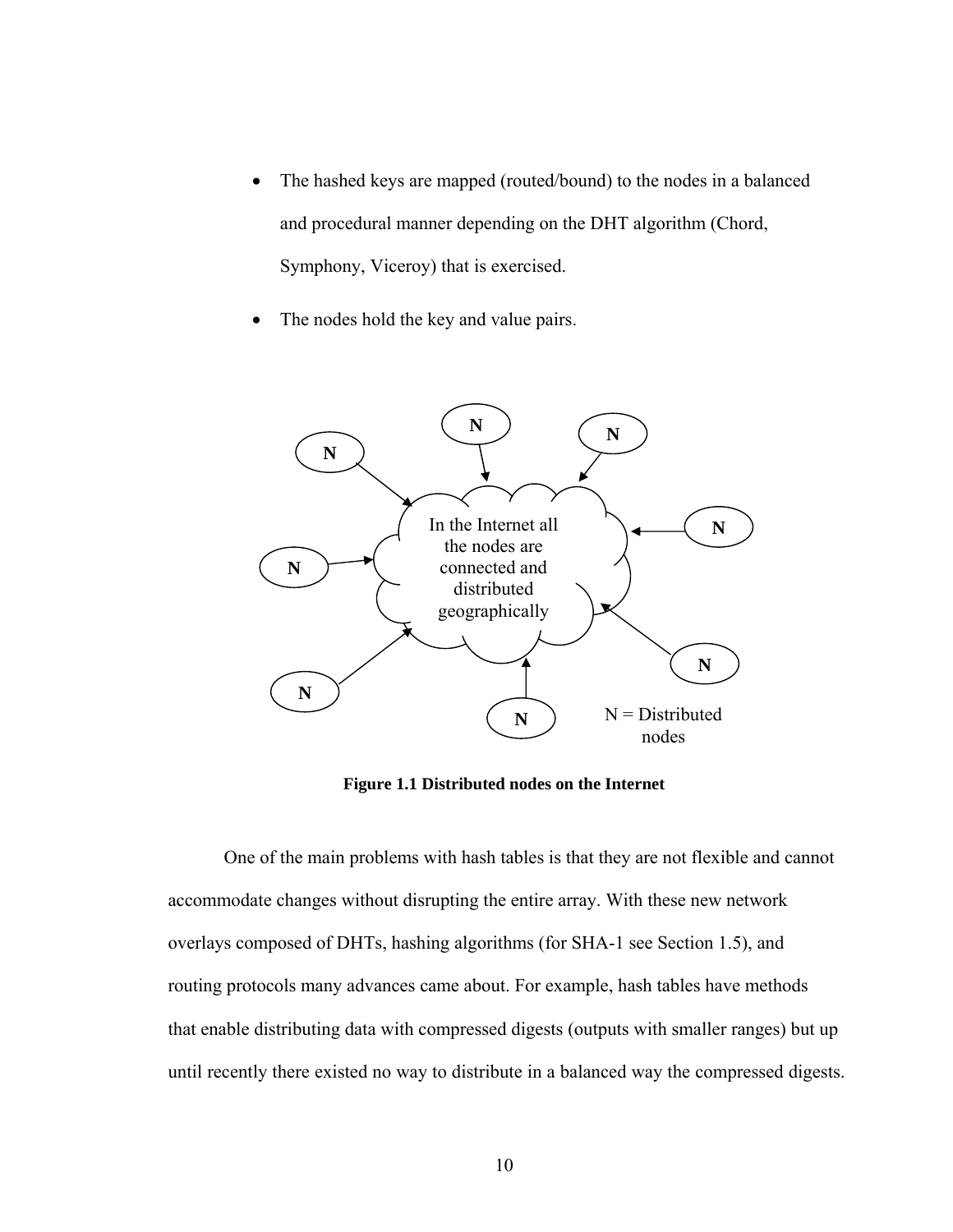Thus, collisions and overflows occur leading to loss of data. To better illustrate more of the changes from hash tables to DHTs, see Table 1.2.

| <b>Hash Tables</b>                                       | <b>Distributed Hash Tables</b>                                                        |
|----------------------------------------------------------|---------------------------------------------------------------------------------------|
| Central server                                           | No central server                                                                     |
| Arrays representing hash<br>tables                       | Distributed tables each                                                               |
| Constant time $O(1)$                                     | Variations of logarithmic<br>time                                                     |
| <b>Buckets</b>                                           | <b>Nodes</b>                                                                          |
| Collisions                                               | Smart algorithms                                                                      |
| Uneven distribution<br>of key/value pairs                | Balanced distribution of<br>key/value pairs                                           |
| Overflows and clustering                                 | Balanced distribution, no<br>clustering                                               |
| Static                                                   | Dynamic, can scale to<br>millions                                                     |
| Changes in hash table<br>means rehashing entire<br>table | Fault tolerant, can tolerate<br>changes with continuous<br>node arrival and departure |
| Linear                                                   | Distributes responsibilities<br>to nodes                                              |

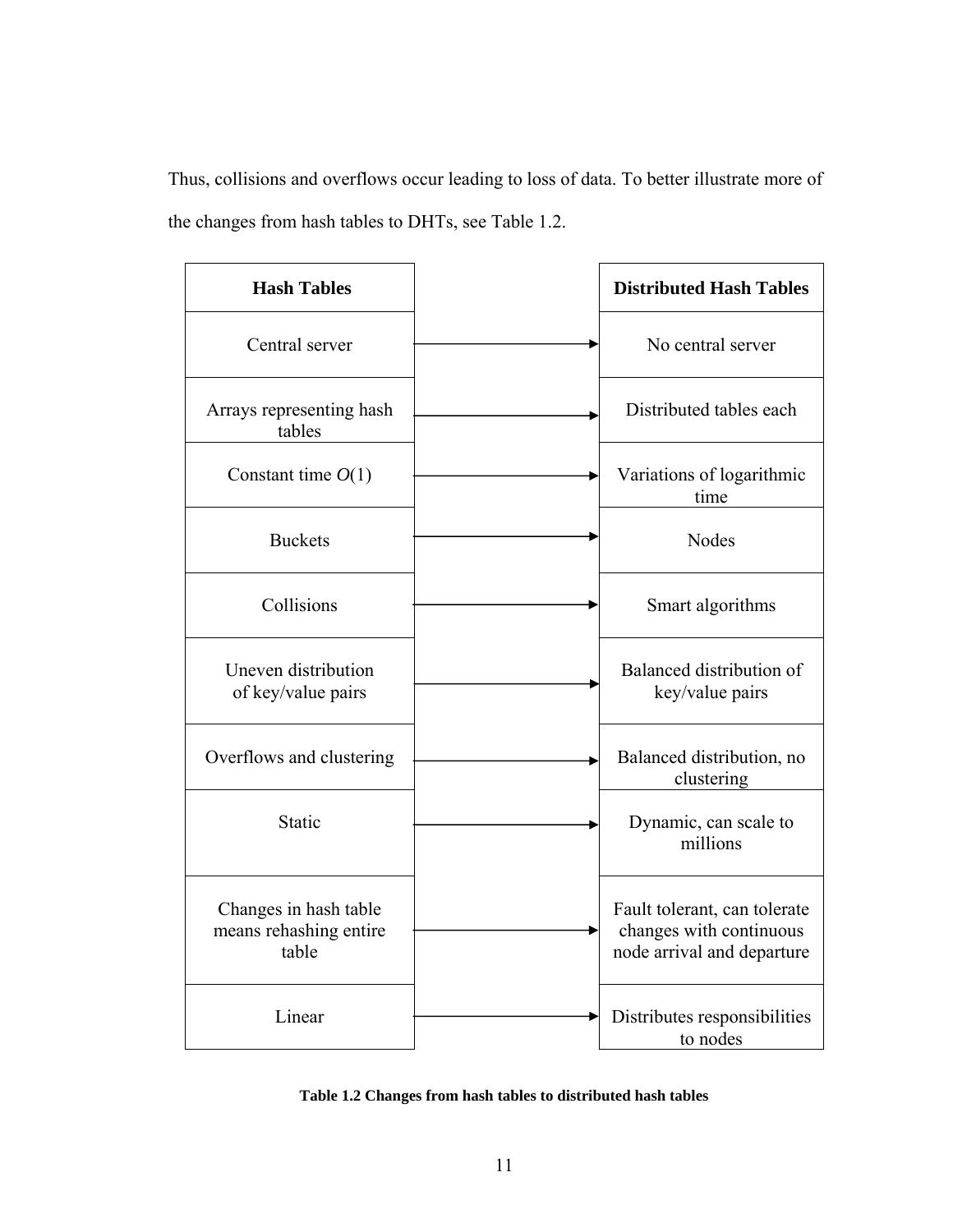The concept of being able to distribute information throughout geographically distant systems and to assign nodes different responsibilities and obligations creates a distinct environment for global cooperation. By distributing and allocating resources in separate networks, it diminishes bottlenecks, eliminates lengthy searches through centralized indexes, and provides less overhead.

Structurally, DHTs consist mainly of two parts:

- 1. An overlay network which helps nodes in finding the key holders;
- 2. Keyspace partitioning; this divides and distributes rights over the keys (key ownership).

With keyspace partitioning, consistent hashing is typically employed to map the keys in the DHT. When a new node joins or departs, only the routing tables of the nodes that have links to each other are hashed. When primitive hash tables are used, any change requires the tables to be re-hashed and updated, taking up time and memory. Depending on the DHT topology, the keyspace is partitioned or divided into many sections and then keys are assigned to node managers in the divided space. These nodes are then addressed as endpoints. For instance, as shown in Chapter 2, the Chord protocol topology is a ring that advances with ID assignment in a clockwise direction. In consistent hashing, only a small fraction of the keys is reassigned to different locations, not affecting the entire system.

As for the term "overlay networks", these are the logical networks that have nodes within an explicit topological space, and sustain links with other nodes in this same space.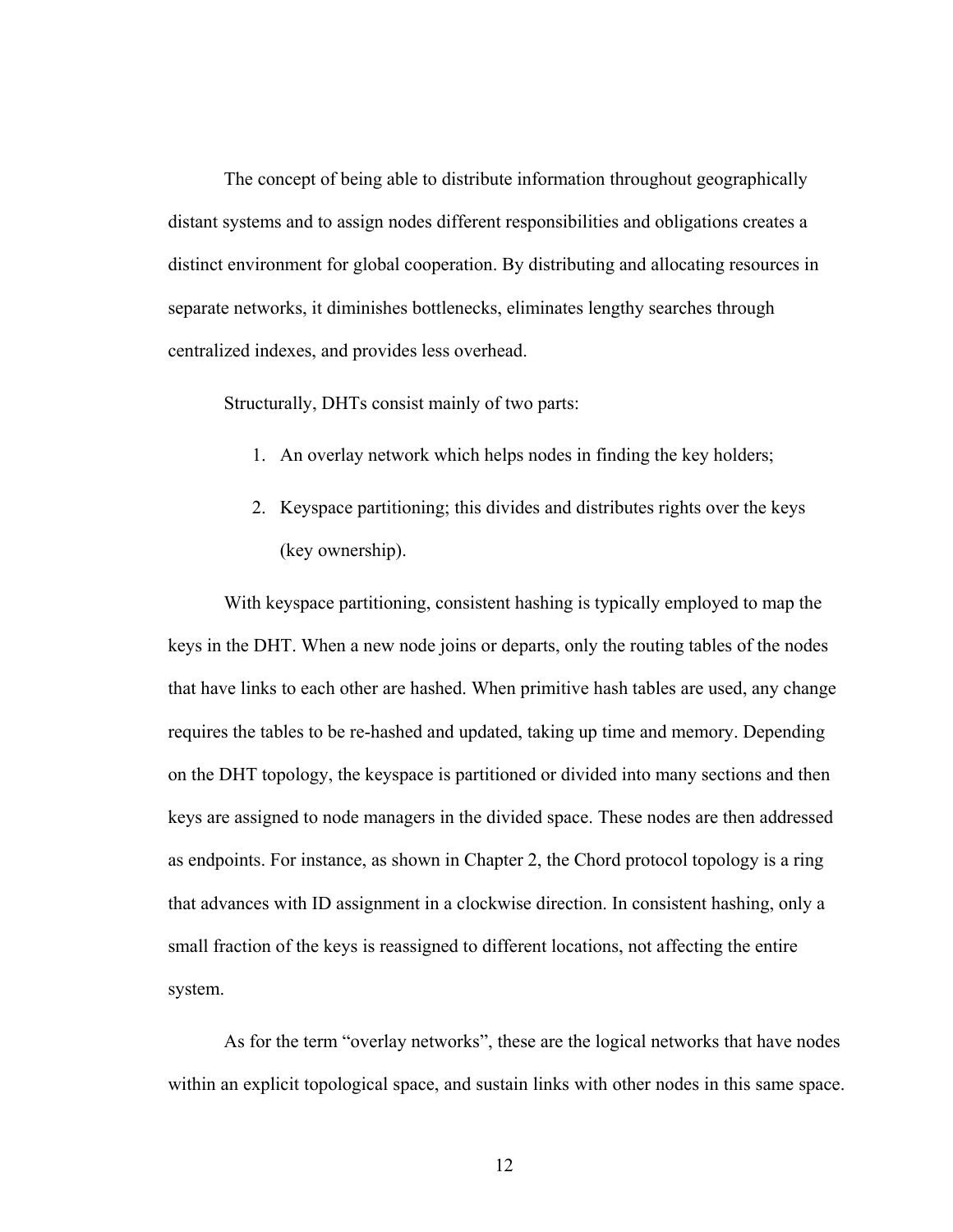The number of neighbors that each node has is important because in order to establish connections to other nodes in the network, it is desirable to keep the number of hops to the destination small. The number of neighbors per node also known as "degree" is favorable when low. The dilation, also known as stretch, is the maximum ratio of original distance for a pair of vertices and should be small.

Presently, DHTs are used in conjunction with new p2p technologies such as JXTA, Free Net, Chord, BitTorrent, and Oceanstore, to name a few. The progress established by these innovative distributed P2P networks is in the following areas:

- They are decentralized and autonomous, in that they do not rely or depend on any form of central servers or authority.
- They are self-organizing, because the search/lookup algorithms can restructure the DHTs without the need of a central server.
- They have shifted from the semantic association in the indexing to a semantic-free index (Risson & Moors, 2004).
- They are robust, meaning that the P2P network can survive node failures and their constitution can recover without collapsing entire infrastructures.
- They are scalable.
- They are symmetrical with respect to distributed nodes by establishing a mode in which nodes are equivalent (Zhao *et al.*, 2003; Kubiatowicz, 2003; Manku, 2004).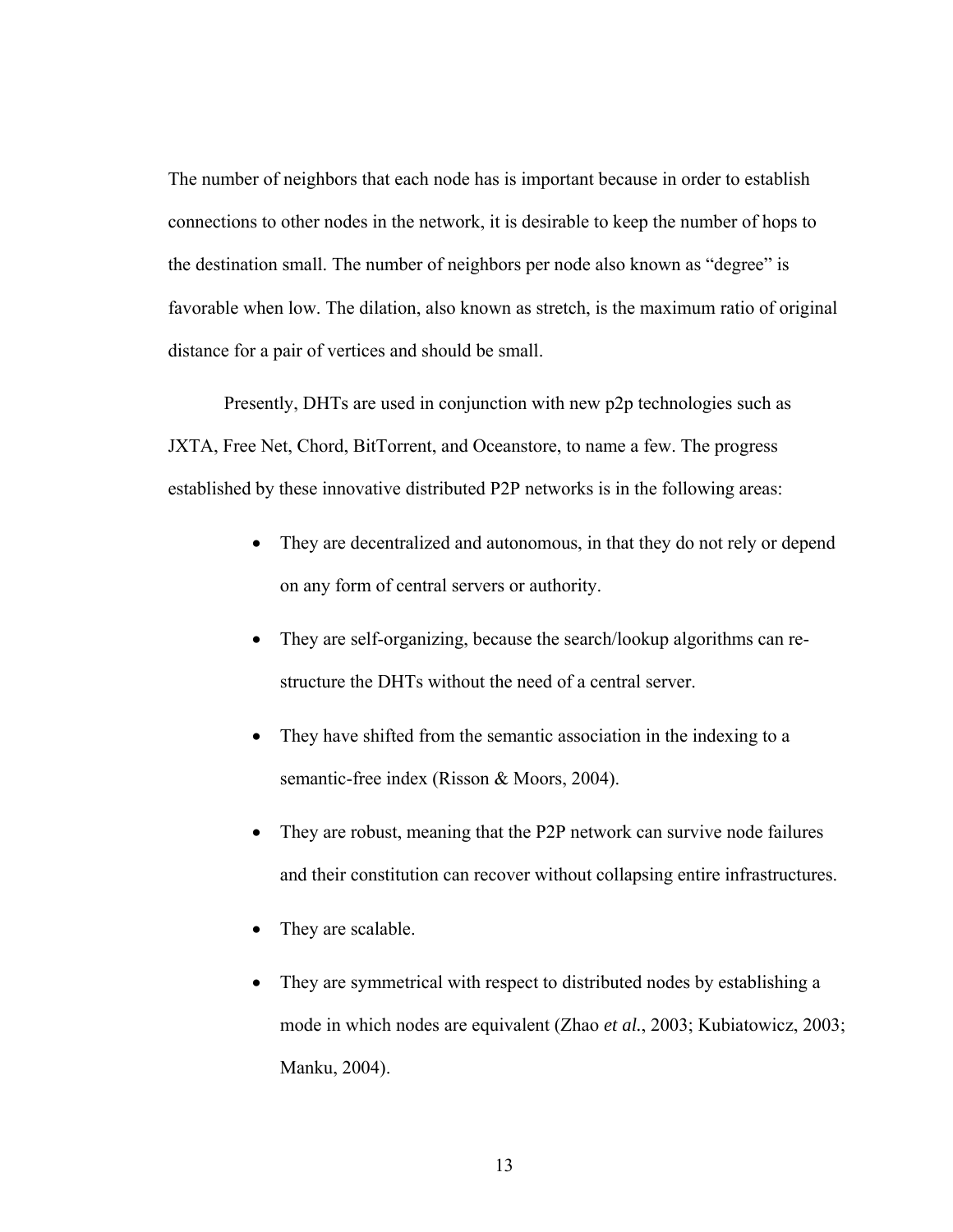They are highly dynamic in that these networks can handle churn, constant node arrival and departure in a large-scale system.

#### 1.5 From SHA-1 to SHA-2

Cryptographic hashes are used in DHTs in order to produce message digests that will associate data with a key. The first widely used cryptographic hash is SHA and first came out in 1993. Subsequently a stronger version, SHA-1, which is still broadly used today, was released two years later (SHA-1, 1995). The National Security Agency (NSA) created this standard as a secure hashing algorithm. SHA-1 is implemented in areas such as public key cryptography, digital signatures and hashing to protect confidential data, for authentication and to preserve integrity.

For example in networking, SHA-1 may take a node's IP address as a "message" and produce a 160-bit digest. The digest is similar to a checksum and equivalent to a fingerprint of the original message, making it hard to guess or deduct the message from the digest. In addition, the digest algorithms are designed to prevent collisions (Baldwin, 2005).

Recently, there has been concern with regard to security with SHA-1. According to experts at the Crypto conference in August 2005, a team of scientists, Wang, Yin, and Yu from the University of Shandong, China, stated (Schneier, 2005): *"We have developed a set of new techniques that are very effective for searching collisions in SHA1. Our analysis shows that collisions of SHA1 can be found with complexity less than 269 hash operations. This is the first attack on the full 80-step SHA1 with complexity less than* 

14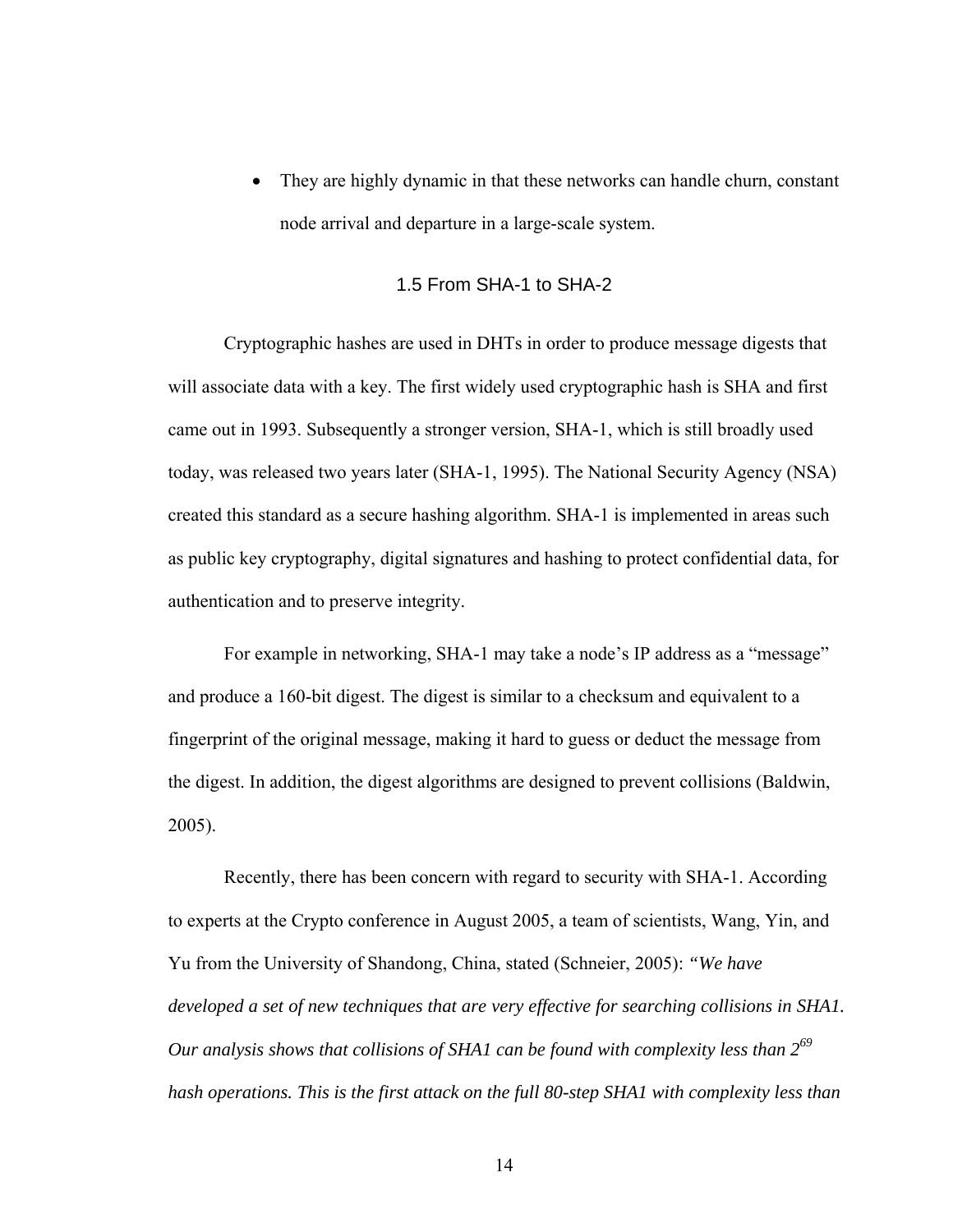*the 280 theoretical bound. Based on our estimation, we expect that real collisions of SHA1 reduced to 70-steps can be found using today's supercomputers."* (Wang, Yin & Yu, 2005)

Searches for more secure hashing structures are well on their way. Some experts (Crypto, 2005) are claiming that new hashing algorithms need to be designed or advise to begin using the more secure SHA-2 family. In this thesis project, SHA-2 has been introduced to the P2P simulator PlanetSim.

#### 1.6 Chord and Symphony Overview

P2P systems are undergoing significant changes as the second generation P2Ps aim towards using structured algorithms. Now third generation P2Ps are beginning to emerge (see Figure 1.2), using new protocols and routing technologies (Risson & Moors, 2004; Wikipedia, 2004). Pre-2000 developments, such as skip lists, Plaxton trees, linear hashing, and other overlays are now considered outdated, since they were used in systems such as Napster and Gnutella and these first generation P2Ps used unstructured algorithms (Oram & O'Reilly & Associates, 2001; Risson & Moors, 2004). Two examples of this 3<sup>rd</sup> generation are Chord and Symphony.

The key view behind distributed peer-to-peer systems is that they are decentralized, autonomous, self-organizing, scalable, robust, and the nodes are symmetric in function (Zhao *et al.*, 2003; Kubiatowicz, 2003; Manku, 2004).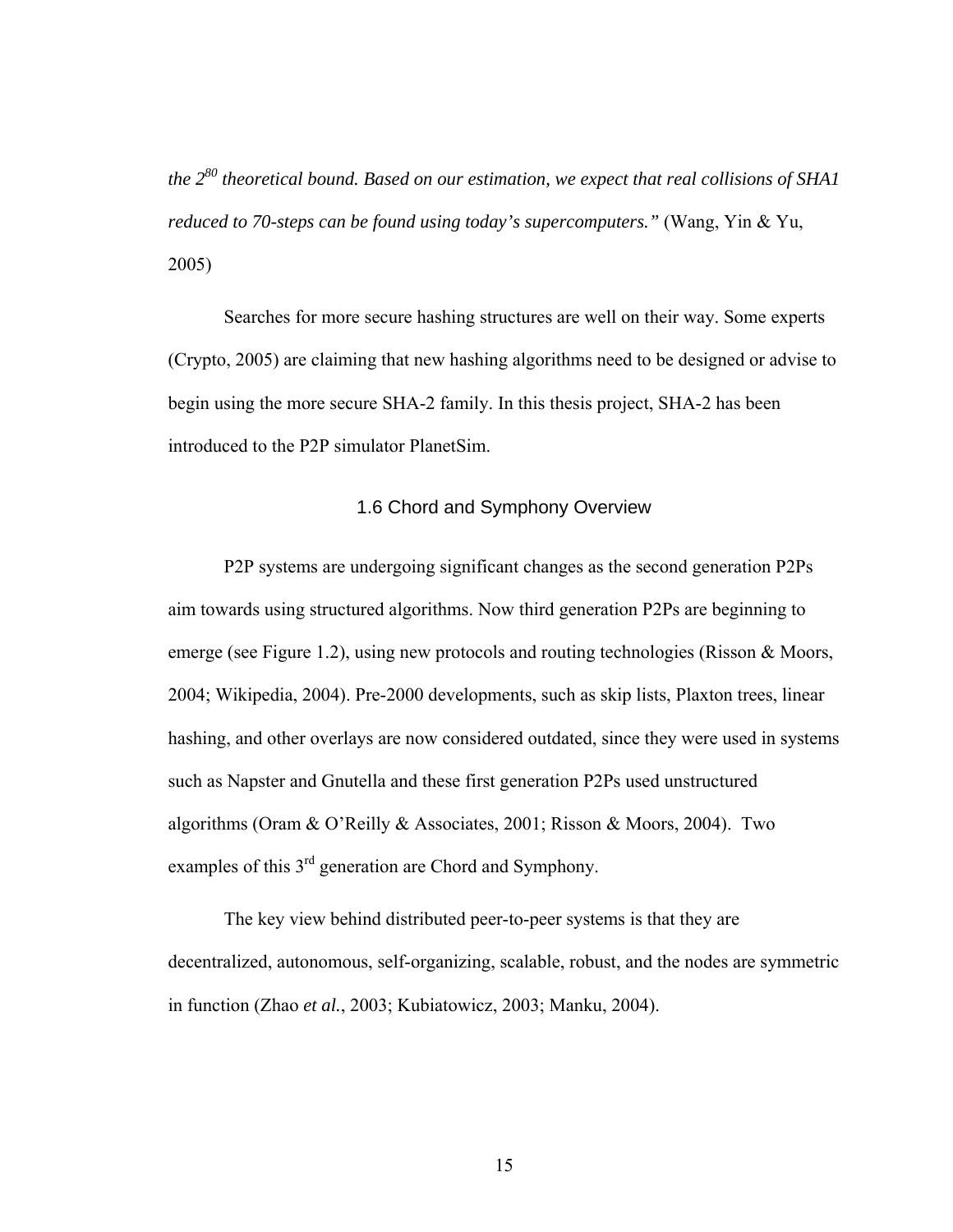

**Figure 1.2 Taxonomy of P2P systems showing Chord and Symphony** 

The distribution of resources is an important goal since it enhances the performance of systems, and allows them to remain autonomous, as well as bridging geographical differences and lowering transaction costs (Liben-Nowell, Balakrishnan & Karger 2002a; Zhao *et al.*, 2001).

Due to the large number of P2P systems that have been developed in recent years, a wide variety of routing/lookup protocols have been produced such as Chord (Stoica *et al.*, 2001), Tapestry (Zhao *et al.*, 2004), Pastry (Rowstron & Druschel, 2001), Viceroy (Malkhi, Naor & Ratajczak, 2002), and Symphony (Manku, Bawa & Raghavan, 2003), to name a few (Risson, & Moors, 2004; Manku, 2004).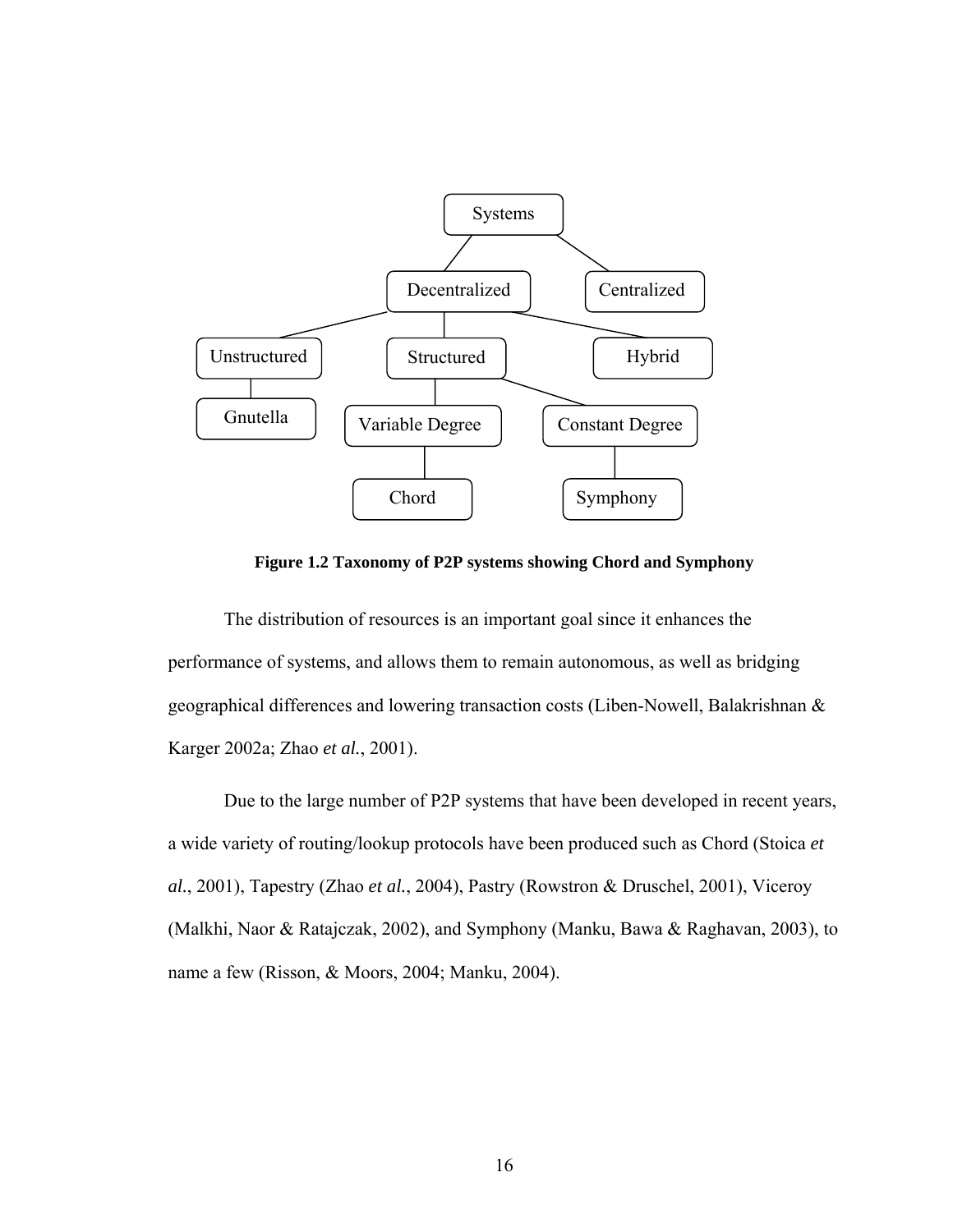These new routing protocols are all innovative in the sense that they are selfgoverning, self-repairing, sustain low-maintenance states, and have all proved to scale relatively well while being robust.

Table 1.3 below is a chart that depicts several routing protocols and some of their properties such as the type of topology, the number of links to perform a lookup, or the latency.

| <b>Protocol</b> | <b>Number of Links</b> | Latency           | <b>Topology</b>             |
|-----------------|------------------------|-------------------|-----------------------------|
| CAN             | $O(\log n)$            | $O(\log n)$       | Deterministic               |
| Chord           | $O(\log n)$            | $O(\log n)$       | Deterministic               |
| Pastry          | $O(\log n)$            | $O(\log n)$       | <b>Partially Randomized</b> |
| Tapestry        | $O(\log n)$            | $O(\log n)$       | <b>Partially Randomized</b> |
| Viceroy         | O(1)                   | $O(\log n)$       | <b>Partially Randomized</b> |
| Symphony        | $2k+2$                 | $O((\log^2 n)/k)$ | Randomized                  |

#### **Table 1.3 Diverse topologies: Protocols using different routing mechanisms (Manku, 2004)**

The majority of this project focuses on the infrastructure of Chord (Stoica *et al.*, 2001) and Symphony (Manku, Bawa, & Raghavan, 2003). Even if both protocols resemble each other in their topological ring structure, they differ in their routing approach. Figures 1.3 and 1.4 below will help the reader obtain a clear idea of what the Chord address space looks like, as well as an example of a Symphony network.

Figure 1.3 is an example of a rudimentary Chord network that possesses eight nodes with the identifiers from zero to seven. Each node owns a 160-bit ID that was output when each node hashed its IP address and port number employing SHA-1.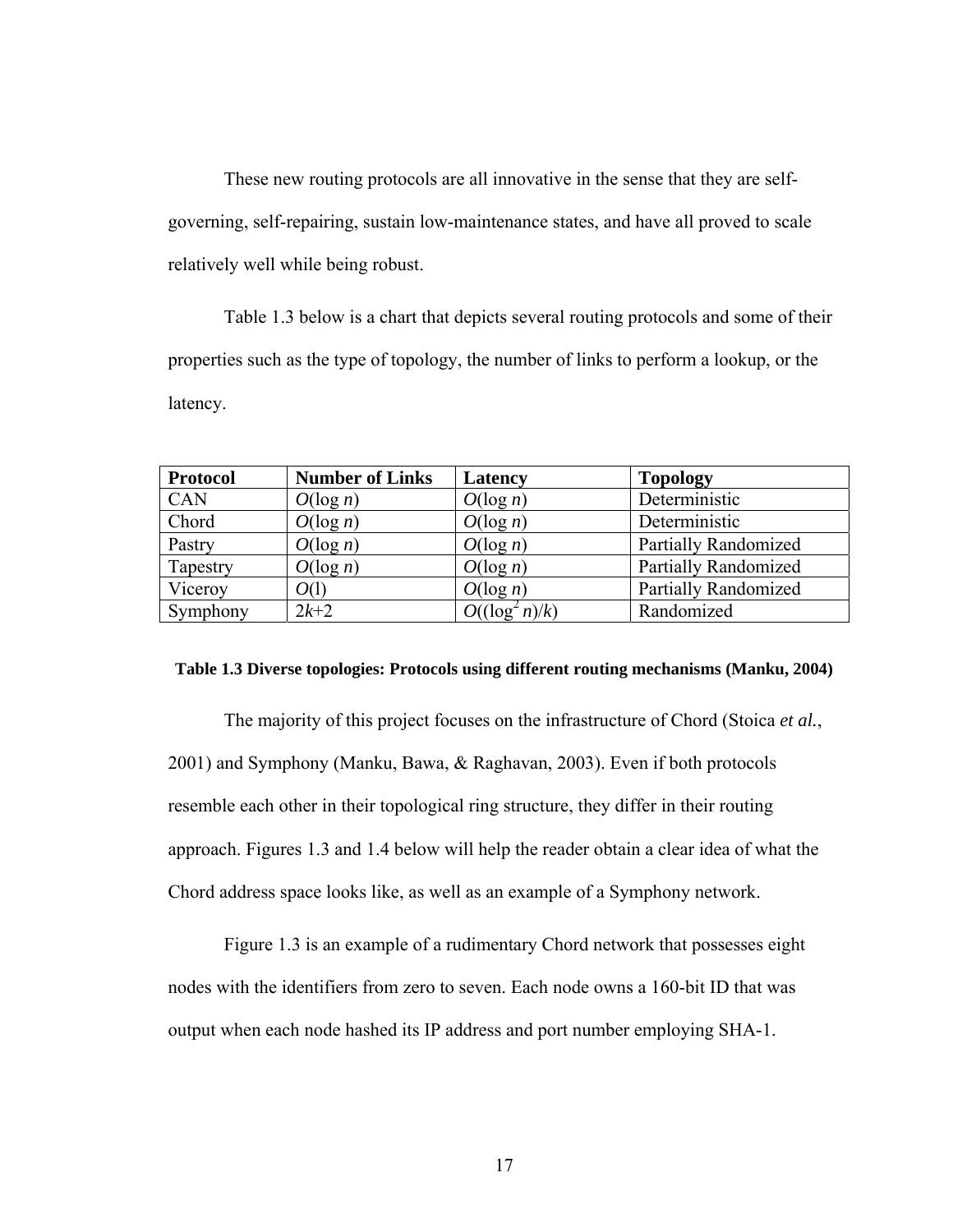

**Figure 1.3 Example of the Chord address space** 

In a Symphony network (see Figure 1.4), the nodes are arranged in a ring with a perimeter of length equaling one. When a node arrives, in one Symphony variant, it chooses its position along the ring randomly and uniformly. Each node has one short link to the following node on the ring and *k* long links, which are randomly chosen longdistance links (Manku, 2003).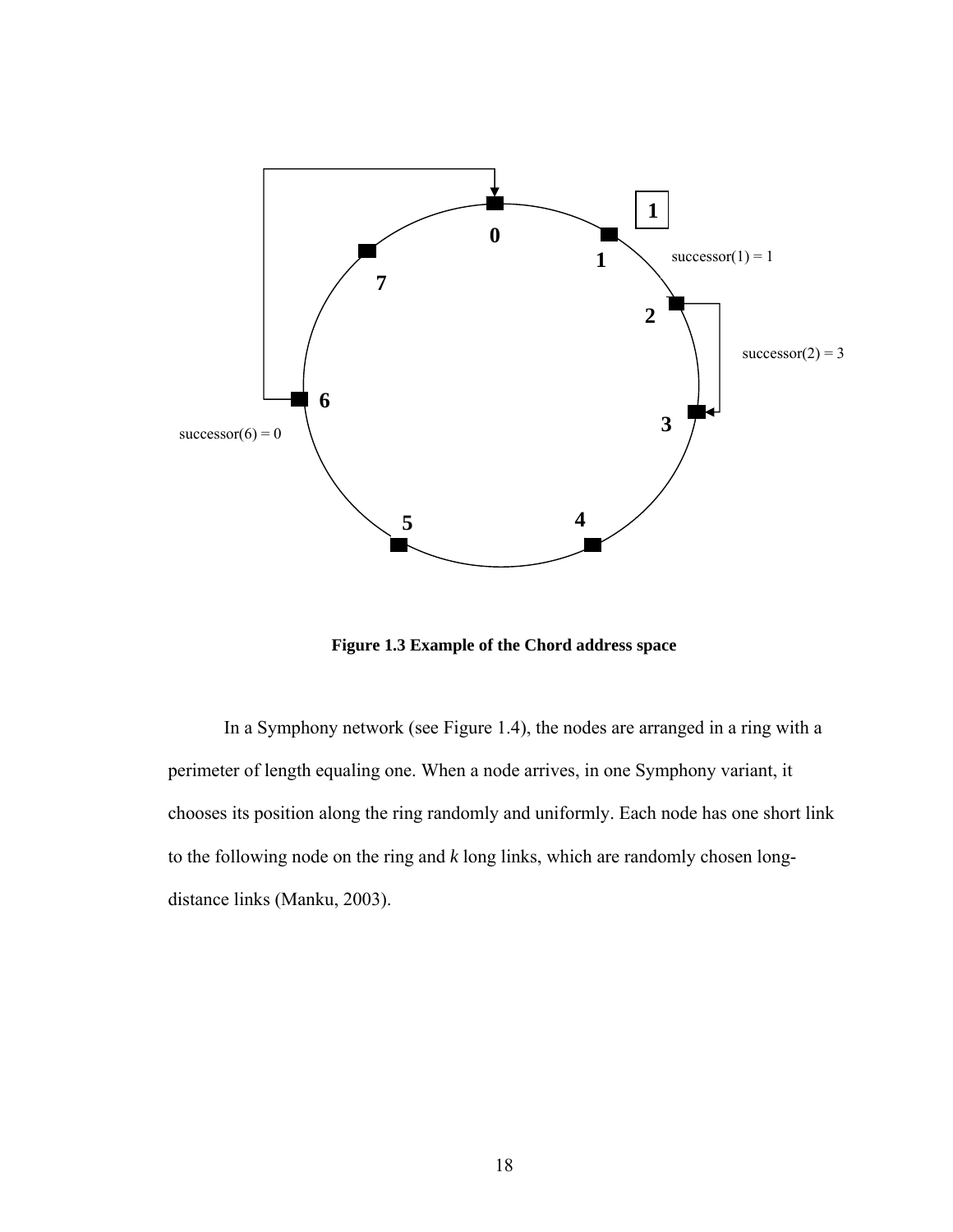

**Figure 1.4 Example of a Symphony network** 

|                | Nodes are arranged in a ring topology with the perimeter of length 1. The distribution of node joins in the ring space is uniform and random. |
|----------------|-----------------------------------------------------------------------------------------------------------------------------------------------|
| and a complete | These links reinforce the short-distance links that each node has to the next<br>node on the ring.                                            |
|                | Long-distance links. There are $k$ of such links for each node.                                                                               |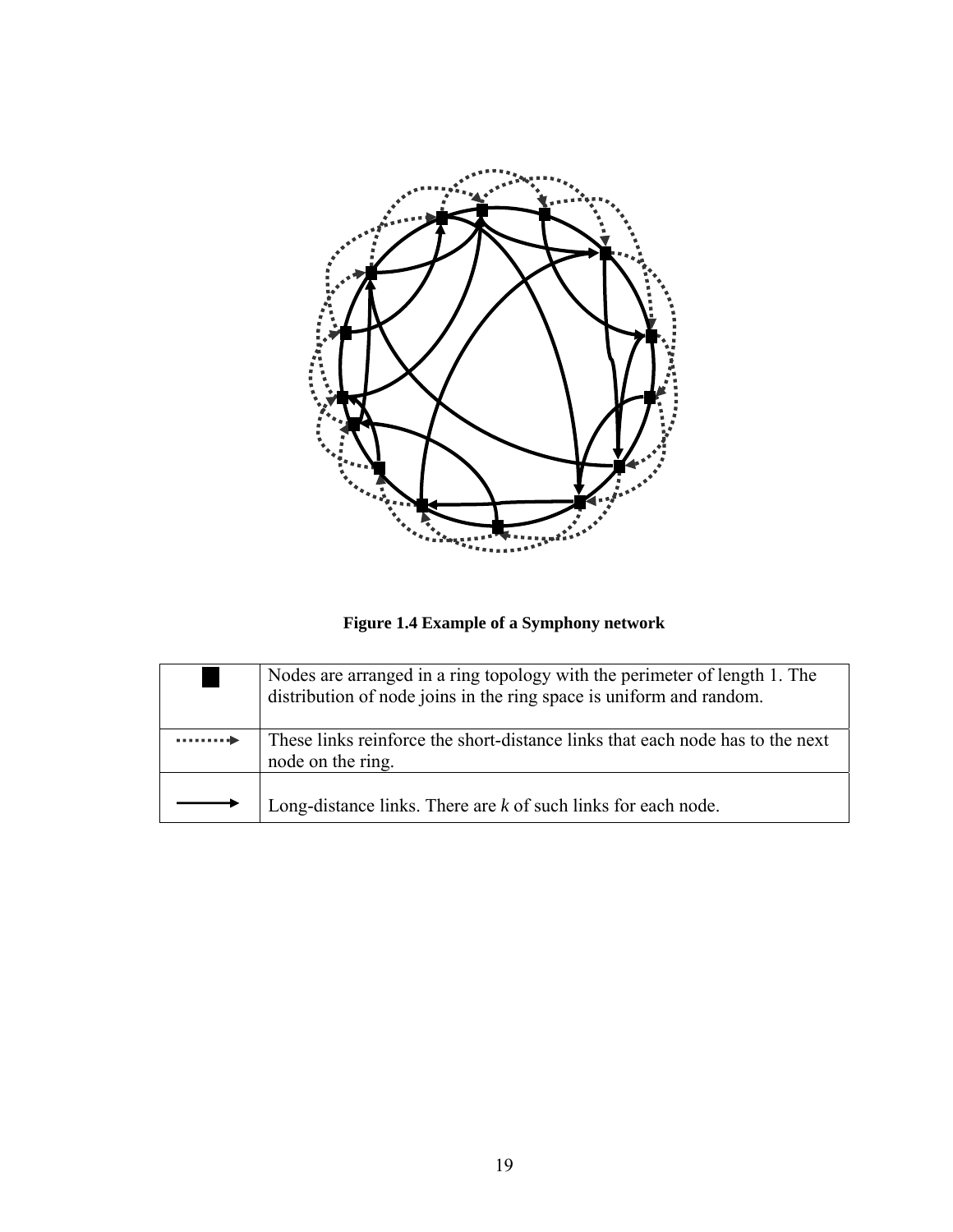### Chapter 2 Chord

*"Every action of our lives touches on some chord that will vibrate in eternity." Sean O'Casey, Irish dramatist (1880–1964)* 

This chapter describes the core of the Chord protocol starting with a brief history of its origins, and how a system prototype is represented with all of its attributes. Visual examples of the infrastructure of the Chord ring are given, how nodes join, stabilize, depart, and how the routing tables (finger tables) are updated. Chord uses a probability density function (PDF) that encompasses one central topic with its technique of load balancing with high probability that has been shown to work well under stresses such as churn. The last section describes some of the initial conclusions for this particular protocol as well as some of the drawbacks and other suggestions on how to improve the original version of Chord.

#### 2.1 Overview of the Chord Protocol

The Chord protocol was designed as a DHT routing protocol by a group of students from the University of California at Berkeley and MIT (Stoica *et al.*, 2001). The designers of Chord proposed a very exciting new way to distribute data as well as perform lookups, assign node IDs and keys with many attractive features such as good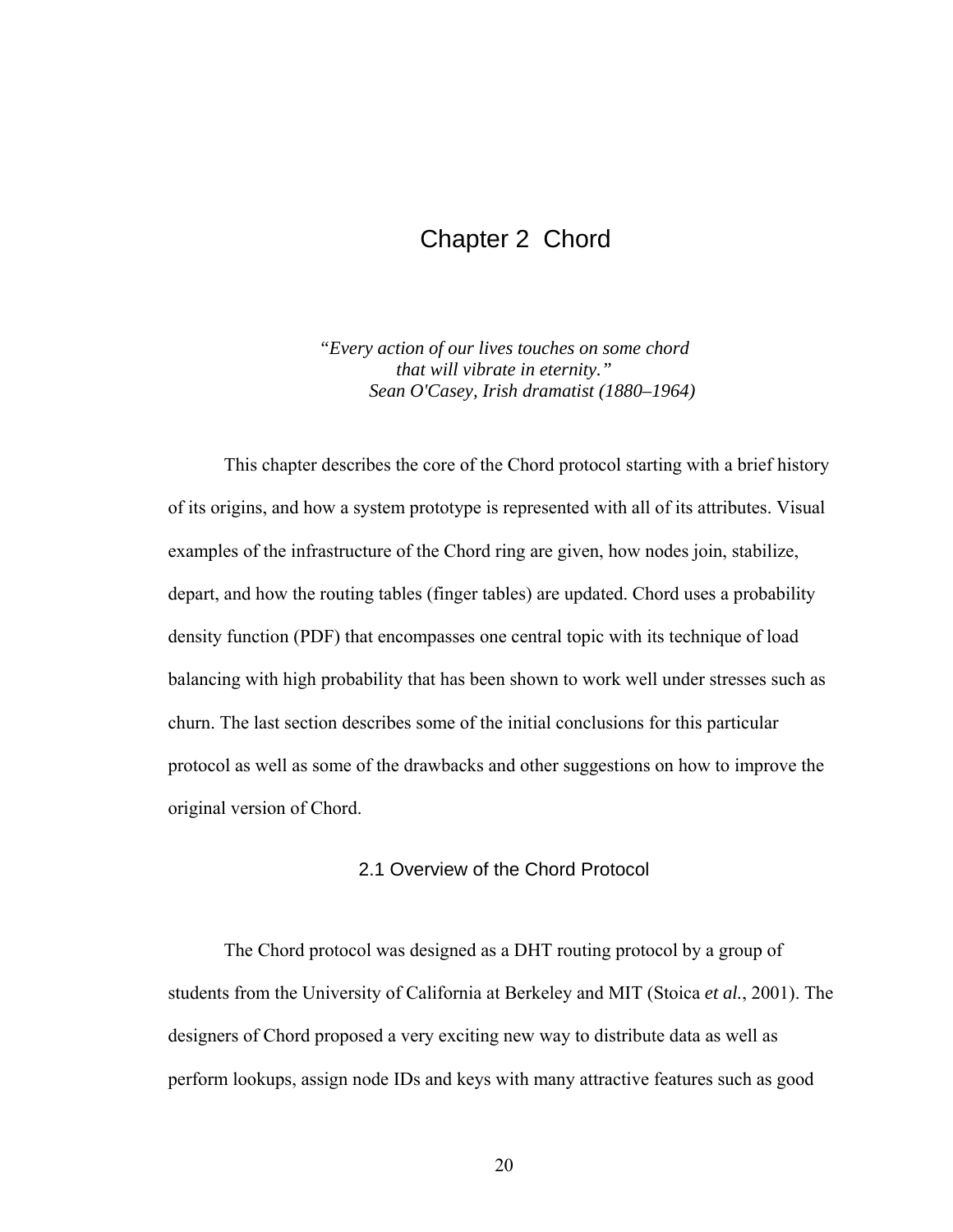scalability, complete decentralization, efficient load balancing, and simplicity. At the core of the protocol, Chord maps (binds) a key to a particular node and with consistent hashing helps distribute keys to the managing nodes in a balanced and proficient mode.

#### 2.2 System Model

The Chord protocol system model possesses certain traits that characterize it as a world-class DHT for distributed routing in large-scale P2P systems. These components distinguish Chord from past protocols (Stoica *et al.*, 2001; Dabek *et al.*, 2002). First of all, Chord is known for its simplicity in design and deployment. This point is crucial since Chord was developed in a way that can be easily understood and modified, and the code can be extended to accommodate a wide variety of P2P applications such as CFS, Cooperative File System (Dabek, 2001). There is a tendency that, when a protocol is overly focused on theoretical matter and has not been tested, it is not easily adopted by the general public and will consequently not be used (Manku, 2004). That is one of the reasons why Chord has been highly successful in this area, since its simple and elegant design complies with all the major structural aspirations of a wide area distributed P2P system, therefore attracting people from diverse networking areas.

Chord is also a protocol that meets the requirements for a P2P system in that it is geographically distributed in its entirety. This property manifests itself by having nodes spread out globally without the need of central servers, lists, or any type of authority that decides how the distributions of node IDs or routing schemes are handled. It is a completely self-governing, self-organizing entity (Liben-Nowell, Balakrishnan & Karger,

21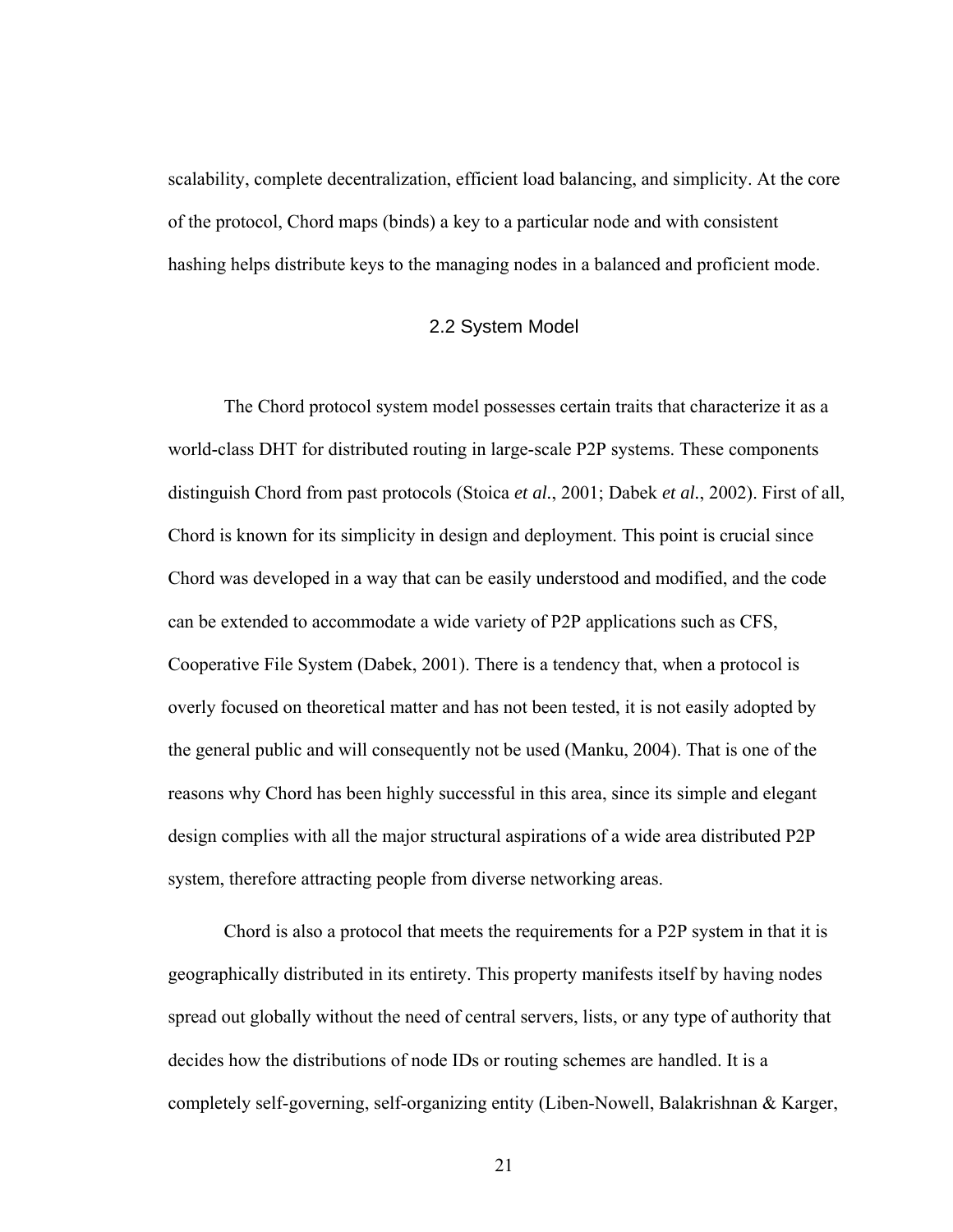2002a). This complete decentralization is a powerful concept rendering each node in this conceptually colossal network an assignment to execute. This decentralization feature makes the network robust and resistant to massive failures (Stoica *et al.*, 2001) since, if a certain geographical area is suddenly jeopardized by any type of unexpected failure, the stretched out node distribution makes it possible for nodes to find successor nodes at different locations and update the finger tables in the Chord ring, thus keeping the system up and running. However, once the failed nodes (failed due to any number of reasons) decide that they want to rejoin the Chord ring, they will reinitiate the binding process and adhere themselves to the ring. By having all the nodes play independent roles and take management over a proportionate number of keys, an equalitarian system that is resilient and robust to node failures is created.

Load balance is another topic that is at the heart of routing protocols. Chord has been tested in various simulation experiments by Stoica *et al.*, and it has repeatedly demonstrated to distribute IDs to nodes effectively (Stoica *et al.*, 2001; Liben-Nowell, Balakrishnan & Karger, 2002b; Godfrey, Lakshminarayanan & Surana, 2004). Chord usually uses SHA-1 (Secure Hash Standard, 1993) as its principal hash function for hashing and subsequently mapping node IDs and keys to nodes thus helping load balancing. Combined with its probabilistic properties, it typically allocates a consistent number of keys to the managing nodes.

Another property of Chord is its exceptional scalability, which can be observed when running simulations. The first thing noted is that the lookup latency grows evenly with the number of nodes (Stoica *et al.*, 2001). Chord's excellent scalability is in part a

22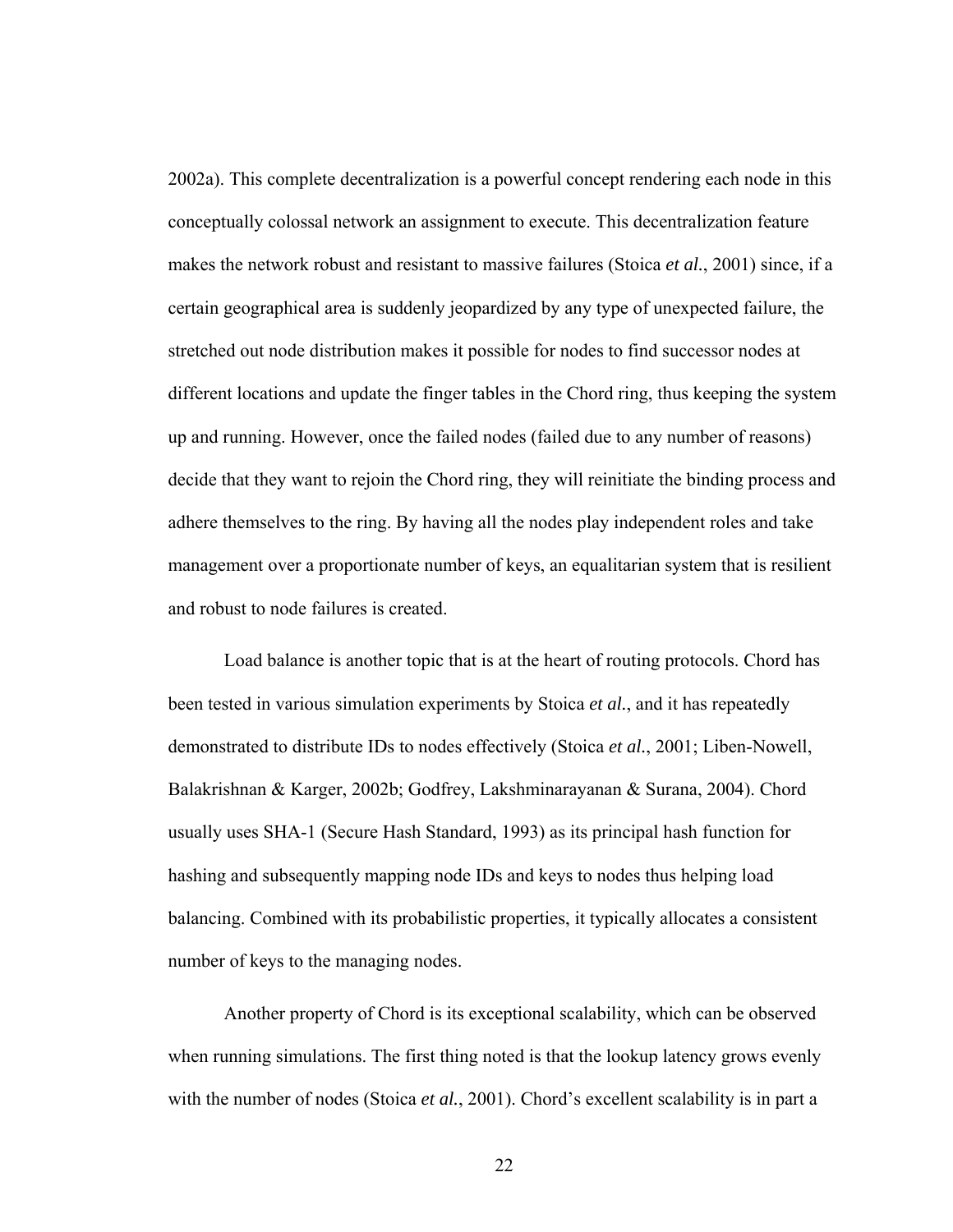consequence of a couple of combined factors: for one with the PDF realized it gives nodes a certain guarantee that they are evenly distributed and acquire also a relatively proportionate number of keys to manage within the circumference of the ring. Another component is that each Chord node maintains a small routing table, known as the finger table (see Section 2.7), whose dilation is small, making it easy to conduct updates every 30 seconds with the stabilize() command and to keep all the pertinent routing information current. Due to these properties, Chord can perform accurate lookups with high probability. Also, by selecting a small number of neighbors leads to a small dilation and eliminates a large portion of overhead which makes this approach able to scale rapidly. Older systems such as Napster (Fanning, 1999) or Gnutella (Frankel & Pepper, 2000; Oram & O'Reilly & Associates, 2001) did not scale as well because of centralized servers, lengthy linked lists, or flooding entire infrastructures with queries.

Another key factor is the simplicity of the finger tables that make it possible to perform lookups quickly and to handle constant fluctuation, such as changes due to node departures or joining of nodes. It is shown in experimental settings (test beds), that it is nearly impossible to shut down an entire Chord system even when there are massive node failures due to, *e.g.*, an electrical outage in an entire geographical region (Manku, 2003). This is enabled by a specific property of Chord: when there is a timeout, a node realizes that the successor is no longer present, proceeds down the list, and continues to ping the next successor(s) until it reaches some node that is alive. In simulation tests, Chord does show the resiliency to endure major stresses. However, there is also a drawback: At times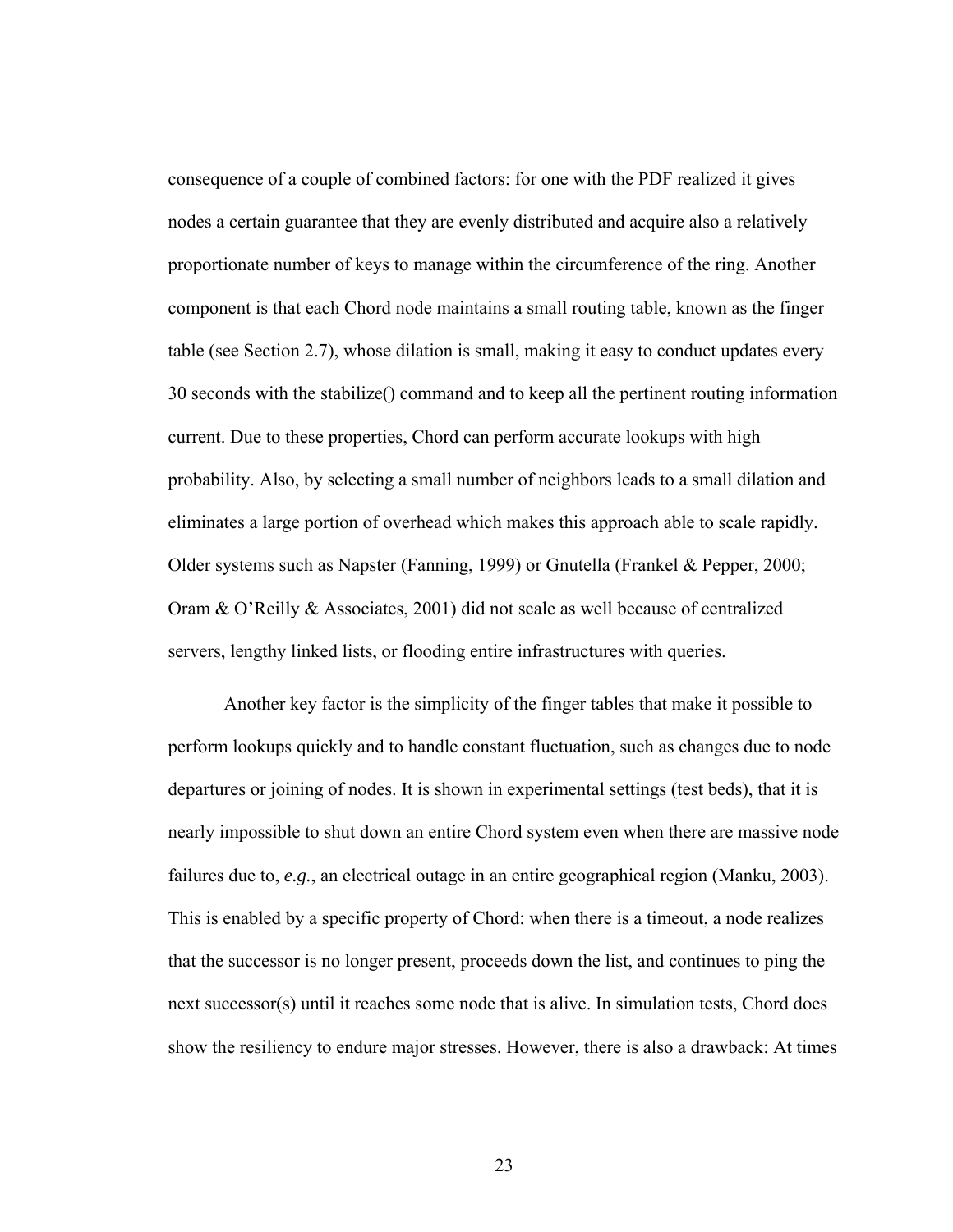the Chord ring separates into distinct entities and does not realize that a partitioning has occurred, continuing its routing to only the nodes that it believes have survived.

Flexible naming structure is the last of the system model components. Here it means that Chord uses a flat keyspace that can be anything one wants it to be. The only condition is that this naming structure is fixed in length. Typically, SHA-1 hashing is used to produce the keys. When using any P2P application in conjunction with Chord, the application manages the naming of the keys that are hashed and distributed (Stoica *et al.*, 2001; Liben-Nowell, Balakrishnan & Karger, 2001).

Overall, as examined, the Chord protocol does well under severe stresses, churn events (rapid and continuous node arrivals and departures), and even large-scale events such as power outages. This protocol is very powerful and has tremendous advantages over past protocols due to its simple yet dominant structure, with its exceptional scalability (no hotspots), load balancing, resistance to censorship, flexibility in its naming structure, and making itself readily available to receive a large number of nodes without compromising its infrastructure.

#### 2.3 Structure of the Chord Ring

Figure 2.1 is a basic diagram of the Chord address space that displays how the successor nodes manage the keys in a clockwise mode. Since the number of nodes is smaller than the size of the keyspace, keys are always assigned to the next node on the ring.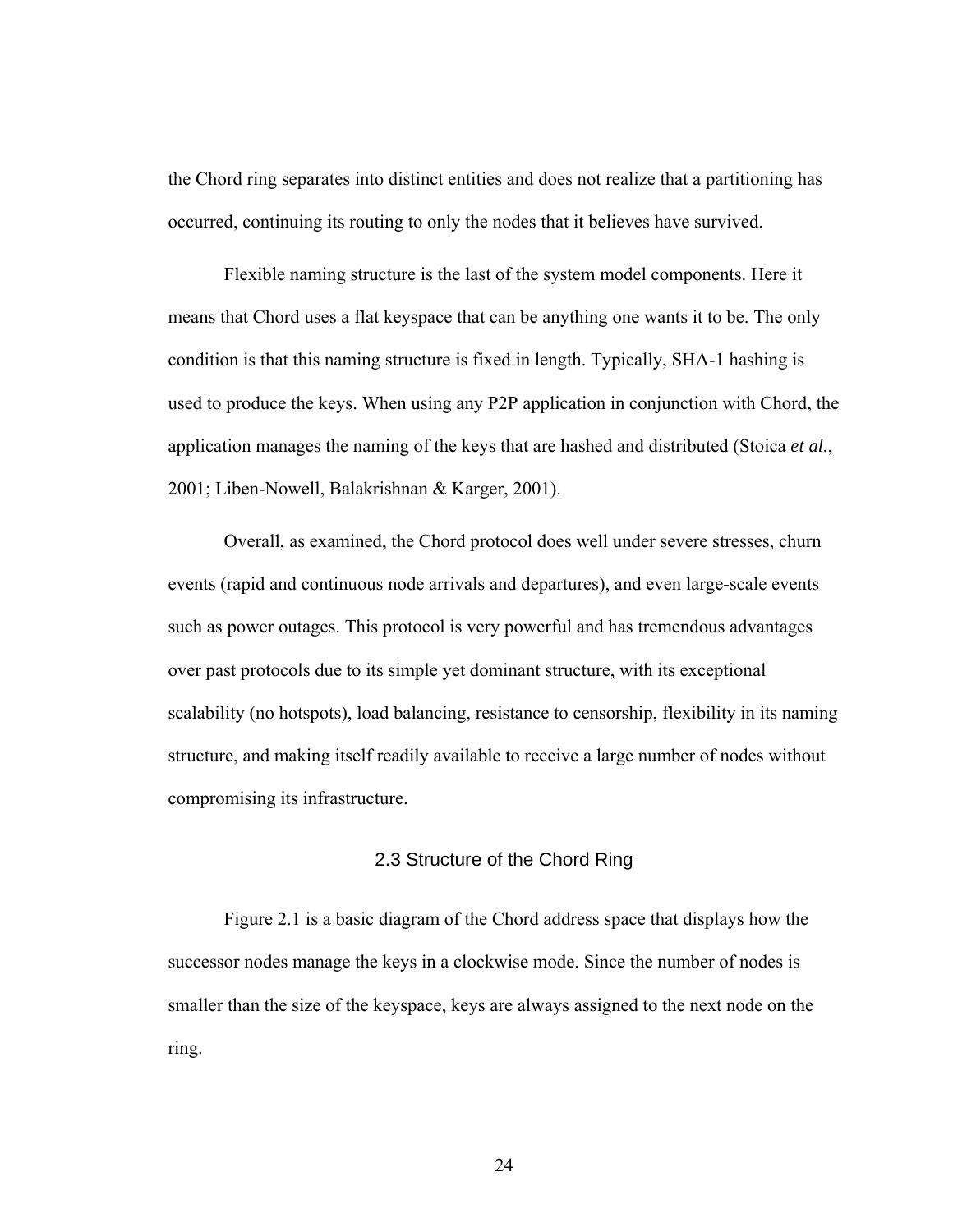

**Figure 2.1 Diagram of Chord nodes and keys on the ring** 

Chord has features that set it aside from past protocols such as DNS, invented by Paul Mockapetris in 1983 (Wikipedia, 2005). For illustration, Table 2.1 shows the differences between Chord and DNS. As one of the grandfathers of the Internet, DNS has been around for over three decades and is still the main engine that enables lookups and the resolution of IP addresses and domain names. It was initially intended to map IP addresses to services or grant them values, based on a hierarchical design. DNS works by routing through a tree structure where the suffix such as ".org" or ".edu" is the point of origin to determine where to begin resolving the domain name of a particular site. With the growth of the Internet and deployment of IPv6, modifications to suffix based lookups are taking place as shown in RFC 1752 (Bradner & Mankin, 1995).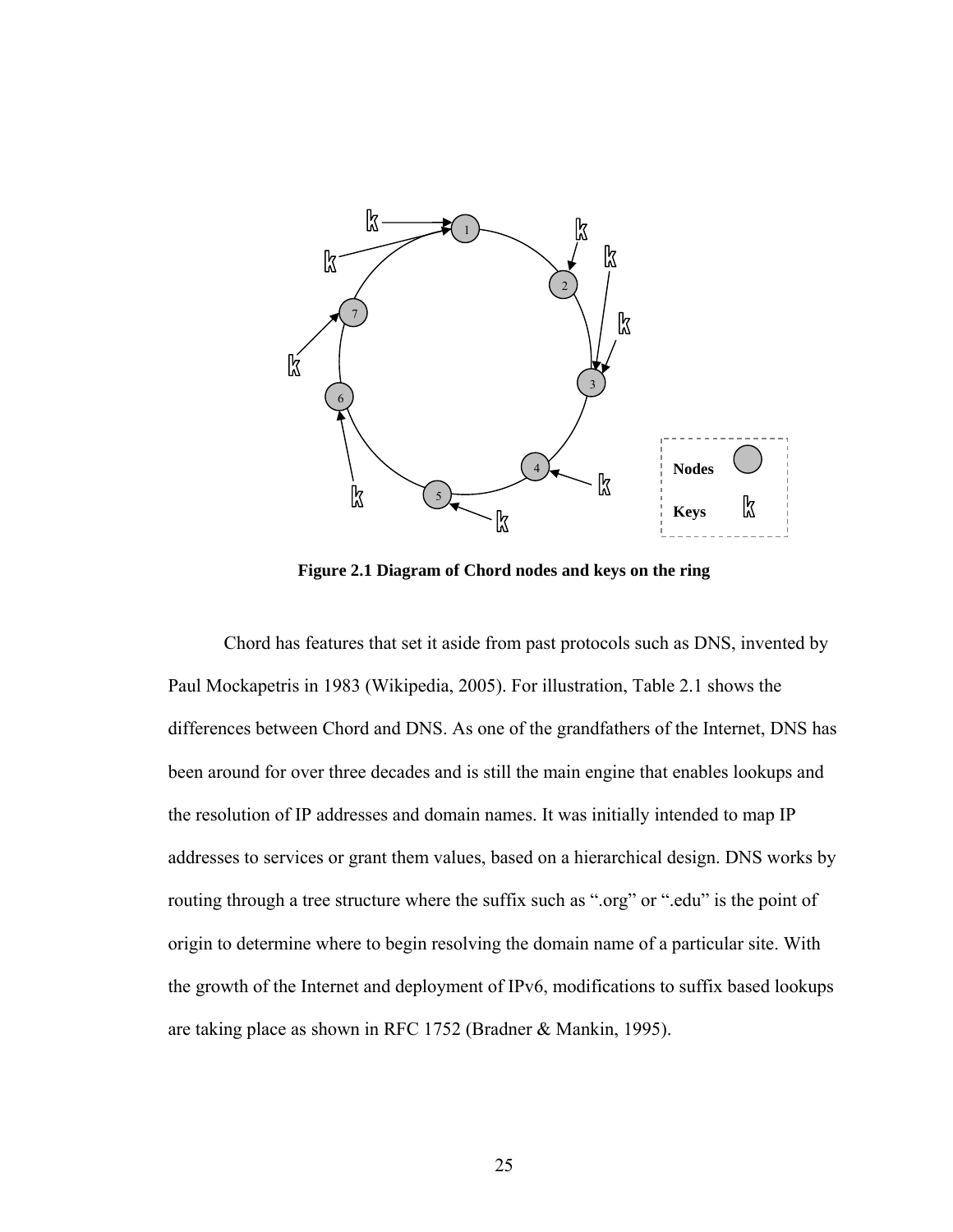| Chord                                                                                              | <b>DNS</b>                                                                                                                |  |  |
|----------------------------------------------------------------------------------------------------|---------------------------------------------------------------------------------------------------------------------------|--|--|
| Could technically provide a lookup service<br>by hashing into values all the names of the<br>hosts | DNS is a lookup service that provides<br>access to host names that are represented<br>by keys and IP addresses are values |  |  |
| No servers, decentralized; nodes are self-<br>governing                                            | Numerous root servers                                                                                                     |  |  |
| Self-organizing structure                                                                          | Needs to be manually managed                                                                                              |  |  |
| Ring structure                                                                                     | Hierarchical in nature                                                                                                    |  |  |
| Flat naming structure and can be named<br>anything by application using Chord                      | Needs to resolve names                                                                                                    |  |  |
| Chord will lookup data or services and it<br>does not need to be tied to an explicit host          | Needs to associate host names with<br>services and afterwards return the results                                          |  |  |

### **Table 2.1 Crucial differences between Chord and DNS**

As seen Chord can offer the same services as DNS, but instead of employing a hierarchy, Chord would hash all the IP addresses of the hosts promoting services into keys. This would provide a highly scalable system that would not utilize any root servers, as proposed by Dabek *et al.*, (2002).

Another system that is comparable to Chord but utilizes a diverse routing strategy is CAN or Content Addressable Network (Ratnasamy *et al.*, 2000). With CAN, routing is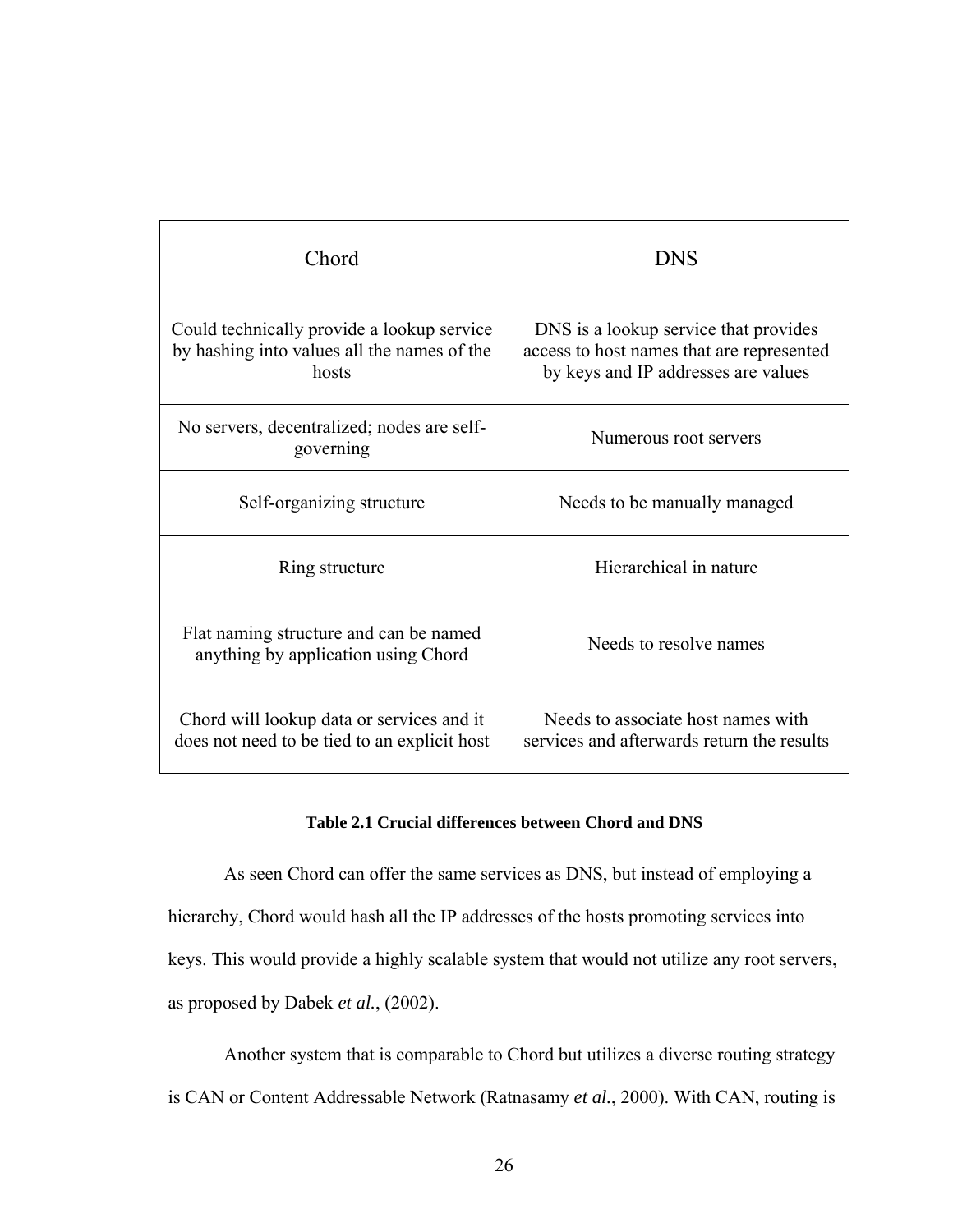based on a *d*-dimensional Cartesian graph that is used to distribute the keys to the nodes. Chord, on the other hand does not use the Cartesian graph method, instead it uses a onedimensional space (a ring) to map nodes.

Although Chord has few drawbacks, there are a couple that should be addressed, such as the concern over anonymity. Chord does not provide a way for nodes to remain fully anonymous, since the nodes use their IP addresses along with their port numbers for node ID generation by hashing. Other routing structures do provide this feature at the expense of overhead or also have other types of routing methods such as logical addressing, lists, trees, etc., which usually means that they are not fully autonomous and self-governing. They may use root servers and their routing latency can be high (Stoica *et al.*, 2001; Dabek *et al.*, 2002; Manku, 2004).

Another disadvantage known about Chord is that sometimes queries do not reach the intended destination. This can happen for numerous reasons, but typically is related to a query taking place before the nodes have completed stabilization and the query leaving the boundaries of the Chord ring. This can cause the Chord ring space to break and form smaller disjoint rings that may not have knowledge of each other (Stoica *et al.*, 2001).

### 2.4 Consistent Hashing

In order to form a Chord ring, usually SHA-1 is used to hash and map the node IDs and also to hash the values and distribute the resulting keys to the nodes. The result appears to be a seemingly random and consistent distribution of keys and node IDs, making this scheme quite desirable to use. The idea of consistent hashing is that at each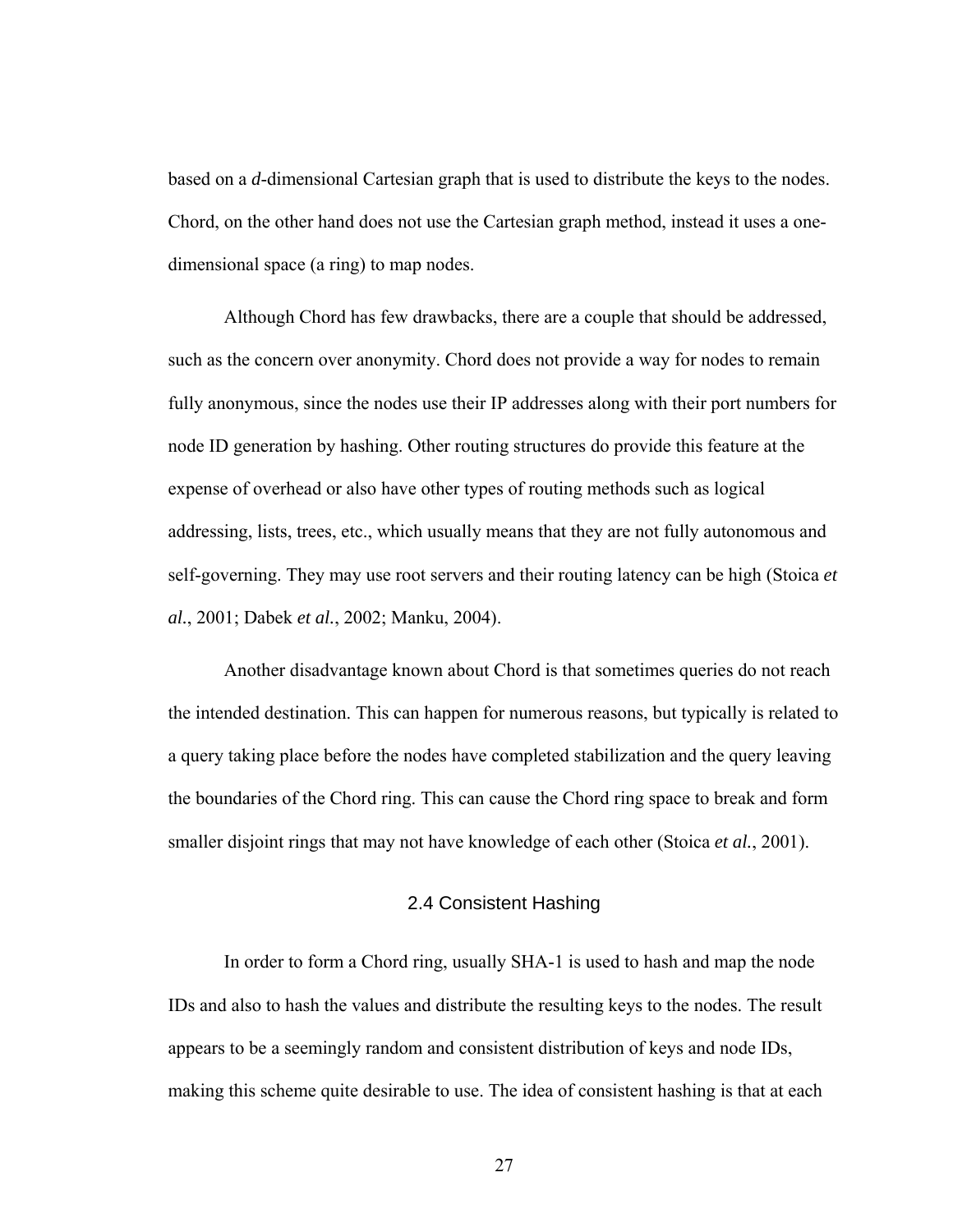node level a small routing table (see Section 2.5), also known as a finger table, is used. The finger tables will update themselves when nodes enter or leave the Chord ring, without needing to re-hash and re-map the entire ring structure.

 These finger tables contain only the information of the successors of the node along with the node ID and an offset. The node only needs to know its adjacent successor and the finger tables have only a limited number of entries. Therefore, consistent hashing is the preferred choice of hash algorithm since it will help the nodes to update their routing tables with ease and updating will not affect other parts of the Chord system. If there is activity taking place in the system, such as node joins and departures, it is handled separately in diverse areas of the Chord ring.

SHA-1 is used in combination with numerous algorithms and applications that are cryptographic in nature, thus considered a preferred choice to map and distribute IDs. As mentioned in Section 1.5, it is known that SHA-1 can now be broken in much fewer cycles than originally conceived (Schneier, 2005; Wikipedia, 2005). According to experts, the use of SHA-1 in future secure applications will need to be avoided. Either the SHA-2 family is employed, or a different hashing algorithm is devised as base hash function. This will lead to the inevitable fact of having much lengthier message digests as well as more overhead in each message exchange. The routing tables will also need to be able to handle longer bit lengths in their message exchanges. However, one of the benefits of using the SHA-2 family is that to this date it has proved to be unbreakable and as a result is considered collision resistant.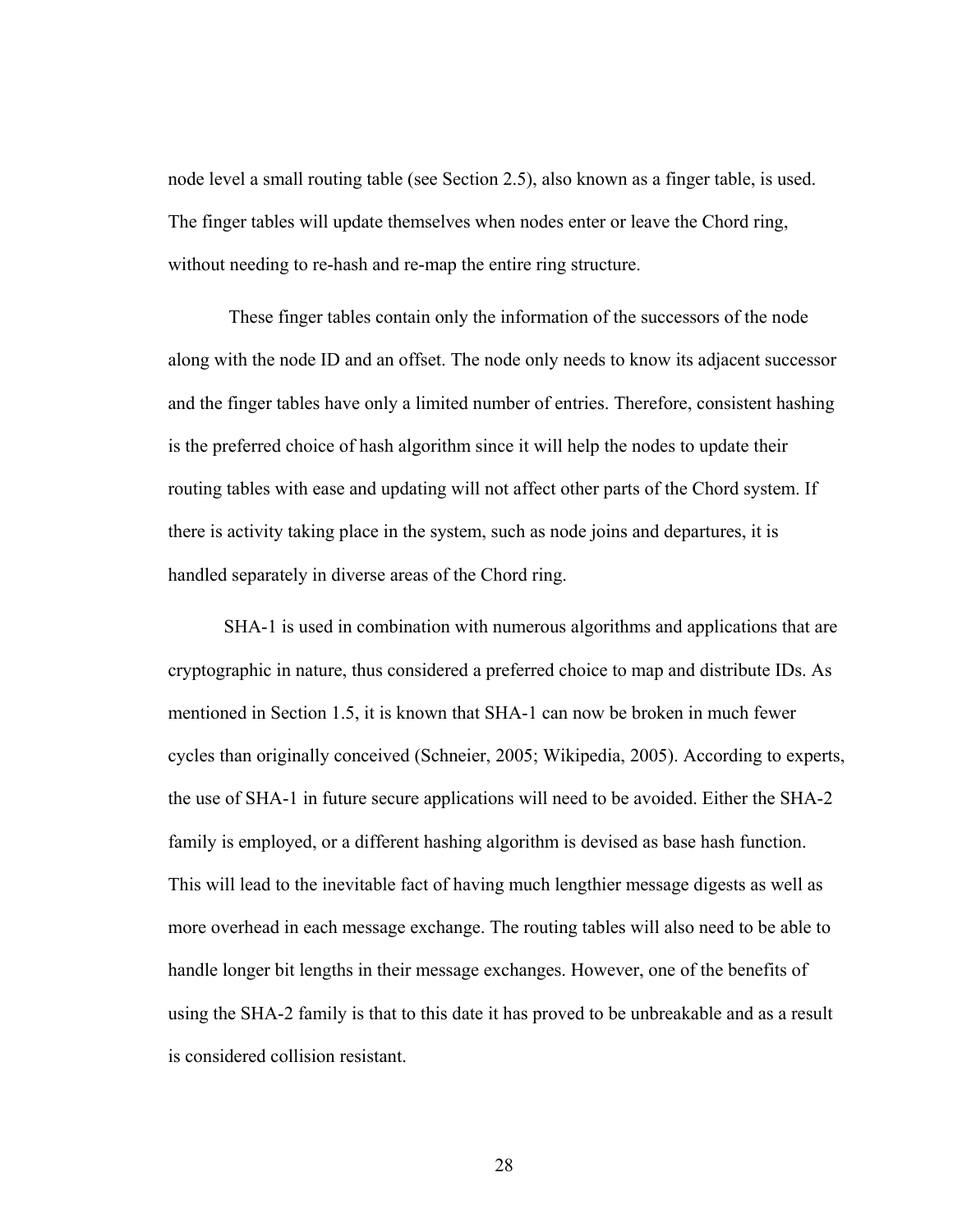### 2.4.1 Creation of Node IDs

In order to begin assigning IDs to the nodes, first the IP address of each node is hashed along with the port number of the node. This produces a message digest that has the fixed size of 160 bits using SHA-1. It does not matter where any of the nodes are located geographically; they are placed along the ring structure according to their 160-bit node ID (Dabek *et al.*, 2002; Horovitz, 2005; Wikipedia, 2005).

## 2.4.2 Creation of Key IDs

Now, by having formed the Chord ring with *n* equaling the number of nodes around the circumference, the keys need to be placed. This process, known as key ID assignment takes place by first finding the values that are to be hashed. This value can be anything and is typically assigned by a P2P application such as CFS. The value will then be hashed with SHA-1, resulting in a 160-bit message digest.

It can be shown theoretically that the resulting key IDs tend to be uniformly distributed and key clustering is minimized (Baldwin, R. G., 2005). This is important because when clustering takes place the key IDs will be mapped to a specific area in the ring and other areas will be left bare. This is illustrated in Figure 2.2 below, an example of a small Chord network.

The diagram shows that proximate nodes manage a more or less equal number of keys once they are distributed to the nodes. Some nodes, however, will manage more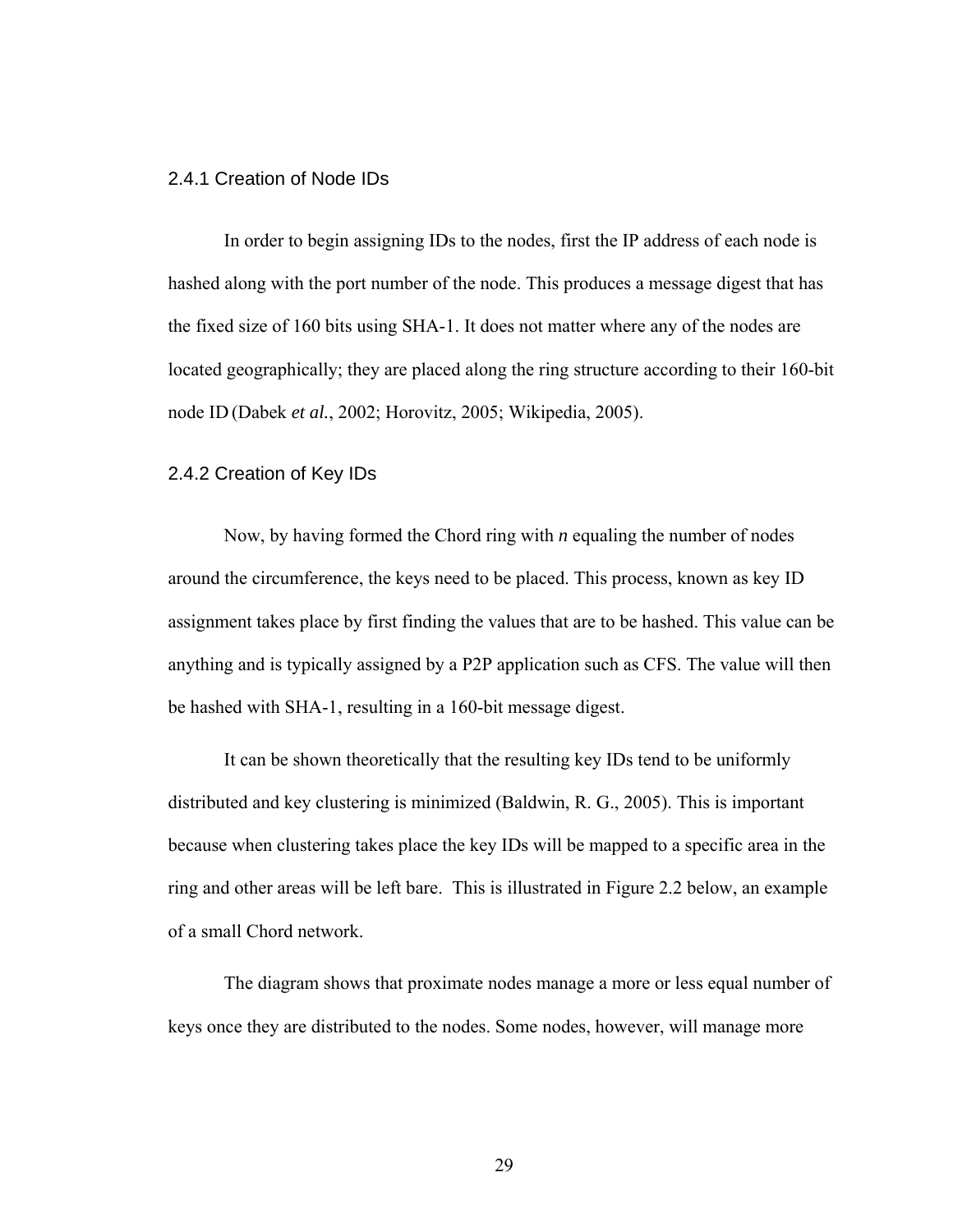keys than others will, but considering the overall scenario, they are fairly evenly distributed.



**Figure 2.2 Creation and distribution of keys in Chord ring** 

## 2.4.3 Mapping Node IDs and Key IDs to the Chord Ring

Once the nodes have acquired their IDs as well as the values have been hashed and the keys produced, the ring address space can be formed.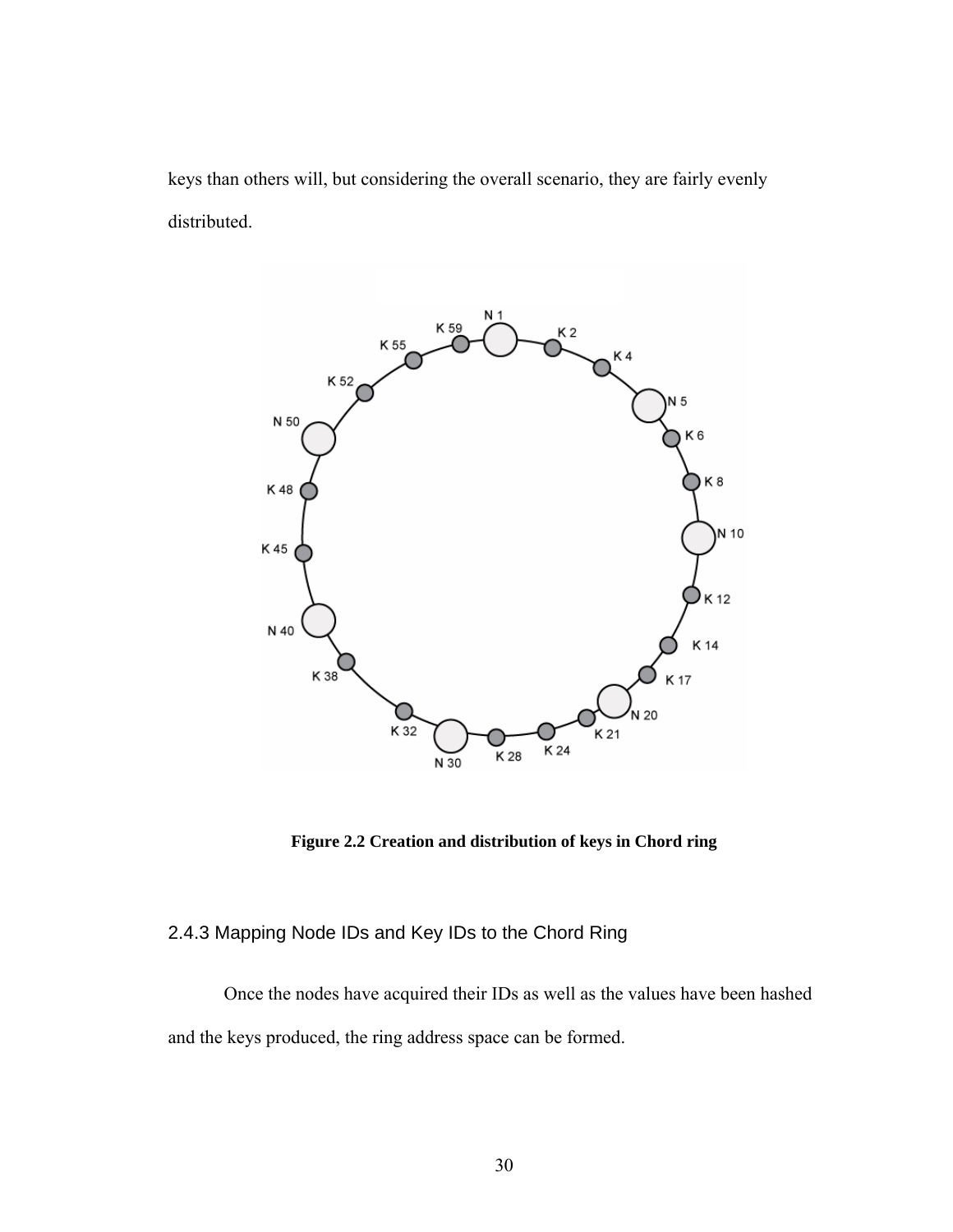First, the nodes are placed according to the produced identifiers, the 160-bit message digests modulo 2*<sup>m</sup>*, where *m* determines the size of the Chord ring. Then each key *k* is mapped to a node that is equal to or follows *k* in the Chord ring. This node will then be known as the successor node of that particular *k*. Thus, the nodes form a circle and keys are inserted until all the keys have been distributed essentially equally and consistently throughout the circular space. The pseudo code for creating Chord ring ID *n* would resemble this (modified pseudo-code from Stoica *et al.*, 2001):

```
 n.create(); 
 predecessor = null; 
successor = ni
```
Once a particular Chord ring has been formed a new node, *n*', that wants to join and participate in this system, will begin by running the Chord software and produce the ID for *n*'. Then *n*' will ask any node in the Chord ring to query its routing table and direct it to a place within the range of its closest successor. Then the new successor of *n'* starts the process of updating its own routing table and messages are exchanged with the old predecessor as well. The pseudo-code to join a Chord ring containing node *n* is:

```
 n'.join(n); 
predecessor = null; 
successor = n. find successor(n');
```
## 2.5 Finger Tables

Finger tables are used in each of the Chord nodes using *O*(log *N*) table size, as part of the Chord routing mechanism. These relatively small routing tables are utilized to collect information that helps each node perform lookups and route queries, efficiently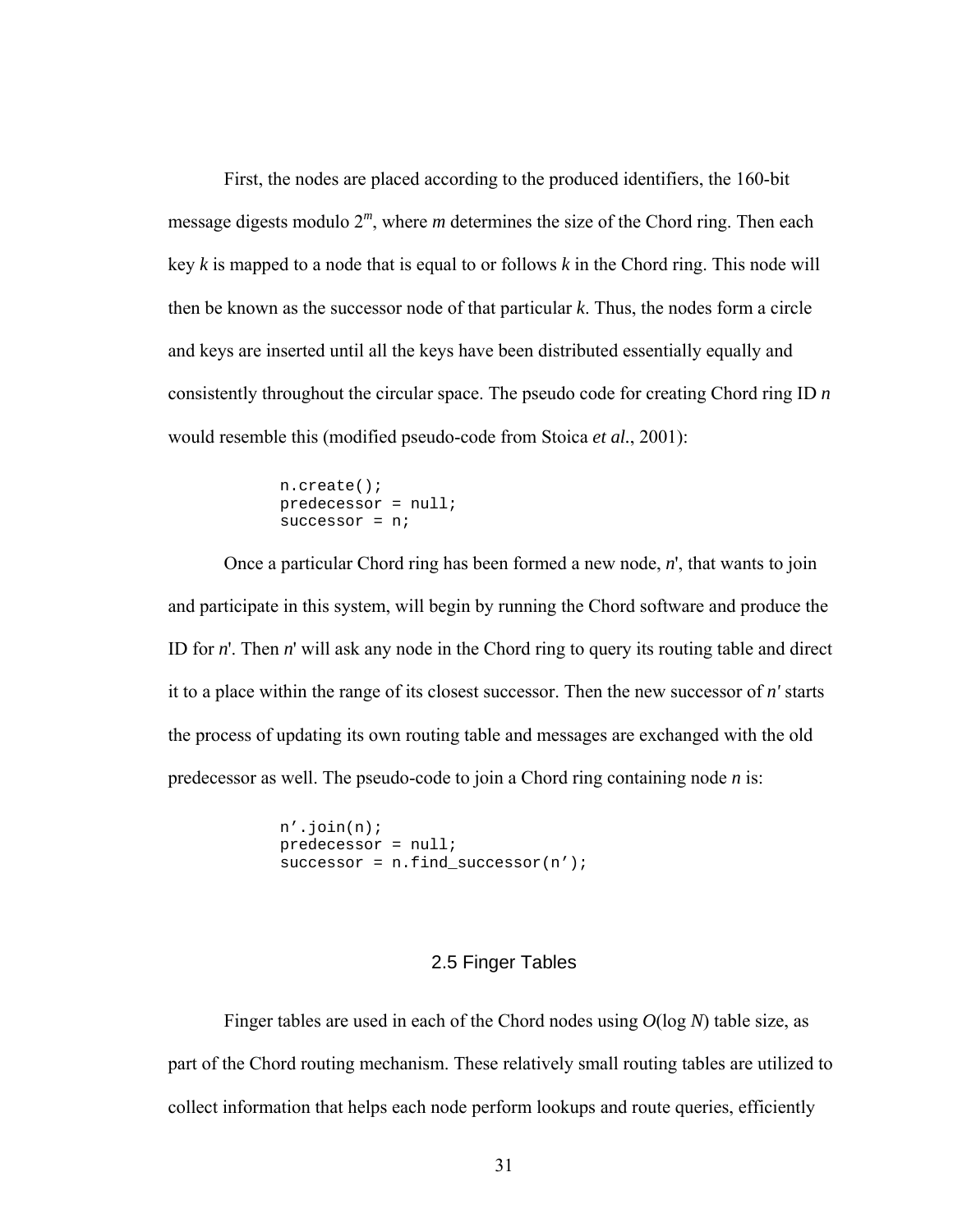and without abundant overhead. They sustain information about the successor nodes, the number of "hops" (dilation) to the next node, as well as keep information about where the successor node is located. This enables new nodes to be inserted with ease into the Chord network since each node only knows *O*(log *N*) information about successor nodes. With consistent hashing (see Section 2.4), the finger tables can be updated with minimal effort since this will not change the entire infrastructure of the Chord ring. Only updating the tables as well as notifying the predecessor and the new successor is required.

Another property of finger tables is that they handle node failure well. If a node disappears, Chord will only need a small portion of correct data to be able to perform its lookups (Dabek *et al.*, 2002). In addition, these finger tables make it possible to lookup every other peer as well as the successor node in constant time.

The finger tables are structured as follows: Once the ring has been established, each finger table, located at each node *n*, will have its  $i<sup>th</sup>$  entry show the successor following or coinciding with the node ID equal to  $n + 2^{i-1}$  with  $1 \le i \le m$ . Below in Figure 2.3 is a pictorial example of a Chord ring and finger table with  $m = 7$ .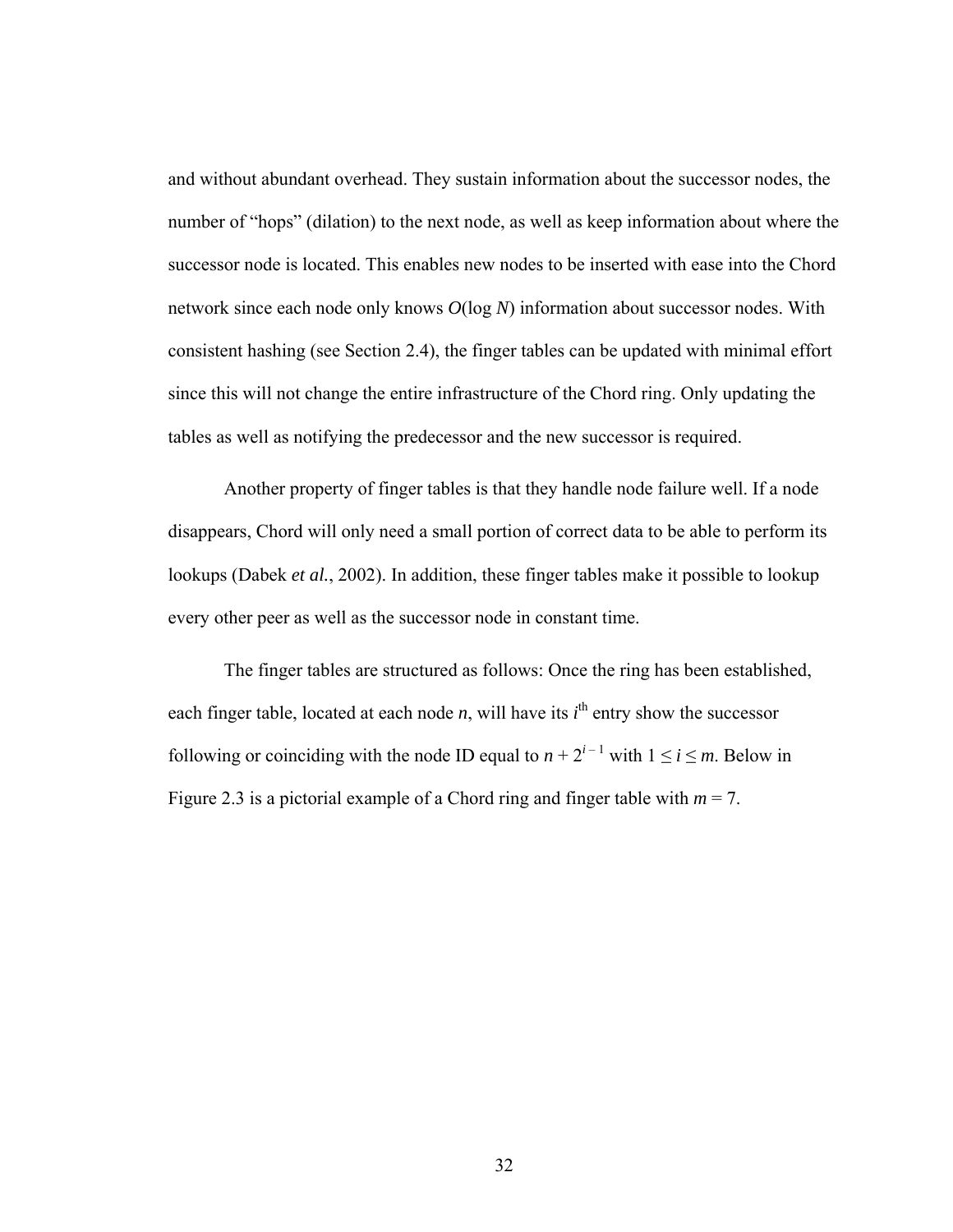

**Figure 2.3 Example of Chord ring and finger table** 

### 2.6 Stabilization: Joins and Departures

The stabilization process is at the core of Chord. It is the process in which the finger tables are updated to ensure the integrity and correctness of the routing information.

## 2.6.1 Node Joins

The Chord ring needs to periodically run a method known as stabilize() on each of the finger tables. This occurs about every 30 seconds. This method will take care of updating the finger tables of the nodes that are joining or departing the network. This helps preserve the integrity of the Chord ring and keeps the successor links up to date.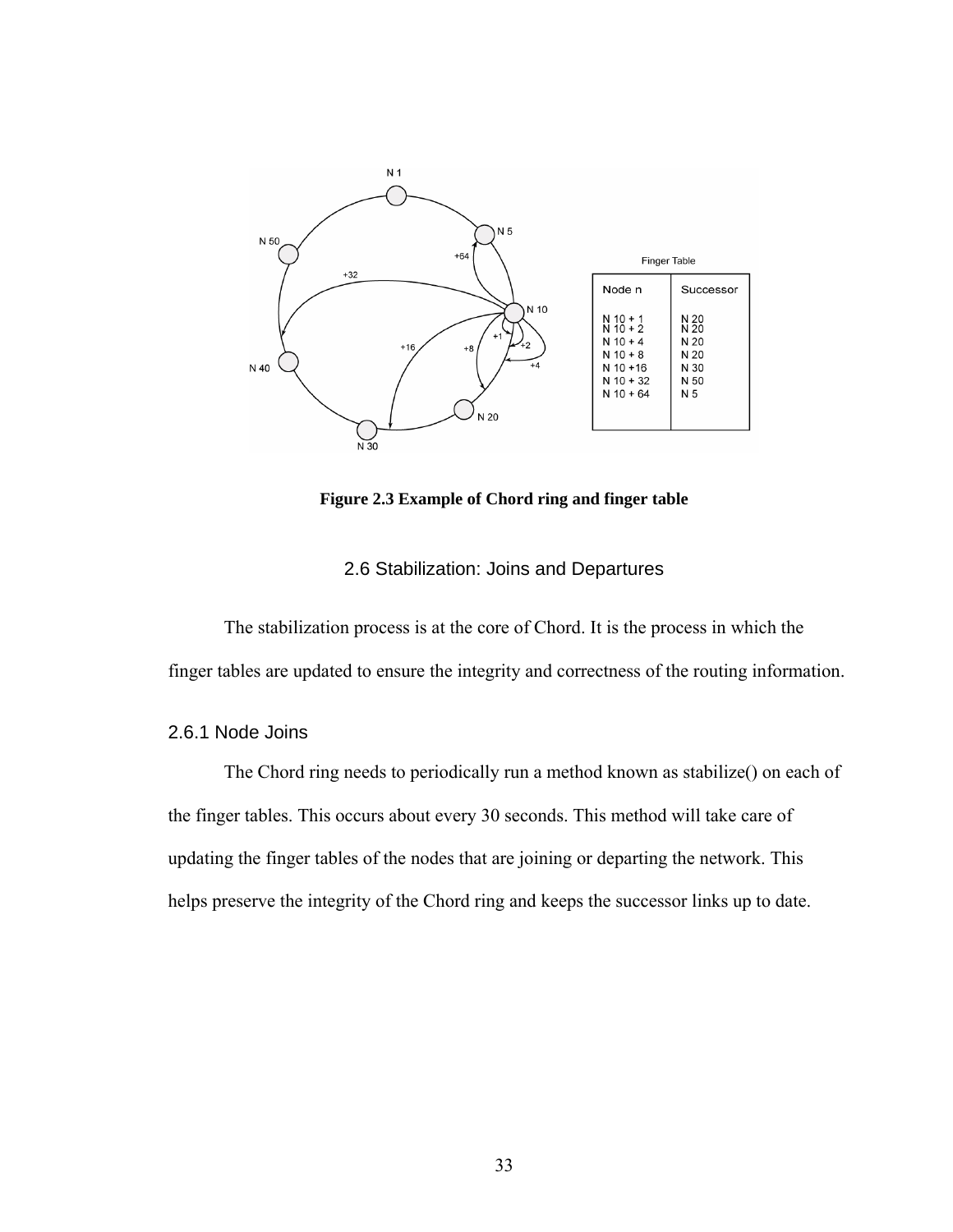

**Figure 2.4 Node**  $n_x$  **wants to join the Chord ring** 

Therefore, when a new node  $n_x$  decides that it wants to join the Chord ring (Figure 2.4) and has already hashed its node ID, it begins the insertion process by first asking any node if it knows who its successor may be as seen in Figure 2.5. The node will check its finger table and forward the request to the node whose node ID falls between the successor of  $n_x$  and its predecessor. Once the new node  $n_x$  establishes its place in the Chord ring, it will update its finger table and insert node *ns* (the successor node) as its immediate successor and will then ask node  $n<sub>s</sub>$  for the predecessor of  $n<sub>x</sub>$ . Then the finger tables are filled by asking  $n_s$  to lookup all successors of  $n_x$  for each entry. Also,  $n_s$  will then update its own finger table and will assign the newly inserted node  $n_x$  as its immediate predecessor. Then  $n_x$  will seize the previous predecessor of  $n_s$ , making it its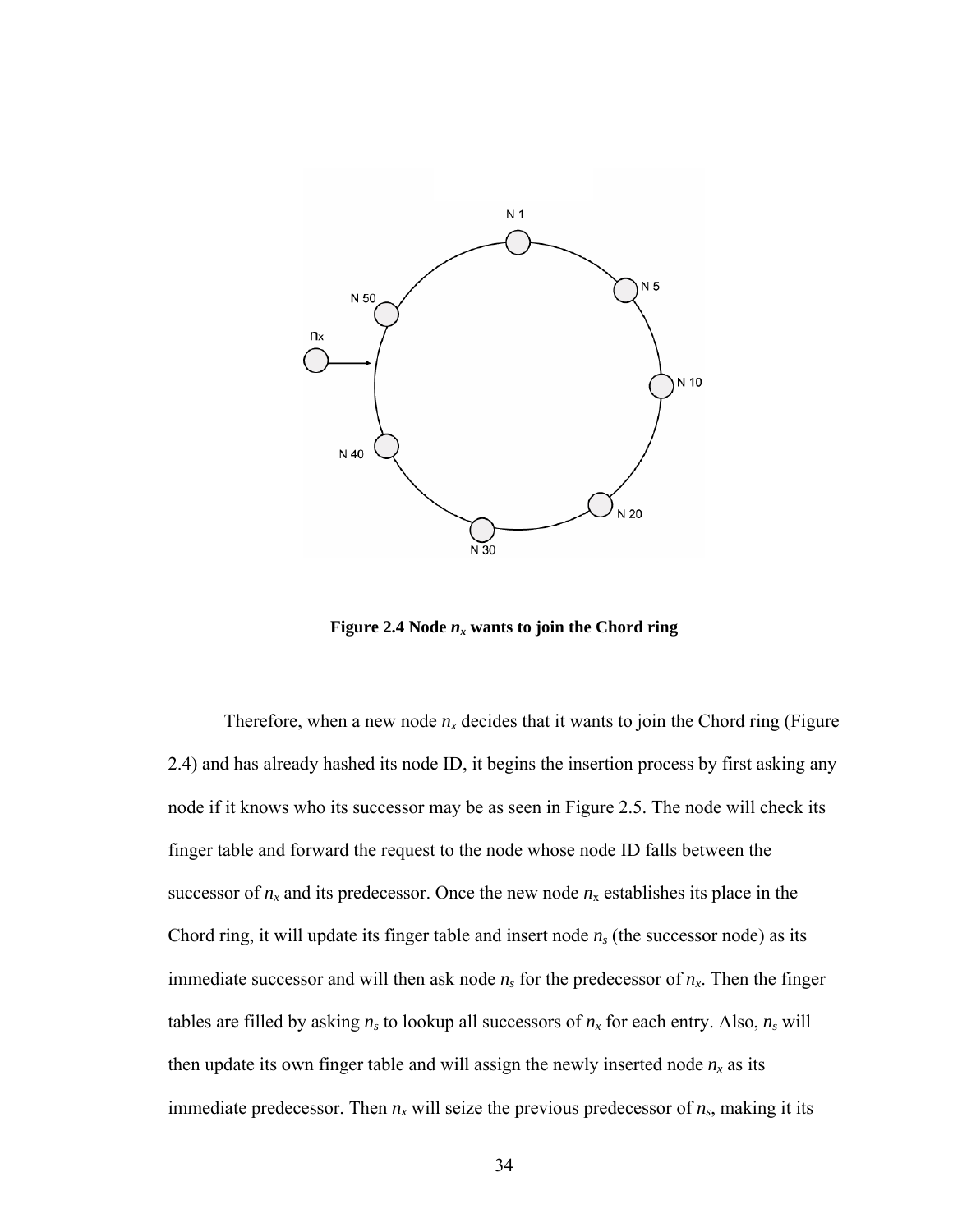own new direct predecessor. Again then the entries in the finger tables of all nodes are updated.

Now supposing that  $n_x$  is actually node number 25 and first asked node 50 (Figure 2.4) for referral to where it is really supposed to be inserted in the Chord space. Node 50 will tell this new node with the ID of 25 that its immediate successor is node 30 and from this point on the following happens: Node 25 gets in touch with node 30 and tells this node that it wants to join the ring. The node 30 (the new immediate successor of node 25) updates its routing table and makes node 25 its new predecessor. The old predecessor of node 30, which is node 20, is also notified and makes node 25 its new immediate successor. Now node 30 will help node 25 fill its finger tables in order for node 25 to know where to route queries and be able to perform lookups. At this point, the keys that were managed by the initial successor (in this example node 30) are transferred to their new owner, in this case the newly joined node 25. Below is an example of how the finger tables of node 20 and node 30 would look before node 25 joins (Table 2.2). This refers to Figure 2.5 that exhibits where these nodes would reside in the Chord ring before joining of the new node is finalized. Table 2.3 shows the finger tables after joining of node 25.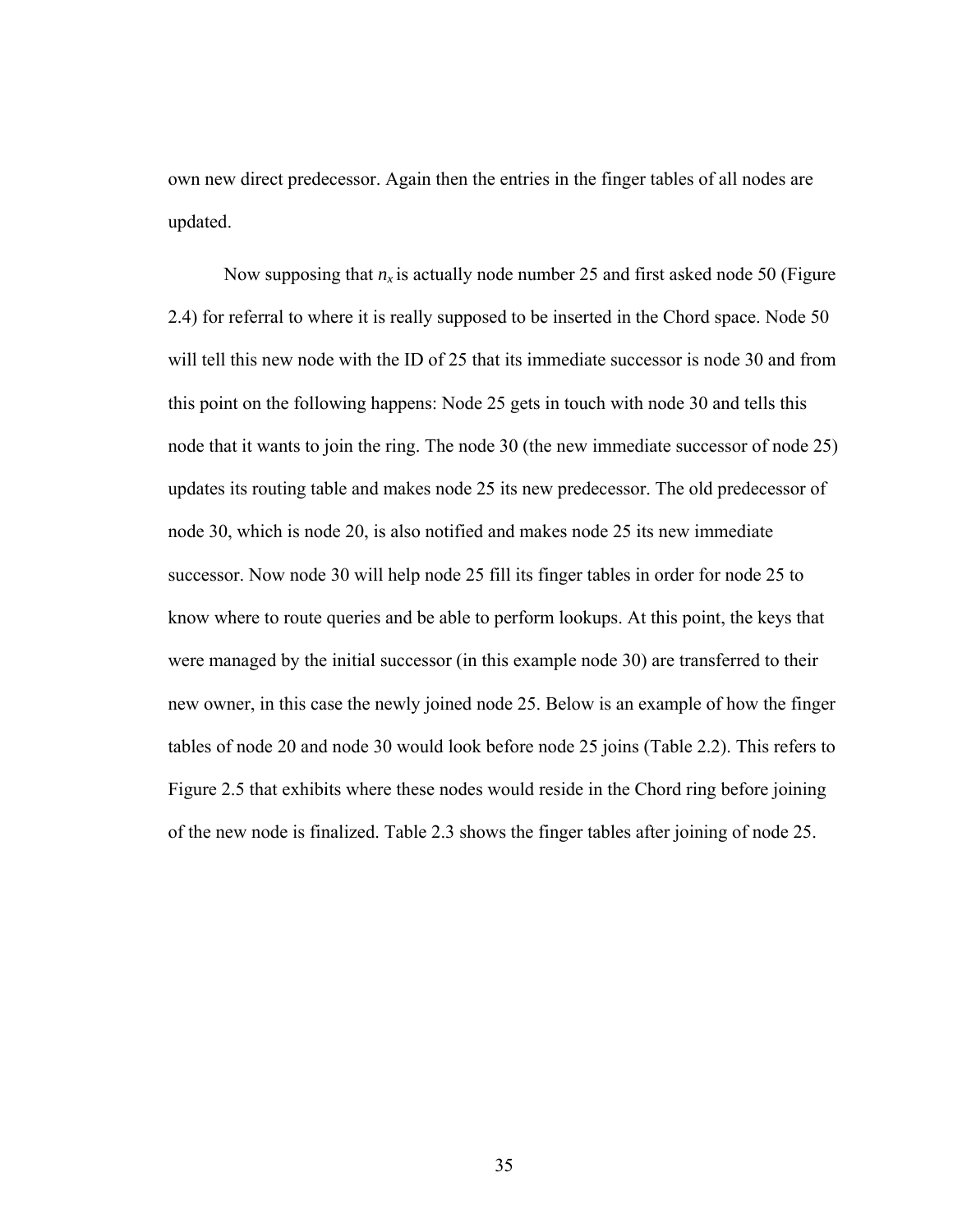

**Figure 2.5 Node**  $n_x = N25$  **finds its place in the Chord ring**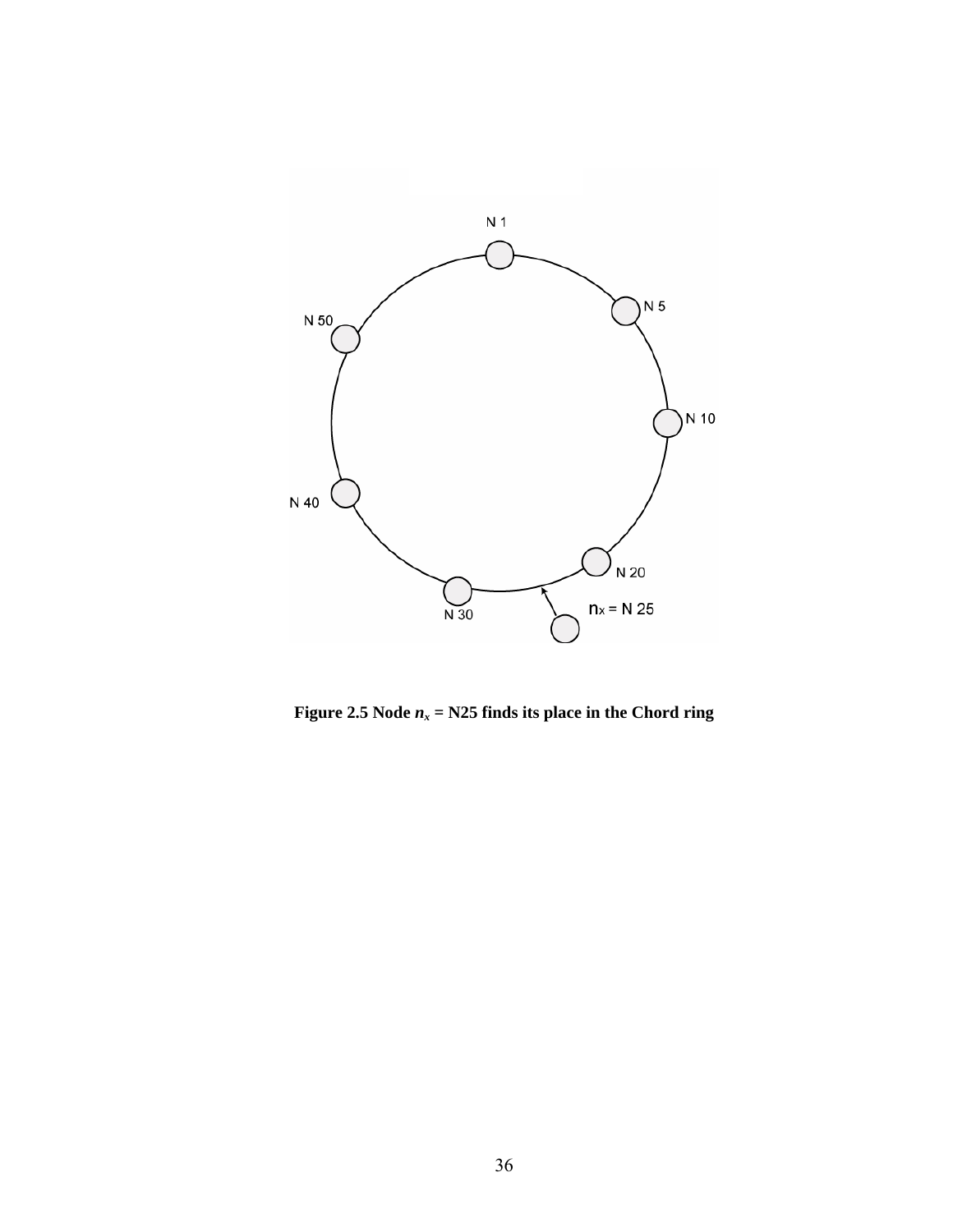| Node 20             |                           | Node 30             |                           |  |
|---------------------|---------------------------|---------------------|---------------------------|--|
| $O(\log N)$ hops to | Successor                 | $O(\log N)$ hops to | Successor                 |  |
| successors          | or $i^{\text{th}}$ finger | successors          | or $i^{\text{th}}$ finger |  |
| $N20 + 1$           | N30                       | $N30 + 1$           | N40                       |  |
| $N20 + 2$           | N30                       | $N30 + 2$           | N40                       |  |
| $N20 + 4$           | N30                       | $N30 + 4$           | N40                       |  |
| $N20 + 8$           | N30                       | $N30 + 8$           | N40                       |  |
| $N20 + 16$          | N40                       | $N30 + 16$          | N <sub>1</sub>            |  |
| $N20 + 32$          | N <sub>1</sub>            | $N30 + 32$          | N <sub>5</sub>            |  |
| $N20 + 64$          | N30                       | $N30 + 64$          | N40                       |  |

**Table 2.2 Finger tables for node 20 and node 30** 

| Node 20     |                           | Node 25     |                           | Node 30     |                           |
|-------------|---------------------------|-------------|---------------------------|-------------|---------------------------|
| $O(\log N)$ | Successor                 | $O(\log N)$ | Successor                 | $O(\log N)$ | Successor                 |
| hops to     | or $i^{\text{th}}$ finger | hops to     | or $i^{\text{th}}$ finger | hops to     | or $i^{\text{th}}$ finger |
| successors  |                           | successors  |                           | successors  |                           |
| $N20 + 1$   | N25                       | $N25 + 1$   | N30                       | $N30 + 1$   | N40                       |
| $N20 + 2$   | N25                       | $N25 + 2$   | N30                       | $N30 + 2$   | N40                       |
| $N20 + 4$   | N25                       | $N25 + 4$   | N30                       | $N30 + 4$   | N40                       |
| $N20 + 8$   | N30                       | $N25 + 8$   | N40                       | $N30 + 8$   | N40                       |
| $N20 + 16$  | N40                       | $N25 + 16$  | N <sub>50</sub>           | $N30 + 16$  | N1                        |
| $N20 + 32$  | N <sub>1</sub>            | $N25 + 32$  | N <sub>1</sub>            | $N30 + 32$  | N <sub>5</sub>            |
| $N20 + 64$  | N25                       | $N25 + 64$  | N25                       | $N30 + 64$  | N40                       |

## **Table 2.3 Addition of node 25 to the Chord address space**

As observed, the finger table of node 30 does not change with this new addition since node 25 is the predecessor of node 30. This is a very small Chord ring, which cannot reflect all possible situations, but serves to demonstrate that the routing tables will typically be modified as node joins or departures take place.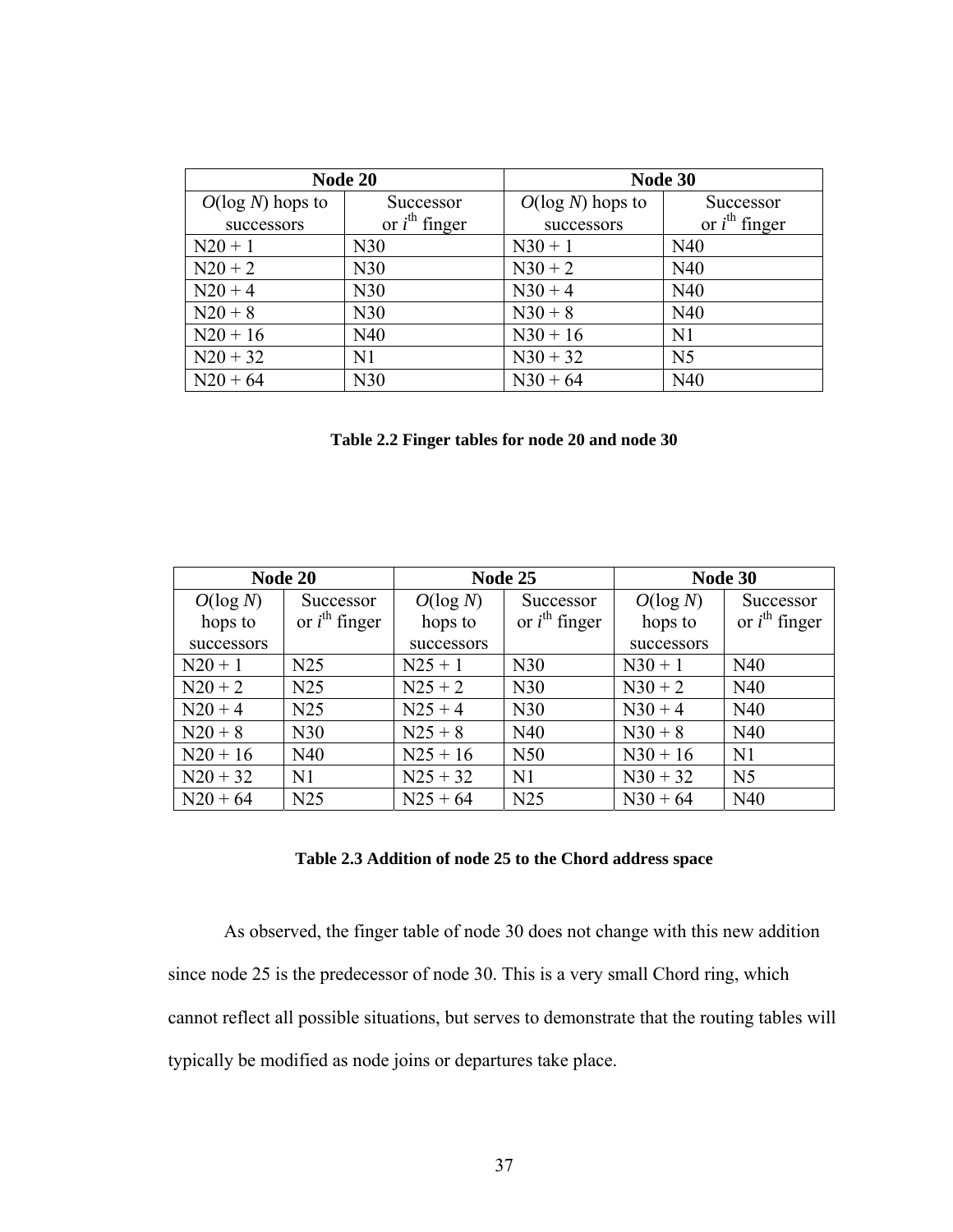The method stabilize() is then used at each node and it is efficient in that it will look for the immediate successor and check if it is still alive. If that node is gone, it will search for the next successor on the routing table and make that node the immediate successor. This helps to keep the Chord ring in a well-maintained state and makes all the nodes in the ring reachable (Dabek *et al.*, 2002; Liben-Nowell *et al.*, 2002a).

## 2.6.2 Handling Node Failures and Departures with High Fault Tolerance

Sometimes a node that is ready to depart the network voluntarily will ensure that the keys are transferred to the successor node and the pertaining information is kept intact. Nevertheless, in a realistic scenario many nodes will disappear or depart without announcement. At this point, the stabilize() method will repair the lost links. For example if node 40 would simply vanish unannounced from the network as illustrated in Figure 2.6, new steps will need to be implemented in order for the finger tables to be updated and contain correct information.

Once stabilize() is run and the adjacent nodes notice that node 40 has departed, they will self-repair by going down the successor list(s), as each node knows its immediate successors.

The swapping of stabilize messages between the nodes to correct and update the routing tables takes place at this time. Other techniques that rely on applications can be implemented as well, supposing that an application can create replicas of the data that is associated with the keys of the immediate successors. This feature of node failure and the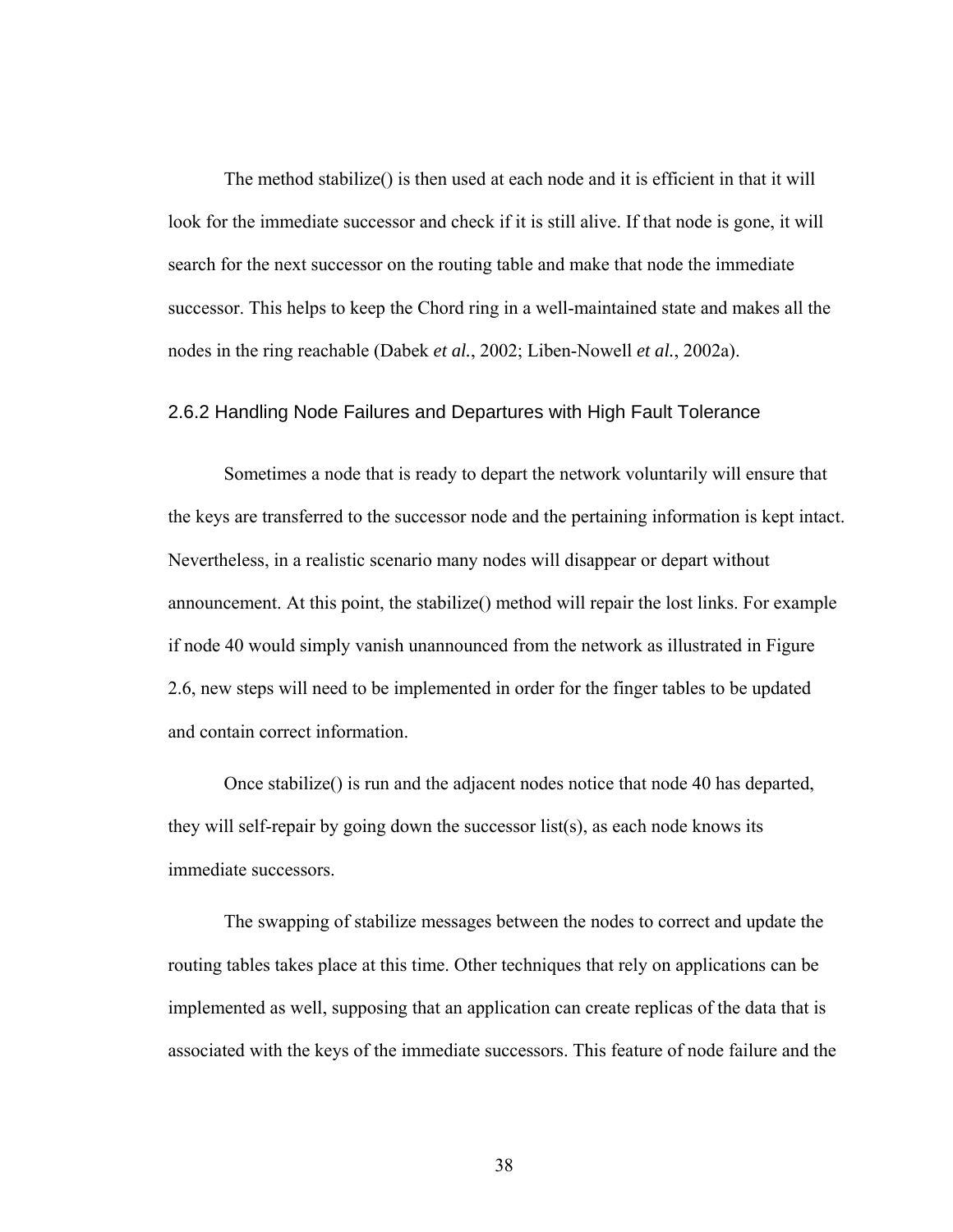creation of replicas apply directly to how Chord possesses a high degree of fault tolerance and redundancy.



**Figure 2.6 Node 40 leaves network abruptly** 

High fault tolerance is a property that distinguishes Chord from many past protocols and distributed systems where mass node failure would simply disintegrate the system. With Chord, it takes only one node down the successor list that still contains correct routing information to repair the entire ring.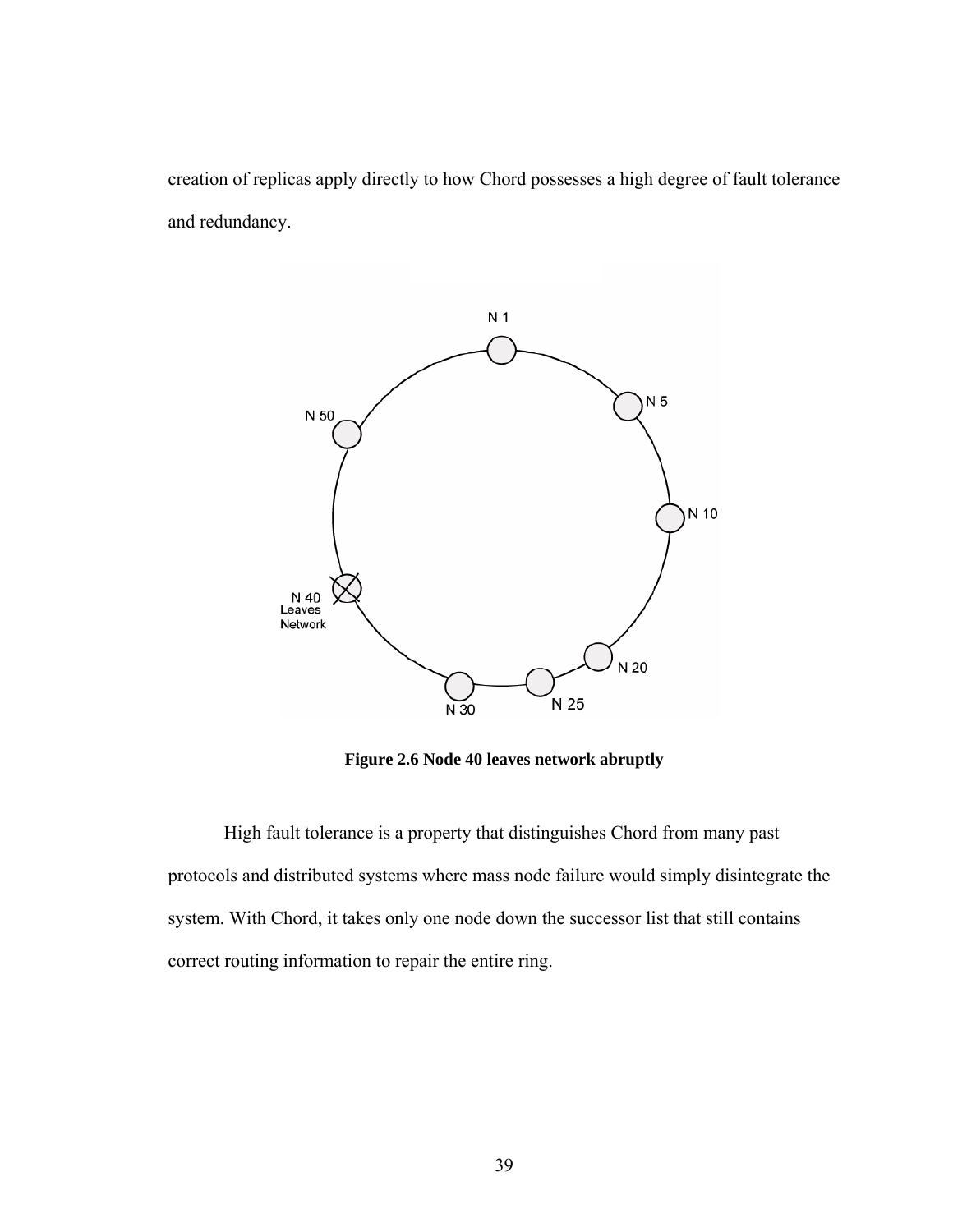### 2.6.3 Lookups during Stabilization

The Poisson process also known as "the law of small numbers," was discovered in the 1800s by Simeon Denis Poisson (Stark & Woods, 1994; Wikipedia, 2005). The Poisson process is generally useful for modeling of random event arrival times. It is another key element that serves to understand why churn can be handled in Chord.

To recapitulate, stabilize() is run periodically around every 30 seconds to update the finger tables. Dabek *et al.* (2002) tested key lookups using the Poisson process for node arrivals and departures. Their experimental results are consistent with theoretical expectations; Chord proved to be robust. With the Poisson process the stabilize() method is run at different intervals, not with the usual 30 seconds lapse, but within a range of 15 to 45 seconds. This creates a more uniform and reachable network,

If a node performs a lookup when the periodically run stabilize() is active and it has not finished its cycle, timeouts will take place. When the querying node cannot find the finger table, because it departed or joined, *e.g.*, 10 seconds early before stabilize() had completed its updates, loops can be created and this is serious because it can cause partitions and split the ring.

### 2.7 Load Balance with High Probability

The topic of load balance merits special examination. As previously seen, consistent hashing is a way to map nodes and keys to the ring topology, so that the nodes and keys that they manage are uniformly distributed. Therefore, in a large-scale network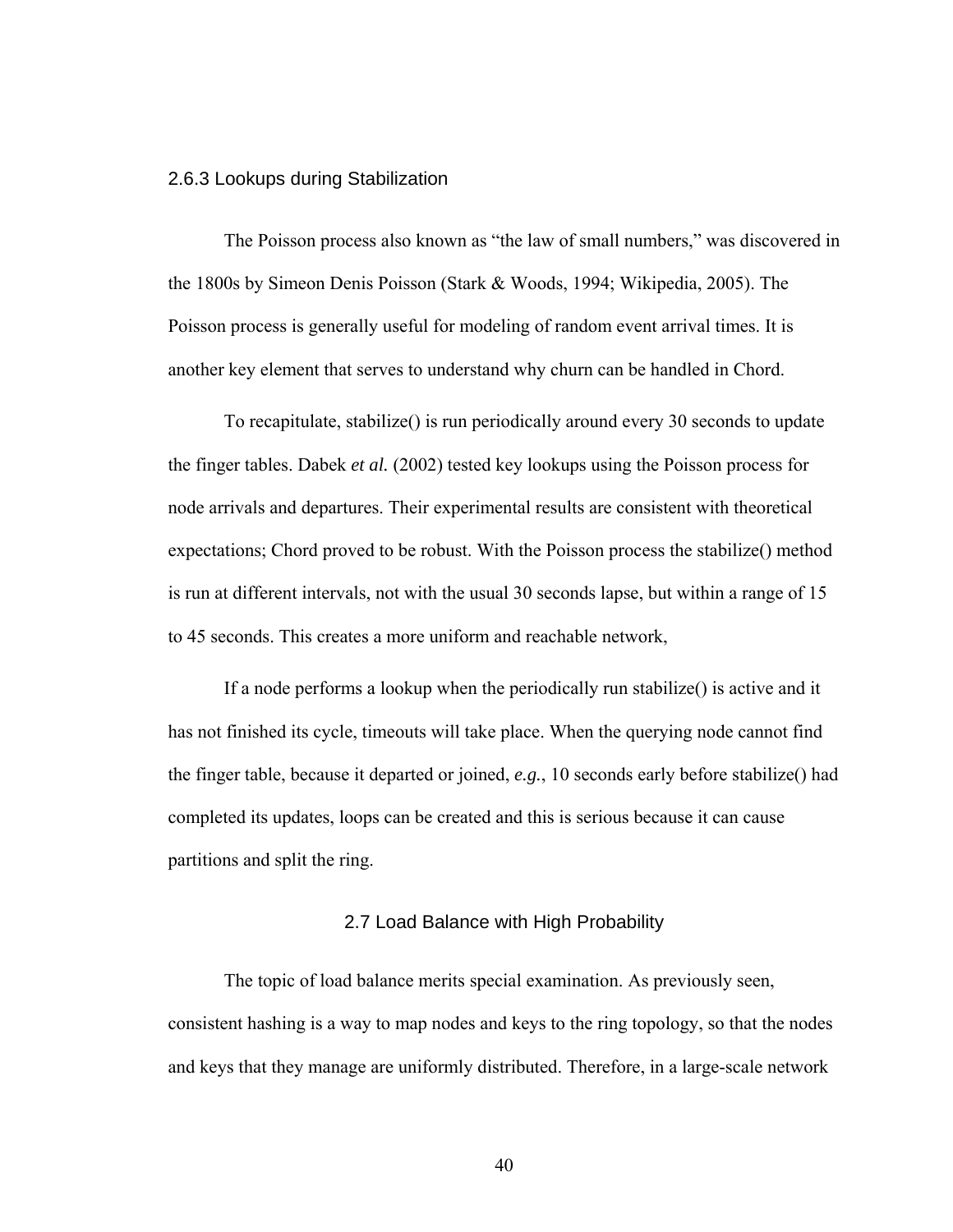the ideal notion would be to distribute all the keys in such a way that the number of keys per node is constant throughout the entire network (Dabek *et al.*, 2002).

The authors Dabek *et al.*, in their paper, "Building P2P Systems with Chord" (2002), demonstrate that in order to find the successor of an ID takes only *O*(log *N*) messages to be swapped between nodes. This happens with "high probability" where *N* is equivalent to the number of "servers", also known as "hosts", in the ring. Removing or disjoining a node also takes place with a high probability of  $O(\log^2 N)$  messages to be exchanged.

It would appear at first glance that the load distribution is not guaranteed to be consistently even. So then, why such discrepancies? One of the reasons is that many nodes have not been placed in an evenly distributed Chord ring space, and will have longer paths to successors or predecessors (Godfrey, Lakshminarayanan & Surana, 2004).

Some possible problems include: The size of objects might not be the same when they are distributed to the nodes and some of the node IDs may not be chosen in a completely randomized way. Some claim that the insertion of virtual servers at each node would dramatically improve load balancing in Chord. Some of this future work suggests that perhaps further examination on how to predict volume such as with virtual nodes would be of great benefit. Since volume of data assigned to nodes is not really taken into account it would be good to assign the greater volume to already established nodes that carry less traffic. Bandwidth and storage also affect load balancing and in the future could be changed by establishing a measurement and considering the relationship among the load capability of the nodes.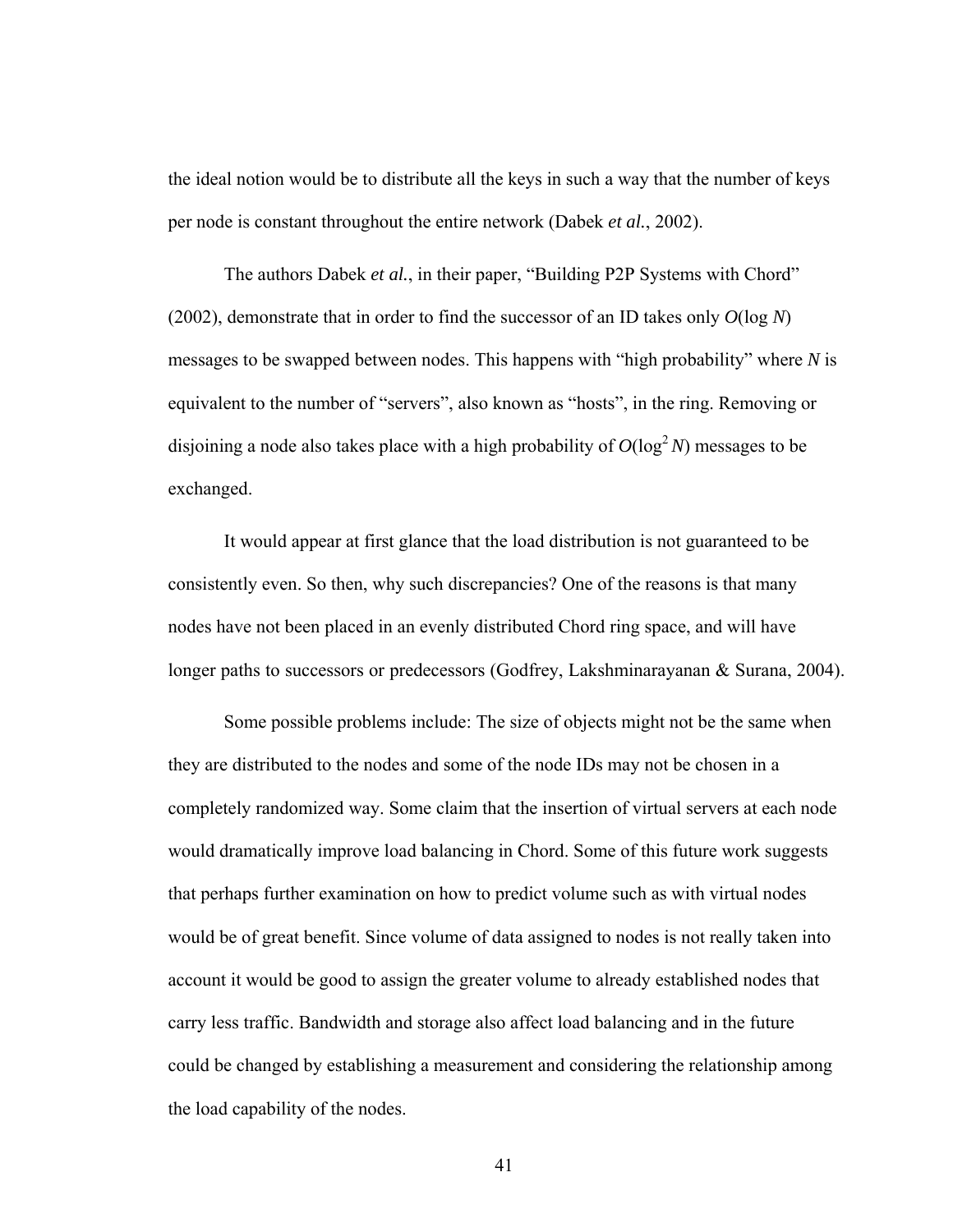### 2.8 Effects of Churn: Rapid Node Join and Departures

"Churn" is a term that is used to describe the presence of constant and continuous node arrivals and departures in a distributed network. Churn is critical to evaluate and validate any distributed P2P network since in real world models (not simulations) a DHT needs to prove to be capable of being submitted to severe stresses such as massive churn and being able to self-repair. The authors of "Handling Churn in a DHT" (Rhea *et al.*, 2004) examine various DHTs and submit them to various tests in order to verify that these DHTs can survive under heavy traffic.

There are three factors that Rhea *et al.* (2004) consider in order to evaluate churn in a DHT. The first factor that Rhea *et al.* examine is reactive vs. periodic recovery. The second one is the way that message timeouts occur and how this affects link recovery. The third is proximity neighbor selection and its effects on the effectiveness of DHTs.

 Reactive recovery takes place when a node looks at its routing table and determines that a node has vanished and will try to replace the node right away. When testing Chord, most of the results in the lookups under churn turn up correct, but the lookup latency also increases. In this particular study, the authors compare with another DHT known as Bamboo, which shows for this reactive recovery to consume less than 1/3 of the bytes per second per node in contrast to Chord. This study demonstrates that Bamboo may have a lower latency since it performs its lookups in a recursive way whereas Chord uses iterative methods.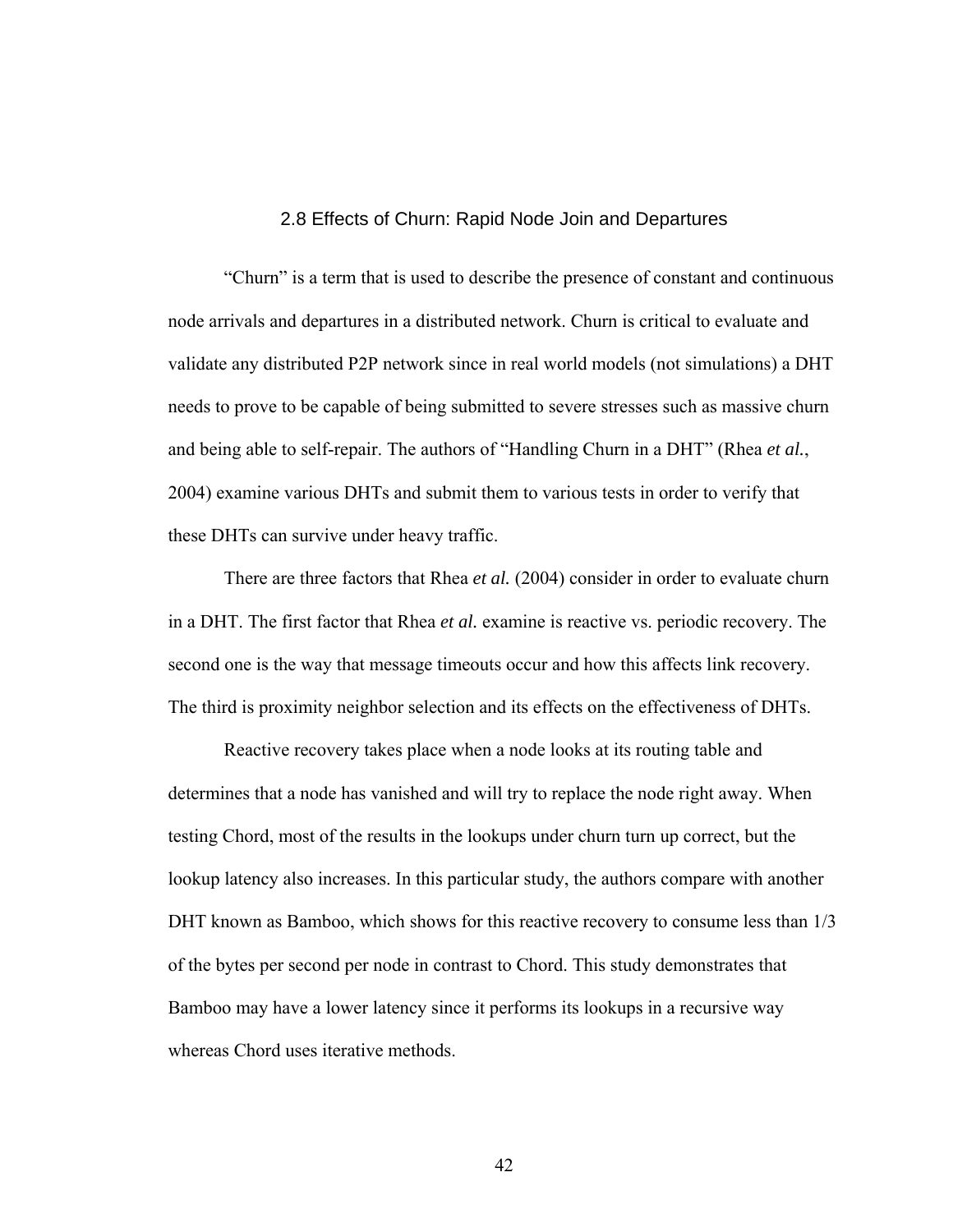Chord uses periodic recovery the same as Bamboo (Rhea *et al.*, 2004). Reactive recovery can create a phenomenon known as "positive feedback cycles" that when a network is heavily loaded some of the lookups timeout and the neighbors believe that the node has failed. Then each neighbor will update its routing tables with wrong information, send messages to the predecessors and successors on the list, and increment at the same time the traffic load, and saturate the already overloaded link. Thus to ensure that these "positive feedback cycles" do not occur, periodic recovery will help prevent these cycles from occurring by sending only a periodic message to the neighbors with all the information.

Both reactive and periodic recoveries have proven during tests to return wellestablished, valid, and correct results. Nevertheless, in terms of bandwidth consumption reactive recovery is advisable to implement when there is a low amount of churn. However, when churn is heavy all the message exchanges become expensive, consume a lot of bandwidth, and make it costly and inefficient.

## 2.9 Initial Conclusions

Some of the initial conclusions regarding Chord can be observed from the paper "Observation on the Evolution of Peer-to-Peer Systems" (Liben-Nowell, Balakrishnan & Karger, 2002a) where the authors observe that Chord cannot be in an ideal state due to the continuously dynamic nature of P2Ps. Even when maintenance protocols are used in order to keep all the updates current in routing tables, it does not guarantee an ideal state model.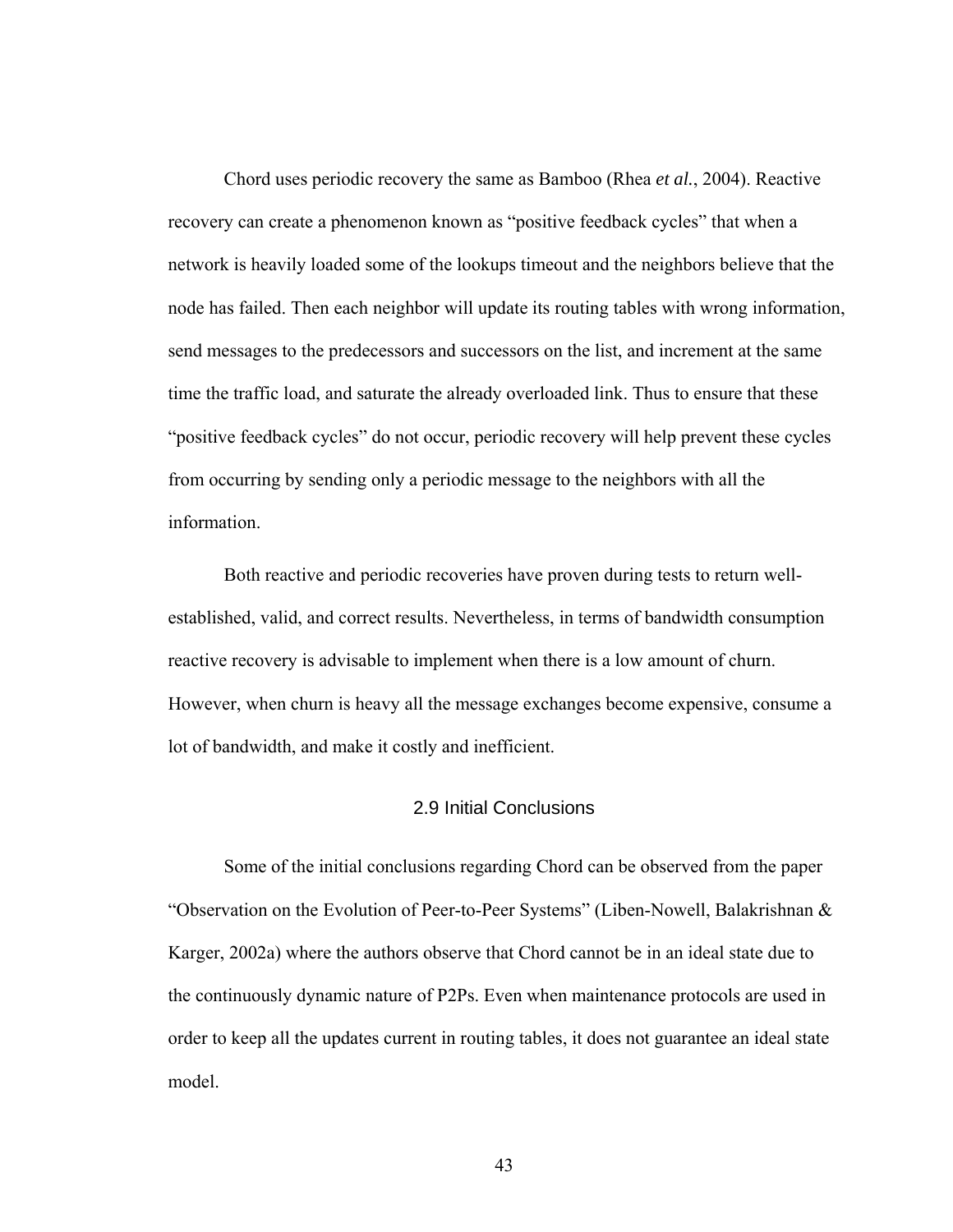Chord has the ability to scale rapidly logarithmically and at the same time can handle simultaneous node failures, but if node failures are large-scale, there is also a risk of forming a "loopy" network that is "weakly but not strongly stable." In order to prevent a "loopy" network the same authors, Liben-Nowell, Balakrishnan & Karger (2002b), suggest that this can be corrected by keeping an additional number of predecessors in the finger tables as a set of pointers before running a method known as idealize().

Other studies show that a Chord network can fail. The node can search itself and traverse the entire ring until its predecessor points to the inquiring node. This would cause unnecessary travel in a large network and would increase the cost of the lookup in the number of hops (dilation).

In other instances, regarding Chord, Dabek *et al.* (2002) indicate that there is still no anonymity or deniability with Chord. This is hard to implement because the Chord structure forms such a strong bond between the node and the information associated with it (the keys). The authors believe that in order to improve some factors they recommend that the formation of an overlay providing services such as anonymity would be useful. This overlay would run on top of the Chord ring transparently but would provide enhanced security.

In addition, there is the question of query latency with Chord and some believe that it would be beneficial to give servers in the vicinity some of the requests. This is difficult to implement realistically since node performance would first need to be tested. However, the goal of Chord is distribution and with this comes the distribution of responsibilities to the participating nodes.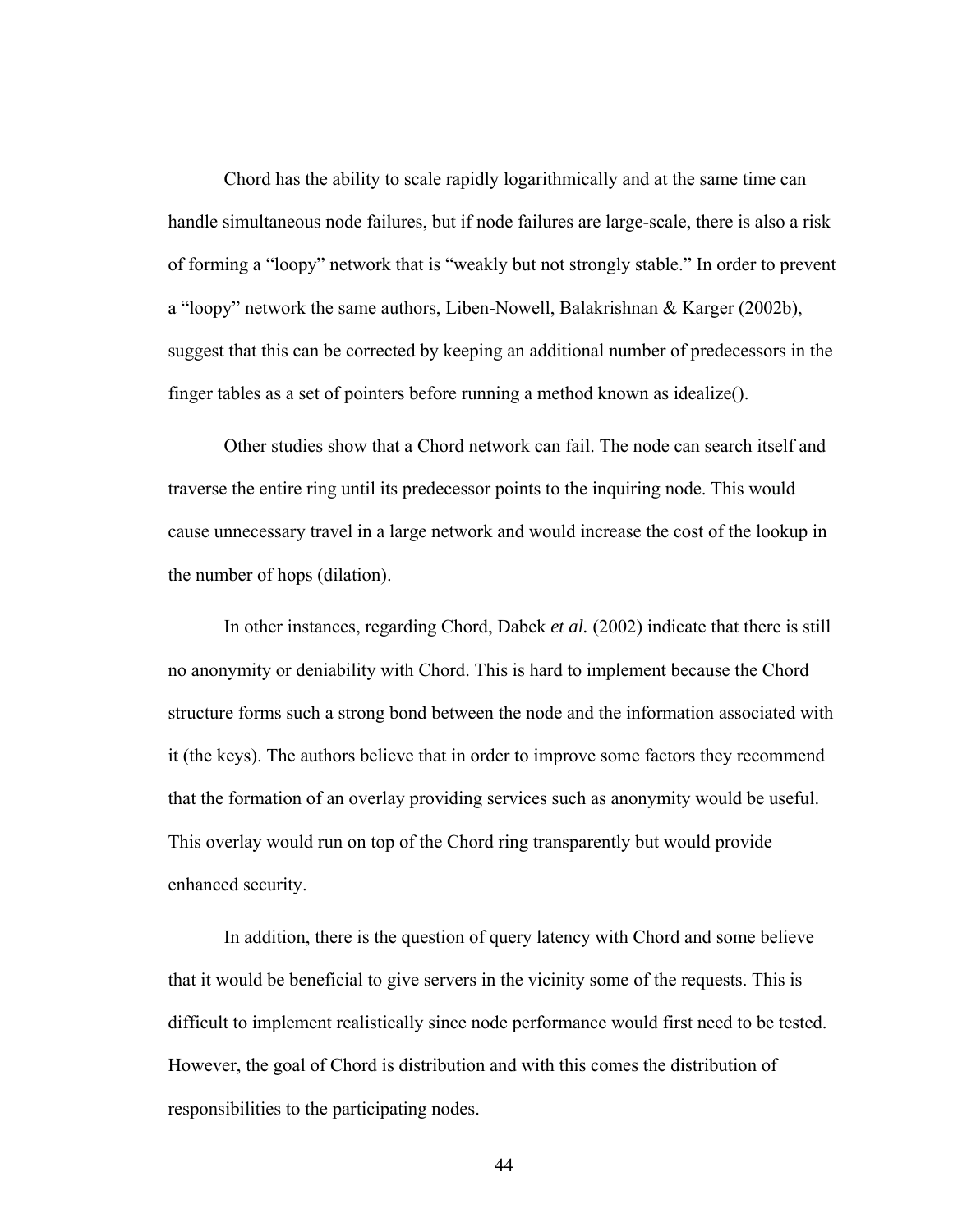The question of network proximity is not applicable to Chord; it does not support this notion. Forcing network proximity onto Chord defeats the purpose of having a fully independent and self-governing unit (Liben-Nowell, Balakrishnan & Karger, 2002a). Currently, there does not exist a way to test network proximity with Chord. Network proximity is supported by other protocols such as Pastry (Rowstron & Druschel, 2001) and CAN (Ratnasamy, 2001), utilizing a torus topology.

Other questions arise such as when malicious nodes are introduced into a Chord network. One way to check if this situation is true would be by having another node in the network look up the suspicious node. Then the node verifies that it is in fact the correct node and not a malicious participant. This would check for integrity and ensure a higher sense of authenticity. However, if the lookup turns up a different result than what the inquiring node expected, then the follow-up node knows that the ring space could have been compromised and tricked by a malicious participant.

There are in fact, countless issues with each routing P2P protocol, as pointed out by El-Ansary *et al.* (2003). Nevertheless, according to their analysis, Chord could also benefit during the stabilization of connections by implementing an "active correction". This works by piggybacking the expired lists during lookups or joins. This decreases the chances for information not being recognized as expired and avoids the formation of a phenomenon known as the "expired lists syndrome."

As noticed, the initial conclusions suggest there are many possibilities for Chord to be modified, such as introduction of virtual servers to improve load balance. In addition, expanding or keeping an extra link to an additional node in the finger tables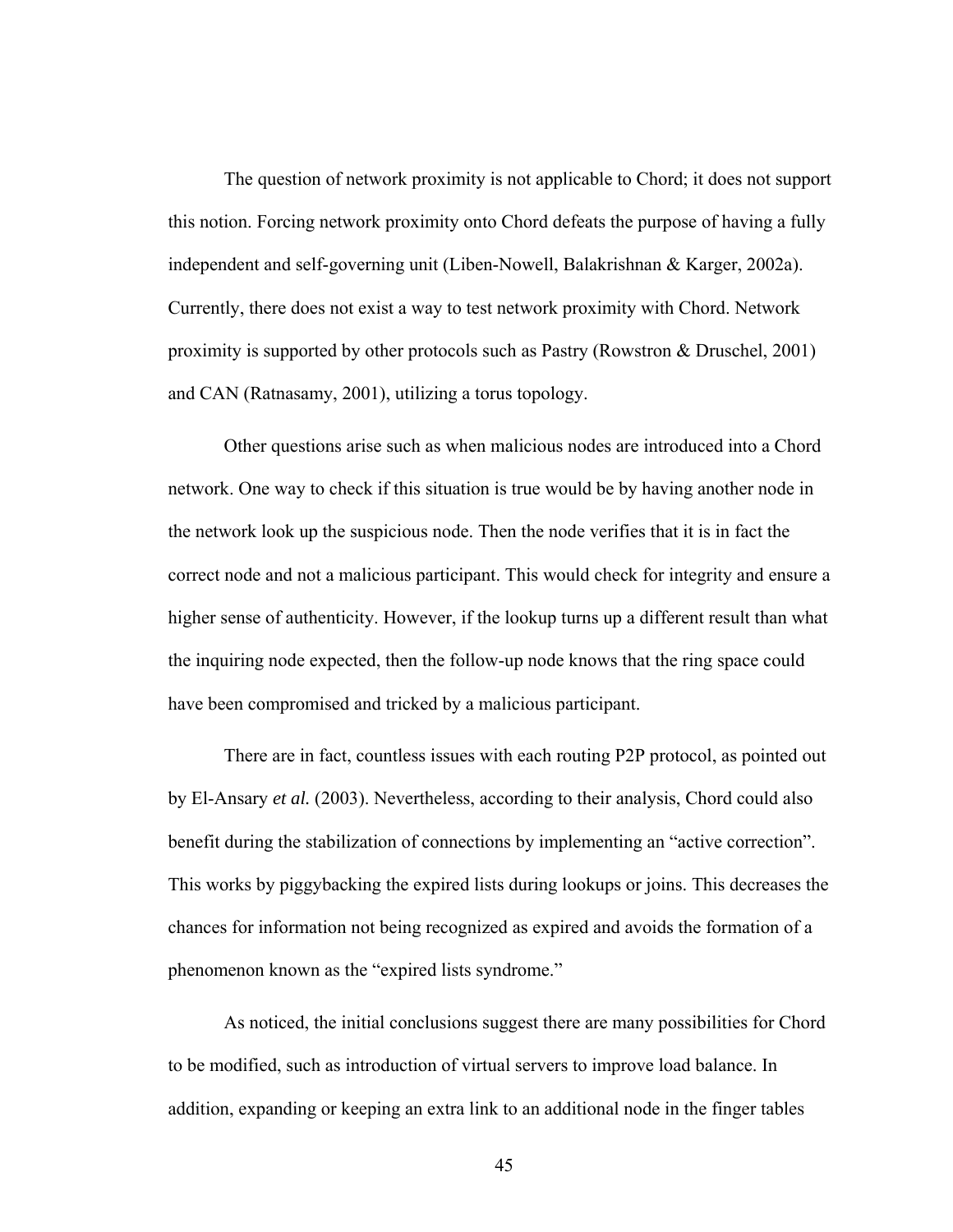could improve efficiency. Anonymity could technically be applied to Chord either through an application or by creating an overlay. The Chord protocol is flexible, has low state maintenance and offers seemingly endless possibilities; it has also proven time and again to be extremely efficient (Stoica *et al.*, 2001; Dabek *et al.*, 2002).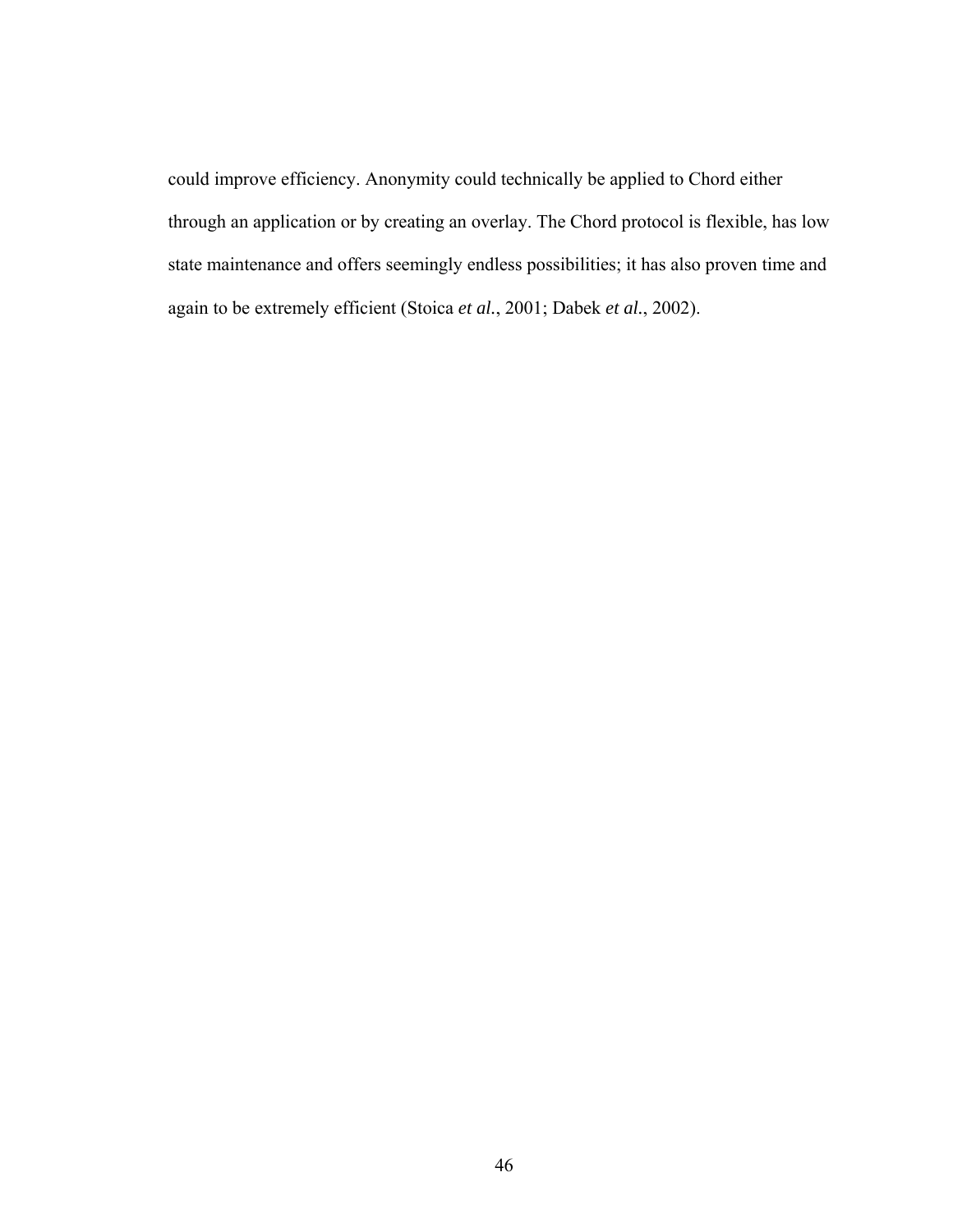# Chapter 3 Symphony

*"When we would prepare the mind by a forcible appeal, an opening quotation is a symphony preluding on the chords those tones we are about to harmonize." Benjamin Disraeli, British politician (1804–1881)* 

This chapter covers first some theory on the small world phenomenon, which is the basis of how Symphony is structured. Then, it describes the important properties that Symphony possesses such as its flexible structure, how it manages load balancing, why it has such low latency and the way that it distributes and maps IDs to its circumference with three distinct variations: Regular, randomized, and balanced. Lastly, methods such as Neighbor of Neighbor (NoN) are discussed and how this routing mechanism works with the new property of 1-lookahead and why it is beneficial for this specific protocol.

## 3.1 Models of the Small World Phenomenon

The Symphony protocol created by Manku, Bawa & Raghavan (2003) is rooted in other existing algorithmic studies. The way that Symphony is structured has a wellstudied and solid background that encompasses not only popular folklore and social network studies, but also proven algorithmic foundations.

It started in the 1960s when Stanley Milgram and his team devised an experiment based on how people have common acquaintances even among strangers (Milgram, 1967). They proved in this experiment that by giving a person a letter to "route" to a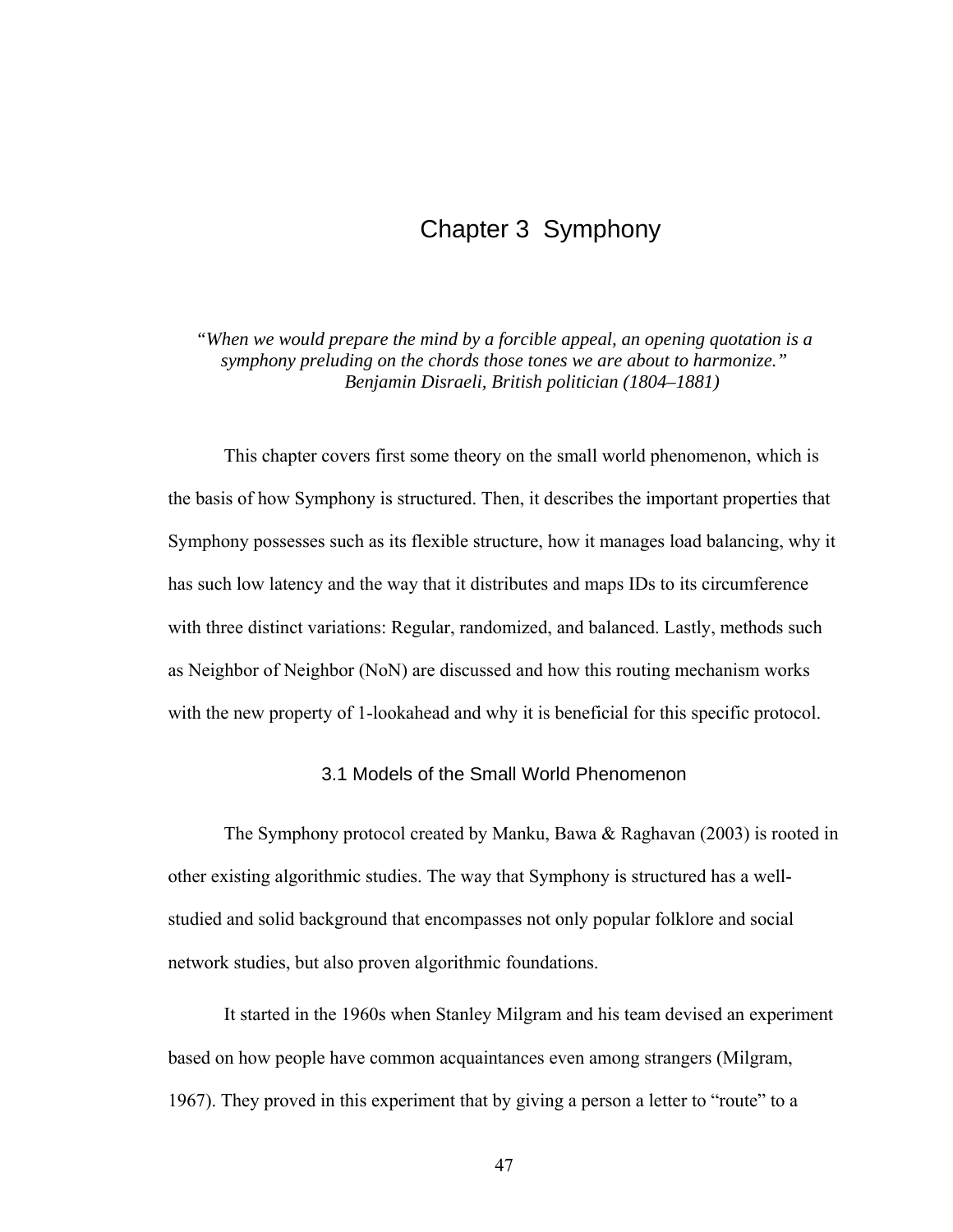perfect stranger it could arrive at the correct destination in an average of "six degrees of separation" (Travers & Milgram, 1969). If the perfect stranger were given a letter with basic information such as the recipient's address, name and profession, with the condition of giving the letter (routing it) to another person who may be closer to the object recipient, it would in fact arrive quickly in many cases.

Milgram's experiments showed some incredible results: that short paths to a destination are created and can efficiently route the information that needs to be transmitted. Through these results, it is then safe to conclude that there are in fact short links or paths of separation between acquaintances.

The basis of Kleinberg's theory (Kleinberg, 2000) is also a result of Milgram's social network theories, and also of the Watts and Strogatz (1998) prototype. In later years, Watts and Strogatz took into account Milgram's "small world phenomenon," and played an important role in proving how this phenomenon is useful in the computer world, relating to large-scale distributed networks and the World Wide Web.

The Watts-Strogatz prototype of the "small world phenomenon" was modeled as a computer network with a ring topology where the nodes are spread uniformly around the space. These nodes would then be joined to nearby neighbors, called the local contacts. Then long-distance edges were generated at random.

Although Kleinberg states that it is not provable that there could be a sole, decentralized algorithm to create short-distance paths, the Watts-Strogatz prototype demonstrates that even if it belongs to a large family of decentralized networks, it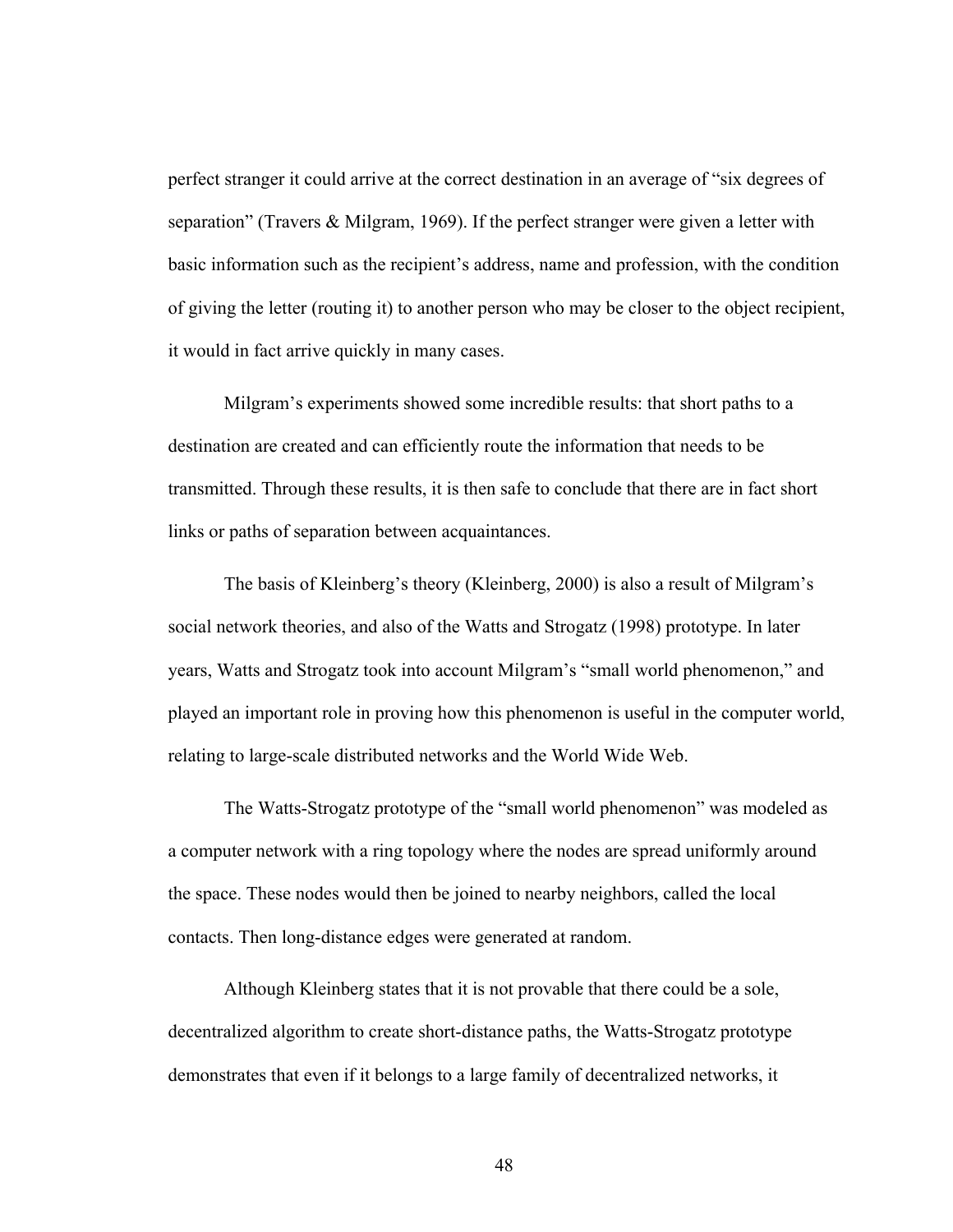provides a way for the decentralized algorithms to perform well, grant them freedom and be efficient in their routing methodology.

A few questions are addressed by Kleinberg (2000) concerning why the "Small World Phenomenon" occurs. The first question asked by Kleinberg is why there should be an occurrence of small chains or links of peers that are connected by pairs of unknown peers. When there are random networks, a phenomenon occurs that leads them to have a "low diameter", *i.e.*, short paths to destinations exist.

If a network, be it social or computer based, has a symmetric base and not a random one, it would be nearly impossible to prevent the occurrence of clustering. This clustering, as seen in Section 1.3, is a phenomenon that takes place frequently either with poorly designed hash tables or when poor hash functions are used to distribute and map nodes or keys in the chosen topology. With clustering of an area, or areas, the used topology is over-utilized whereas other areas are not used. This property is not desirable since the even, random distribution of all the elements renders low diameter and short paths to destinations.

The second question that Kleinberg poses with regard to the "Small World Phenomenon" is why then are these pairs of peers that do not know one another capable of discovering short chains of people that they know will eventually link them together? Milgram calls these "cues" within a social network meaning that people instinctively know how to pass information rapidly from beginning to the end. This is applied to computer networks as well by showing that if a routing table knows the recipient, then it is easy for the information to be passed along. If the routing table is unsure of that, it will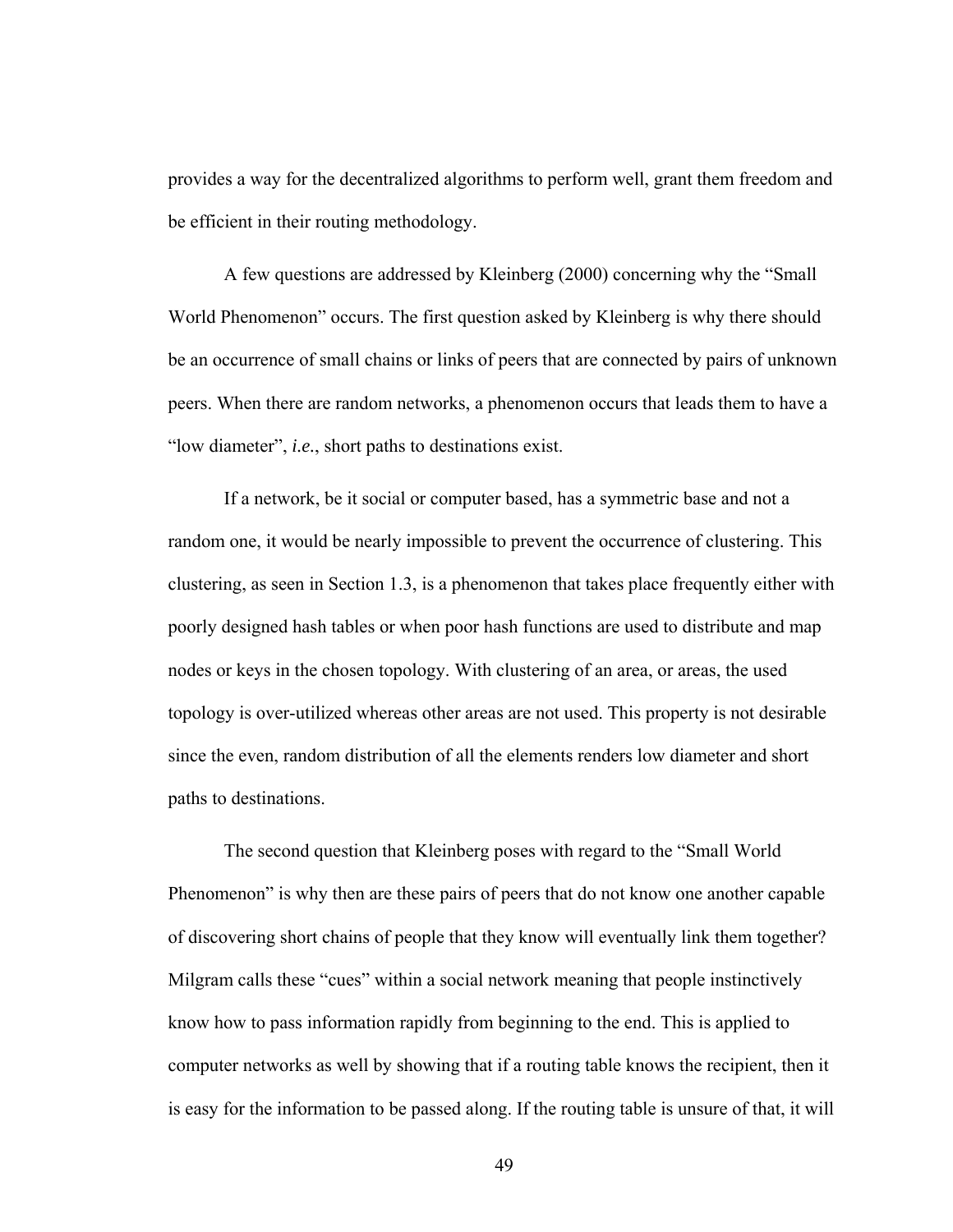use a randomly generated link to try to come closer to the target by sending the information along a long-distance link.

Kleinberg's model establishes that each node should have many local links as well as some long-distance links. Kleinberg's prototype is not using a ring topology but a two-dimensional square grid.

Beginning (as shown in Figure 3.2) with two nodes in the network, *s* and *t*, to pass the information and only using local information to route the data, Kleinberg's algorithm displays a two-dimensional grid network that clearly shows the interrelationship between long-range links and discovering short paths through these long links. This enables routing to a recipient with low diameter.

## 3.2 System Model

Symphony (Manku, Bawa & Raghavan, 2003) emulates in many ways Kleinberg's small world algorithms, but differs in the prototype design since Symphony uses a ring topology, similar to the Watts-Strogatz model, yet differing in the principal routing methodology.

Symphony, like Chord, congregates all the components for a large-scale distributed network. It has a strong and powerful scaling technique, it is stable in that it can survive extreme stresses, yet structurally flexible and simple to implement.

Symphony proves that its performance not only meets all the fundamentals but also exceeds all the expectations of a solid and adjustable P2P overlay network that would be a superb addition to real world, large-scale distributed networks, if it were to be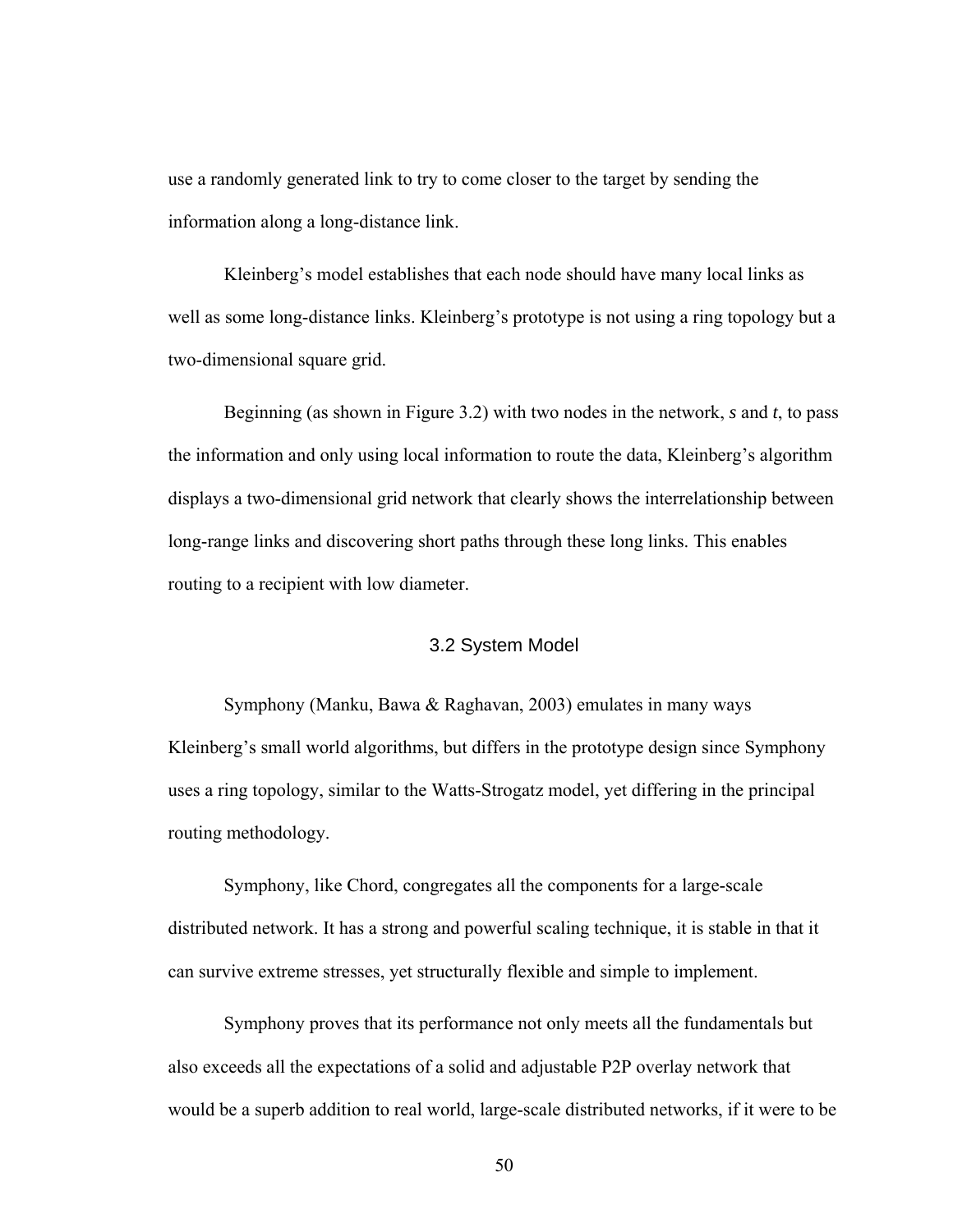implemented in the near future. Shown below in Figure 3.1 is a model of a Symphony network that displays its short-distance links, the reinforced short-distance links, as well as the long-distance links.



**Figure 3.1 Simple example of a Symphony network with short reinforced links and one long distance link per node (original design by Manku** *et al.***, 2003)** 

To recapitulate, the Symphony logical overlay handles a large load of dynamic hosts and provides the basic services of inserting, deleting, and looking up the hashed keys that store information at node level. As seen before, it is not advisable for a largescale P2P to maintain a global hash table of thousands of nodes due to the difficulties of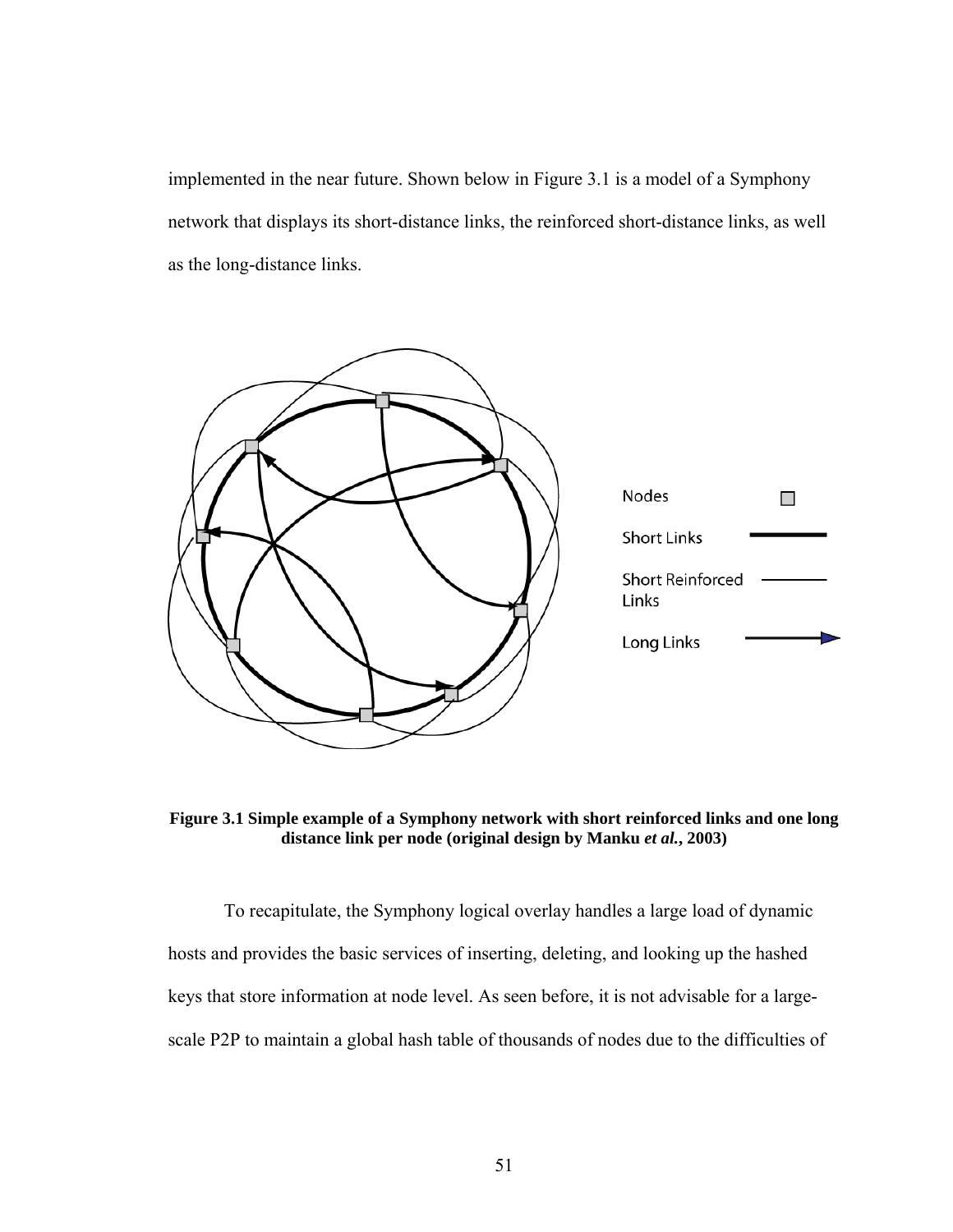keeping it up to date; it would not be practical or feasible to update large quantities of data in such a structure.

That is one of the reasons why Symphony, like many other P2P DHTs, breaks these large tables into more manageable blocks that can then be managed by local nodes. Information can be quickly accessed, deleted, and inserted when smaller portions are utilized. Then, as seen previously, Symphony also manages its routing information through routing tables (in Chord these are labeled as finger tables, see Section 2.5). There are differences concerning Symphony that must be addressed in order to explain why this protocol is unique.

### 3.2.1 Load Balance

One of the topics that is always a concern with DHTs is the way that load balance is handled. The amount of messages exchanged in a large-scale network can saturate a poorly designed system. When Symphony is used in simulations it consistently excels in performance, *e.g.*, in highly dynamic environments, and balances the distribution of IDs well. Each of the lookups begins at a randomly chosen node and the hash key is then elected at random in an even way with a range from zero to one. This was analyzed by Manku, Bawa & Raghavan (2003); simulations show that in a network with  $N = 2^{15}$  nodes and  $k = 4$  long-distance links per node, where each node performs a lookup of a random hash key, a well-balanced system results.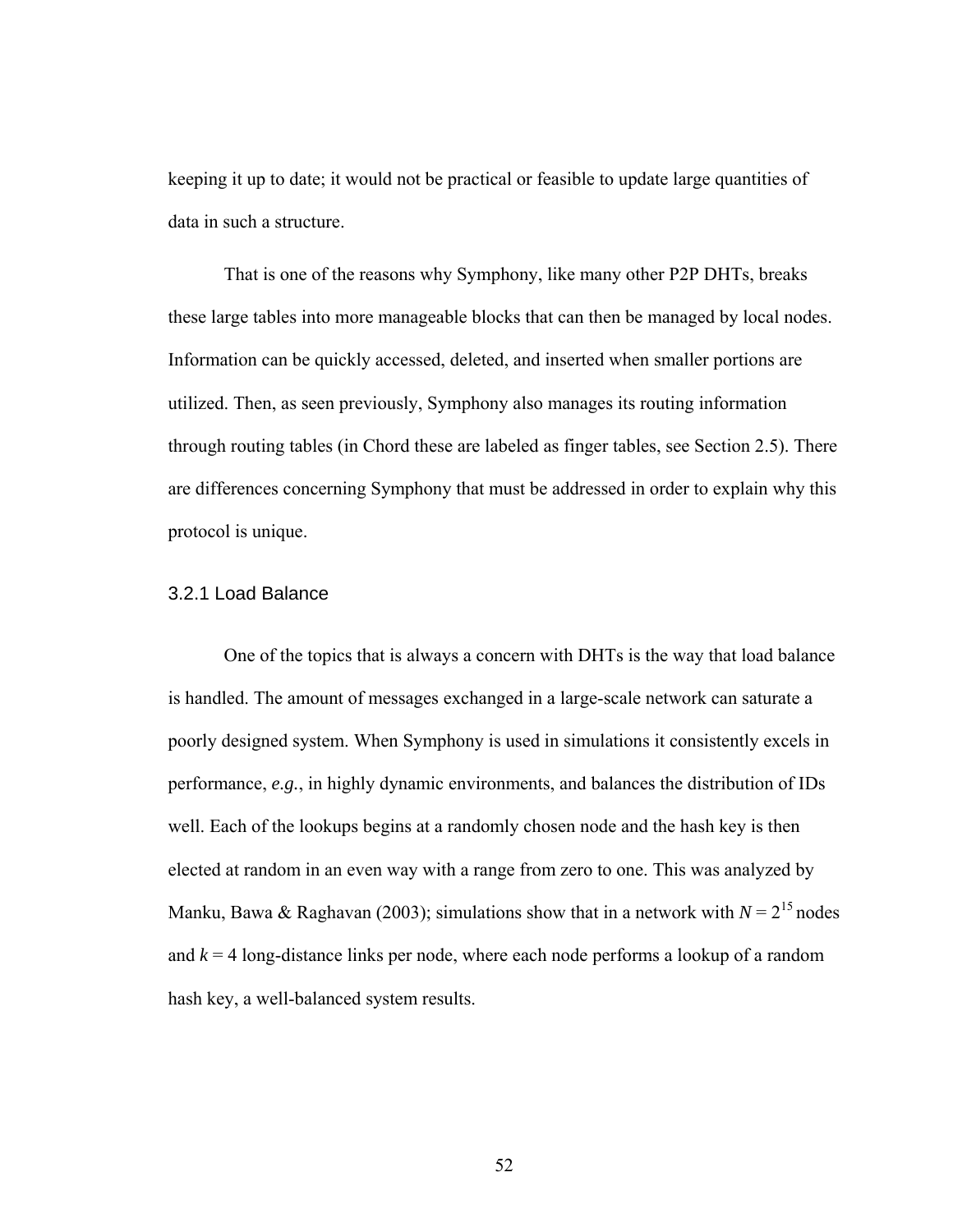### 3.2.2 Low State Maintenance

Symphony has consistently been demonstrated through experiments to excel in providing a low state maintenance. This is an important consideration in a P2P because if there are frequent updates, as they occur in dynamic networks, the traffic management needs to be smooth. With Symphony, there are less frequent pings and keep-alive messages for nodes that are departing or inaccessible. This minimizes the traffic usually generated by message exchanges between the routing tables and creates room for faster operations. This typically refers to having a low degree in a DHT, since the maintenance protocol will not propagate huge amounts of overhead in the message exchanges. Moreover, when the node pairs are small in range, then the overhead will also be decremented in order to prevent high loads of traffic from traversing the system and causing unnecessary traffic.

Another property that can explain the low degree of maintenance is that when a node joins, the amount of time to adhere it to the hash table is extremely fast, with little time lost. When nodes depart the system, the hash tables will also recover quickly. Overall, this is a desirable property to possess because if there are less open connections to the hosts in the network then the network will not have so much traffic.

### 3.2.3 Fault Tolerance

Symphony has a high index of fault tolerance meaning that it can self-repair and survive with just about any amount of node failures, simultaneous node failures, or node joins. The Symphony model only backs up the short-range links from the predecessors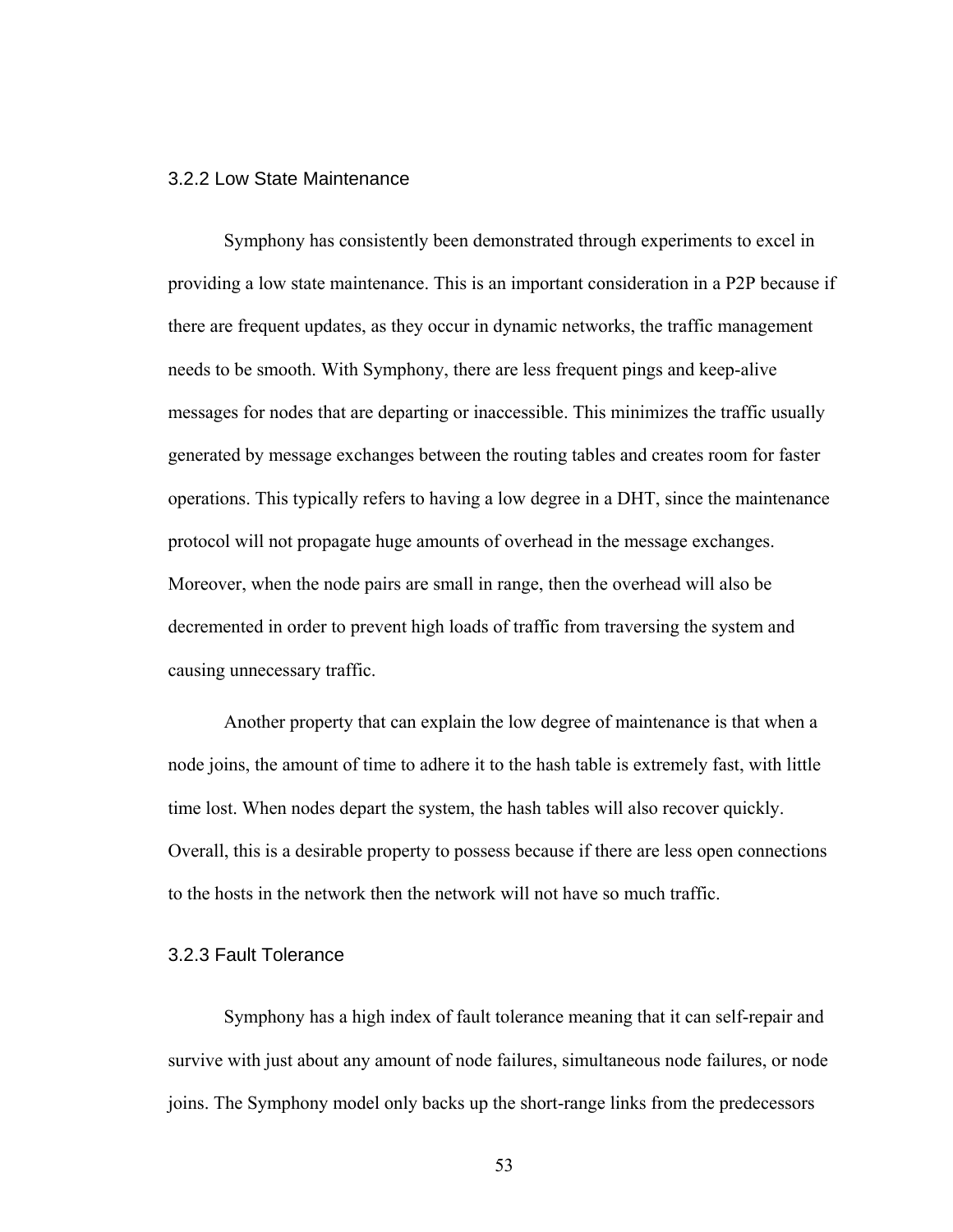and to the successors in the ring topology but excludes any backups for the long-distance links.

The long-distance links seen in Milgram's theories are algorithmic approximations that are not easily explained by probability or statistics, since their nature is extremely complex. However, in this case, Symphony uses the long-distance links to create short paths to the desired target. This also diminishes the amount of traffic in the overlay and generates more space for the free flow of information.

### 3.2.4 Flexibility

This is another constituent that is addressed, given that Symphony is the only known large-scale P2P protocol that allows its nodes to own or manage different numbers of links. As examined with Chord, its finger tables are not flexible, but grow logarithmically with the number of nodes joining or leaving the system. In other words, Chord needs, like many other protocols, to adjust to node joins or departures and adjust the routing tables when necessary. Nevertheless, the big difference is that with Symphony the number of links is not an issue.

Symphony's structure is so versatile that it can adjust to any number of links at the node ends allowing for diversity to form part of the system. This clearly shows that with this characteristic in particular, it will make itself readily available to support mass numbers of node joins or departures with facility. As seen at the beginning of this thesis, some older schemes such as Gnutella or Napster (Section 1.1 and 1.6) are limited in their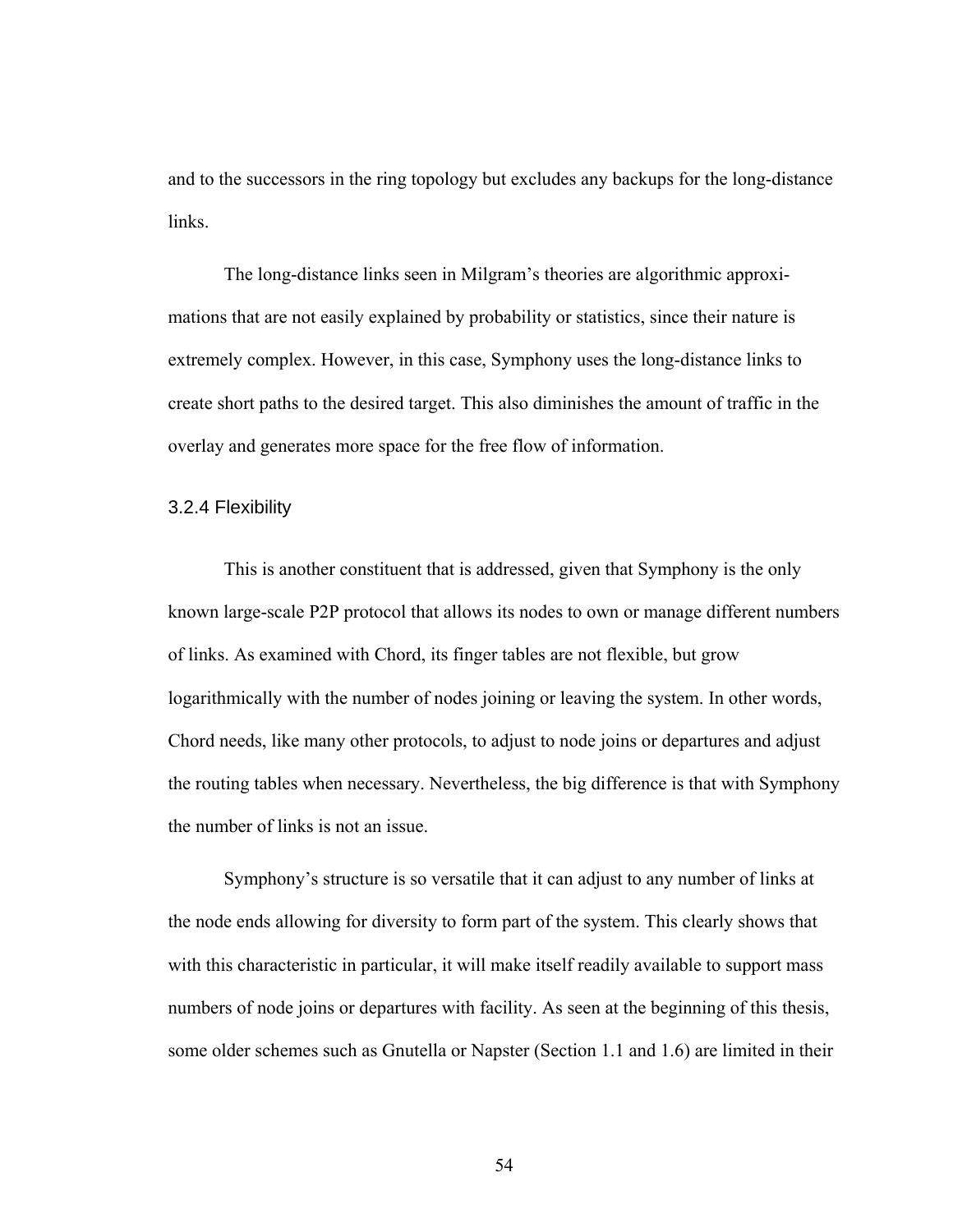availability or ability to make themselves able to host colossal amounts of nodes without creating more traffic than sustainable.

### 3.2.5 Latency vs. Outdegree

"Latency" (Wikipedia, 2005) is a metric that helps determine the round-trip time for a packet or request sent from a source to a target. It is a measurement that evaluates how long it takes to complete a transmission. It generally does not take into account the link's capacity to push through data, or even the size of the packets that are to be sent. However, it considers the smallest amount of postponements for a particular link. The amount of delay needs to be measured from source to destination in order to gather information about the performance of any network, be it a centralized one or a distributed P2P.

Symphony uses a special feature that can regulate the number of packets that are going to be sent out by the user(s). When the protocol begins running it is not set to any specific number but can be adjusted afterwards. This is the only P2P protocol that offers this feature. Since the outdegree represented by the number of packets that are going to be sent out from a specific node are not regulated at runtime, but can be afterwards, the latency naturally cannot be determined for each node.

One of the peak improvements in the Symphony structure is that it has the capacity to handle bi-directional routing. This has proven to minimize the "absolute" routing latency by 25 to 30% since it takes advantage of all the links that are originating from the node, and all the incoming links as well. Shortening the distance to the target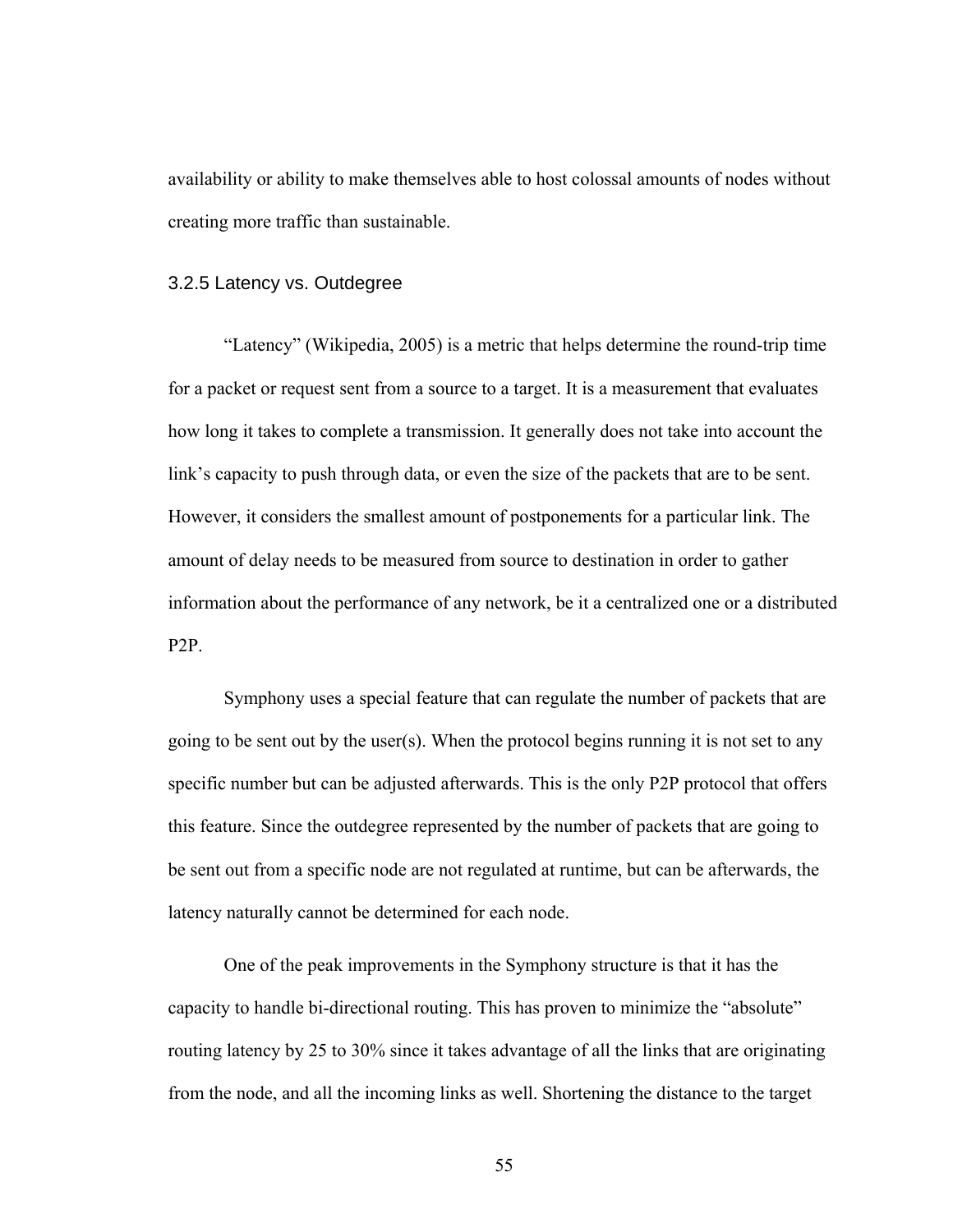using neighbor of neighbor's tables (NoN) will make the transmissions from origin to destination more efficient.

Another element that has repeatedly shown to function with great efficiency is a function of Symphony known as 1-lookahead. This function, in conjunction with greedy routing, demonstrates how two nodes that are linked by a long link can routinely swap information piggybacked to their keep-alive messages. This will help to inform one another of other long-distance neighbors in the surrounding space. This has shown to reduce on average the latency from source node to destination node by around 40% (Manku, Bawa & Raghavan, 2003).

### 3.3 ID Distribution

ID distribution in Symphony varies since it can be done in three different ways: Regular distribution of IDs, random distribution, and balanced. All of the distribution schemes are performed over the regular ring space and every node is given an ID based on a calculation, which purports an approximate fraction of the entire ring.

### 3.3.1 Probability Density Function for Long-Distance Links

Symphony uses a special PDF that is defined by Manku, Bawa & Raghavan (2003) as part of the harmonic distribution function family as follows:

$$
p_n(x) = \frac{1}{x \log n} \quad \text{for } x \in [1/n, 1]
$$

where *n* is the number of nodes in the network.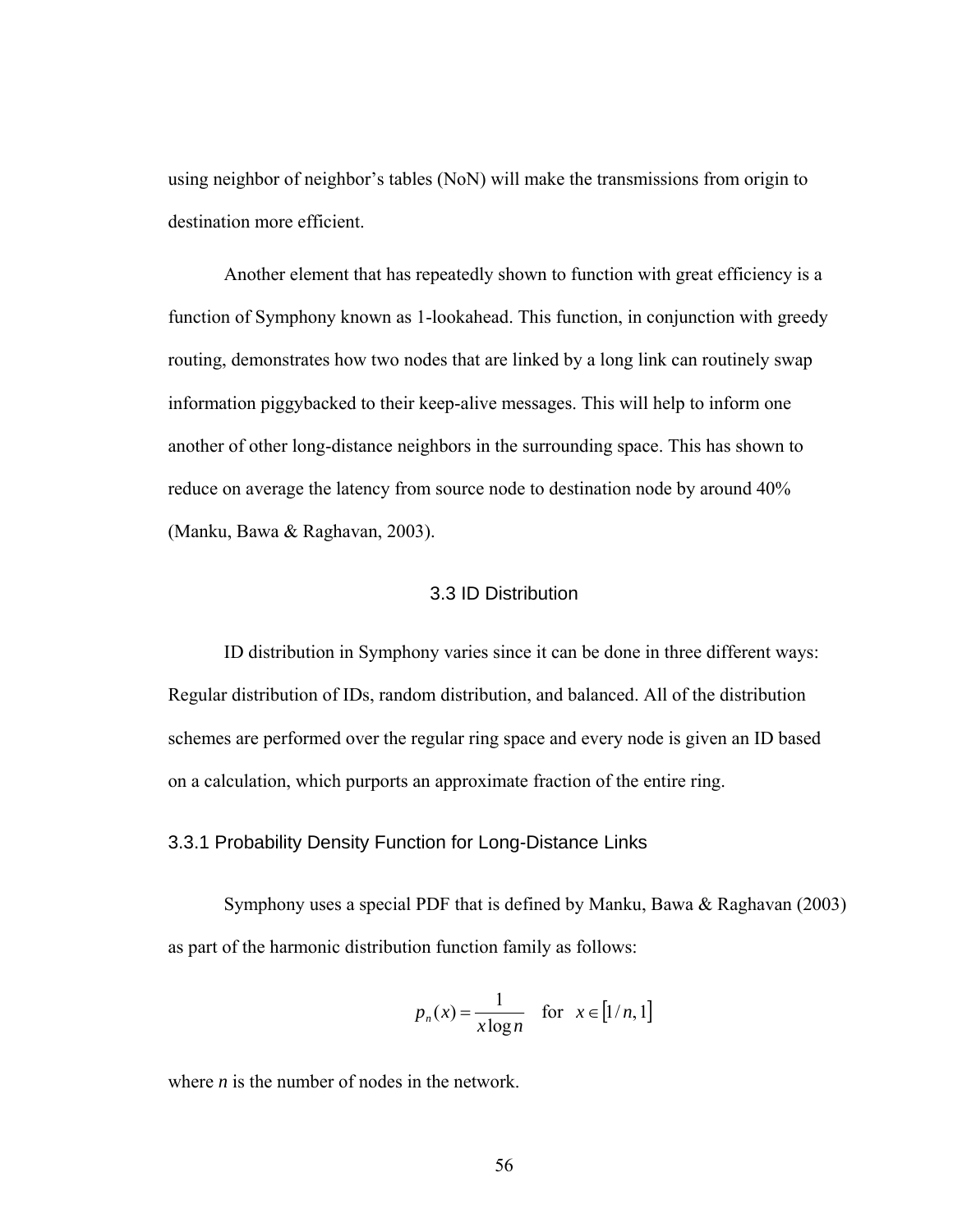The harmonic PDF is used in Symphony in order to procure load balancing by creating long-distance links in a favorable configuration. To exemplify this distribution better, note Figure 3.2 below. As illustrated in the figure, the probability is high for longdistance links to be relatively short. On the other hand, the probability for long-distance links to be long remains appreciably large.



**Figure 3.2 Harmonic probability density function showing 100 to 100,000 nodes** 

Figure 3.3 is an example histogram for 1,000 long-distance links in a network of 1,000 nodes, randomly drawn from the harmonic PDF  $p_{1000}(x)$ . More than 60% of the long-distance links fall into the range 0…0.1 (first two bins of the histogram). On the other hand, long-distance links in the range 0.1…1 also occur. For example, there are five long-distance links (0.5% of all links) in the range 0.95…1.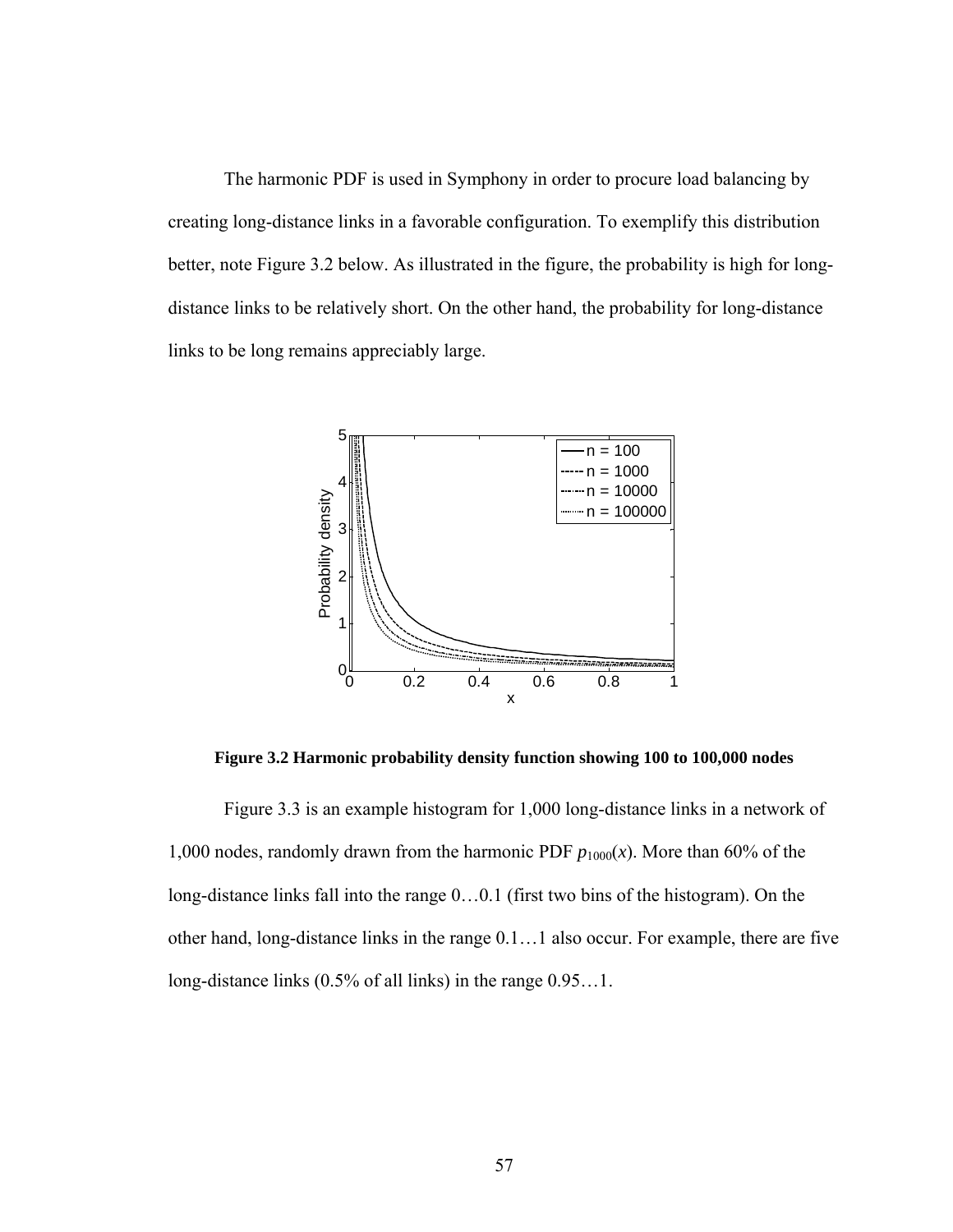

**Figure 3.3 Histogram for 1,000 long-distance links in a network of 1,000 nodes** 

MATLAB was used to generate the graphics in Figure 3.2 and 3.3 above. The

code is given here for reference:

```
MATLAB code "plotHarmonicPDF.m":
```

```
%
% Investigation of the Harmonic Probability Density Function used
% in the Symphony protocol for distributed hash tables
\approx% Plots the Harmonic Probability Density Function for various values of
% the parameter n that corresponds to the number of nodes in the 
% overlay network. Generates long-distance link lengths randomly 
% and plots an example histogram for the resulting link lengths.
\frac{8}{6}% Uses "harmonicPDF.m".
%
% This is MATLAB code written by Monica H. Braunisch, 2006.
\frac{6}{5}clear all;
% Plot the harmonic PDF
x = 10.^{\wedge}(-4:0.01:0)'; % x values from 0.0001 to 1
fh = figure(1);clf reset
set(fh, 'color', 'w')
plot(x, harmonicPDF(100, x), 'k-', 'linewidth', 1.5)
```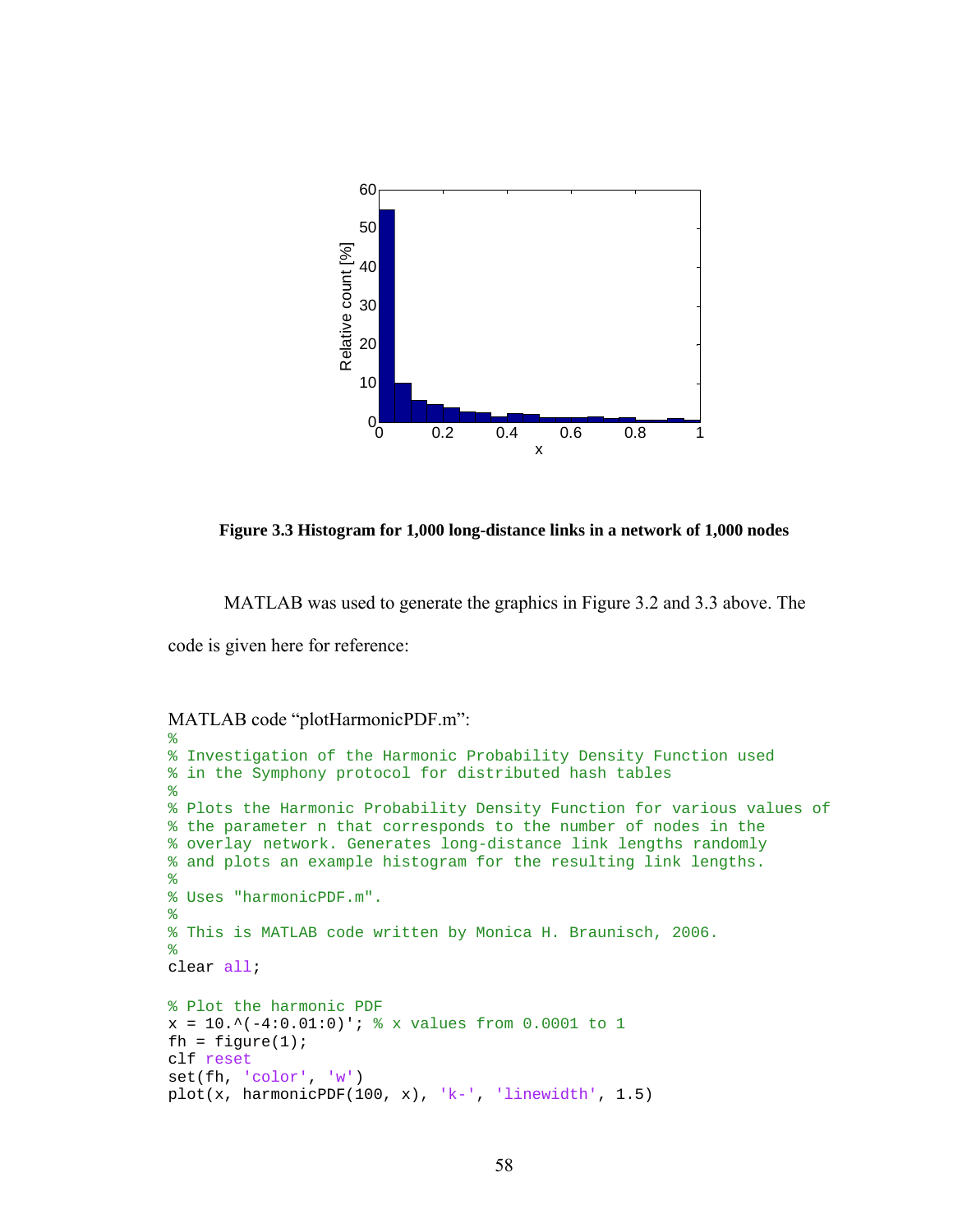```
hold on
plot(x, harmonicPDF(1000, x), k--, 'linewidth', 1.5)
plot(x, harmonicPDF(10000, x), 'k-.', 'linewidth', 1.5)
plot(x, harmonicPDF(100000, x), 'k:', 'linewidth', 1.5)
set(gca, 'fontsize', 20)
set(gca, 'ylim', [0 5])
xlabel('x')
ylabel('Probability density')
lh = legend('n = 100', 'n = 1000', 'n = 10000', 'n = 100000');
set(lh, 'fontsize', 18)
grid off
% Draw a few samples from the harmonic PDF and plot a histogram
n = 1000; % Number of participating nodes
m = n; % Number of samples
samples = exp( log(n)*(rand(m,1)-1.)) ; % Ref.: Manku, 2004
edges = 0:0.05:1;nh = histc(samples, edges);
fh = figure(2);
clf reset
set(fh, 'color', 'w')
bar(edges, nh/m*100, 'histc');
set(gca, 'fontsize', 20)
set(gca, 'xlim', [0 1])
xlabel('x')
```
#### MATLAB code "harmonicPDF.m":

ylabel('Relative count [%]')

```
function pnx = harmonicPDF(n, x)%
% Harmonic Probability Density Function used in Symphony
\approx% Usage: pnx = harmonicPDF(n,x)
% Input: n: The number of nodes
% x: Long-distance link length
% Output: pnx: The calculated probability density for x to occur
%
% Ref.: Gurmeet S. Manku, 2004.
% This is MATLAB code written by Monica H. Braunisch, 2006.
%
ind_in = find( x>=1./n & x<=1. );
pnx = zeros(size(x));pnx(ind_in) = 1./(x(int\_in) * log(n)); % Log(X) is the natural log
```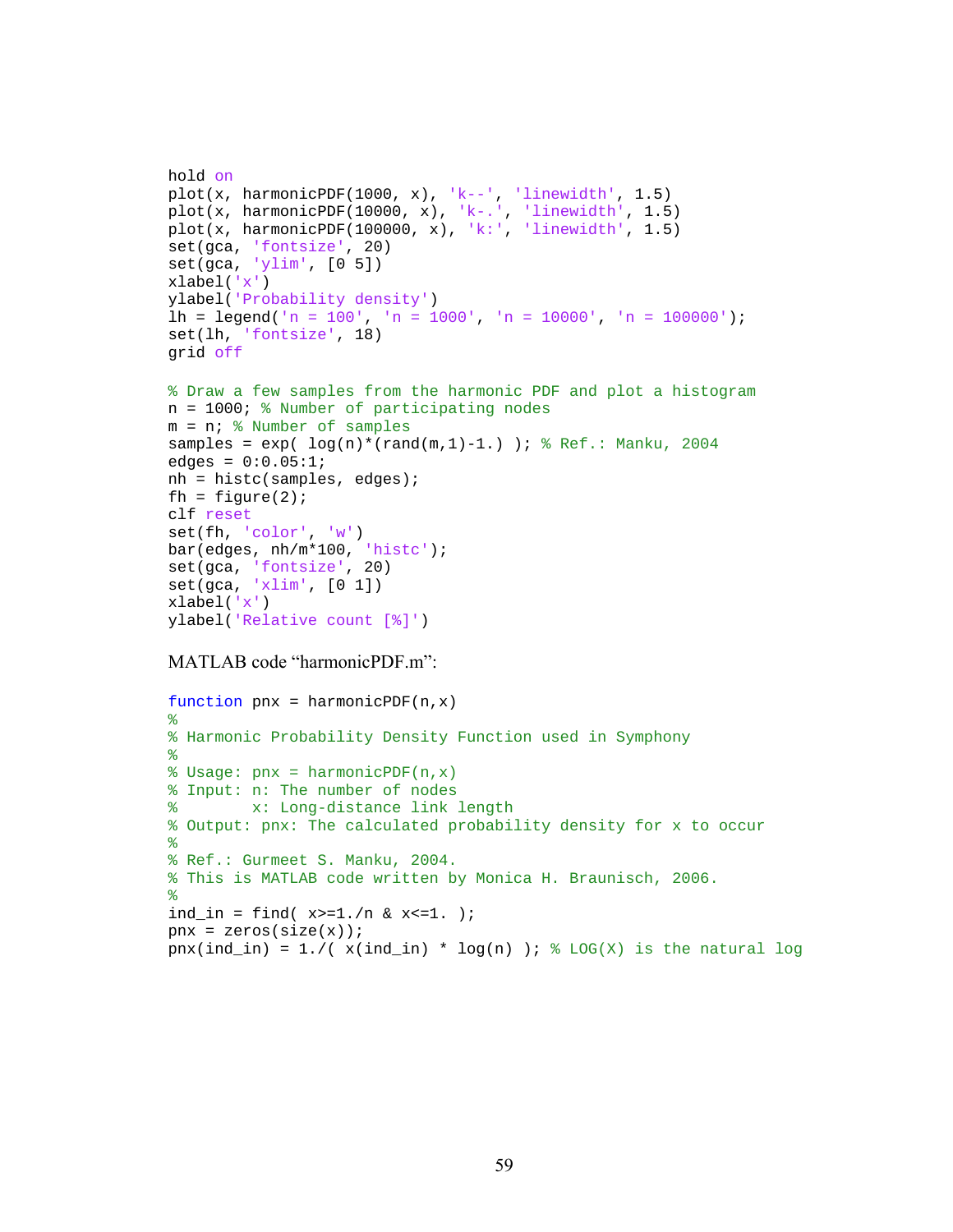### 3.4 Regular Distribution of IDs

The nodes in Symphony have two short links to their next neighbors, the successor and predecessor on the circumference of the ring. However, each node also maintains  $k \geq 1$  long-range (long-distance) links. Long-distance links are formed by drawing a random number 0...1 from  $p_n(x)$ , subsequently mapped around the entire circumference of the circle.

 A node initially makes a connection with the first node that lays clockwise (successor) from itself as a starting point and this will subsequently lead to the creation of a randomized network. Moreover, with the regular distribution of IDs we directed to a subject called greedy routing (Manku, S., 2004, Chapter 8). Symphony uses clockwisegreedy routing; when it implements unidirectional links, it will always route clockwise, to reduce the distance to the intended target.

Below are graphical representations of example Symphony networks simulated in PlanetSim, output in Graph Modeling Language (GML) format, and displayed in the yEd graph viewer and editor from yWorks GmbH (www.yworks.com). This uses the modified PlanetSim GML generator code shown in Appendix 2, resulting in the placement of nodes on the circle according to their actual ID. This is an extension of PlanetSim v.3.0 where nodes are always shown equally spaced even if their IDs are random. Longdistance links are shown as dashed lines, whereas the short-distance links are plotted as solid lines (details not visible for  $n = 1000$  due to the large number of nodes). A gray disk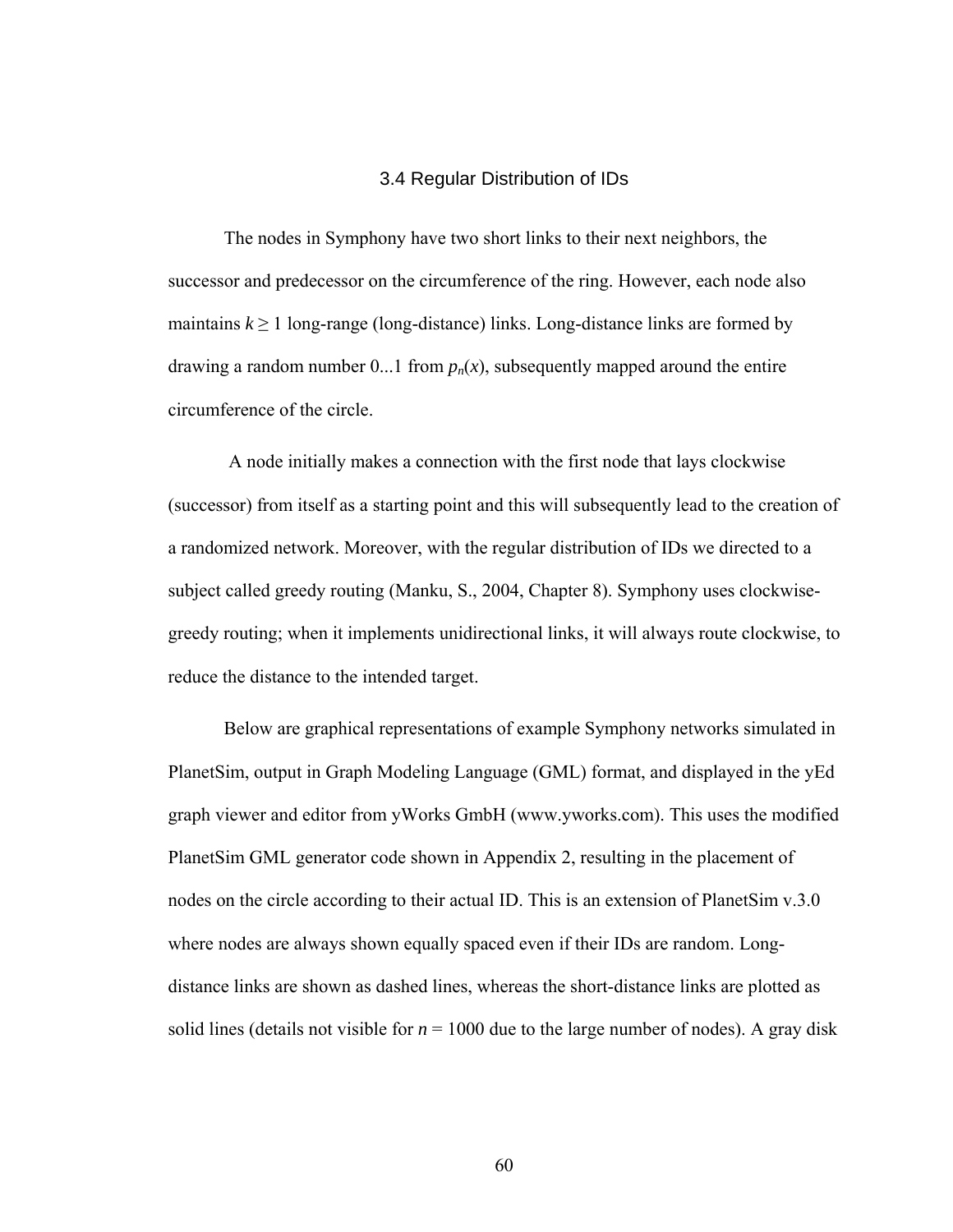with unit perimeter is shown for reference in the cases  $n = 10$ . The variations among the figures are based on:

- Number of nodes, *n*
	- o PlanetSim property FACTORIES\_NETWORKSIZE in configuration file "symphony dht2.properties"
- Maximum number of long-distance links,  $k_{\text{max}}$ 
	- o PlanetSim property SYMPHONY\_MAX\_LONG\_DISTANCE in configuration file "symphony\_dht2.properties"
- Distribution of IDs: Regular or random
	- o PlanetSim property FACTORIES\_NETWORKTOPOLOGY in configuration file "symphony\_dht2.properties"

It is noted that short-distance links have been "fortified" by adding links to the successor of the successor of each node. In addition, the actual number of long-distance links in these PlanetSim simulations is in general less than the maximum number, since sometimes not all possible long-distance links have been established.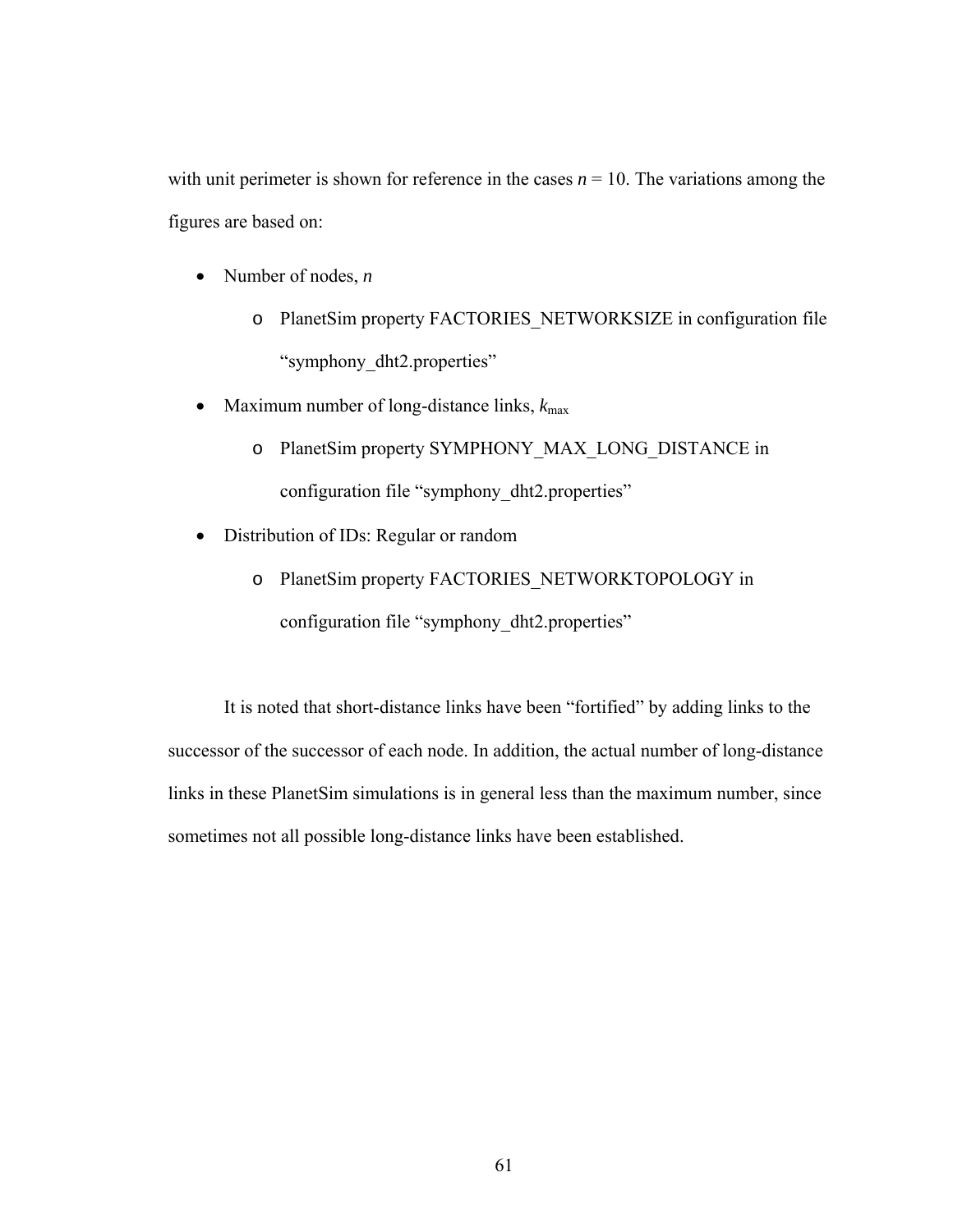

**Figure 3.4 Symphony network with 10 nodes and a maximum of one long-distance link per node** 

Figure 3.4 above is an example of a Symphony network as simulated in PlanetSim with  $n = 10$  nodes with regular distribution of IDs and a maximum of  $k_{\text{max}} = 1$  longdistance link per node. It can be seen that this diagram is quite simple and compact since each node can have only one long-distance link. Links are in a unidirectional, clockwise mode.

The choice of links is explained above in Section 3.3.1 where it was discussed that the harmonic PDF will allow for a uniformly distributed number of links to be established in a way that routing is smooth and also minimizes required TCP connections.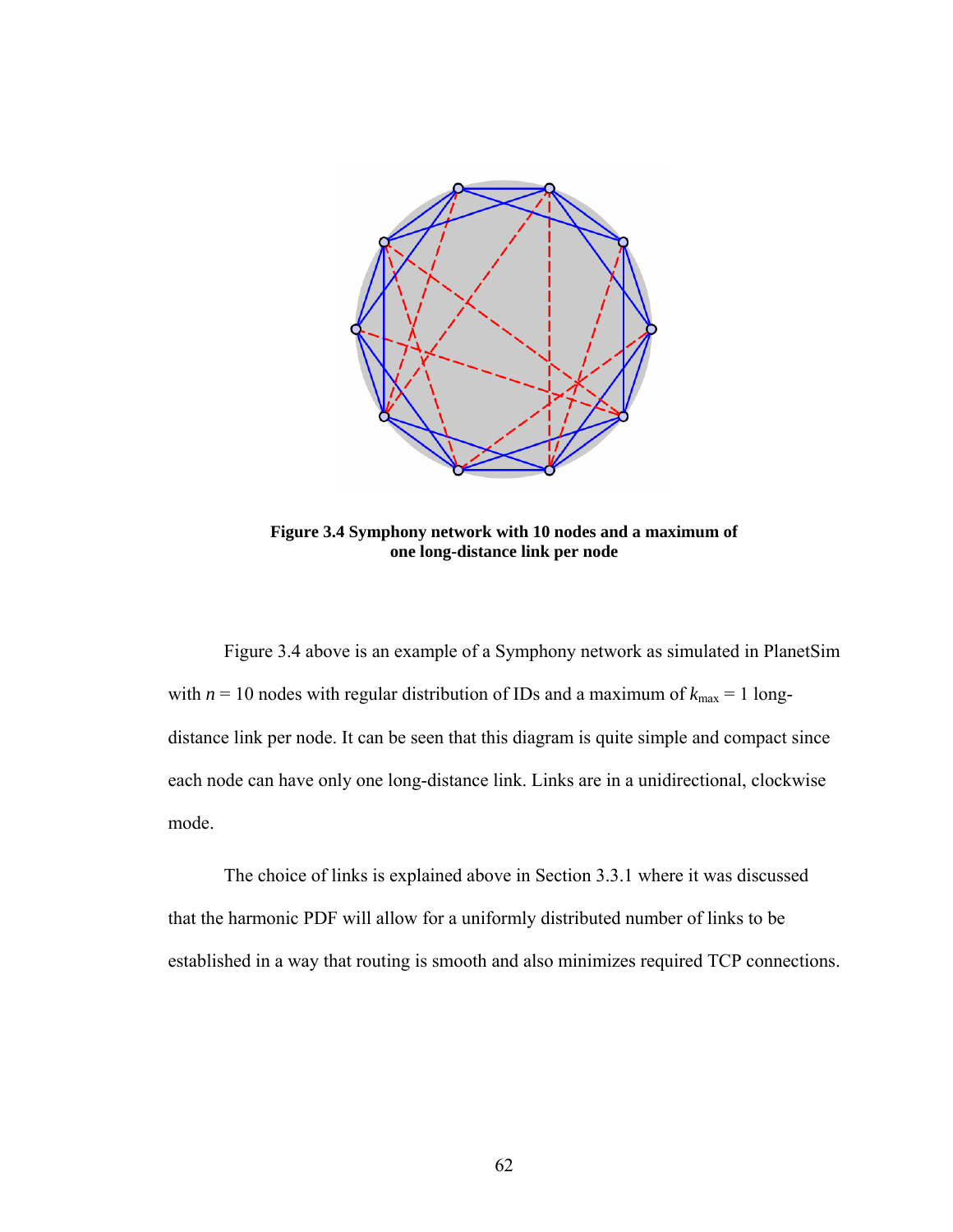

**Figure 3.5 Symphony network with 10 nodes and a maximum of two long-distance links per node** 

Figure 3.5 is similar to Figure 3.4, but with  $k_{\text{max}} = 2$ : It is an example of a Symphony network as simulated in PlanetSim with  $n = 10$  nodes with regular distribution of IDs and a maximum of  $k_{\text{max}} = 2$  long-distance links per node. It can be seen that some of the nodes will possess either one long-distance link or two. Note that this example is only of a 10-node network with an evenly spaced distribution of nodes. Also, for this example the links are unidirectional and are used in the clockwise direction.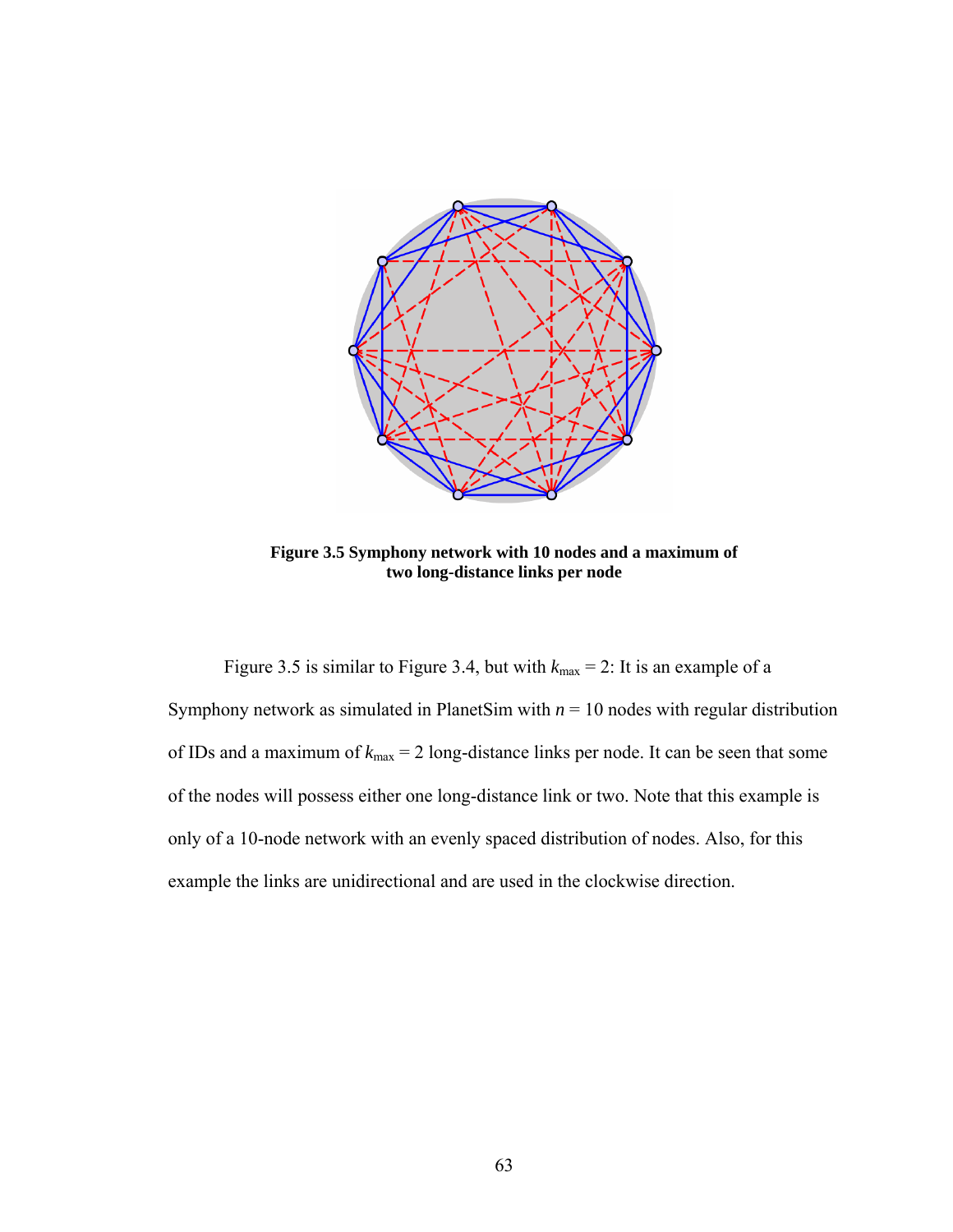

**Figure 3.6 Network with 1,000 nodes with regular distribution and a maximum of one longdistance link per node** 

The Symphony network in Figure 3.6 resembles structurally the one in Figure 3.4, however, here the network size is comparably larger, consisting of  $n = 1000$  nodes. This case was simulated using PlanetSim as well, and is another example of the regular distribution of IDs with a maximum of  $k_{\text{max}} = 1$  long-distance link per node. Therefore, it can be assumed that in such a network with 1,000 nodes, each node will hold first of all its set of short-distance links, one for each of its adjoining neighbors, as well as the reinforced short-distance connection to its NoN, and one long-distance link that would fall, with about 60% probability, within the range 0 to 0.1, with the remaining 40% of nodes having a much longer distance range as shown in Figure 3.2.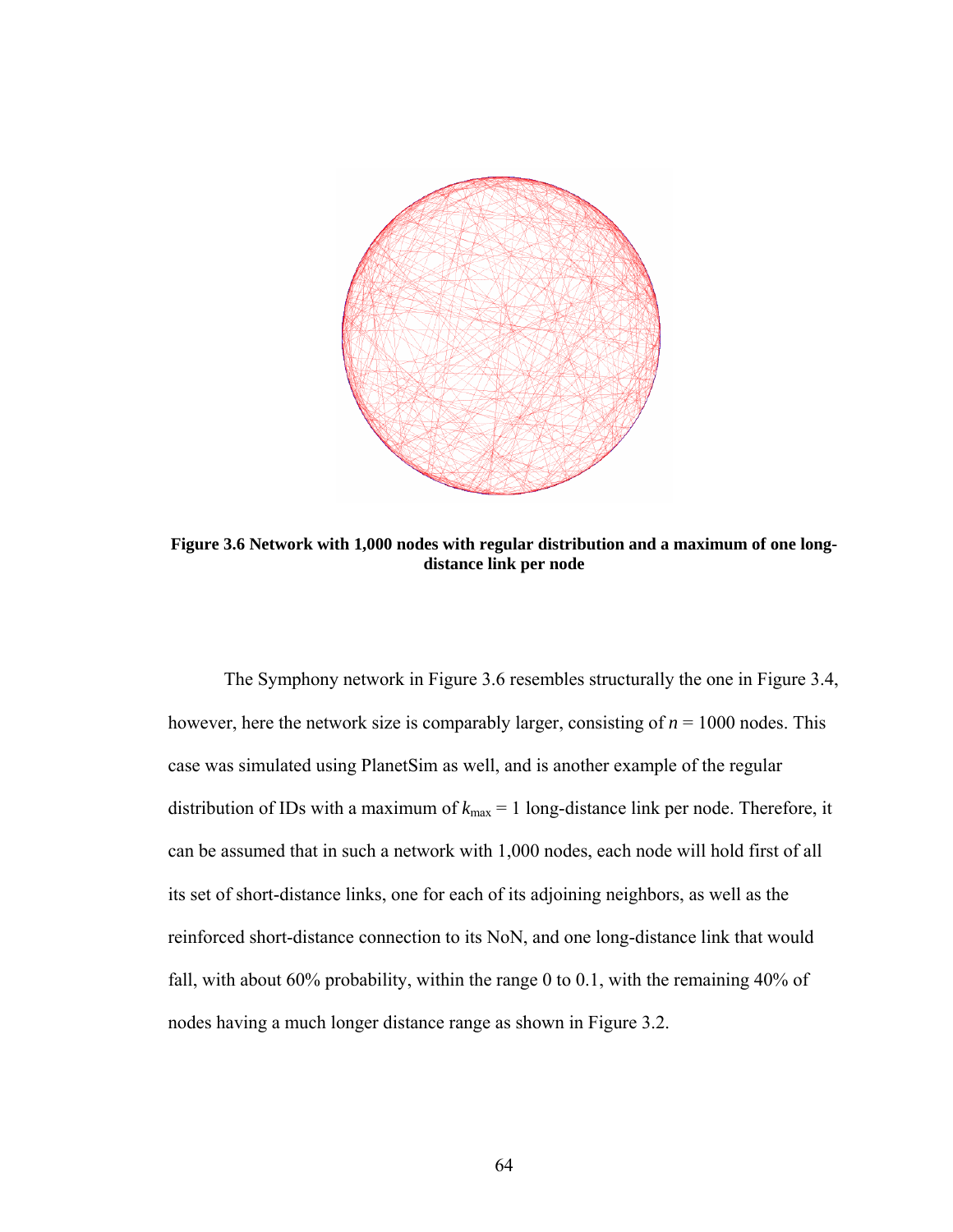

**Figure 3.7 Symphony network with 1,000 nodes and a maximum of two long-distance links per node** 

The Symphony network in Figure 3.7 resembles Figure 3.6 in that it holds initially some of the same properties such as forming a network with 1,000 nodes. However, the principal difference here is that the maximum number of long-distance links per node is  $k_{\text{max}} = 2$ . As before, this graphic was produced with PlanetSim. Again, the way that nodes are distributed here is all uniform since this is how regular distribution of nodes is defined.

# 3.5 Random Distribution of IDs

With random distribution of IDs, every node needs first to try to acquire an approximation of the total number of nodes in the entire Symphony network. This is done by an estimation protocol (Section 3.5.1). Later, once the network size has been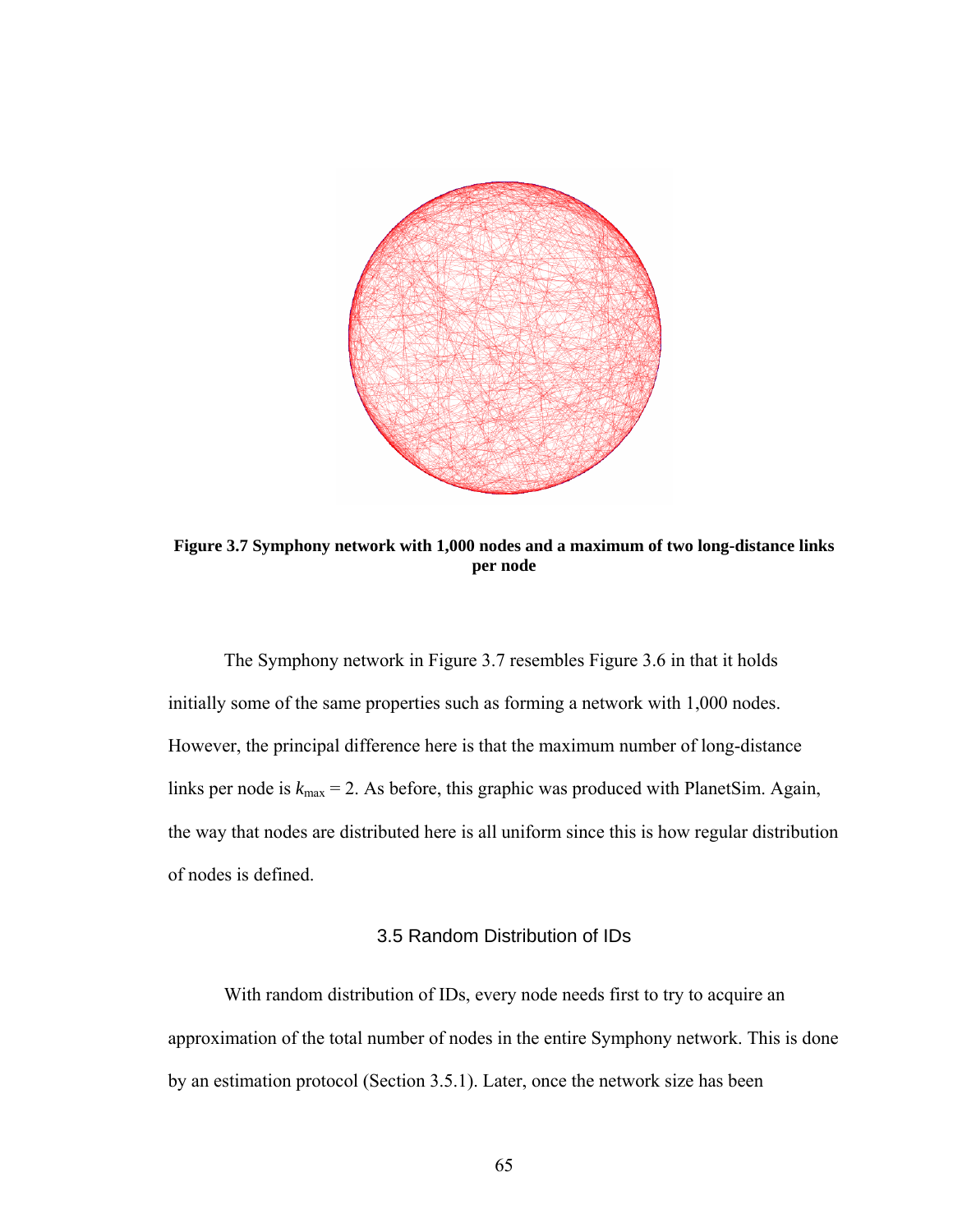determined by measuring three arcs and getting an approximation, then links can be established.

### 3.5.1 Estimation Protocol

In order to join a random Symphony network an arriving node needs to know one other node. Then it will hash and produce its own ID within the range of 0...1. Next, it will run the estimation protocol, which takes the estimate of three different arcs between nodes (Figure 3.8).

These arcs provide an estimate of the distance between the nodes. This, at no additional expense, will provide the new node a space in the ring that is at an approximate equal distance from the others. This estimation is performed by a node by using the length of an arc and that of its neighboring arcs. The new information is then piggybacked to any of the lookups or requests. This will enable the routing tables to update their information with little cost.



**Figure 3.8 Symphony's estimation protocol**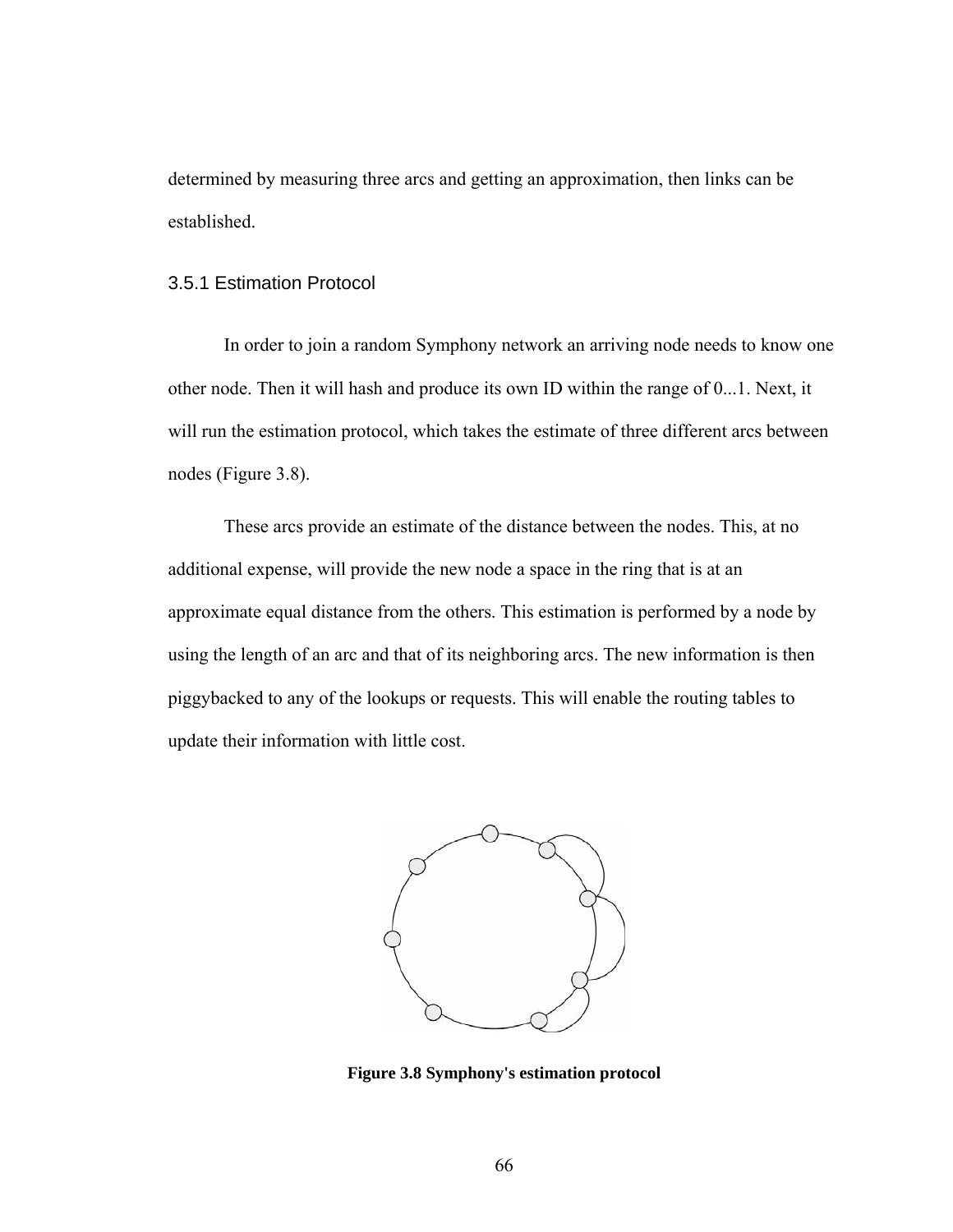In summary, as shown in Figure 3.8, the estimation protocol will take the three arcs and estimate the approximate distance in the entire network in order to place new nodes.

## 3.5.2 Link Establishment

In order for a new node to be incorporated in the network, first the estimation protocol produces a result, which amounts to the estimation of *n*. The nodes all maintain two short links to their predecessor and successor nodes as well as each node having  $k \geq 1$  long-distance links which can vary. Each link will start by getting a random number and subsequently contacting the corresponding key manager in a clockwise direction; it then sets up a connection with this managing node.

There is a limit in the number of in-degree links, also referred to as the incoming links, of 2*k* per node. Once this number is attained, then the next time that another node tries to link itself to this particular node it is rejected.

## 3.5.3 Smooth Re-Linking Protocol

 A so-called re-linking protocol is used at every node's routing table, so that there exists a way to indicate an estimate of where each long-distance link made a connection. Once the estimation protocol is run, this information is piggybacked in order to update the routing tables. It is a good scheme, since if many nodes arrive periodically, then the nodes that need to re-link at any point would be one at a time.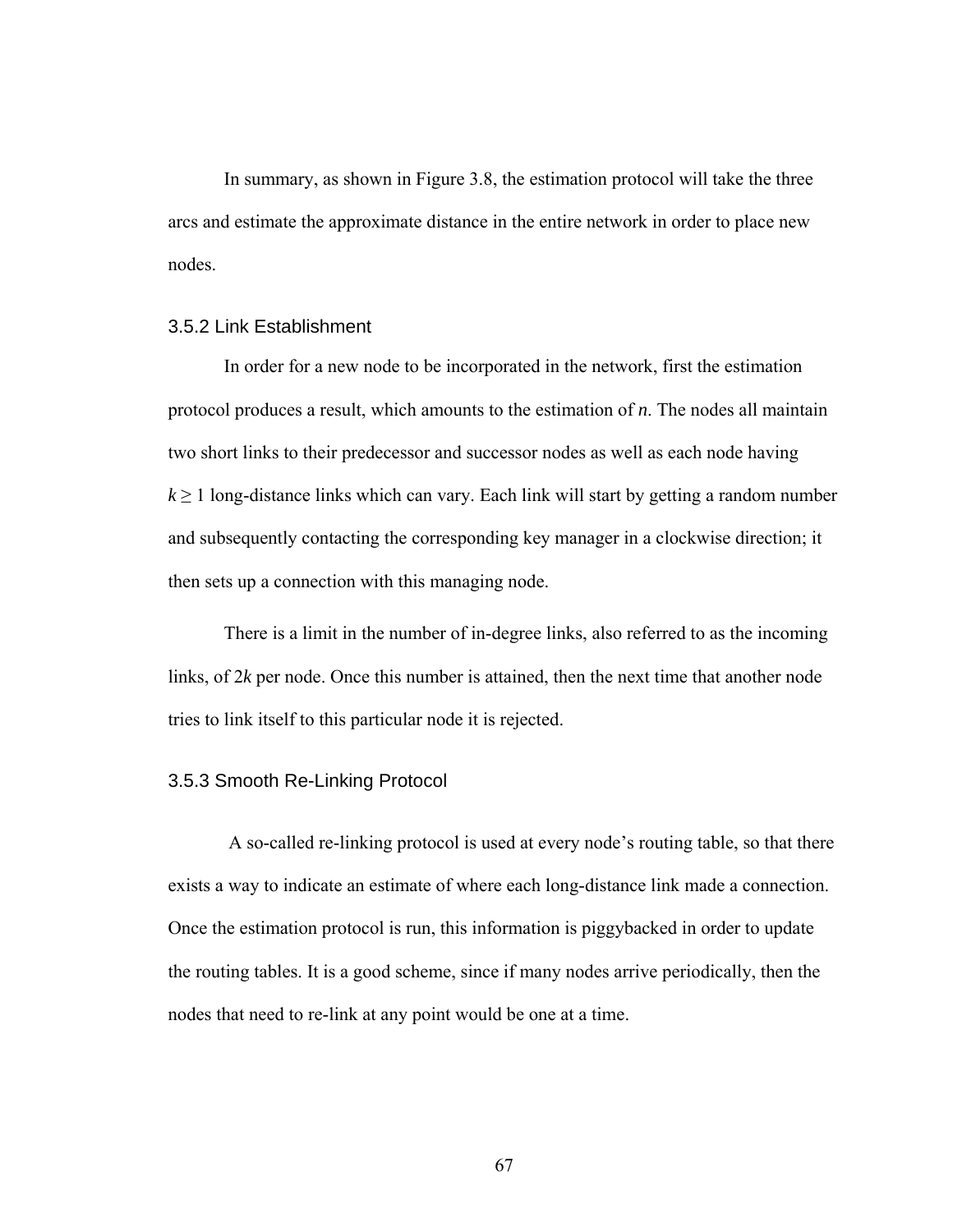## 3.5.4 Graphical Examples

In order to deepen the reader's understanding of how random distribution of IDs works in Symphony, a visual example will be helpful in order to distinguish it from how regular distribution of IDs appears, such as was shown in Section 3.4.

In these examples, again, the networks range in size from 10 nodes to 1,000 nodes, and the number of long-distance links is varied. For simplicity's sake, the number of long-range links was kept at a moderate size and varies from one to two links per node. These plots again were generated using the PlanetSim simulator with output in GML format and by displaying in the yEd graph viewer from yWorks GmbH (www.yworks.com).

Figure 3.9 plotted below is another example of a Symphony network that was simulated using PlanetSim and contains only 10 nodes with random distribution of the IDs. The long-range links for this example are determined to have a maximum of  $k_{\text{max}} = 1$ long-distance link per node.

Figure 3.10 is similar to Figure 3.9, but with  $k_{\text{max}} = 2$  long-distance links per node. This network also utilizes the random distribution of IDs and contains only 10 nodes. It is another example simulated using PlanetSim.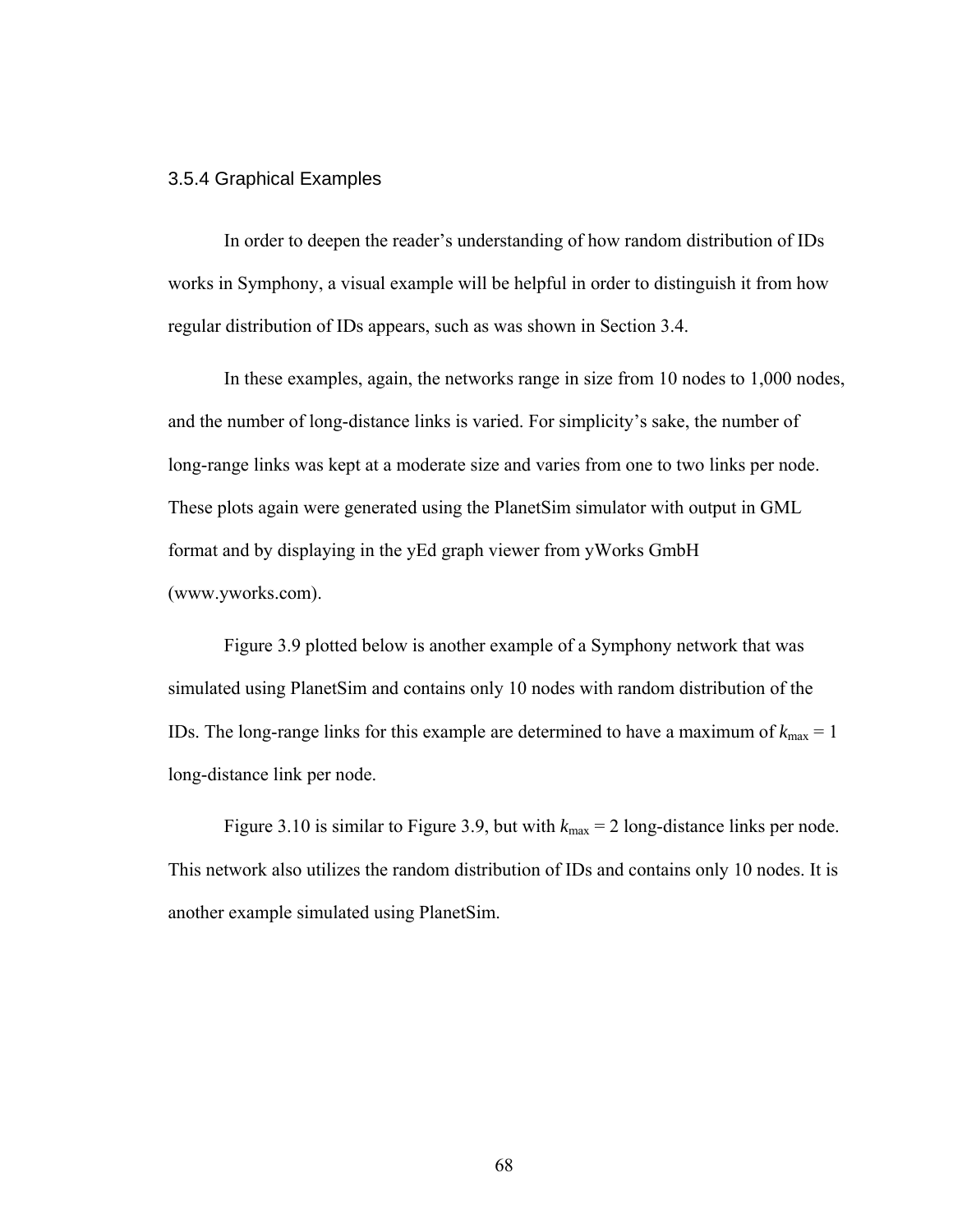

**Figure 3.9 Symphony network with 10 nodes randomly distributed and a maximum of one long-distance link per node** 



**Figure 3.10 Ten-node Symphony network with a maximum of two long-distance links per node**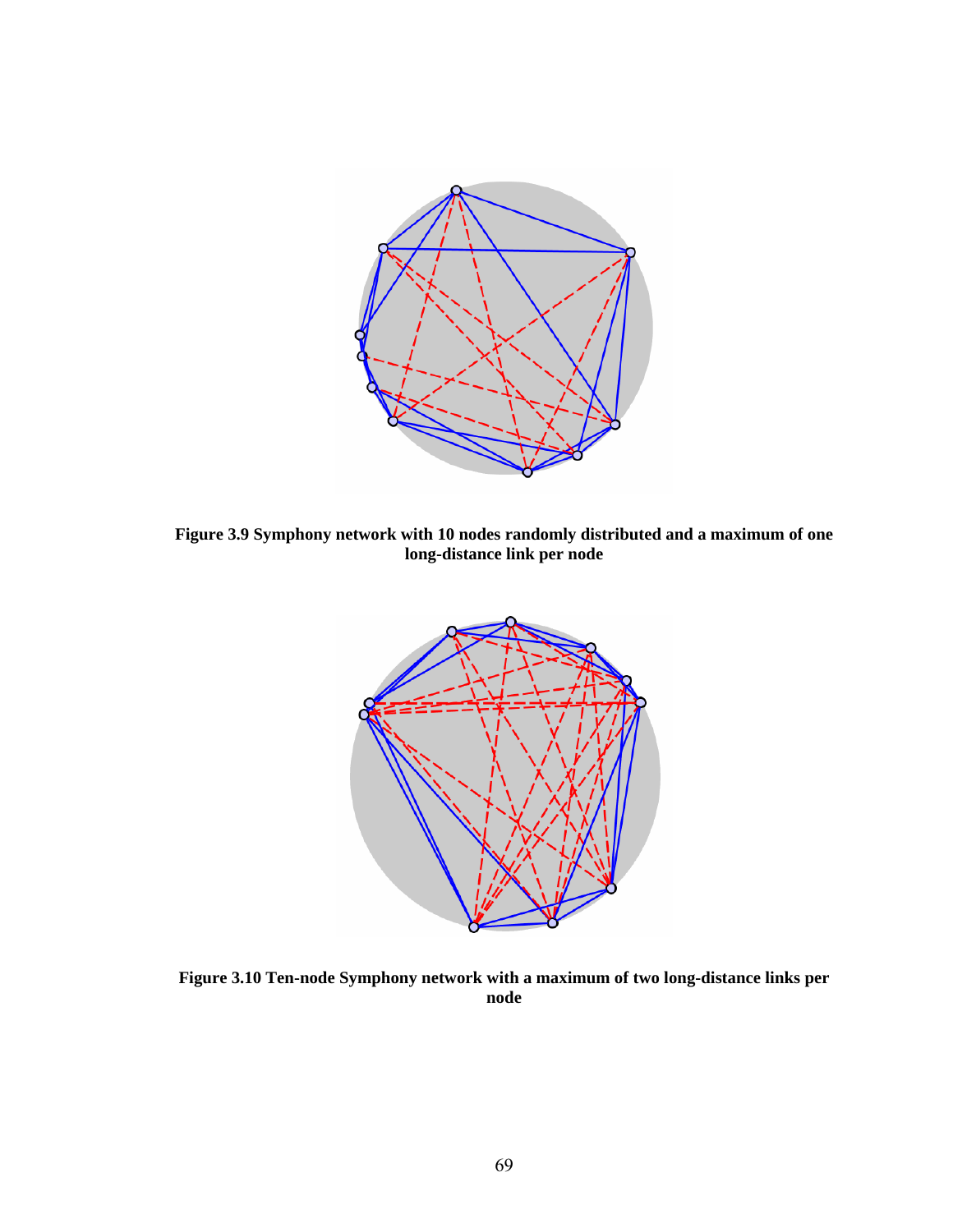

**Figure 3.11 Symphony network with 1,000 nodes and a maximum of one long-distance link per node 1**

Again, the Symphony network in Figure 3.11 looks much different since it contains 1,000 nodes. The network was simulated using PlanetSim with  $n = 1000$  nodes, picked and distributed evenly and at random, with a maximum of only  $k_{\text{max}} = 1$  longdistance link per node.

Figure 3.12 is again resembling Figure 3.11, however, the difference is that this Symphony network with 1,000 randomly distributed nodes holds a maximum of  $k_{\text{max}} = 2$ long-distance links per node. Visually, this network looks quite different connection-wise. Since it is much more complex, it is hard to discern where any of the nodes are located exactly. They are nevertheless picked and distributed, as for the other random examples, within the range of 0 to 1 along the unit perimeter of the circle.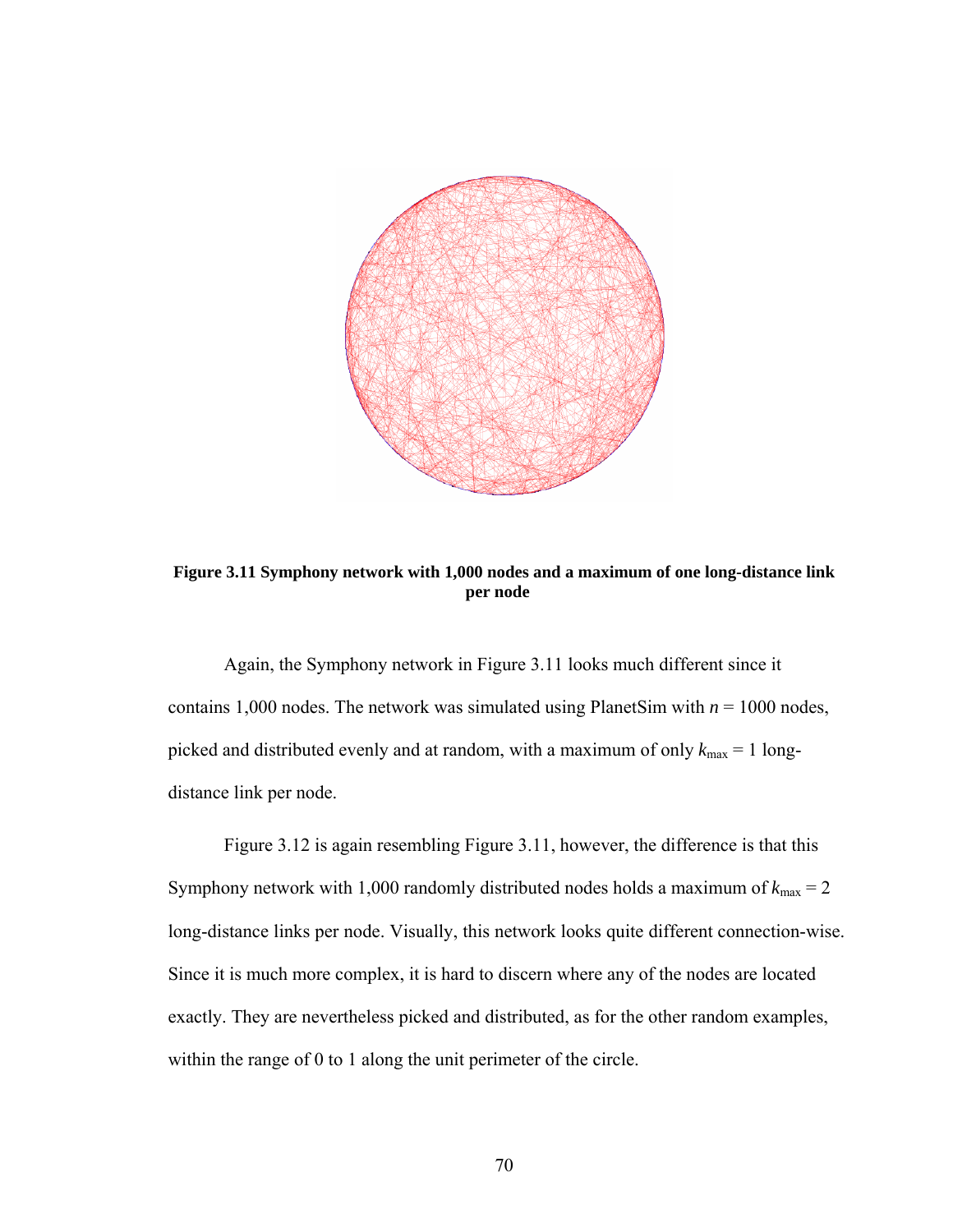

**Figure 3.12 Symphony network with 100 nodes and a maximum of two long-distance links per node 1**

## 3.6 Balanced Distribution of IDs

Balanced distribution of IDs is special as each node is associated with a leaf of a binary tree (Manku, 2004). The maximum depth of this tree is associated with the network size and leaves can be at three different levels around depth  $\lceil \log_2 n \rceil$ , where  $\lceil x \rceil$ denotes the nearest integer approximation to *x* and *n* is the network size. In each of the leaf levels, nodes are spread out uniformly, or distributed regularly. Then, to map the nodes onto the unit perimeter circle, a binary node ID is obtained by traversing the tree and tracking 0s and 1s according to the branching encountered. This binary node ID is then normalized to a fractional value between 0 and 1, falling on the unit perimeter circle.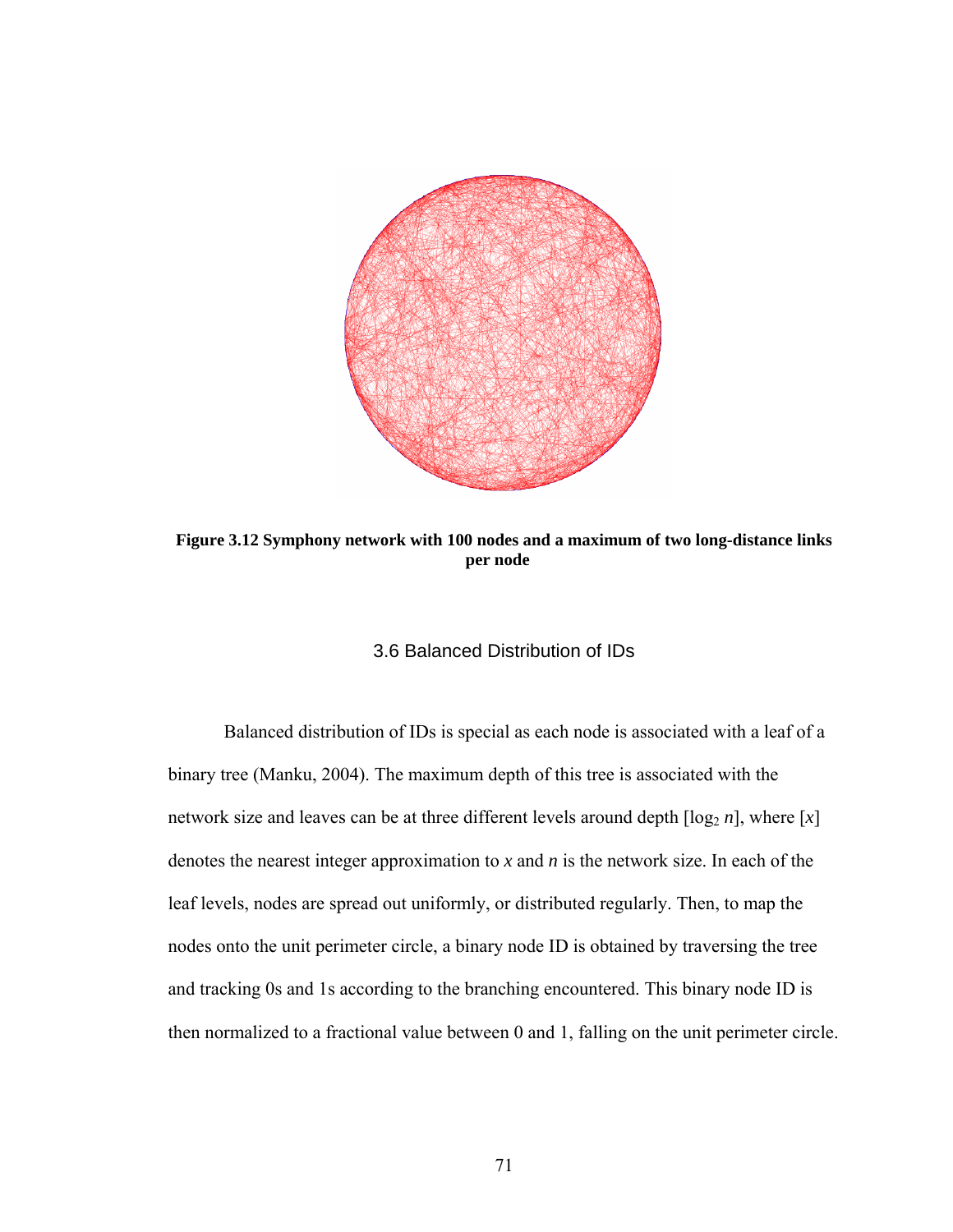With balanced distribution of IDs, the number of long-range links can be fixed or made variable dependent on network size.

## 3.7 Node Joins

Node joins in Symphony are conceptually similar to Chord, as discussed in Section 2.6.1. However, it is important to remember that the Symphony ring is defined as a continuous interval ranging from 0 to 1. Node IDs are real numbers, not integers as in Chord. Also, the node IDs are usually not associated with node IP addresses and port numbers. Thus, the routing tables in Symphony have a fundamentally different data structure as compared to Chord and, clearly, this difference needs to be taken into account during node joins.

As for the routing tables themselves, two short-distance links (which are reinforced) have to be established with the direct neighbors: the successor and predecessor nodes. The long-distance links do not need to be reinforced. However, to establish the long-distance links it is necessary to generate a random number according to the harmonic PDF, using code similar to the one displayed in Section 3.3.1.

When a node joins, it initially contacts the manager that is next to it in the clockwise direction and sets up a link with the manager that has recognized the new node. This is consistent with the concept of clockwise-greedy and unidirectional routing.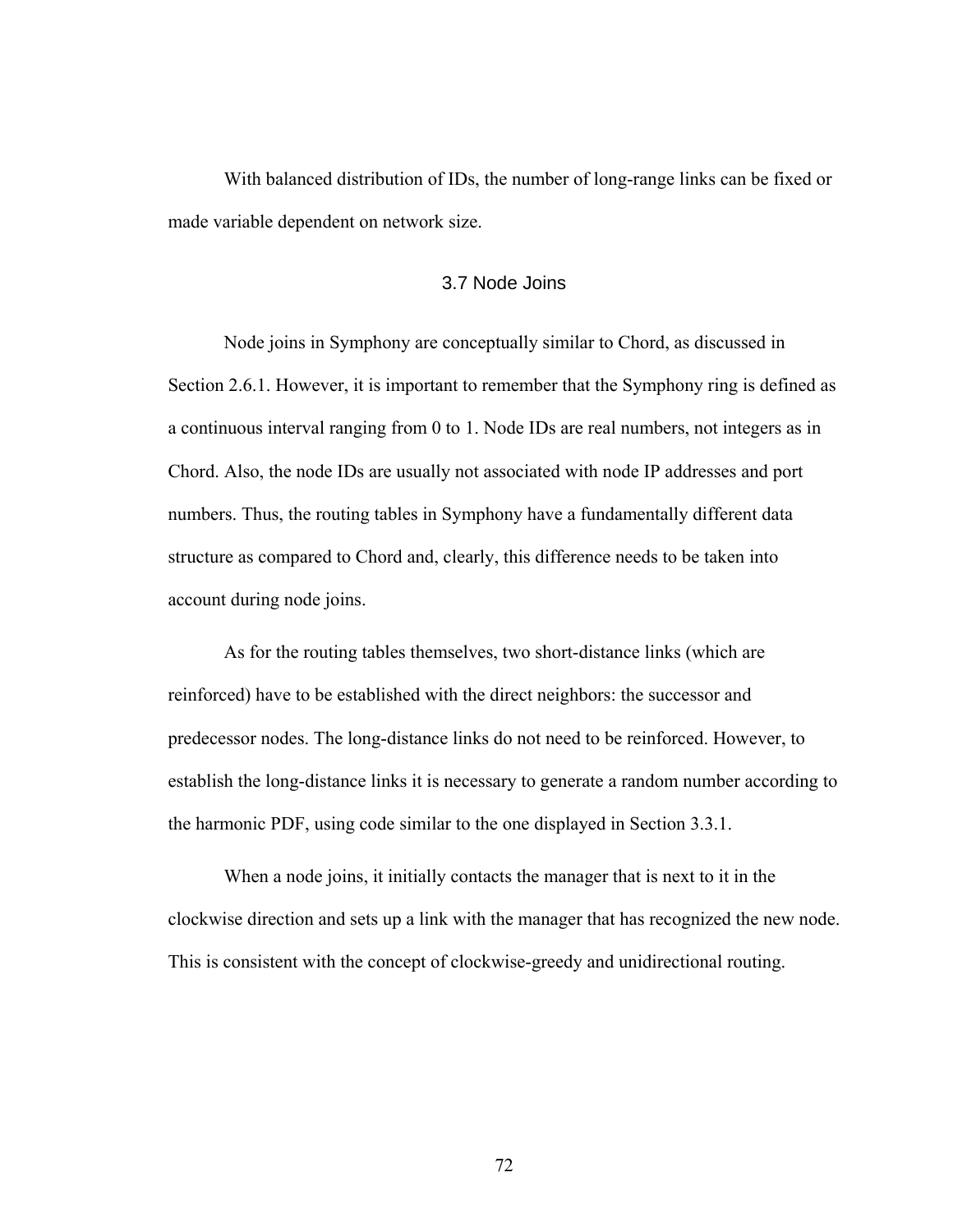## 3.8 Routing Table Structure

In order to understand how Symphony performs its lookups it is necessary to explain how its routing table is structured (Manku, Bawa & Raghavan, 2003). The number of long-distance links, an input parameter for the protocol, can vary. The shortdistance links, however, always remain the same and have direct connections to any node's adjacent neighbors. As for the reinforced short-distance links, they will provide information regarding the neighbor's neighbor and thus improve routing efficacy by holding some additional amount of routing information. Figure 3.13 below shows a very simple example of a Symphony network with a total number of nodes of  $n = 8$ . Table 3.1 lists and categorizes the different kinds of links for clarity.



**Figure 3.13 Example of a Symphony routing table**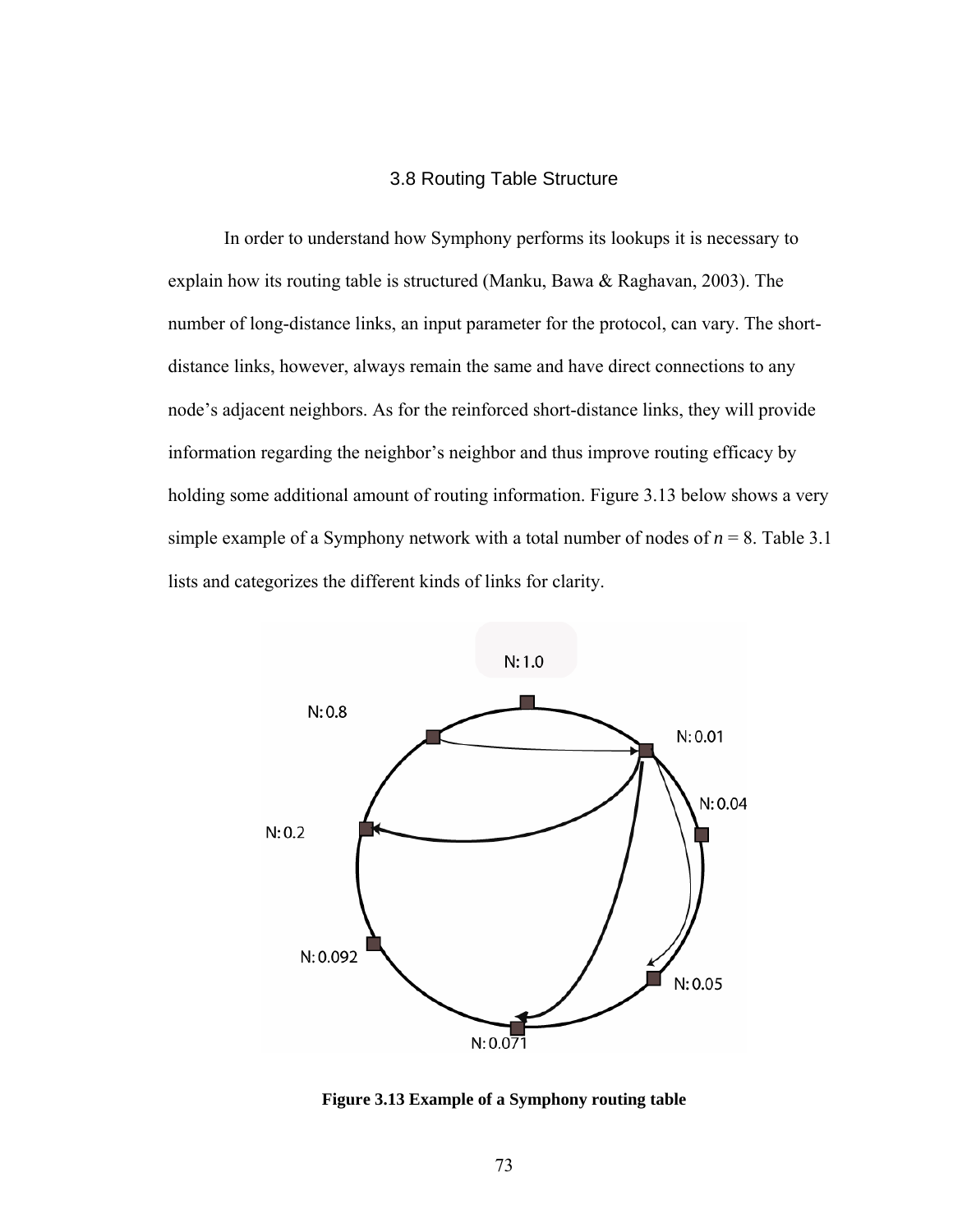| Starting point is at node N:0.01. Following is the distribution of long-distance links as<br>well as the short-distance links and reinforced short-distance links. |                             |           |                                          |                                      |  |
|--------------------------------------------------------------------------------------------------------------------------------------------------------------------|-----------------------------|-----------|------------------------------------------|--------------------------------------|--|
| <b>Starting</b><br>Node                                                                                                                                            | <b>Short-Distance Links</b> |           | Reinforced Short-<br>Distance Links with | Long-Distance Links<br>with Harmonic |  |
|                                                                                                                                                                    |                             |           |                                          |                                      |  |
|                                                                                                                                                                    | Predecessor                 | Successor | NoN Going Clockwise                      | Distribution                         |  |
|                                                                                                                                                                    |                             |           |                                          |                                      |  |
| N:0.01                                                                                                                                                             | N:1.0                       | N:0.04    | N:0.05                                   | N:0.071; N:0.2                       |  |

#### **Table 3.1 Components needed for routing to take place in Figure 3.13**

As noted, Figure 3.13 above is a representation of how a small routing table would appear. This is an example of a regular, greedy-clockwise routing method with unidirectional links. Consider node N:0.01 as the starting point. The short-distance links are similar as in Chord but do not have any specific names. For the example, the associated nodes were called successor and predecessor for simplicity's sake. However, usually these nodes are referred to as immediate neighbors*.* As shown, the "predecessor" of this particular node  $N:0.01$  is  $N:1.0$ . Then the "successor" node would be  $N:0.04$ , which is the immediate node in the clockwise direction.

Subsequently, there are also the short-distance reinforcing links, which utilize the previously mentioned NoN concept. Information is piggybacked in order to keep updates regarding node departures or joins accurate, taking advantage of keep-alive messages and pings to prevent additional overhead or updates from stalling the system's productivity. Here, the reinforced or bolstered short-distance links using NoN are also in a clockwise direction. In the example, for node N:0.1 the neighbor of its immediate neighbor would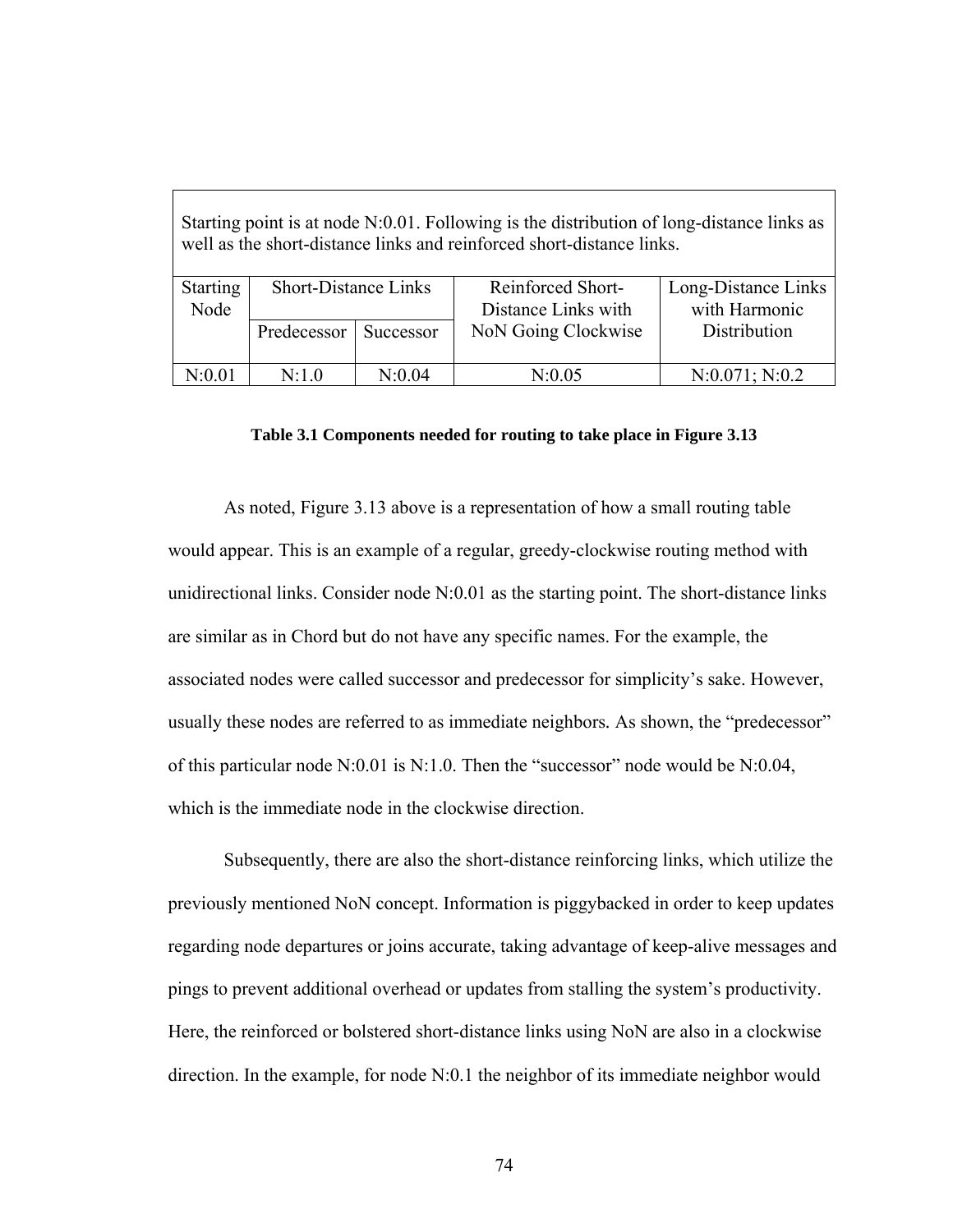be node N:0.5 that will also receive updates of routing table changes from N:0.01, again through keep-alive messages and pings.

Lastly, the long-distance links are produced by drawing from the harmonic PDF and fall within the distance range of 0 to 0.1 in circa 60% of all the long-distance connections, with the other 40% being longer distance links (Section 3.3.1). Considering that the long-distance links are not reinforced (backed up) and that they can range in number of connections to produce variety and heterogeneity, they can depart at any given moment. However, these long-distance links are very important and at the core of Symphony; they are the backbone of the protocol. Each node can possess a few longdistance links with the condition that their number is  $k \ge 1$ . This means that each node must have at least one long-distance link, with a length determined by the harmonic PDF. In this example, node N:0.01 has two long-distance links, to N:0.071 and N:0.2. The long-distance links enable routing of messages or requests to far away places on the ring based on the small world phenomenon.

### 3.9 Node Departures

One of the principal aspects of a well-designed and maintained P2P is to be able to handle node departures in a timely manner and not bring the system down. Most of the node departures can happen simultaneously and in large proportions, often unannounced. If the system is not equipped to manage such events, catastrophic failure will result.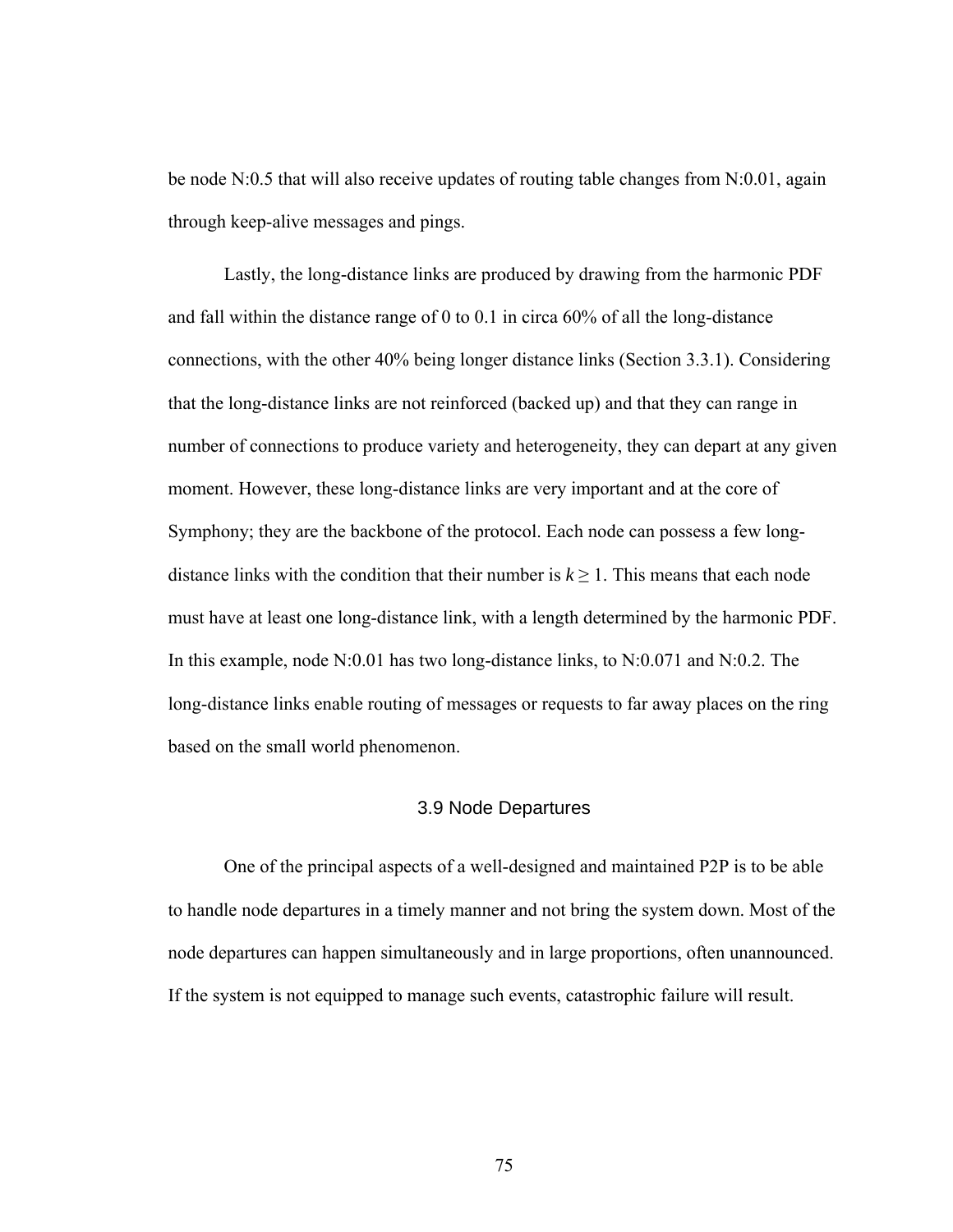With Symphony, however, with its random and decentralized methods, the protocol is simple to use and low cost, since the messages exchanged for the updating of the routing tables are piggybacked to keep-alives and pings.

Also, when nodes join the system or leave, the re-assignment of IDs is kept to a minimum. When a node decides to leave either voluntarily or abruptly, this departure will make only one other node update or change its ID. Manku (2004) shows that the cost for joins and leaves in the network due to the required number of message exchanges grows only logarithmically with network size.

When a certain node *n* departs the network, an exchange of IDs and reassignment takes place, ensuring that they are remapped to the corresponding node. All the links that are either coming to or leaving the departing node *n* are instantly severed from its longrange neighbors. Then the nodes that were at one point linked to the newly departed node take notice that their link to *n* is no longer functional. The nodes whose links have just been severed will take immediate action and reestablish a connection with the other nodes. The next-door neighbors or predecessor and successor of this departed node *n* will also evaluate the situation and begin to establish new links with the adjacent neighbors. The successor of departed *n* begins to run the estimation protocol over the next three neighboring links to update its own tables, as well as to determine an estimation of the new perimeter.

In typically dynamic large-scale P2P networks, it is a natural requirement for them to be able to scale quickly reaching up to millions of nodes in a short period of time. Since there are no central servers to regulate traffic flow, frequently hundreds of nodes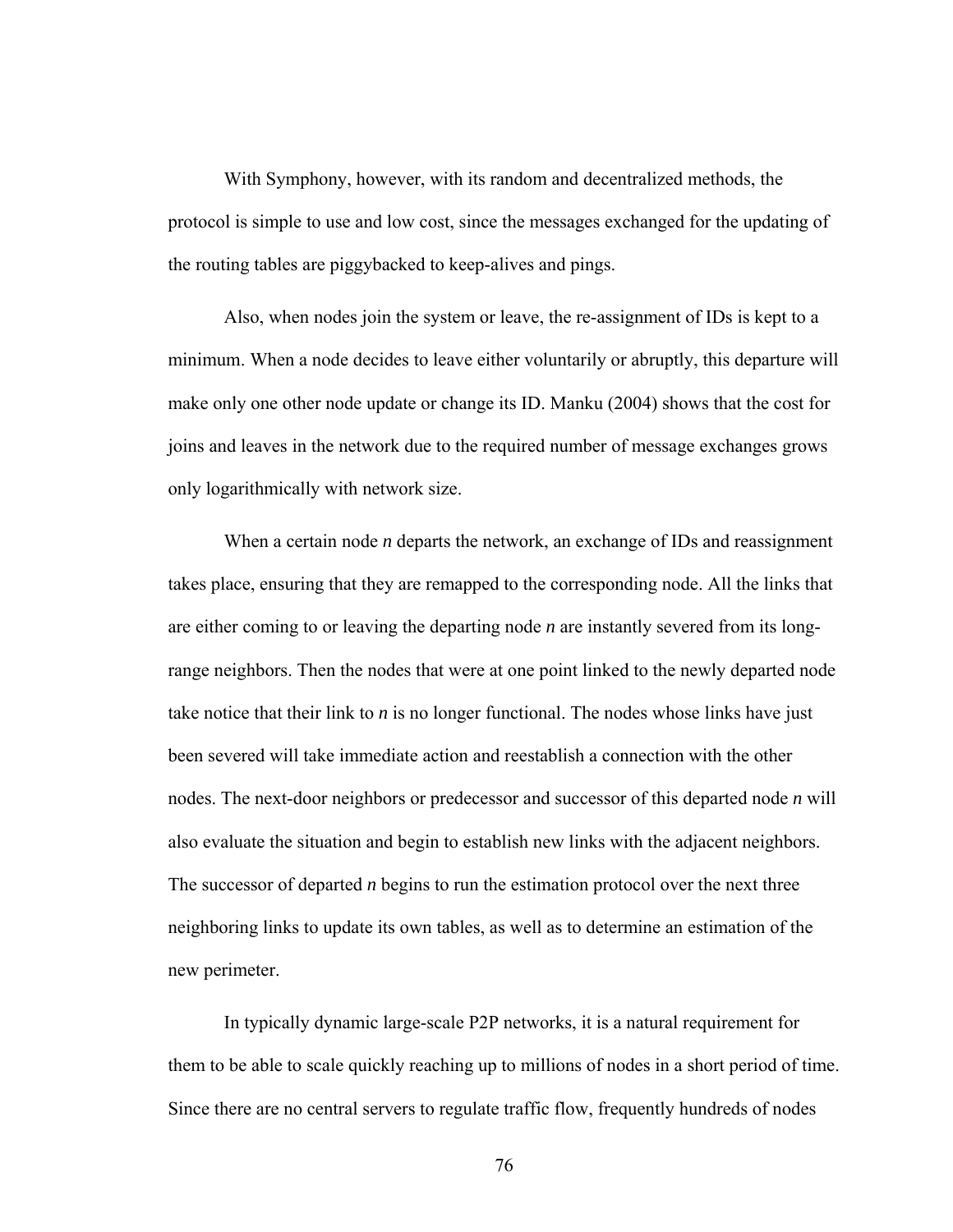can simultaneously join a network as well as leave it abruptly without any notification. That is an important reason of why a well-designed and efficient maintenance protocol needs to form part of the existing DHT to enable updates to routing tables and to manage these large amounts of traffic. The constant flow of arrivals and departures in a largescale distributed network was coined churn (Rhea, Geels, Kubiatowicz & Roscoe, 2004). These churn events can also be associated with flash crowding meaning that large numbers of nodes may leave and join at the same time. It is indispensable for P2P routing protocols to be devised in a way that will deal with churn and massive node failures and still keep the infrastructure of the system alive and updated. Both Chord and Symphony have demonstrated in being able to cope with such stresses in simulation experiments and can endure massive node failures, high degrees of churn, as well as accommodate properly newly adhered nodes.

### 3.10 1-Lookahead and Greedy Routing

The so-called 1-lookahead routing scheme is quite important for randomized networks. The theory is extensive and is addressed as NoN by Manku, Naor and Wieder (2004). They show that with the attribute of 1-lookahead the median number of hops drops significantly.

Greedy routing with 1-lookahead is a fundamental part of Symphony as well as of other randomized networks. The nodes that participate in randomized networks generate random bits, which are different from centralized deterministic networks that typically associate information with worldwide scale schemes such as lists and databases. The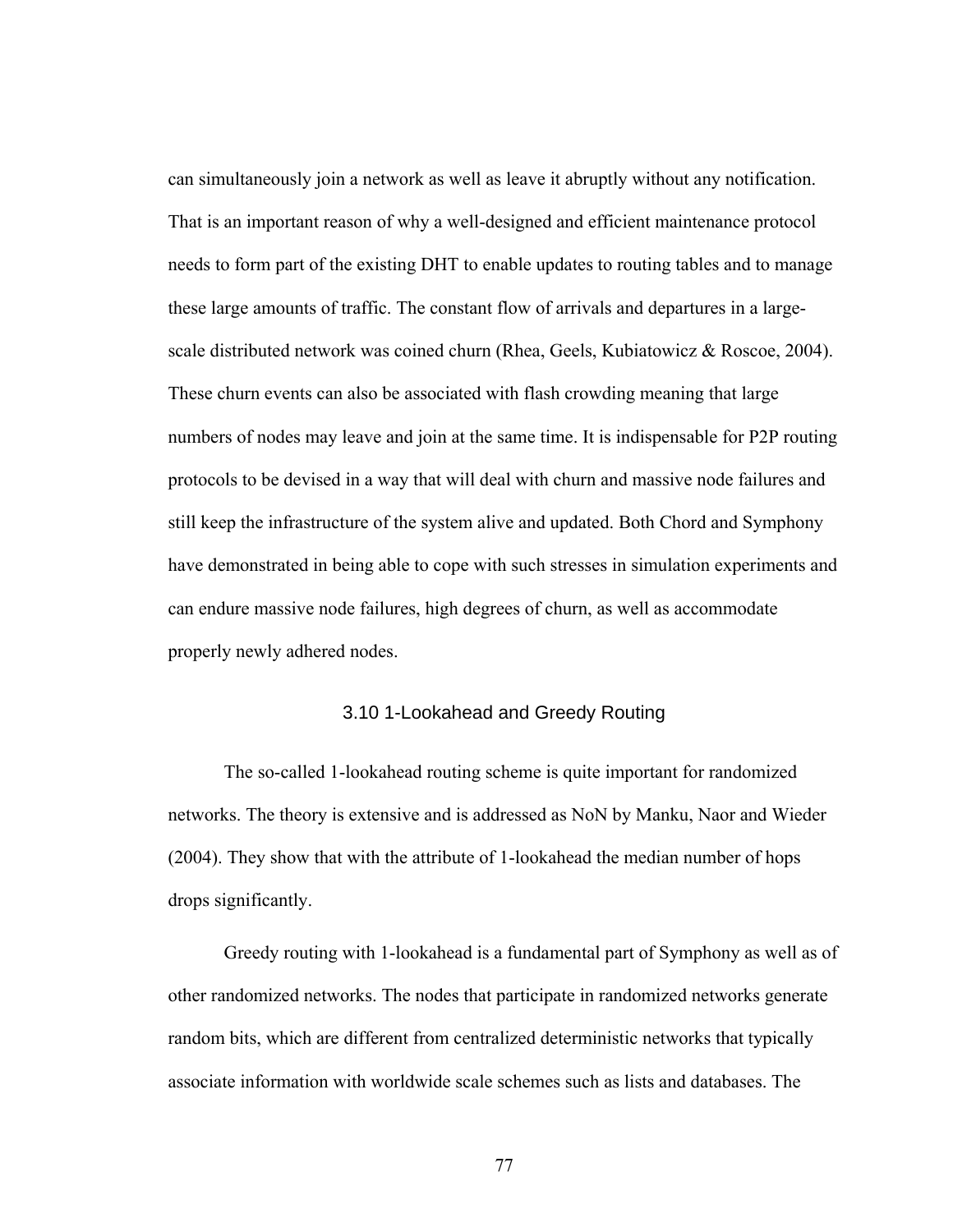centralized network protocol designers initially presumed that randomly generated bits would not be able to handle large-scale distributed elements because the associations based on nodes and keys would not be uniformly distributed or accessible with a small number of hops.

Later, with the introduction of these randomized schemes, in fact the opposite proved to be true. The nodes could be distributed uniformly and at random, in the case of Symphony, as well as other distributed networks, and the keys were too.

Latency times were compressed also. One of the experiments by Manku, Naor and Wieder (2004) shows that when NoN is implemented this can reduce the latency from source to destination consistently by around 40%.

These new decentralized lookup and routing methods actually permit the participating nodes to be enabled to route information without direct knowledge of all the other nodes in the system (Manku, Naor and Wieder, 2004).

Greedy Routing with 1-Lookahead is formally described as a way to take the routing tables from the neighbor's neighbors and with this routing information come up with improved routing schemes to minimize path length. Each of the nodes has a compressed list of the neighbor's neighbors so that information will be routed in a greedy manner to the closest neighbor of neighbor, requiring only two hops.

Another of the advantages with greedy routing is that fault tolerance to node failure is high and problems can be corrected and self-repaired rapidly. Security is bolstered as well, since it is hard to cause collisions when random numbers are generated,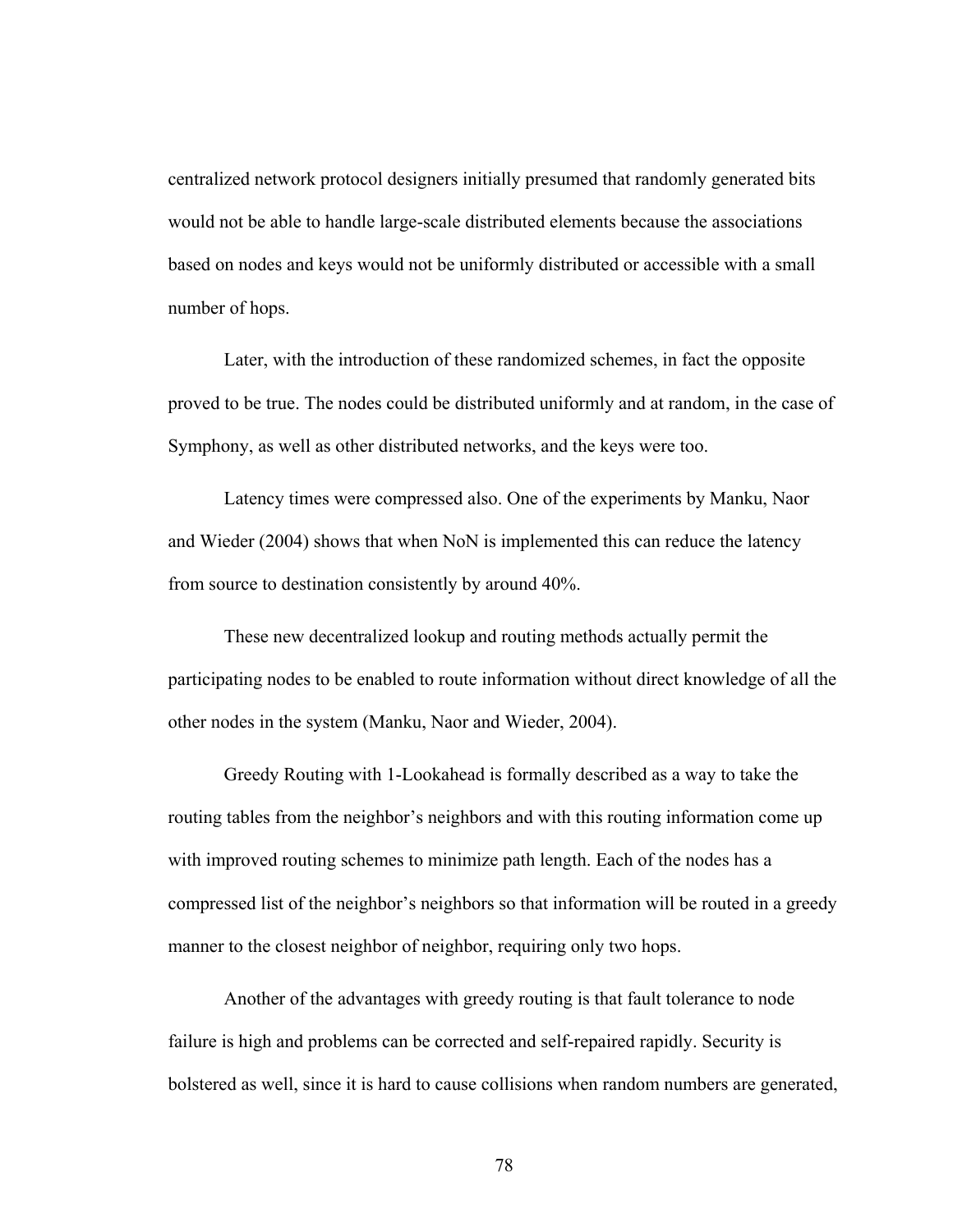even with brute force. Those are two powerful advantages over other distributed systems (Manku, Naor & Wieder, 2004).

## 3.11 Initial Conclusions

Some of the drawbacks that pertain to Symphony, *e.g.*, estimating the distance between nodes by sampling the ranges between a few nodes to determine the overall size of the Symphony network, at times leading to clustering, could be rectified by modifying the protocol as suggested in a similar DHT named Mercury (Bharambe, Agrawal  $\&$ Seshan, 2004). In Mercury, they propose a novel idea based on histograms to be able to make load balancing more effective as well as to prevent clustering in prevalent areas of the ring. Bharambe, Agrawal & Seshan (2004) implement in Mercury a random histogram maintenance technique that takes traffic samples and then can determine new routes to keep the traffic load spread out more evenly. This is a problem in Symphony since it only takes the average range between selected nodes and sometimes the distribution of the nodes is not even. It would also be interesting to implement the Mercury technique in conjunction with Chord.

One of the notable differences between Chord and Symphony is that the longdistance links or short-distance links in Symphony are not set to a limit. They can fluctuate in number to adjust to variations in node joins or departures, thus producing less unnecessary traffic and increased "free-flow".

Another distinction from Chord or other protocols is how Symphony does not "bolster" or backup its long-distance links. This property decreases traffic as well,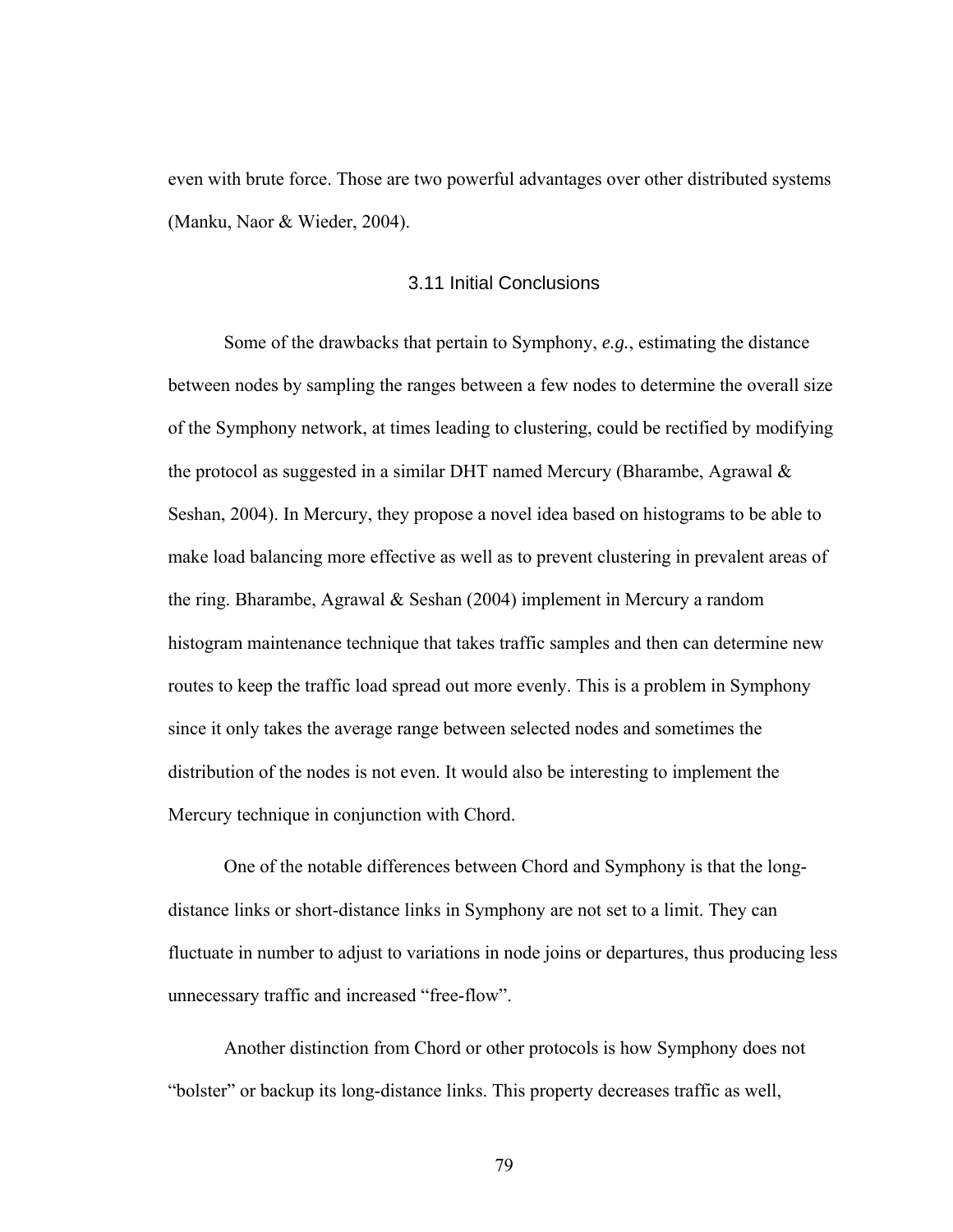produces less pings and keep-alive messages, also promoting less TCP connections to nodes. This increments the capacity to handle even more node joins and departures, since as aforementioned there is more bandwidth for more important operations.

Symphony also holds the advantage of being able to route in two directions. This bi-directional routing has proven to reduce the overall latency by 25–30% (Manku, Bawa & Raghavan, 2003), by using both incoming and outgoing links and piggybacking some of the routing information in either direction to help update neighbor's tables. This cannot be done in Chord with the use of stabilize(), running every 30 seconds; in Symphony, however, updates can take place whenever needed.

As described by the authors of Symphony, it has a "tuning knob" (in the number of long-distance links) that can self-adjust to manage the load and number of links, thus rendering it with much more flexibility than other protocols that have "limited" or very structured tables that cannot adjust easily to changes in a dynamic system.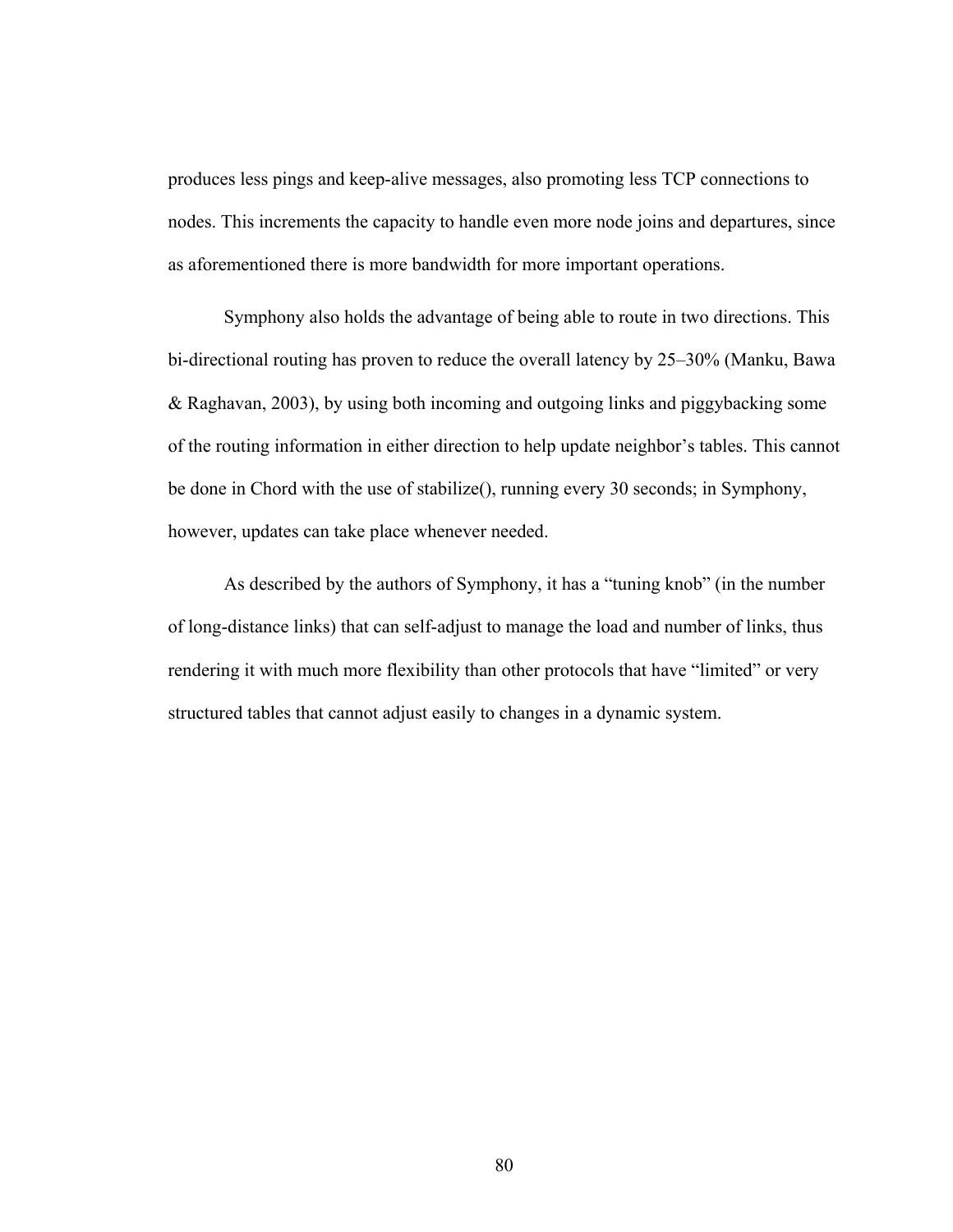# Chapter 4 PlanetSim

*"No amount of experimentation can ever prove me right; a single experiment can prove me wrong." Albert Einstein* 

The importance of network simulations cannot be overstated; they are necessary in order to provide a quantitative metric-based evaluation and ensure efficient performance before deploying protocols in real world applications.

This Chapter covers a brief comparison of distinct network and overlay protocol simulators and why PlanetSim was chosen to be extended. PlanetSim is a powerful, modular, Java based P2P simulator that was designed to test both the Chord and Symphony protocols. During an extensive search to analyze the various properties of Chord and Symphony, PlanetSim came into light.

The following sections cover P2P simulators in general and themes that are touched by the PlanetSim code extensions: The SHA-2 family and hashing with IPv6 (Manku, Bawa & Raghavan, 2003; Hinden & Deering, 2006).

### 4.1 Comparison of P2P Simulators

Some experts in the P2P area claim that simulations and emulations will sacrifice the realistic scenario of true, large-scale systems (Ball, 1996; Darlagiannis, Liebau, Mauthe  $& Steinmetz, 2004$ . This allegation tries to declare that, since any type of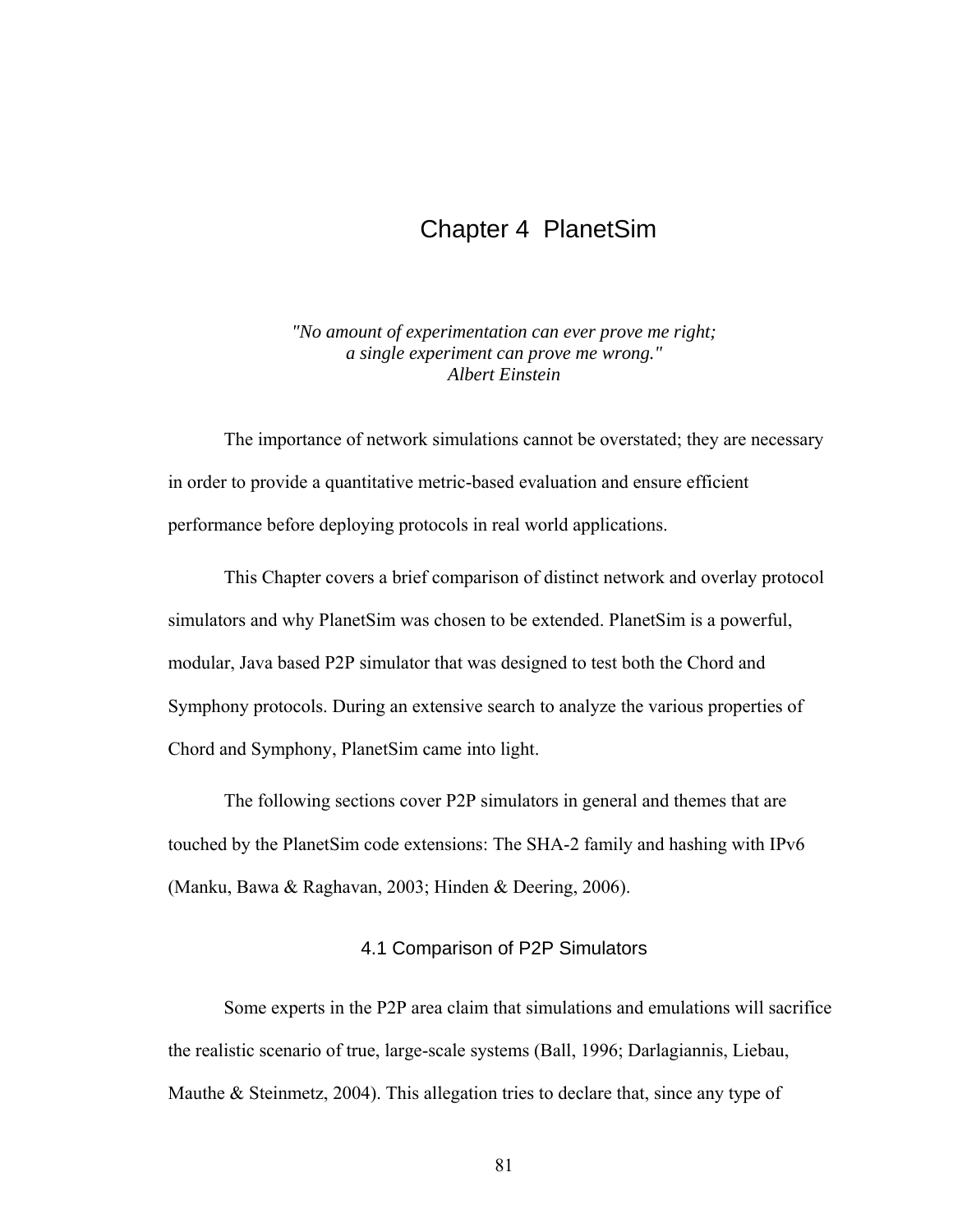simulated environment cannot possibly reconstruct the randomness and improbability of the way that real-world traffic patterns are produced, the simulation results will only conduce to approximations. However, even if the simulation/emulation results are not absolutely precise and are a way to calculate through estimations the way that real-world distributed P2Ps behave, it is better to conduct any amount of testing rather than none at all.

 It is very difficult to test new or modified protocols on a continuously running system, thus arises the need to create controlled environments to test them before implementing in a real world situation. Simulation of protocols or applications seems to be a mandatory call to test their behavior and observe if they will indeed succeed or fail.

There are two forms of simulators:

- 1. Network simulators that are usually narrow in scope in that they test at the packet level factors such as real number of TCP connections or queuing, but are expensive and cannot realistically scale well.
- 2. Overlay simulators whose purpose is to assess P2P protocols regarding the way that routing, mapping, hashing, and ID assignments take place and will generally not take into account the underlying packet level and physical layer.

Once such network simulator that tests packet-level metrics is PLP2P (He *et al.*, 2003). The PLP2P network simulator focuses on packet level traffic. It does not take into account the underlying physical layer. It offers a way to test different features in a large P2P such as running on top of a socket interface but will not consider the low-level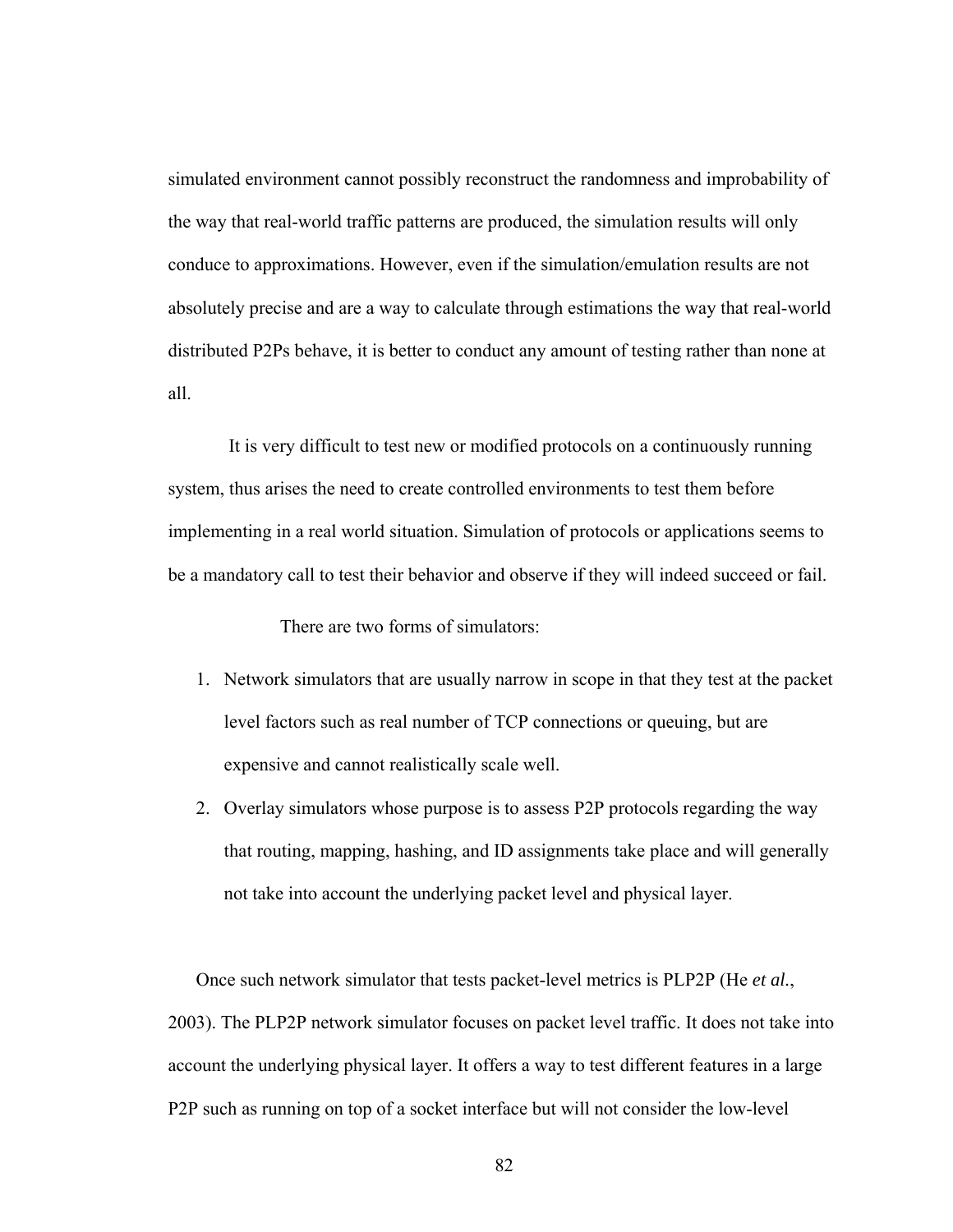packet details. It can however be used in conjunction with other packet level simulators and this grants it some freedom. PLP2P has been used with the Gnutella framework to evaluate simulated performance of this protocol. It was devised to be extensible and be able to add other features depending on what needs to be tested. It has three separate levels that can be extended to test different properties: a PeerApp, a Socket Adaptation layer as well as a PeerAgent. Some of the published experiments test bandwidth at the link layer but do not consider packet level details. This shows that the simulator does not scale well but if it is run on distinct machines simultaneously then the results tend to improve (Sam, 2004).

The SimP2P simulator (Kant & Iver, 2003) helps analyze ad-hoc P2P networks. One of its properties is that its prototype design is similar to the way that Gnutella was constructed. Its graph format and random, not even, distribution of nodes make it very restricted in trying to analyze features such as node degrees and how to reach other nodes. In addition, it is not equipped to handle large degrees of node queries.

Peersim (Jelasity *et al.*, 2003) is another simulator that can test scalability up to millions of nodes that depart and join with churn. This simulator was designed to be able to handle highly dynamic networks and encompasses a wide variety of components that allow it to be flexible as well as extensible. It was developed for the BISON project and programmed in the Java language. Peersim is founded on a cycle engine that permits it to scale by not taking into account some of the details in the TCP or UDP layer. This is an event-generated engine that is authentic and can be used along with cycle-based protocols.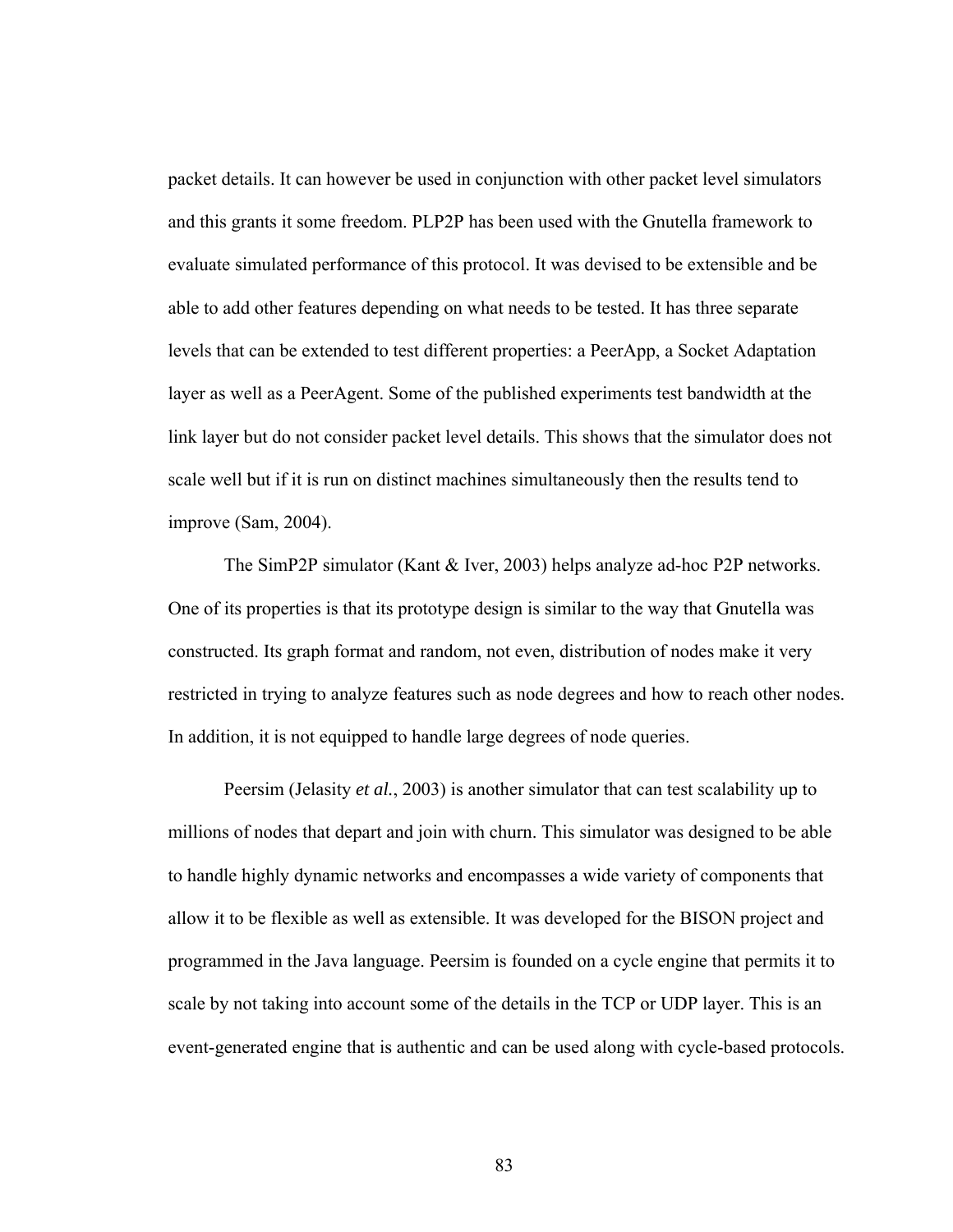3LS (Ting & Deters, 2004) is yet another discrete event simulator that incorporates a time-stepped central clock. It is divided into three distinct sections: the network model, protocol prototype and the user model. The network model considers the distance in steps between the nodes by using a 2-D matrix. The protocol prototype incorporates the P2P protocol that is going to undergo testing and evaluation. The user model simulates the protocol prototype and outputs results. However, there are limitations in that it cannot handle large-scale simulations and is mostly employed to test smaller systems.

P2Psim (Gil *et al.*, 2004) from MIT is a simulator that has been designed to test various peer-to-peer protocols including Chord, Tapestry, Kademlia, but not Symphony. P2Psim is a discrete event simulator that is used to evaluate and better understand P2P protocols. It helps to examine, by comparing many protocols, how they scale, their latency in testing, and robustness. It is designed in such a way that it is easy to understand and implement testing of diverse protocols by using pseudo-code examples. There are drawbacks with the simulator even if it is easy to use, such that it has no interface readily available to incorporate other applications and also that it is hard to extend the code.

The Narses simulator (Baker & Giuli, 2002) does not take into consideration the packet level since it does not want to have the simulations bogged down by too much packet overhead. It is a flow-based simulator and possesses a solid reputation for enabling modeling of different protocols with precision. This simulator falls in the category of high-level packet simulators and ones that are more experimental. It is hard to employ due to its complexity.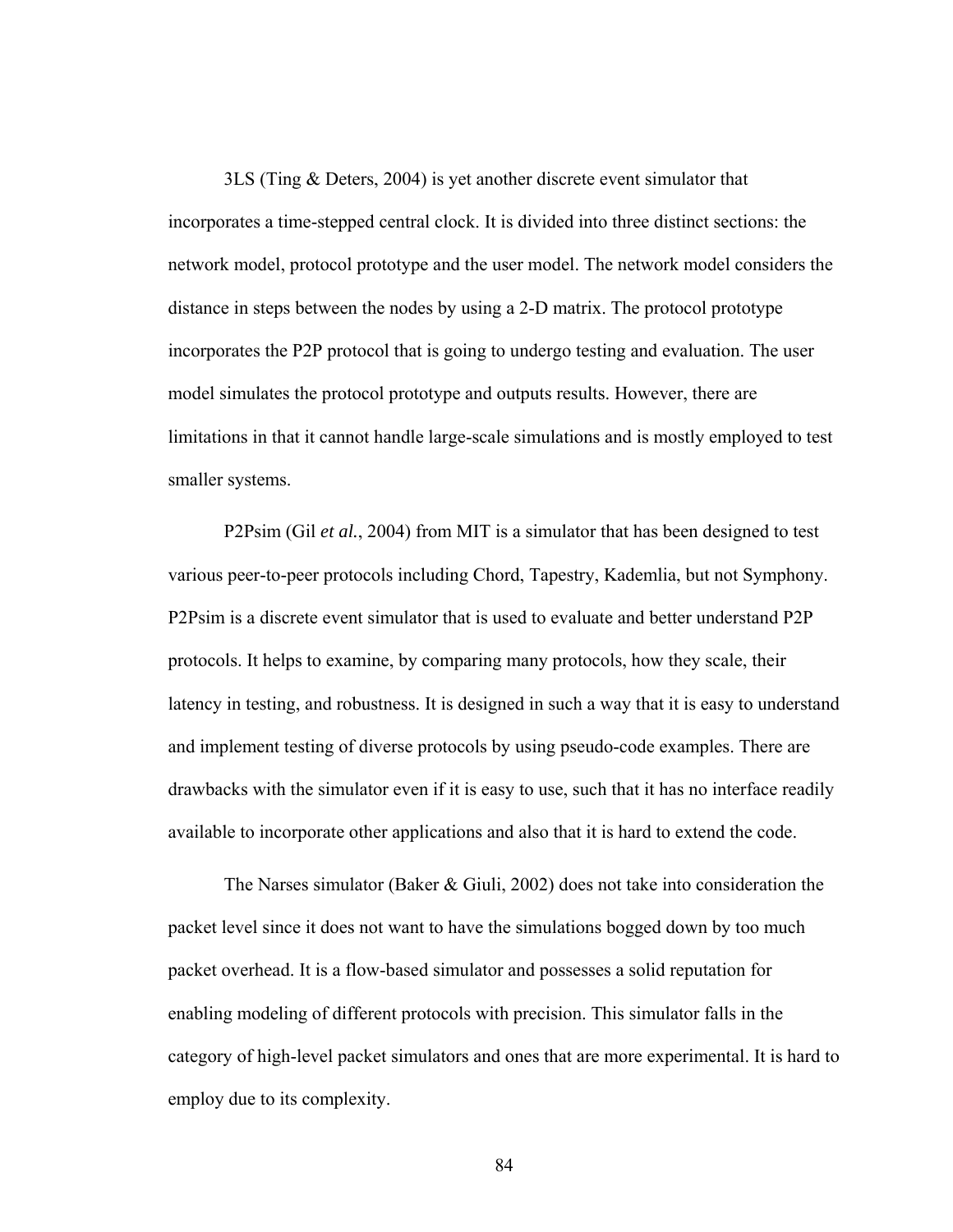### 4.2 PlanetSim

There are numerous other packet-level simulators as well as overlay simulators, but up to now, there has not been any that can be extended easily with a modular structure, written in Java, or that exclusively provides overlay simulations to test protocols.

PlanetSim is an innovative Java based P2P simulator that tests Chord and Symphony. Its mainframe is modular in structure and can easily be extended to include other tests without penalizing the entire infrastructure. This is the reason why, in this thesis project, PlanetSim was chosen to conduct all the simulations for Symphony and Chord as well as for testing new and novel ideas such as extending the hash values from the SHA-1 family to the SHA-2 family.

PlanetSim is well described in every aspect, which sets it aside from other simulators, because it explains in detail how to use it and is designed with well-studied devised features. It is structured to be extensible to test and develop other algorithms as well as to adhere to its structure other types of application. It also has a feature to facilitate the transition from simulation code to real-world code. One such place that is used by various institutions and individuals to test their protocols is PlanetLab (www.planet-lab.org). PlanetLab is a worldwide simulation test-bed for large-scale distributed structures, applications, and for theoretical implementations that need to be examined before deploying them.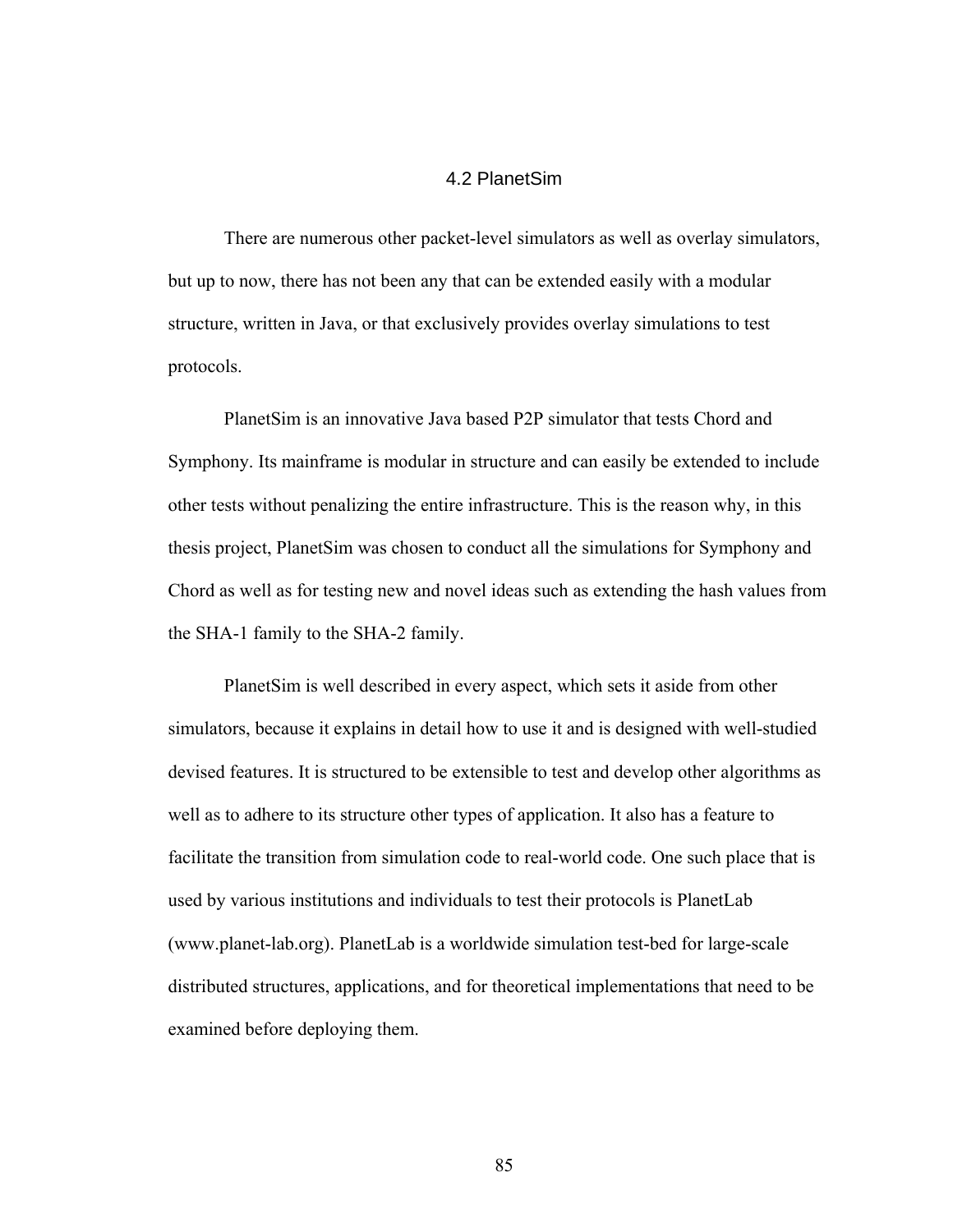One of the primordial highlights pertaining to PlanetSim is that it possesses a distinct modular design, which allows for the insertion of extensions and code expansion, which is easy to manage and well documented. With this foundation, it is doable to create new classes or modify any of the parameters that are already part of the PlanetSim core and test new theories or algorithms. Due to this modular design, it is a powerful simulation tool that renders flexibility to the coder and gives a way to test and evaluate protocols without the need to re-design the core.

 The PlanetSim simulator is structured in three different parts: the network interface, the node level, also addressed as the overlay layer, and the application layer.

The network layer, the most important part of the simulator, is where all the routing takes place from origin to destination. At this layer, the nodes are created and connected using different types of topological structures. It is in these modules where the stabilization process is performed and where nodes join and depart.

In the overlay layer is where all the rest of the operations takes place. This is also divided into various modules that mediate the entire sequence of events. It works at the node interface as well as determines where the messages are routed and performs other operations concerning the IDs.

PlanetSim has a structure that introduces a common application programming interface (API) that allows for the extension by other overlay protocols. This common API (CAPI) allows for other applications such as scalable group multicast/anycast (CAST) or decentralized object location and routing (DOLR) in the application layer of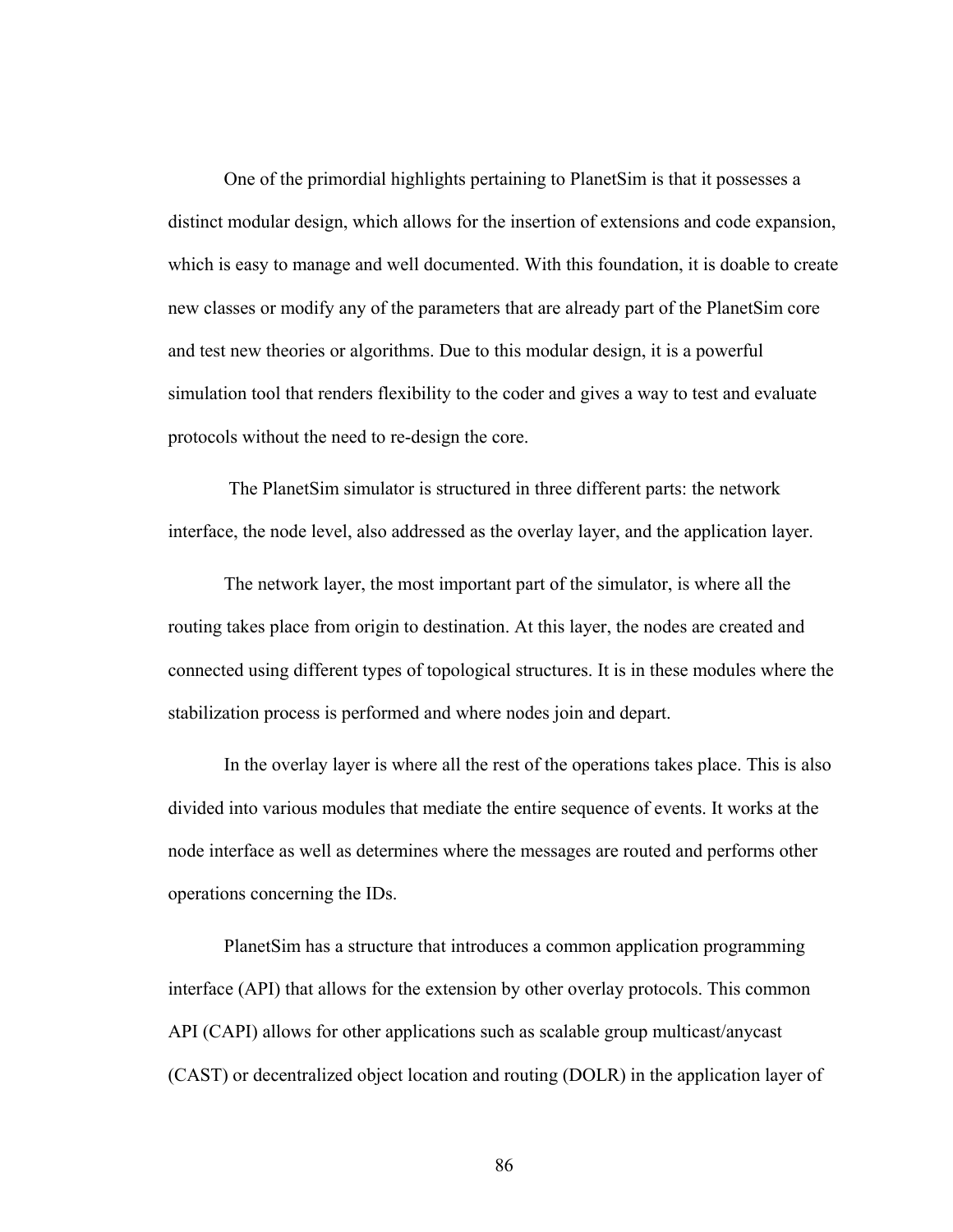the PlanetSim structure to run. Using the CAPI makes it possible for these overlays to be incorporated and allows for different types of distributed algorithms to be tested.

The authors of PlanetSim, Garcia *et al.* (2005), made use of some of the features from Free Pastry's universal API structure. This renders flexibility by allowing many other algorithms a chance to be tested before deployment.

Overall, PlanetSim, due to its modular, well-documented design and structure, has endless possibilities and can be extended in many ways. For comprehensive information on the use of PlanetSim, please refer to the PlanetSim User and Developer tutorial (ants.etse.urv.es/planetsim/PlanetSim\_tutorial.pdf).

## 4.3 SHA-1 & SHA-2 Families

The SHA families have been developed over several years starting with SHA-0 and MD5, now considered obsolete due to security concerns (Schneier, 2005). Most of cryptographic public keys as well as hash codes still utilize SHA-1. However, this will change in the future as explained in Section 1.5, as scientists from the University of Shandong in China recently proved that they could create collisions with a smaller effort than originally conceived.

 With this new knowledge, it is safe to assume that many cryptographic hashes are going to be modified and will begin using a new family of hashes, mainly SHA-2. This family has not yet shown to be breakable in any way since the message digests are much longer, and it is extremely hard to reproduce any of the hashed message digests and thus collisions are not a concern.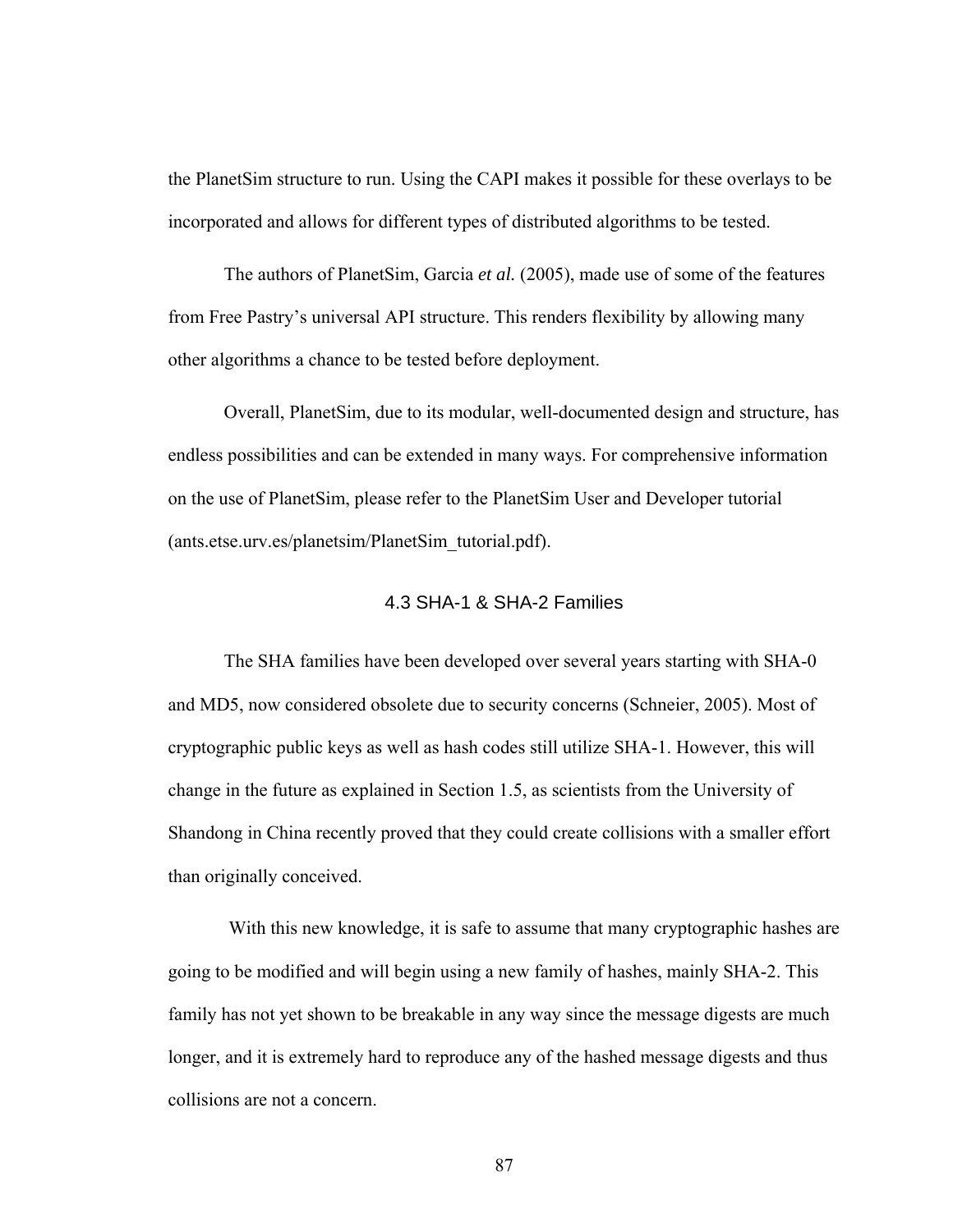The SHA-2 family consists of a number of different algorithms: SHA-224, SHA-256, SHA-384, and SHA-512. They all generate much longer message digests than with SHA-1 that produces a digest of 160 bits, which is broken into five blocks of 32 bits for the hashing scheme.

SHA-1 and SHA-2 are considered secure government standards as part of the Federal Information Processing Standards also known as FIPS. These different algorithms are all iterative in nature and are structured in a way that they take a message of variable length and output a compressed version of the message of fixed length known as the message digest. The various SHA-2 algorithms differ in the length of the message digest, *e.g.*, SHA-512 outputs a digest of 512 bits as can be noted in Table 4.1 below.

| Algorithm      | Message Size     | <b>Block Size</b> | Word Size | Message Digest | Security |
|----------------|------------------|-------------------|-----------|----------------|----------|
|                | (bits)           | (bits)            | (bits)    | Size (bits)    | (bits)   |
| $SHA-1$        | $-2^{64}$        | 512               | 32        | 160            | 80       |
| <b>SHA-224</b> | $\sqrt{2^{64}}$  | 512               | 32        | 224            | 112      |
| <b>SHA-256</b> | $-2^{64}$        | 512               | 32        | 256            | 128      |
| <b>SHA-384</b> | $\sim$ 7 128     | 1024              | 64        | 384            | 192      |
| SHA-512        | $\sqrt{2^{128}}$ | 1024              | 64        | 512            | 256      |

### **Table 4.1 Different SHA algorithms**

The SHA algorithms are referred to as secure because it is highly improbable for two different messages to lead to the same message digest, especially for any in the SHA-2 family, thus preserving the integrity of the hash value and making it secure and unique in value.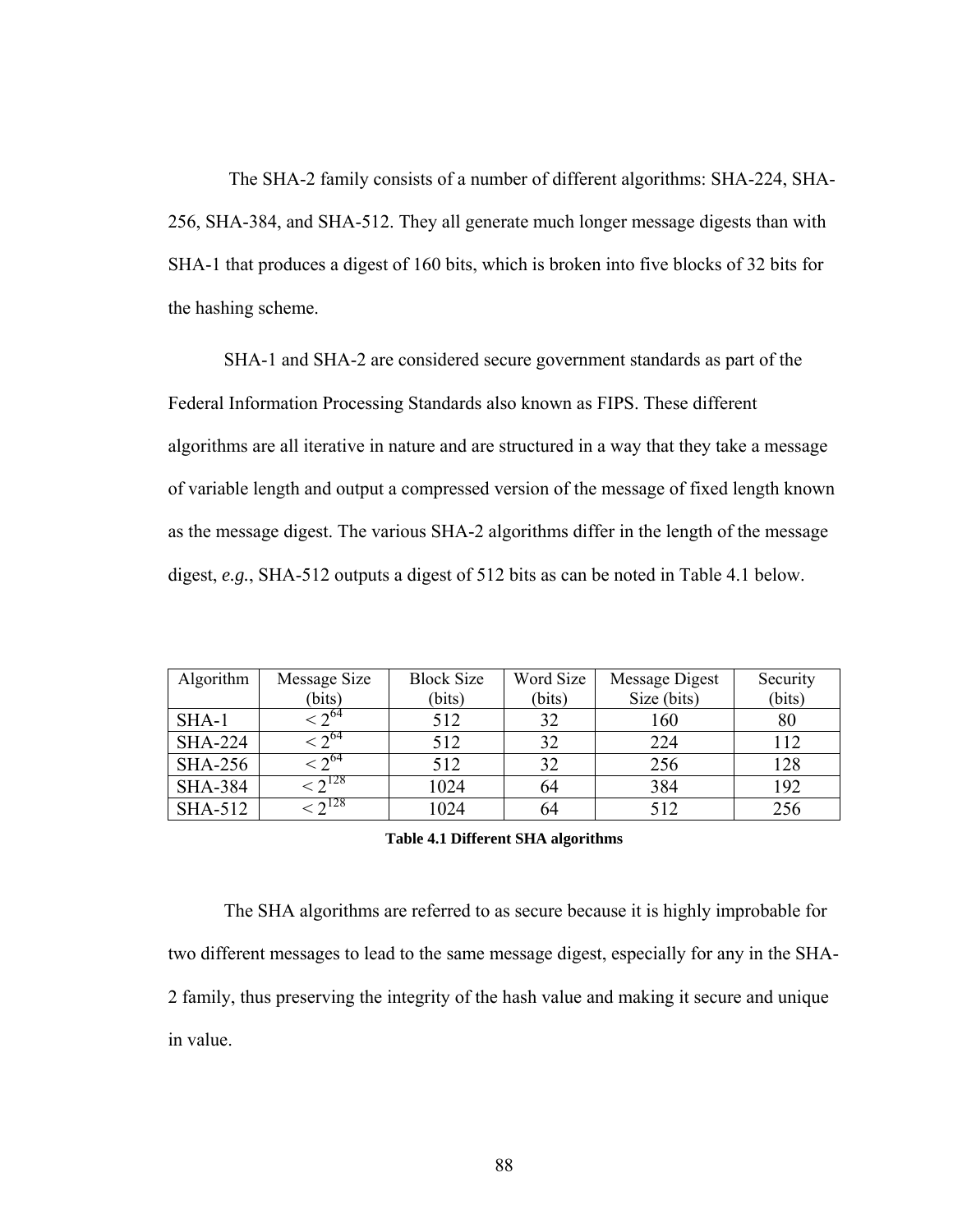All of the algorithms are divided into distinct steps:

- 1. Preprocessing takes the message that is going to be hashed and begins by padding and then dividing it into *m*-bit blocks.
- 2. Preprocessed *m*-bit message blocks are hashed. A "message schedule" is created and functions and operations are applied in an iterative way, finally outputting a hash value.
- 3. The obtained hash values are used to build the final message digest.

The algorithms that are used for hashing schemes are mainly different in the number of bits used. For example, SHA-1 delivers a message digest of 160 bits; the SHA-2 algorithms generate longer message digests, which provides enhanced security.

For all of these algorithms there are some rudimentary properties:

- Maximum message size in number of bits
- Block size in number of bits
- Word size in number of bits
- Message digest size in number of bits
- Security, improved with increased number of bits

As for message padding and parsing, the message will first be treated as a bit string, and the message length is the number of bits in the message. If the number of bits is a multiple of four, then the message could be shown directly in hex. The principal idea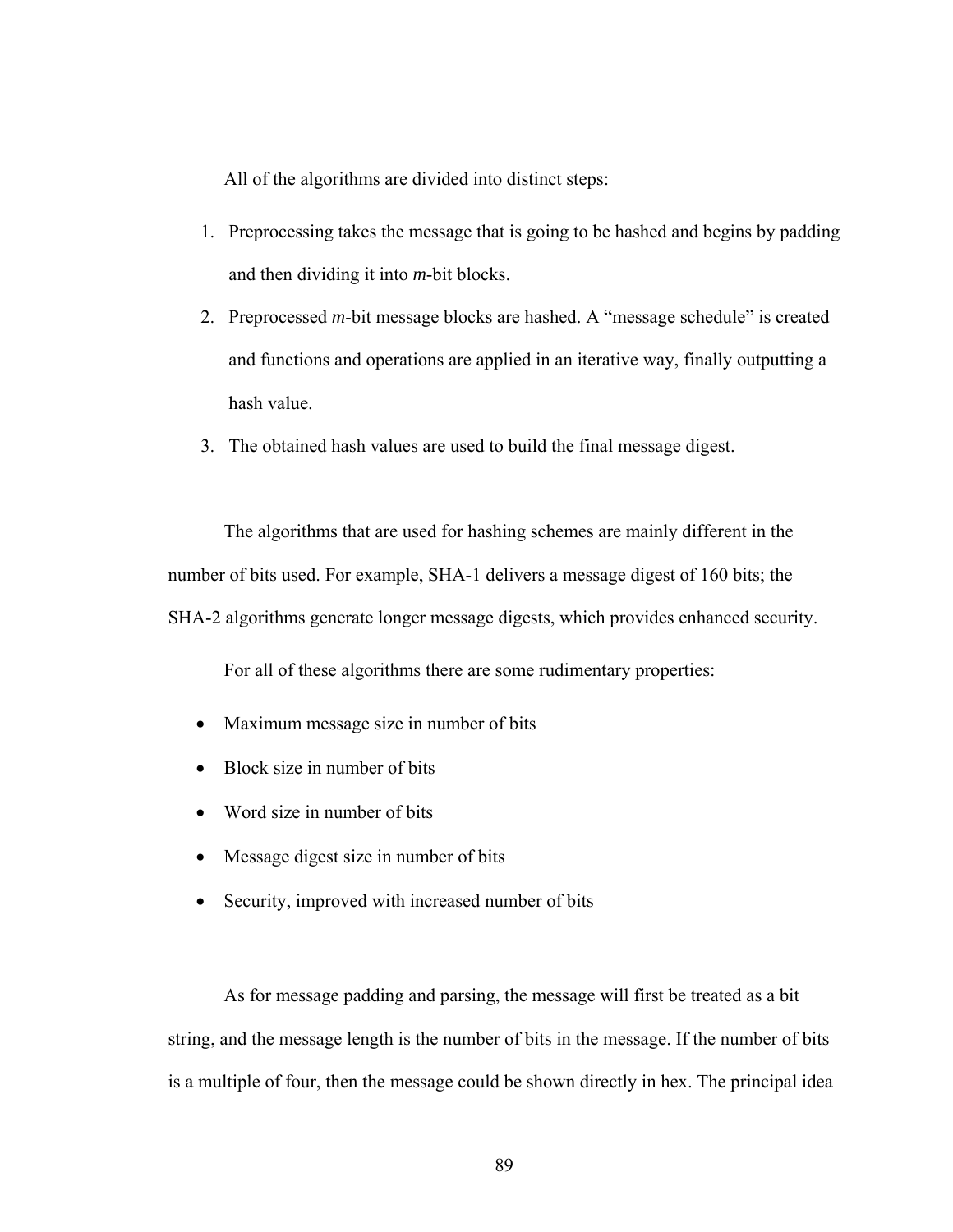of padding is to make the length of a padded message a multiple of 512 bits for SHA-224 and SHA-256 or 1024 bits for SHA-384 and SHA-512 (Table 4.1).

Utilizing PlanetSim, in Chapter 5 the results from having extended Chord and Symphony with SHA-2 are plotted and compared. With Symphony, hashed values are always mapped into the range of real numbers from 0 to 1 (represented as a "double" in Java). In Chord, hashed values are kept as integers but can be truncated according to the corresponding input parameter of the PlanetSim simulator.

## 4.4 Hashing with IPv6

The traditional Internet Protocol Version 4 (IPv4) is at some point running out of addresses even if they are partitioned using subnet masks. The majority of the IPv4 addresses are localized within the United States. The world is expanding and growing, thus providing new addresses is not only important but also inevitable. Since there were so many complexities, the Internet Engineering Task Force (IETF) started considering making changes to IPv4 and made the decision to solicit proposals on how to make improvements and modifications with a new protocol that could be devised for future implementation.

The decision to begin a shift from IPv4 to the IPv6 addressing scheme began taking place in the 1990s. The hope was that the new protocol could be formed before IP addresses would run out. One of the first requirements for this new version was the ability to support billions of hosts, also making the protocol much simpler by deleting some fields that were never properly used, somehow to find a way to decrement the size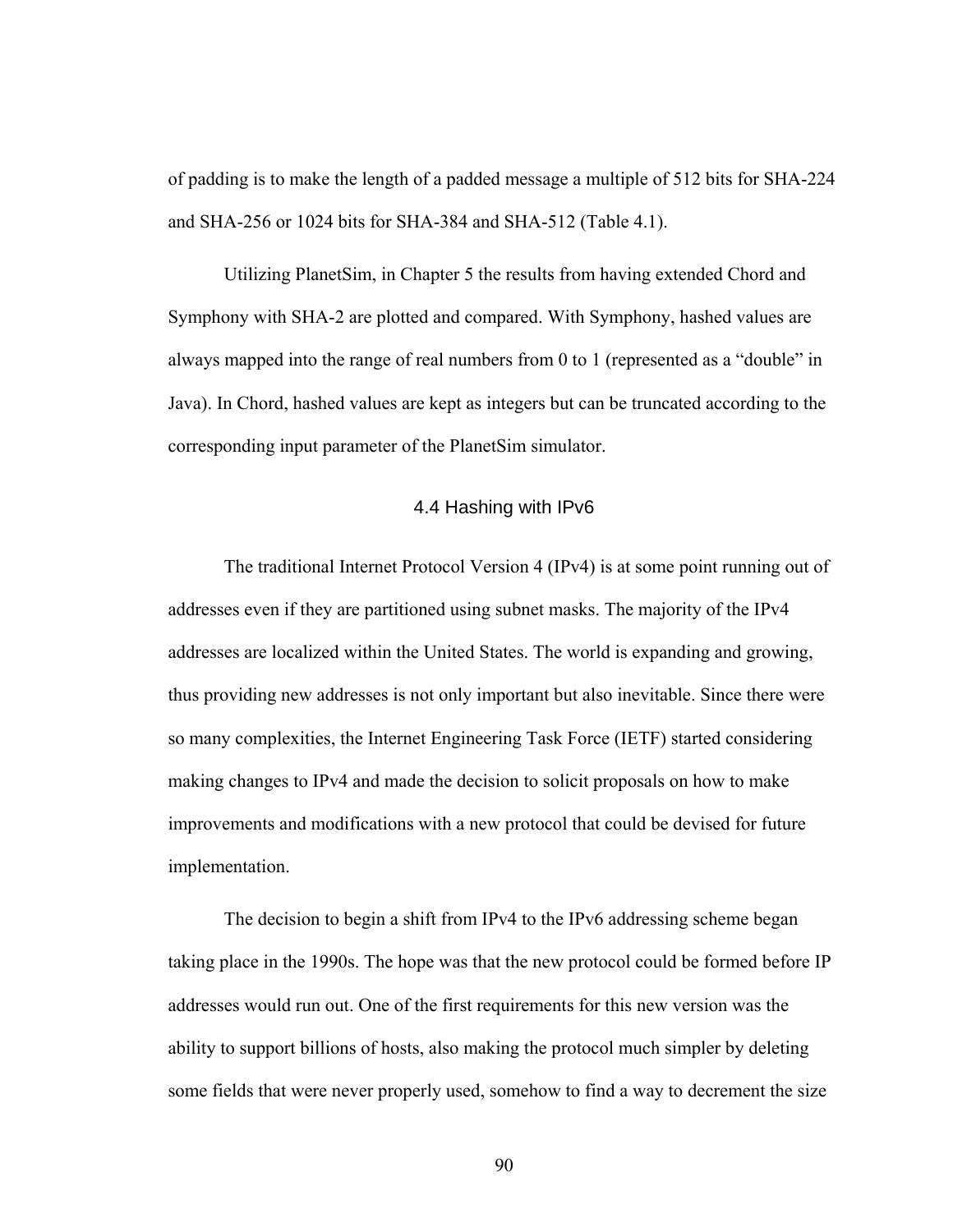of tables used in routing, and to enable the routers to process packets faster. These are just some of the rudiments that one needed to focus on in order to better the Internet Protocol. Other aspects relate to improvements by expanding the Quality of Service (QoS) and make it more applicable for real-time flows, and increasing security with the addition of optional extension headers. Finally, backward compatibility with IPv4 was an important consideration.

At this point in time, several working groups began to form, in order for each to take part in the transition and make this newly proposed protocol real. The IETF took action in following this recommendation and giving its approval for the transformation in 1994. One of the groups was called IPng WG or the IPng Working Group where "ng" stands for next generation. In addition, the Address Auto Configuration Working Group and an IPng Transition Working Group helped understand using Version 4 addresses in Version 6 environments. The Internet Engineering Steering Group (IESG) was to review and monitor all of the IETF activities with regards to the limitations and implications of IPng, by amending and revising old standards (Jain, 1997).

| Priority (4 bits)<br>Version (4 bits)      |  |                      | Flow Label (24 bits) |                    |
|--------------------------------------------|--|----------------------|----------------------|--------------------|
|                                            |  |                      |                      |                    |
|                                            |  |                      |                      |                    |
| Payload Length (16 bits)                   |  | Next Header (8 bits) |                      | Hop Limit (8 bits) |
|                                            |  |                      |                      |                    |
|                                            |  |                      |                      |                    |
| Source Address (16 bytes or 128 bits)      |  |                      |                      |                    |
|                                            |  |                      |                      |                    |
|                                            |  |                      |                      |                    |
| Destination Address (16 bytes or 128 bits) |  |                      |                      |                    |
|                                            |  |                      |                      |                    |
|                                            |  |                      |                      |                    |
| Payload                                    |  |                      |                      |                    |
|                                            |  |                      |                      |                    |
|                                            |  |                      |                      |                    |

### **Table 4.2 IPv6 header and fields**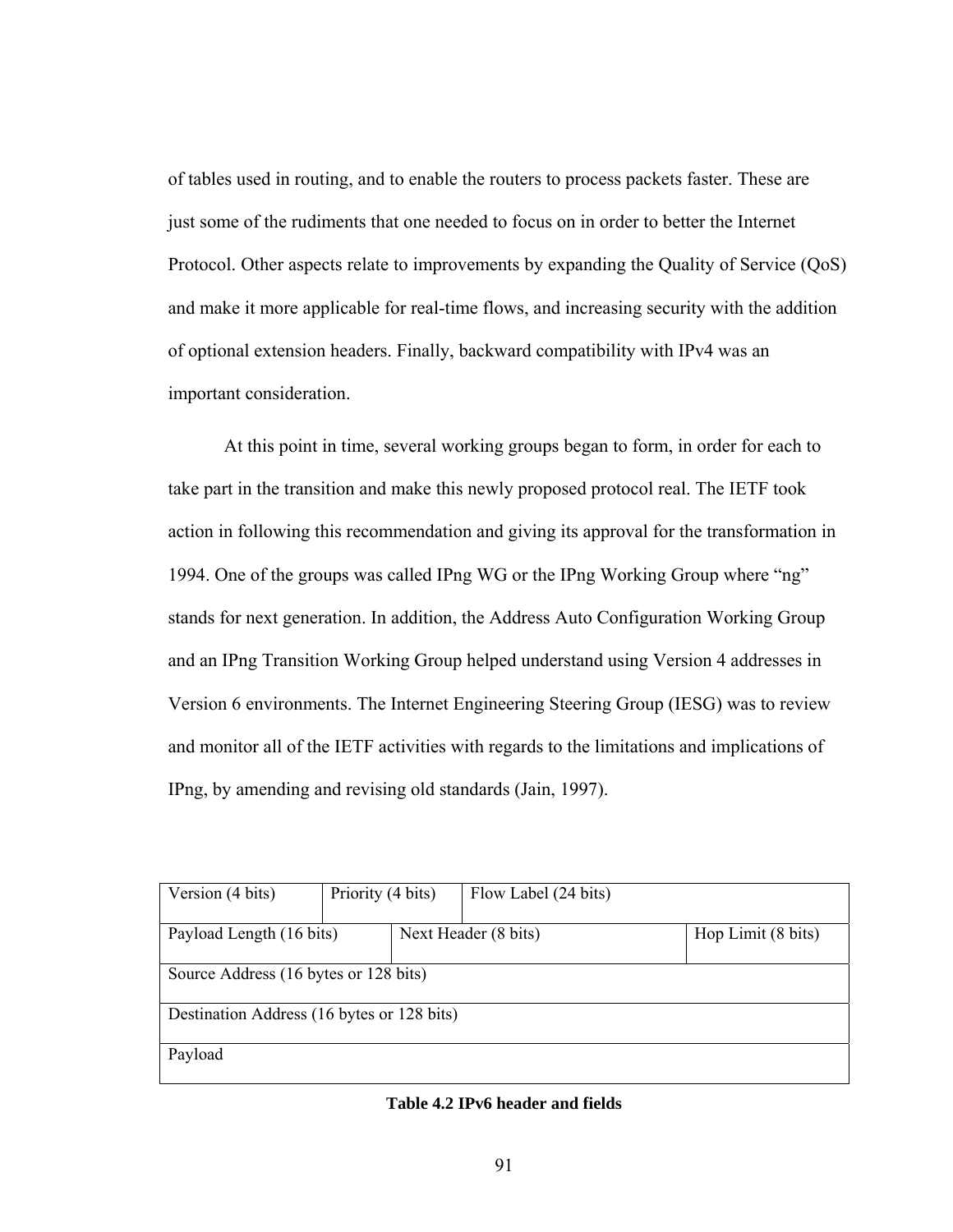The architecture of the IPv6 structure is similar to IPv4 but has additions in security and can support anycast. In addition, the addresses are much longer.

The transition from IPv4 to IPv6 implies a quite drastic switch from 32-bit to 128 bit addresses, necessary to support world expansion and avoid future limitations. IPv6 has a fixed header length. Also, the IPv4 Don't Fragment fields were eliminated since IPv6 already predetermined that routers as well as hosts need to support packets that are 576 bytes long. In the case that a packet is too long then the router along the path sends a message back to the host and tells that host to fragment the packet. This is simply because the routers will no longer fragment, but will only provide the service to route packets. Consequently, the host needs to take care of fragmentation.

IPv6 addresses use fundamentally the same portrayal as version 4 except that the hexadecimal values have been extended to eight domains of 16 bits each, in contrast with containing four parts with 8 bits apiece for IPv4. The version 6 addresses are written as in the notation "x:x:x:x:x:x:x:x" with each x representing 16 bits. An example of an address would look something like this: 3198:FFA4:1893:1958:ABCF:E8B9:1332:F954, or others will have many zeros depending on the distribution scheme, for example: A984:0:0:0:4:A200:C45:1232 (leading zeros dropped). In this case, an address having zeros in consecutive fields can be condensed and the train of zeros is replaced by a simple double colon. For example, the address 984:0:0:0:4:200:C45:32 could be written more compactly as 984::4:200:C45:32.

If there is an IPv4 address that is still in use but is being actively incorporated to version 6, then the last two hexadecimal fields can be used for the "regular" version 4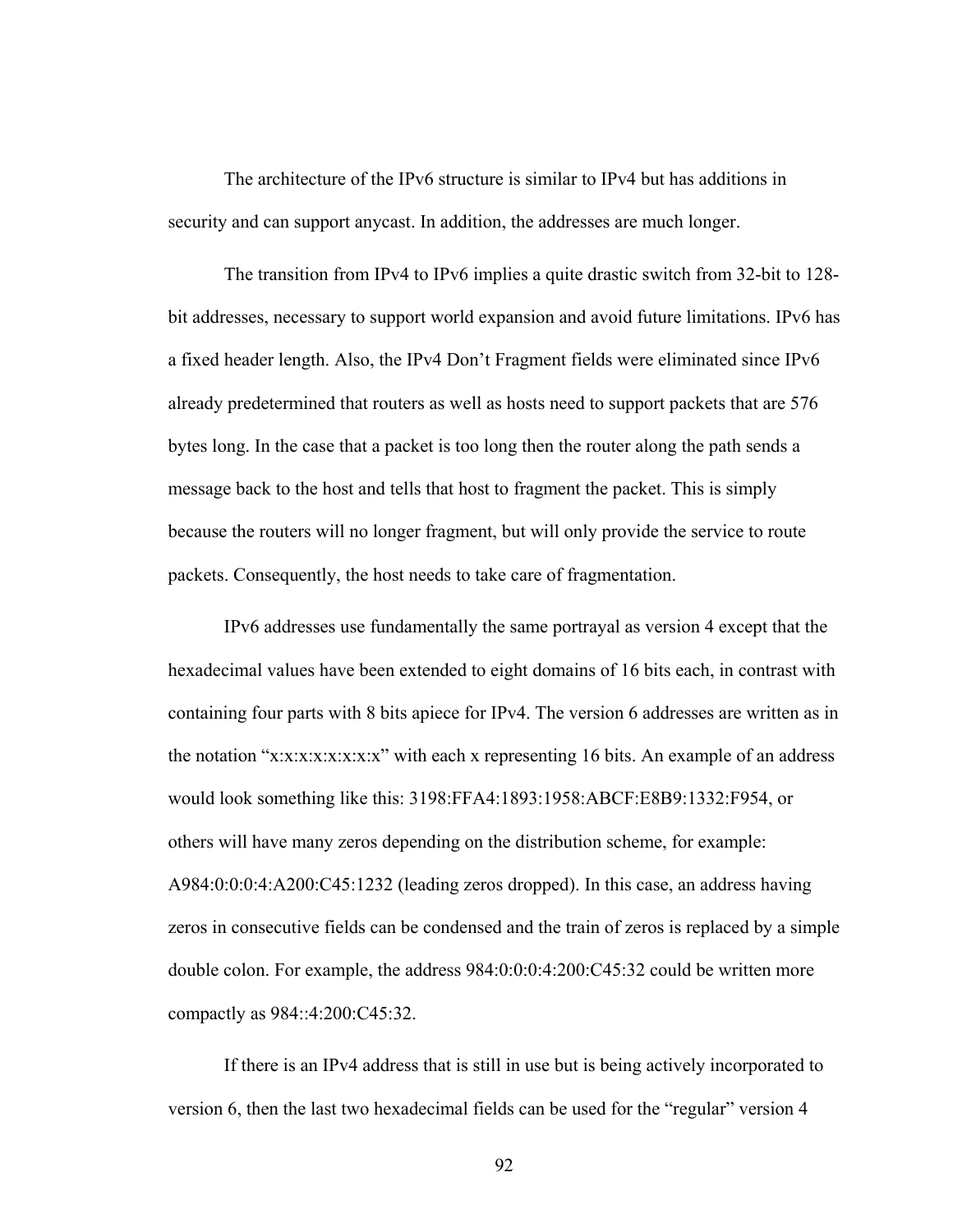address by separating its fields with dots instead of colons. An instance of this would look like this: 0:0:0:0:0:FFF:128.5.33.8 and compressed to ::FFF:128.5.33.8.

As of today, the allocation of certain addresses has already been predetermined and others are unassigned for future use as shown in Table 4.3 below. In the table, the entries of the third column add up to one as it should be. For an updated version of IPv6 refer to RFC 4291.

| <b>Allocation</b>                     | Prefix (binary) | <b>Fraction of Address Space</b> |
|---------------------------------------|-----------------|----------------------------------|
| Reserved                              | 0000 0000       | 1/256                            |
| Unassigned                            | 0000 0001       | 1/256                            |
| <b>Reserved for NSAP Allocation</b>   | 0000 001        | 1/128                            |
| Reserved for IPX Allocation           | 0000 010        | 1/128                            |
| Unassigned                            | 0000 011        | 1/128                            |
| Unassigned                            | 00001           | 1/32                             |
| Unassigned                            | 0001            | 1/16                             |
| Unassigned                            | 001             | 1/8                              |
| <b>Provider-Based Unicast Address</b> | 010             | 1/8                              |
| Unassigned                            | 011             | 1/8                              |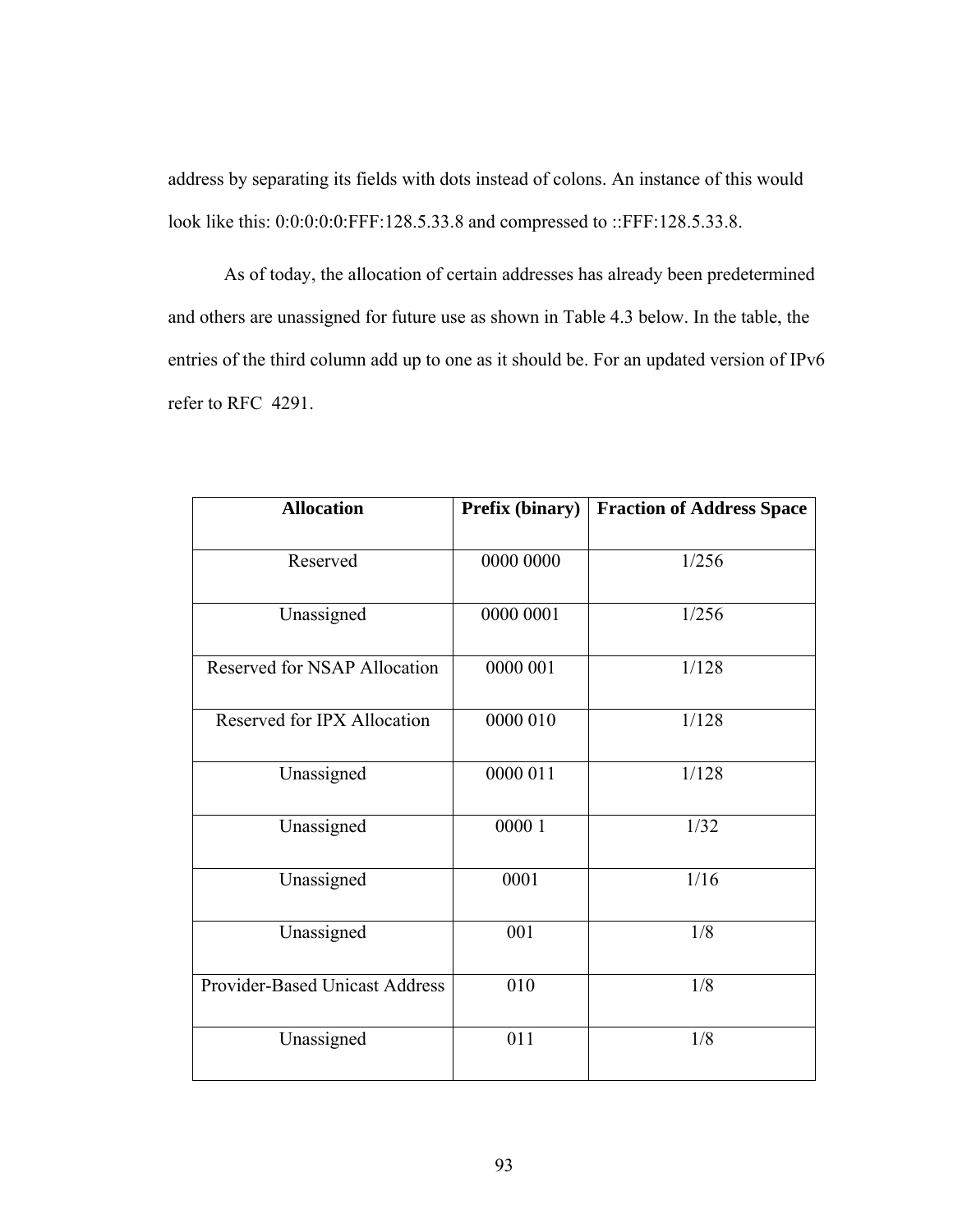# (continued on next page) (continued from previous page)

| Reserved for Geographic-Based<br><b>Unicast Addresses</b> | 100          | 1/8    |
|-----------------------------------------------------------|--------------|--------|
| Unassigned                                                | 101          | 1/8    |
| Unassigned                                                | 110          | 1/8    |
| Unassigned                                                | 1110         | 1/16   |
| Unassigned                                                | 11110        | 1/32   |
| Unassigned                                                | 1111 10      | 1/64   |
| Unassigned                                                | 1111 110     | 1/128  |
| Unassigned                                                | 1111 1110 0  | 1/512  |
| <b>Link Local Use Addresses</b>                           | 1111 1110 10 | 1/1024 |
| <b>Site Local Use Addresses</b>                           | 1111 1110 11 | 1/1024 |
| <b>Multicast Addresses</b>                                | 1111 1111    | 1/256  |

## **Table 4.3 IP address space from RFC 1884 showing the initial distribution of IP addresses**

As part of the project, one of the contributions is to create hash values from IPv6 addresses. In the near future, this will need to be done for systems such as Chord because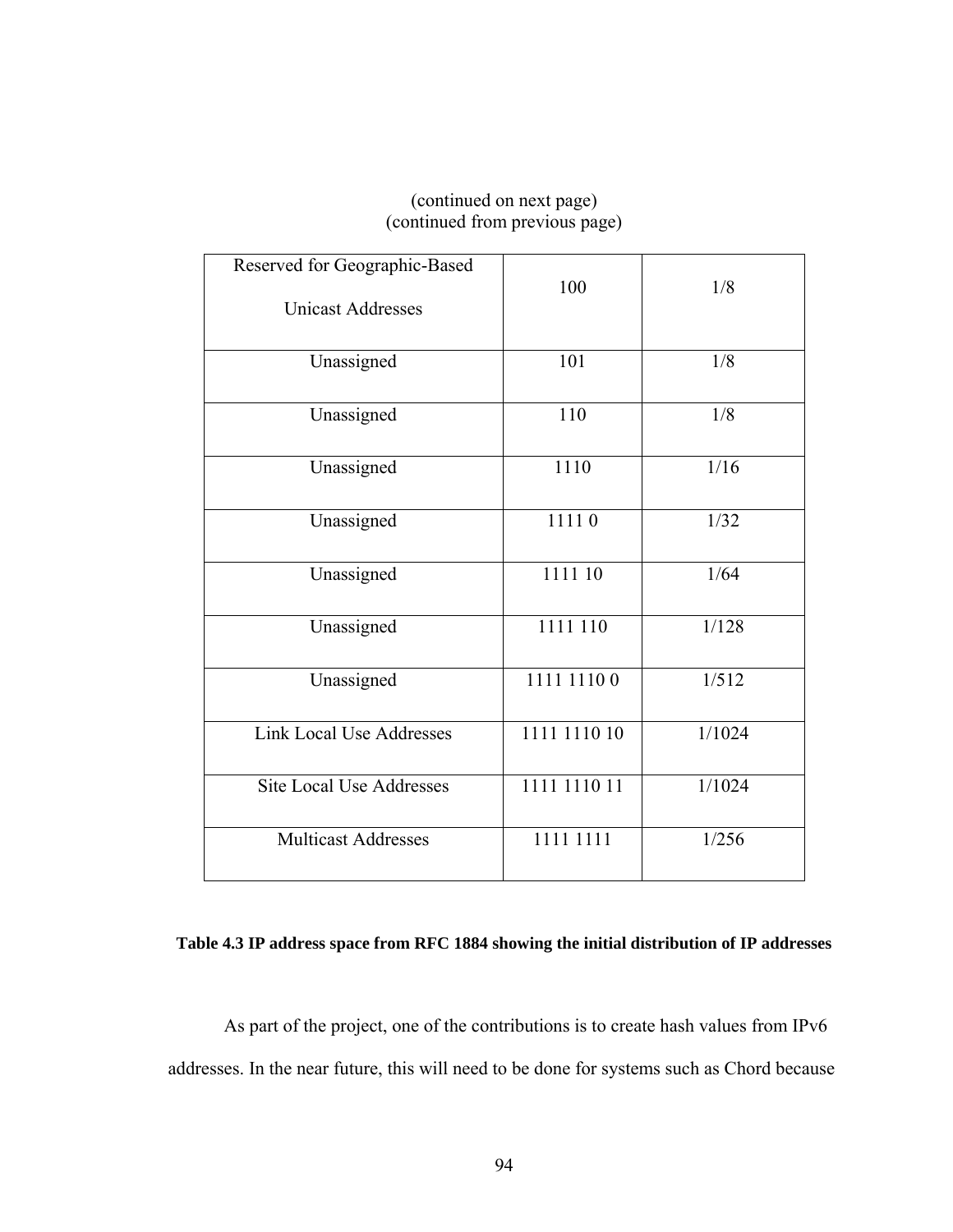the hash values for the node IDs are exclusively produced by hashing the IP address along with the port number. This shows interesting results, in extension of the PlanetSim simulator code.

For more on all the new Requests for Comments (RFCs) that are being added to enhance IPv6 functionality either refer to the RFC Editor (www.rfc-editor.org) or to "IPv6, Internet Protocol Version 6" (www.networksorcery.com/enp/protocol/ipv6.htm) where they also have an extensive list of all the obsolete RFCs pertaining to IPv6.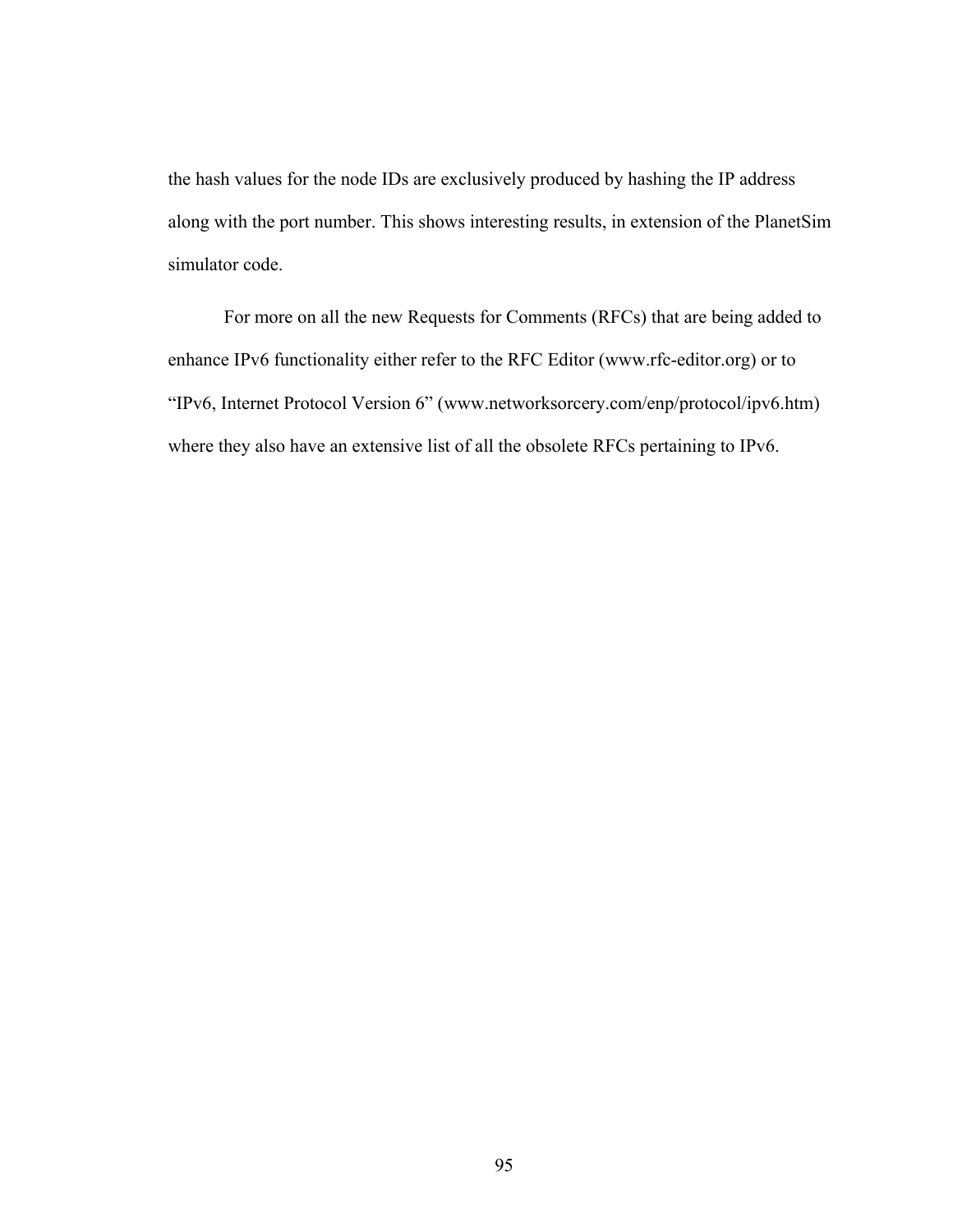# Chapter 5 Results, Conclusions and Future Directions

This chapter shows the various simulation results that were reached extending the PlanetSim code. The final part will discuss further conclusions for both Chord and Symphony, and future directions for these protocols as well as a few themes that could be followed up on in the future.

### 5.1 Results Obtained with Simulations

Simulation results are generated using the extended version of PlanetSim v.3.0, as created in this thesis project. Run times are reported as obtained on a Pentium 4 system (3.04 GHz and 512 MB) under Windows XP SP2 running Sun Java v.1.5. Gathering of information beyond simulation time and simulation steps (see the tabulated results in Appendix 1), such as the average number of hops, is part of the future PlanetSim project and currently not available (Garcia *et al.*, 2005).

In each case, the following phases of an individual simulation are examined: Network creation consisting of node generation and initial stabilization of the network, insertion of 100 keys generated by hashing of the entries in the text file \bin\data\BluesMan.txt (part of the PlanetSim distribution) and looking up of the same. This utilizes the DHT test that can be launched by running \bin\dht2.DHTTest.bat (see Appendix 2 for details on how to do that).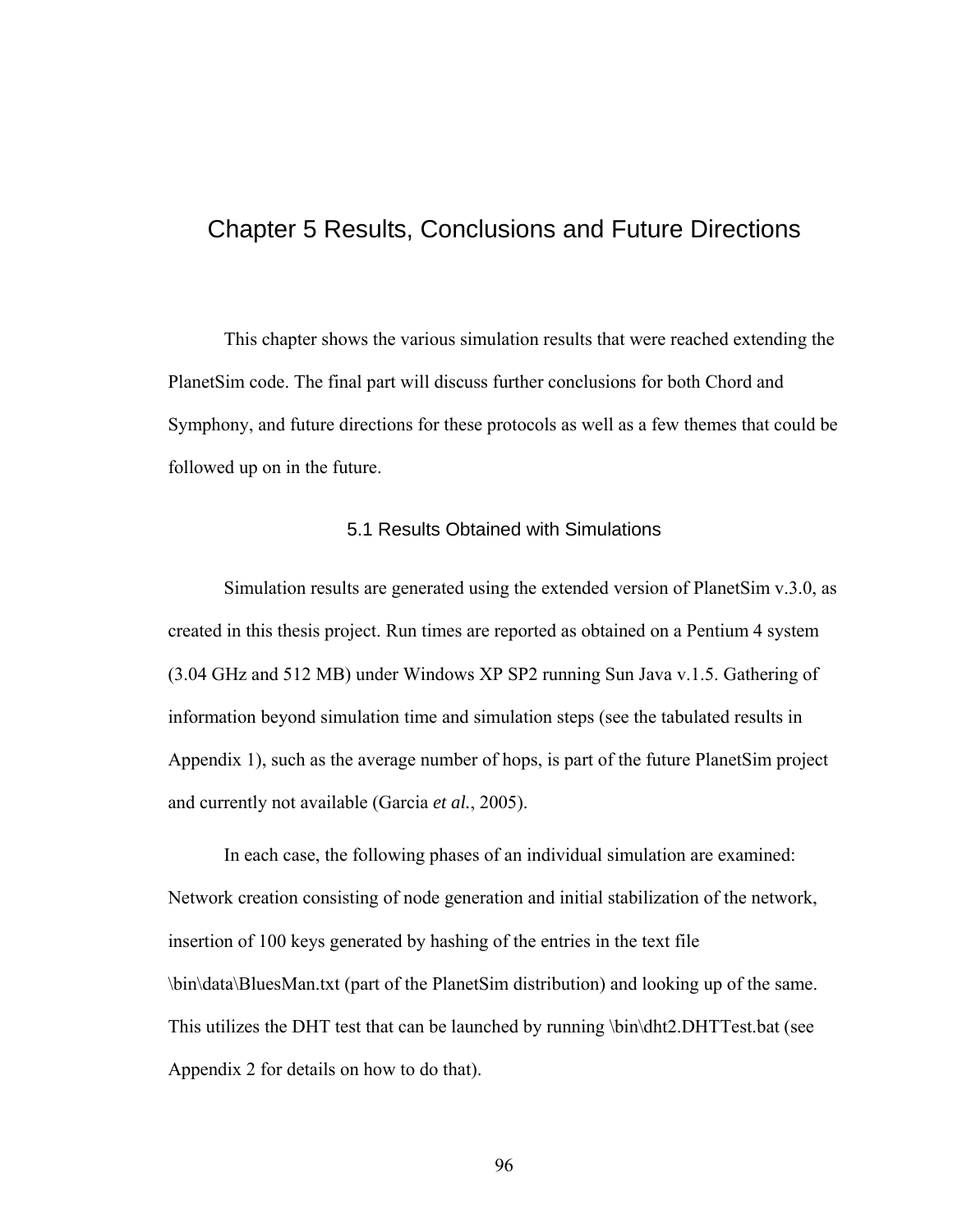The results in Figures 5.1 to 5.3 show the scaling of Chord and Symphony for increasing network size. Hash algorithm is SHA-1. Chord IDs are 32 bits long and the maximum number of long distance links for Symphony is two.

For both Chord and Symphony, the network creation phase (Figure 5.1) takes a long time, with simulation time approximately quadrupling for each doubling of the number of nodes. This limits the size of the network that can be simulated, especially for Chord. Key insertions and key lookups are quite fast, with simulation time about linear with number of nodes (simulation time doubles when the number of nodes doubles). In all cases, the Symphony simulations run significantly faster than with Chord.



**Figure 5.1 Chord and Symphony for increasing network size. Network creation with regular distribution of nodes.**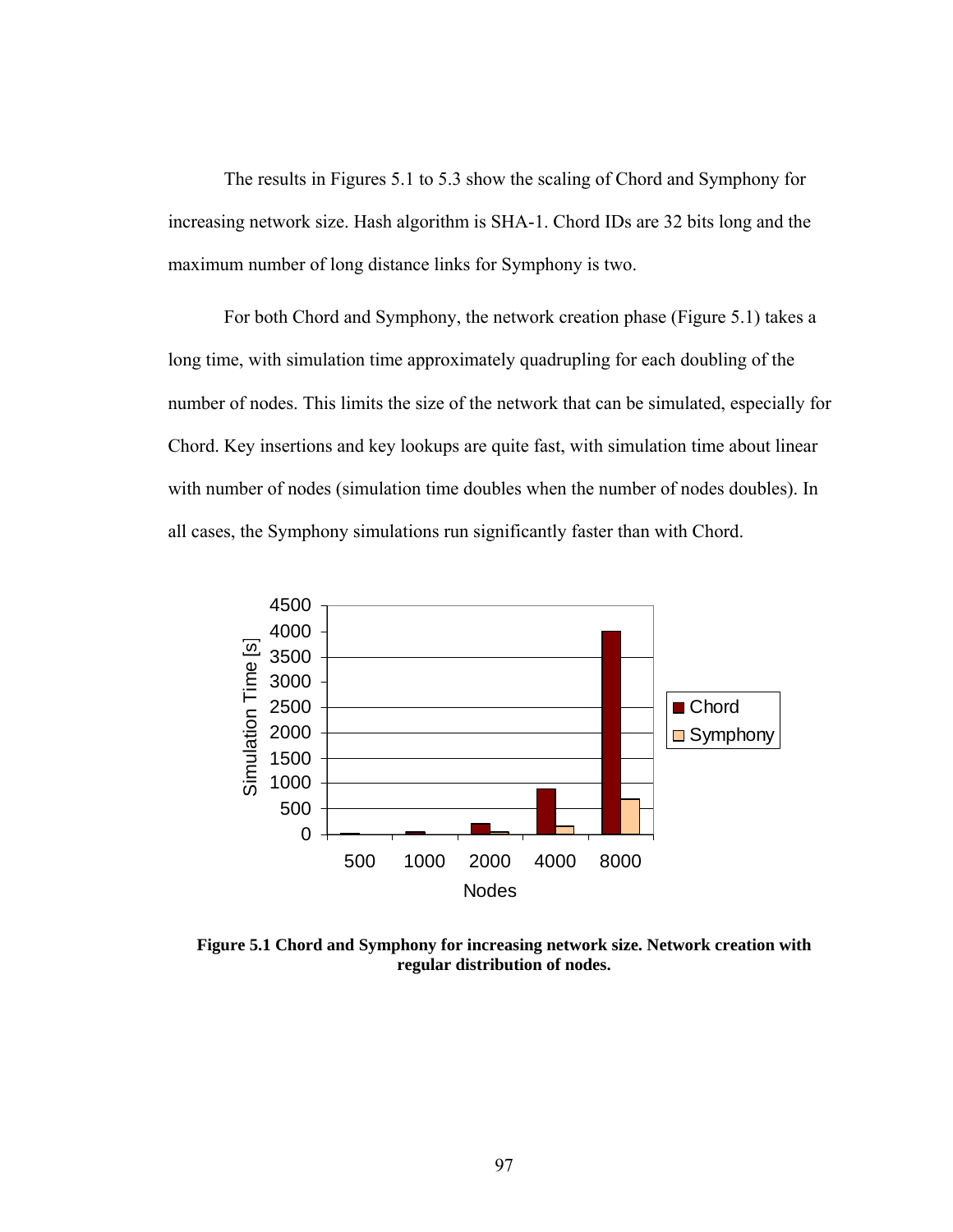

**Figure 5.2 Chord and Symphony for increasing network size. Key insertions with regular distribution of nodes.** 



**Figure 5.3 Chord and Symphony for increasing network size. Key lookups with regular distribution of nodes.**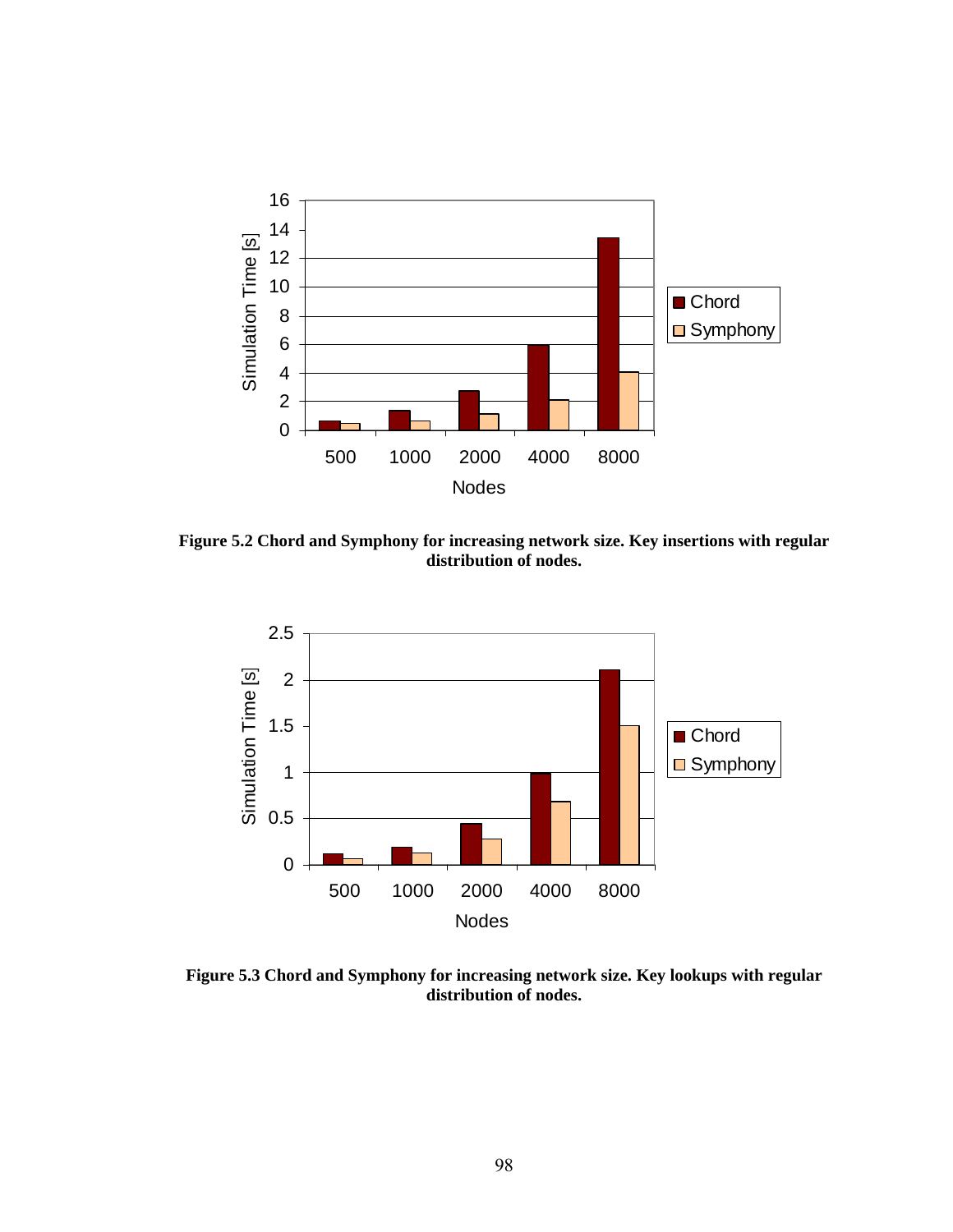Figures 5.4 to 5.6 are similar to Figures 5.1 to 5.3, however, this time nodes generated are distributed randomly around the circle instead of being equally spaced as before.

Surprisingly, Figure 5.4 shows that this change reduces the time required for network generation (including stabilization) with Chord significantly, now faster than for the Symphony protocol. However, as depicted in Figures 5.5 and 5.6, key insertions and lookups with Symphony are again simulated quicker than for the Chord case.



**Figure 5.4 Chord and Symphony for increasing network size. Network creation with random distribution of nodes.**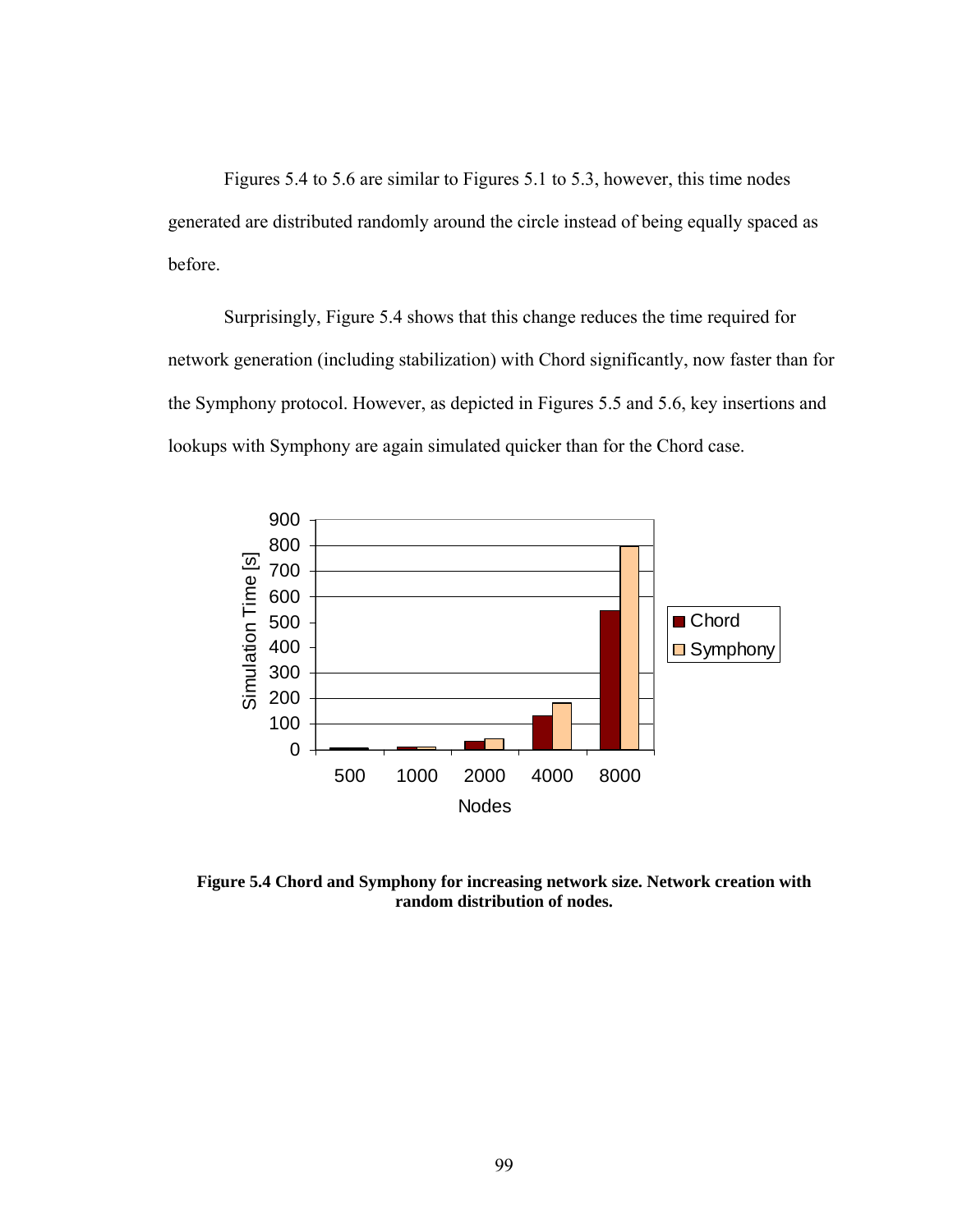

**Figure 5.5 Chord and Symphony for increasing network size. Key insertions with random distribution of nodes.** 



**Figure 5.6 Chord and Symphony for increasing network size. Key lookups with random distribution of nodes.**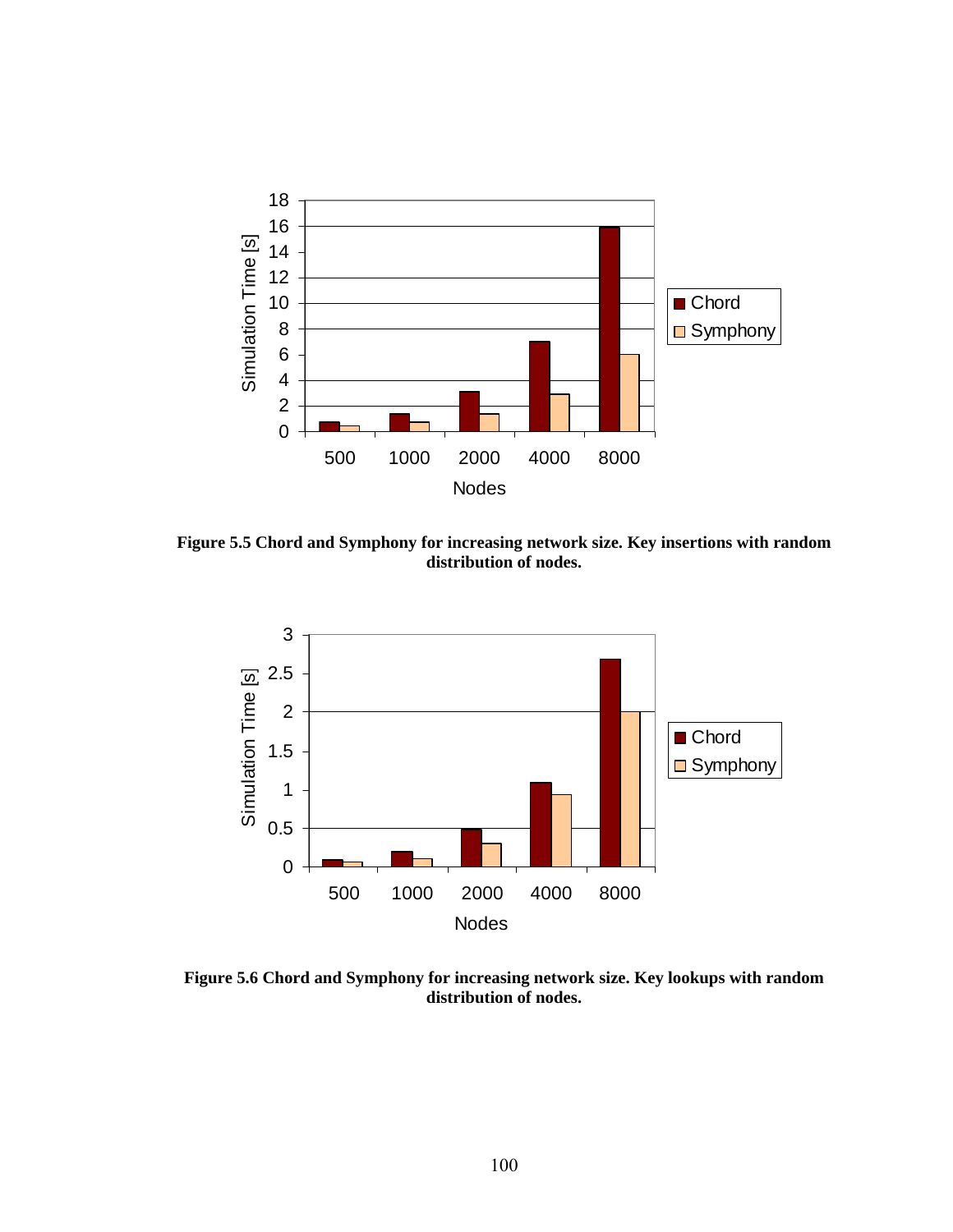In Figures 5.7 to 5.9, for a network with 1,000 equally spaced nodes, the influence of using different hash algorithms is examined. The maximum number of long distance links for Symphony is again two and Chord IDs are truncated to be 32 bits long.

 Figure 5.7 is just a "sanity check": Since no hashing is applied when generating equally spaced nodes in PlanetSim, the time spent for network generation does not depend on the choice of hash algorithm.

 Figure 5.8 and 5.9 show that performing the more secure hash algorithms generates minimal overhead for the key insertion and lookup tasks. However, note that Chord IDs and Symphony IDs are of fixed length in this simulation. In particular, keys for insertion into and lookup from the Chord ring are truncated to 32 bits (the chosen length of Chord IDs in this simulation), even if the hash algorithms generate outputs of 160 bits (for SHA-1) up to 512 bits (for SHA-512). Symphony IDs in PlanetSim are always represented as a "double" value in Java, corresponding to 8 bytes or 64 bits (Savitch, 1998), also leading to truncation of key IDs. Note that Symphony simulation runs are faster than with Chord, as in most cases before.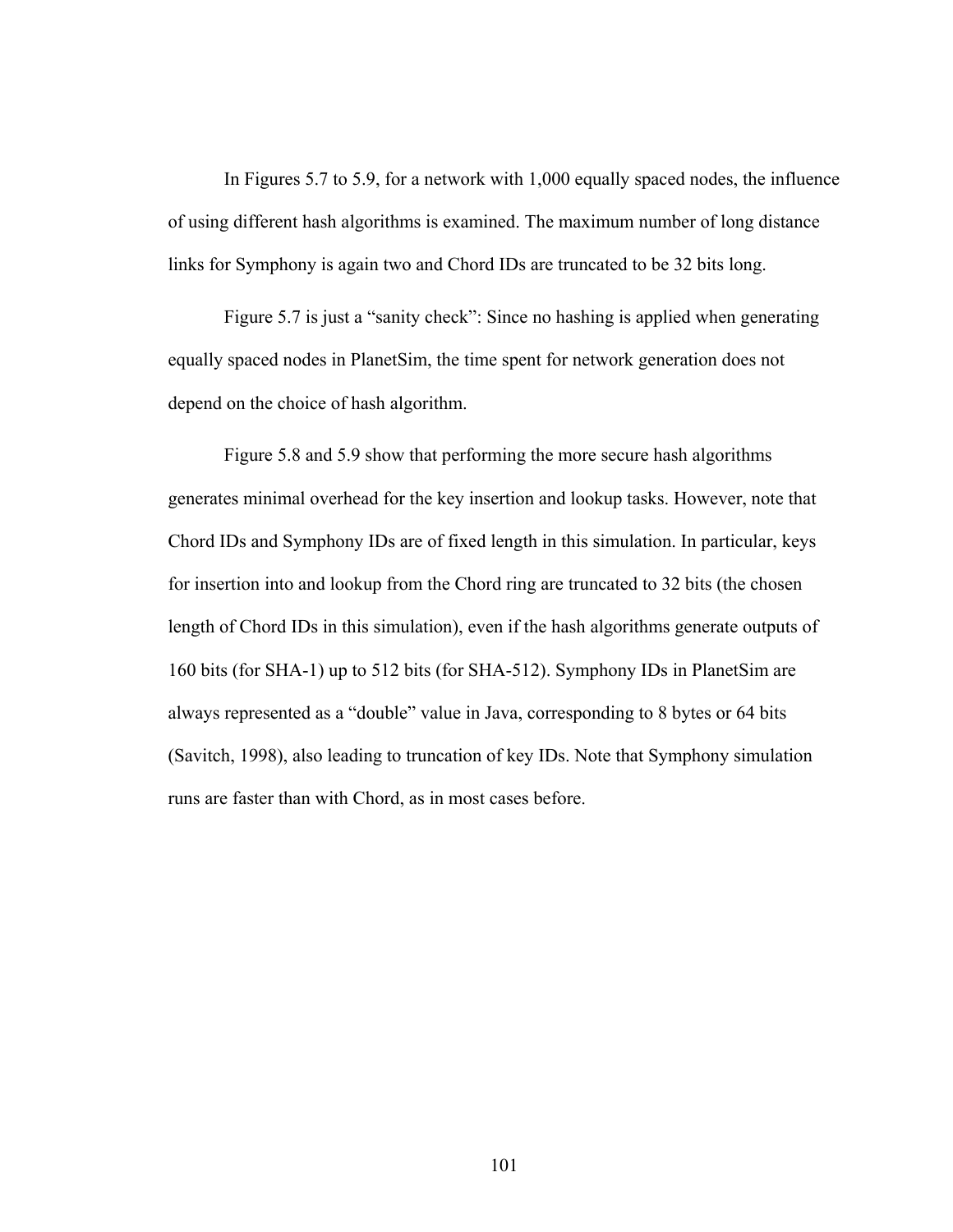

**Figure 5.7 Chord and Symphony with use of different hash algorithms. Network creation with regular distribution of 1,000 nodes.** 



**Figure 5.8 Chord and Symphony with use of different hash algorithms. Key insertions with regular distribution of 1,000 nodes.**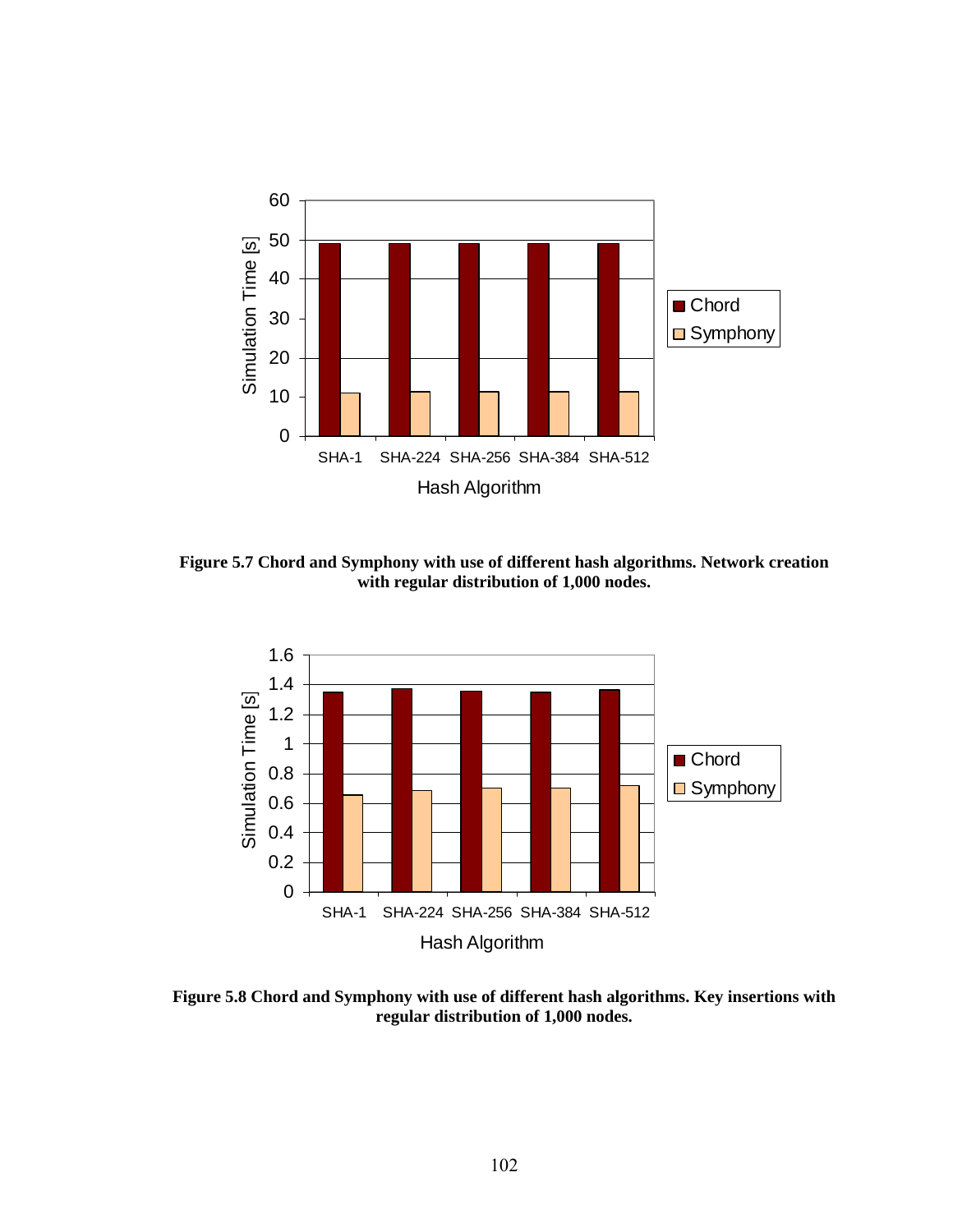

**Figure 5.9 Chord and Symphony with use of different hash algorithms. Key lookups with regular distribution of 1,000 nodes.** 

For Figures 5.10 to 5.12 the length of Chord IDs in PlanetSim is varied, from 32 to 512 bits. The secure hashing algorithm SHA-512 is utilized in all cases. Thus, only in the last case of 512 bit long Chord IDs no truncation occurs. Network size is 1,000, with nodes uniformly distributed around the circle.

Longer IDs would be expected to lead to longer simulation times and the general trend is confirmed by the results in Figures 5.10 to 5.12. However, it is found that 64 bit long IDs give slightly faster run time compared to 32 bit long IDs. This is interesting since 32 is the default length of Chord IDs in the standard distribution of PlanetSim as of version 3.0. Note that the SHA-512 algorithm, or any other of the SHA-2 family, is not available in the standard PlanetSim; this capability was added during this thesis project.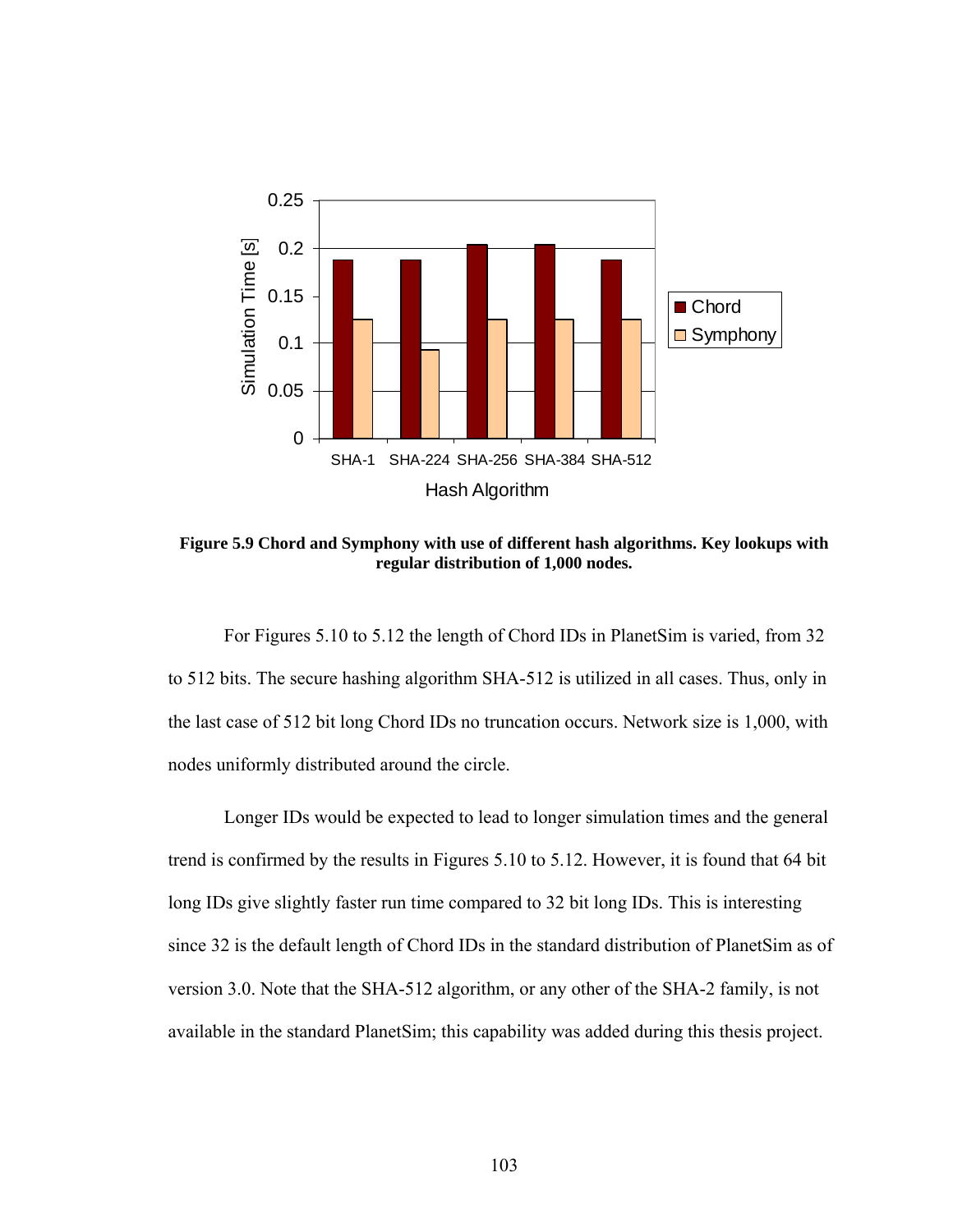

**Figure 5.10 Chord with varying bit length of IDs. Network creation with regular distribution of 1,000 nodes.** 



**Figure 5.11 Chord with varying bit length of IDs. Key insertions with regular distribution of 1,000 nodes.**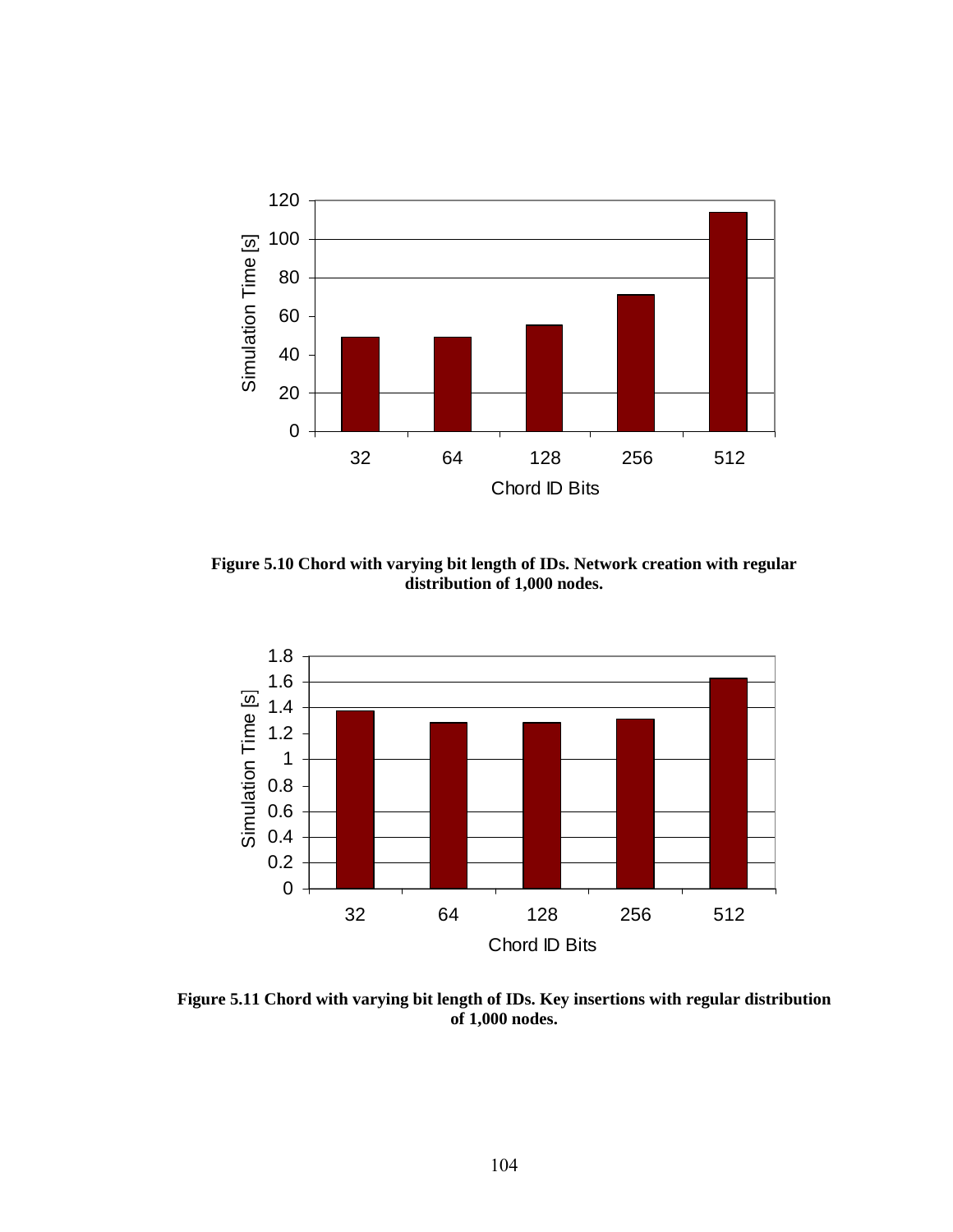

**Figure 5.12 Chord with varying bit length of IDs. Key lookups with regular distribution of 1,000 nodes.** 

While for Chord a parameter to choose in PlanetSim is the number of bits per ID, for Symphony it is the maximum number of long distance links. Figures 5.13 to 5.15 show the results for simulation runs with an increasing maximum number of long distance links, doubling each time. Hashing is done using SHA-1. The size of the networks simulated is 8,000, with the nodes uniformly distributed around the circle.

Figures 5.13 and 5.14 show that the choice of maximum number of long distance links has little impact on network generation and key insertion simulation time. However, as can be seen from the results in Figure 5.15, the time spent on key lookups is reduced significantly for a larger number of long distance links, with eight being near the optimum. It is currently unclear why only key lookups and not insertions are sped up in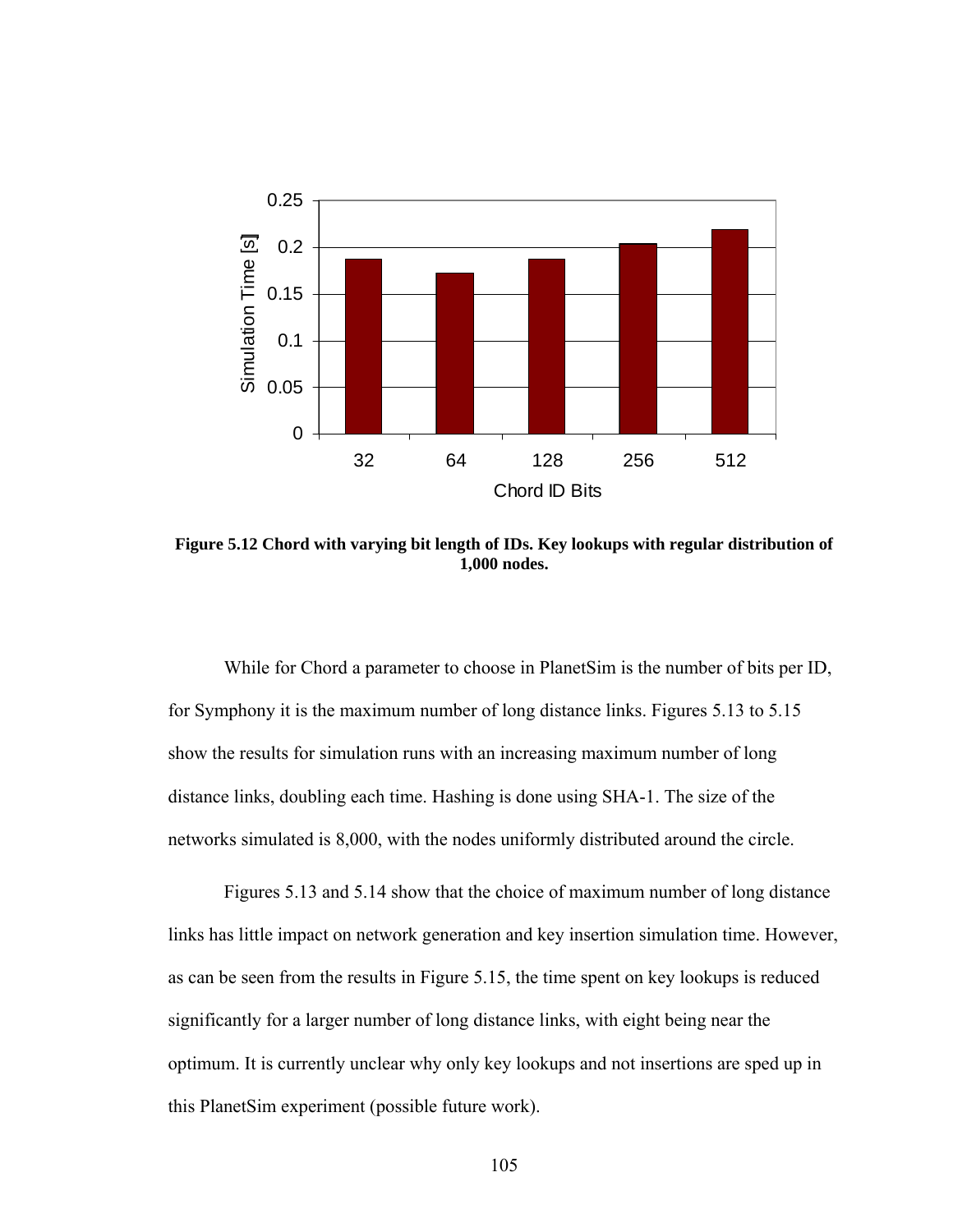

**Figure 5.13 Symphony with varying maximum number of long distance links. Network creation with regular distribution of 8,000 nodes.** 



**Figure 5.14 Symphony with varying maximum number of long distance links. Network creation with regular distribution of 8,000 nodes.**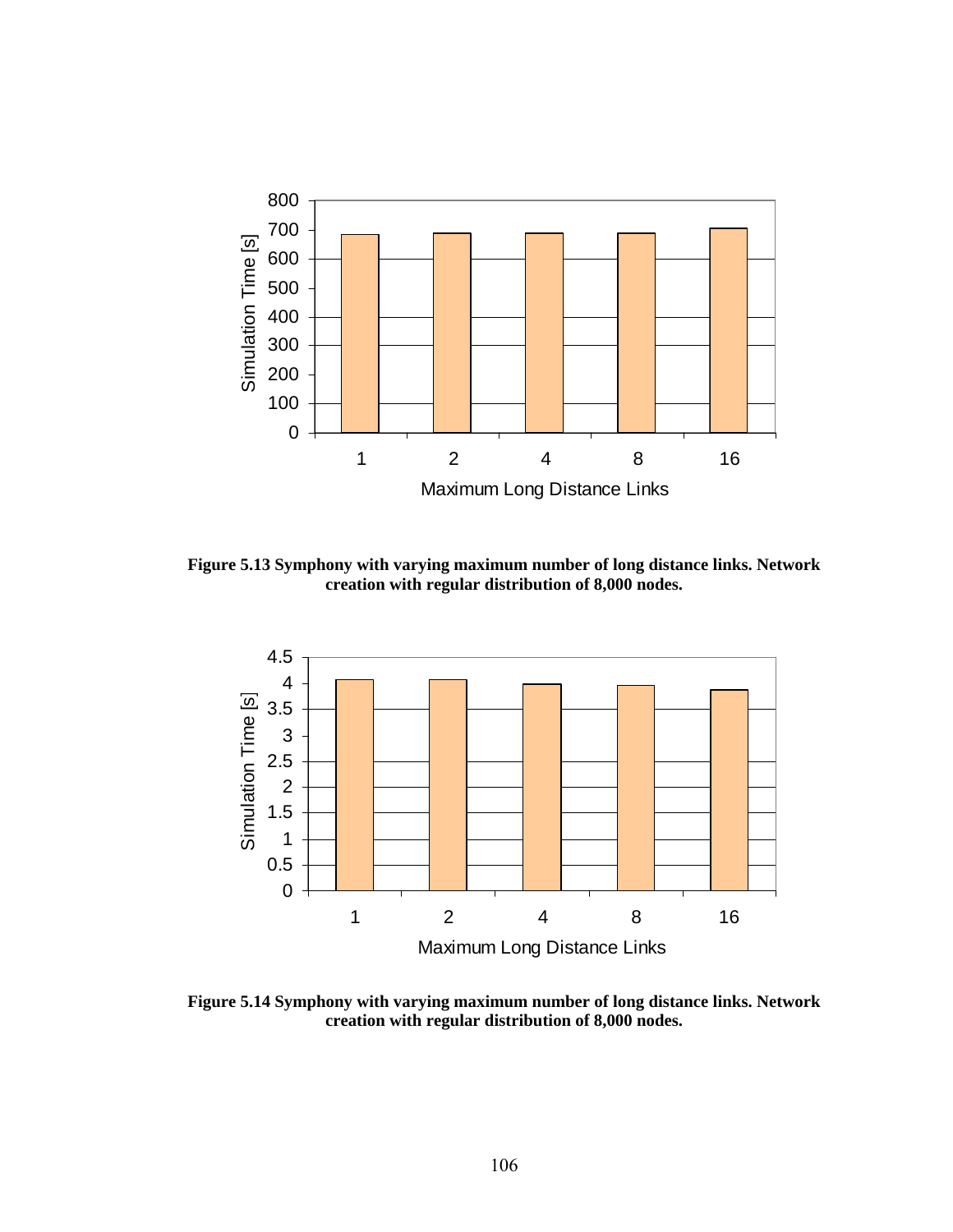

**Figure 5.15 Symphony with varying maximum number of long distance links. Network creation with regular distribution of 8,000 nodes.** 

### 5.2 Hashing Examples

The original PlanetSim v.3.0 supports only SHA-1 hashing by making calls to the Java security package. In this thesis project, the PlanetSim code was extended to support many other algorithms, including all of the hash algorithms of the SHA-2 family: SHA-224, SHA-256, SHA-384, and SHA-512. This was done by adding a new input parameter to PlanetSim and integrating the freely available Jacksum package (www.jonelo.de/java/jacksum/). Making this work correctly required changes in many of the PlanetSim modules as shown in Appendix 2. At least as of Java v.1.5, the Java.security package does also support SHA-2, but not SHA-224, now available in PlanetSim through the addition of Jacksum.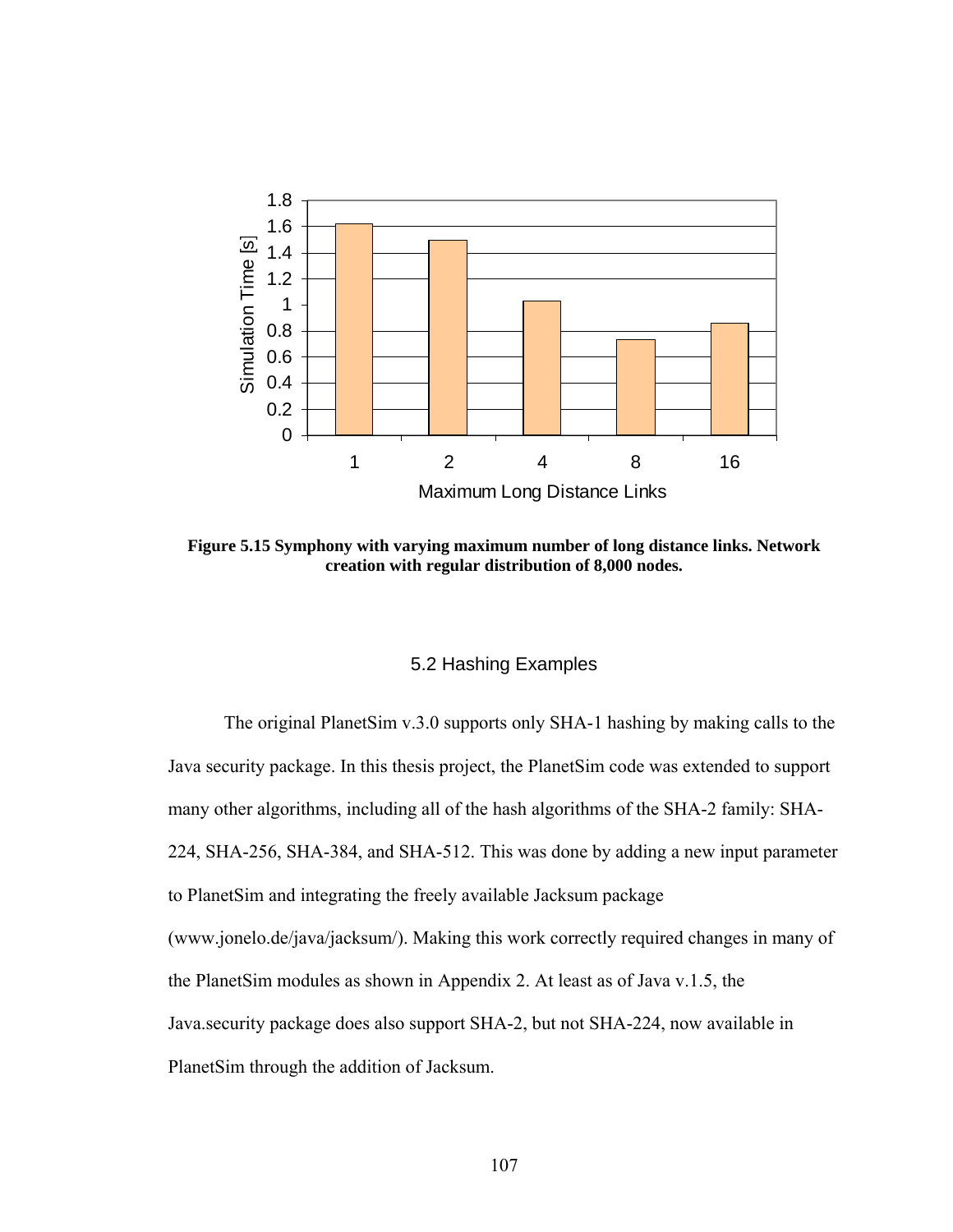The extended PlanetSim now supports a total of 44 different algorithms as of Jacksum v.1.6.1. Some of the alternative (now considered insecure) hash algorithms include CRC-32 (cyclic redundancy check; at 32 bits length convenient for quick testing) and the 128-bit algorithms MD2 and MD5. To make experimentation easy (without recompiling PlanetSim every time the user wants to use a different hash algorithm) a parameter FACTORIES HASHALGORITHM was added to the simulator configuration (see Appendix 2).

As an example, consider the string "FEDC:BA98:7654:3210:3E9F:1089:FF8D:EE62", the textual representation of some random IPv6 address.

**CRC-32** will produce the following hexadecimal result:

### 968FAAB4

Written in decimal this is:

2525997748

Thus, the IPv6 address started out with falls onto the unit perimeter circle exactly at (calculated using the java.math.BigDecimal methods in Java):

0.588129681535065174102783203125

**MD5** gives the following hexadecimal result:

### 8A32D6A5CE41976CAD2C8BAB87203AD7

Written in decimal this is:

#### 183697431833380335436776137348754717399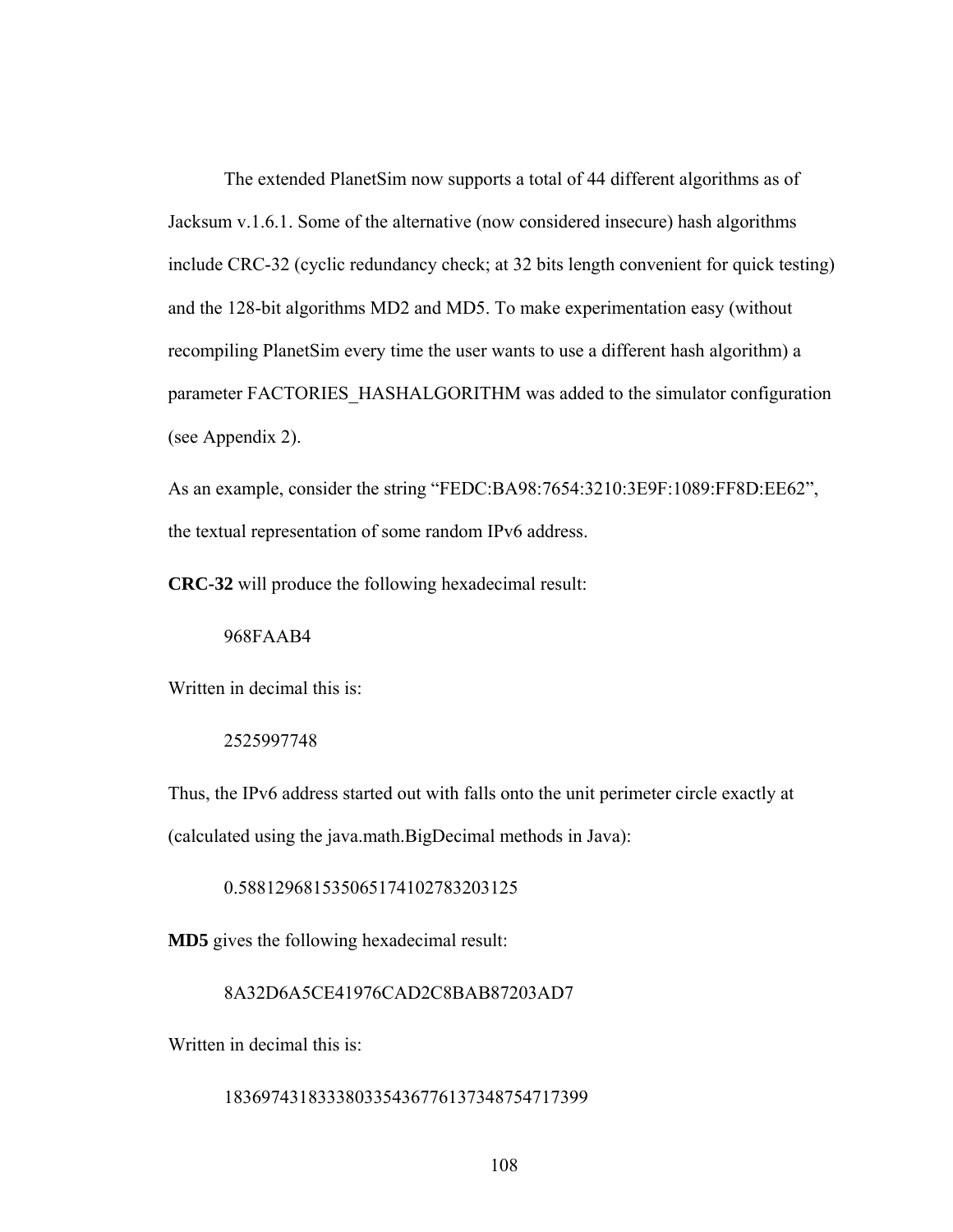Thus, the IPv6 address started out with falls onto the unit perimeter circle at:

0.5398382334517520728739057527207598583556173091777313758815305349 7539877451966044397103049179431621951152919791638851165771484375

**SHA-1** produces the following hexadecimal result:

94D8289C92154120ADE0812949EF455F83091346

Written in decimal this is:

849751132814475020825707876972210082466358694726

Thus, the IPv6 address started out with falls onto the unit perimeter circle at:

0.5814233190777331629025153073151872855699685621618223207812143359 605847992731786171321302139970400433776796140163161319067142152050564618 54837834835052490234375

**SHA-224** leads to the following hexadecimal result:

EFBFCD05D5A65C68A1BB3141CBCF166923F3971D4662E5E4D41A4DFC Written in decimal this is:

252485400103205159979686858866484078496832820495058124820275953863 64

Thus, the IPv6 address started out with falls onto the unit perimeter circle at:

0.9365203990215830777243652762756069215450501507726638155477225533 707023423261100265796209151842089421963977836726779218994315123840489999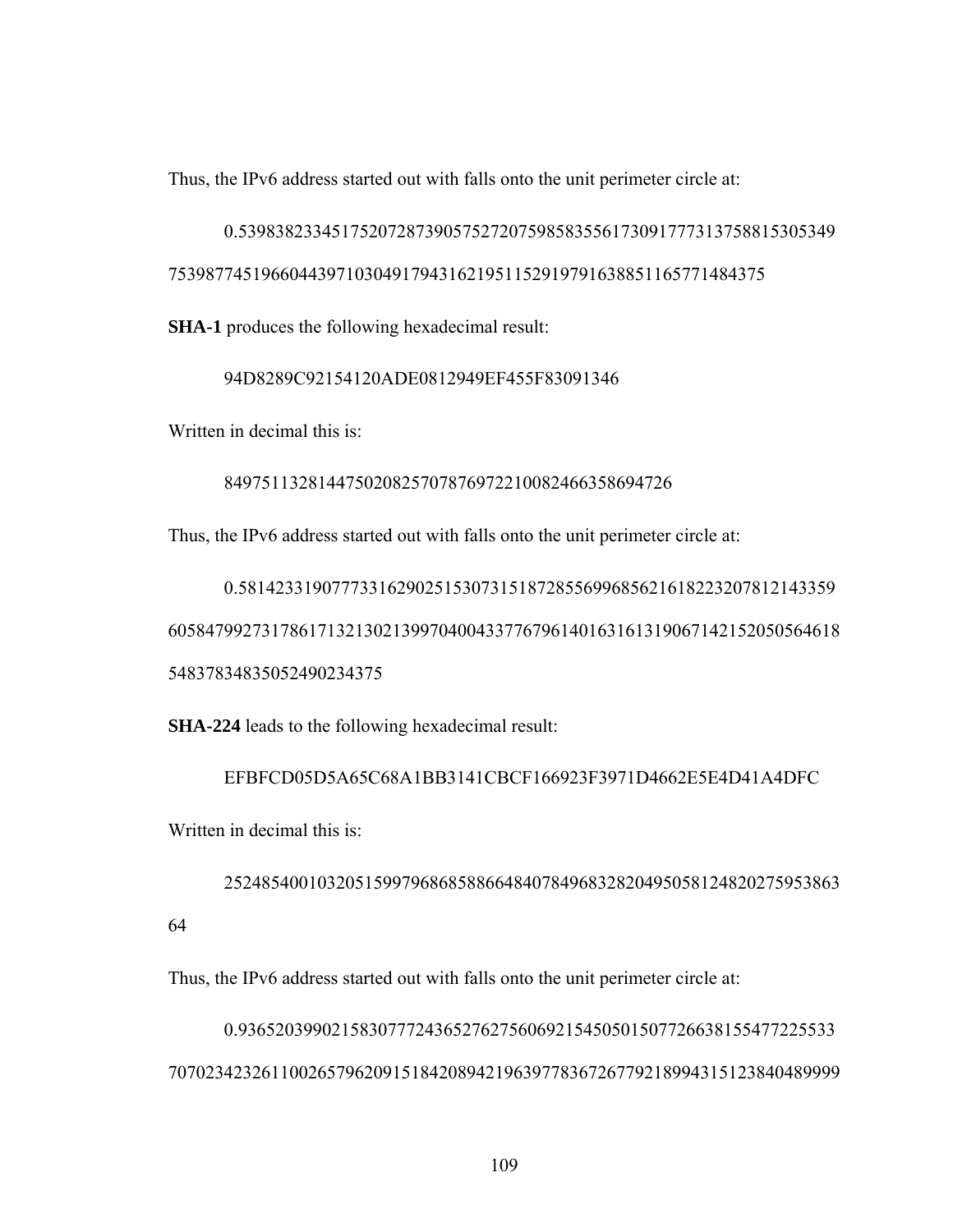745333039089528462918020935203568773355420123624681671969938179245218634 60540771484375

**SHA-256** gives the following hexadecimal result:

6FC773FD3993D62C2B926A4B5CDFFAF6525A477606C14A5E6BC1BC176E 14098C

Written in decimal this is:

505591292863934723745651234995784427489555830513409775829662544824 35909880204

Thus, the IPv6 address started out with falls onto the unit perimeter circle at:

0.4366371625161059335037940642489789203647808848761180540929910485 495713645727731125539839154160874111610637906444114626171706657583173166 446921160346636410945727374424919465046610280029438455493282202211167653 7529760533384859400030109100043773651123046875

**SHA-384** leads to the following hexadecimal result:

531AB7748460C56108FC0128797C217965A24C568416412F8FF1F8E57ADFE 6BFC28E7412B8839939BE4A0A3AE518866F

Written in decimal this is:

127909319481381079152413030146897830465039085243004647416738059808 88881841219386104780862405880174123610953876014703

Thus, the IPv6 address started out with falls onto the unit perimeter circle at: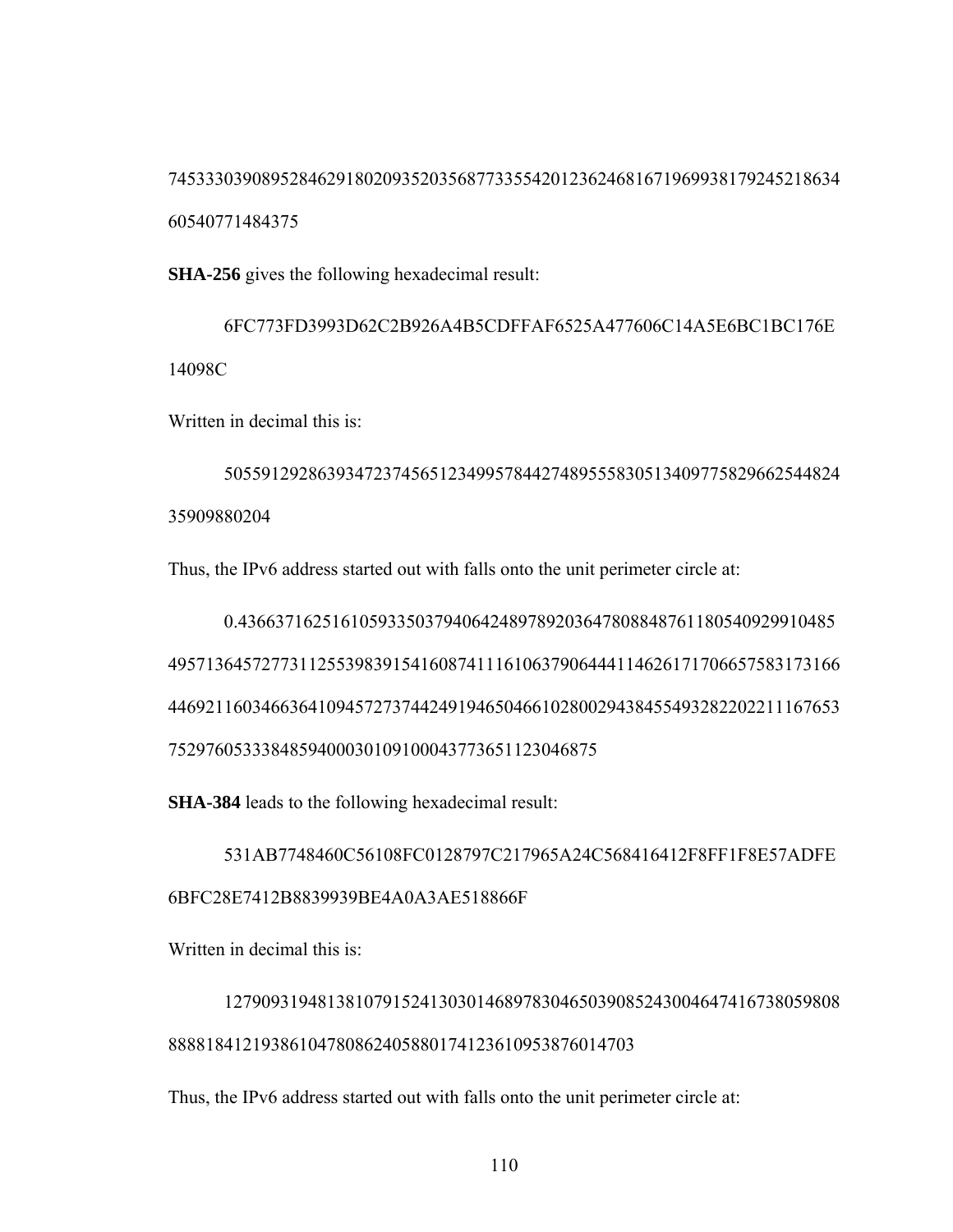0.3246264132943706606649245237725874721167211431211681974009384476 

Finally, **SHA-512** will generate the following hexadecimal result:

AE25434F7D6E459B68AADEC9B971725651E45CEB06A45788441E78F3B79 B5A5A452C943C6AD9607766AC295FE29BA65DF4F7056129C77B63F91A219596B9 8DC4

Written in decimal this is:

 

Thus, the IPv6 address started out with falls onto the unit perimeter circle at:

0.6802560872142119020459495415950874763824349178077746315426627339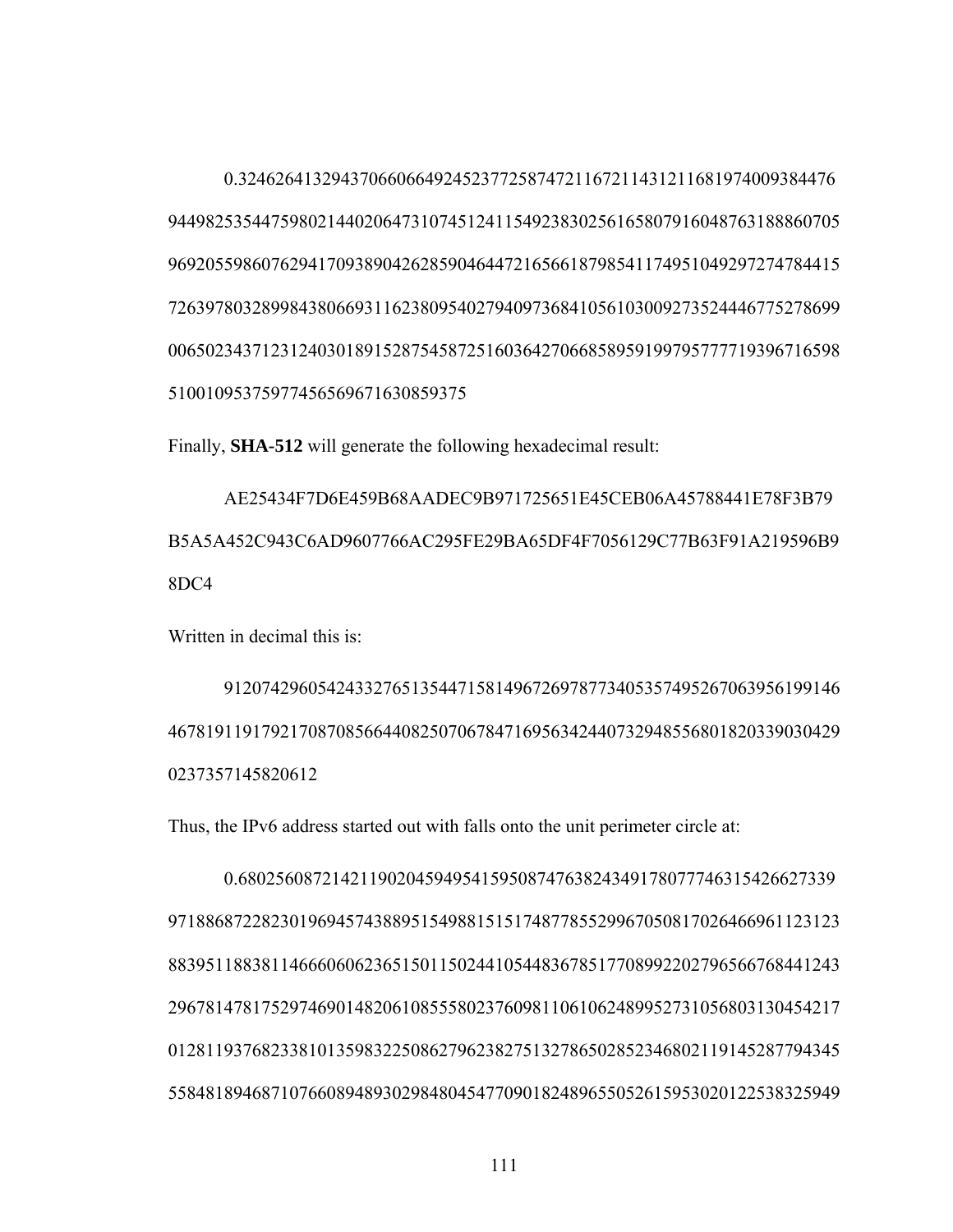# 822855413698476024967682418830344273433377100604446674481096124509349465 37017822265625

From the growing length of the results listed above it should be clear that there may be concerns regarding overhead incurred due to use of the more secure hash algorithms. This is investigated to some extent in Section 5.1 (see also Appendix 1).

Note how for the different hash algorithms, the same node (with the specific given IP address) ends up at different locations around the circle, approximately at 0.59, 0.54, 0.58, 0.94, 0.44, 0.32, and 0.68.

While above the generation of a *node* ID from an IPv6 address was demonstrated, similar examples can be given for the generation of *key* IDs from arbitrary strings.

### 5.3 Conclusions and Future Directions

Some of the explored themes such as load balancing show that Chord can be less than ideal. Some newer proposals such as the one by Godfrey *et al.*, (2004) advocate the idea of inserting virtual servers where node utilization is at its maximum. Then this physical node would become a host to any number of virtual servers by logically transporting these virtual servers from where heavy traffic abides in the physical node level to less transited nodes. Some of this is already used in Chord with CFS (Dabek, 2001). This has been examined with the property of having the node IDs assigned randomly. It leads, according to Godfrey *et al.*, (2004), to a logarithmic imbalance that would be corrected with the insertion of the proposed virtual servers.

112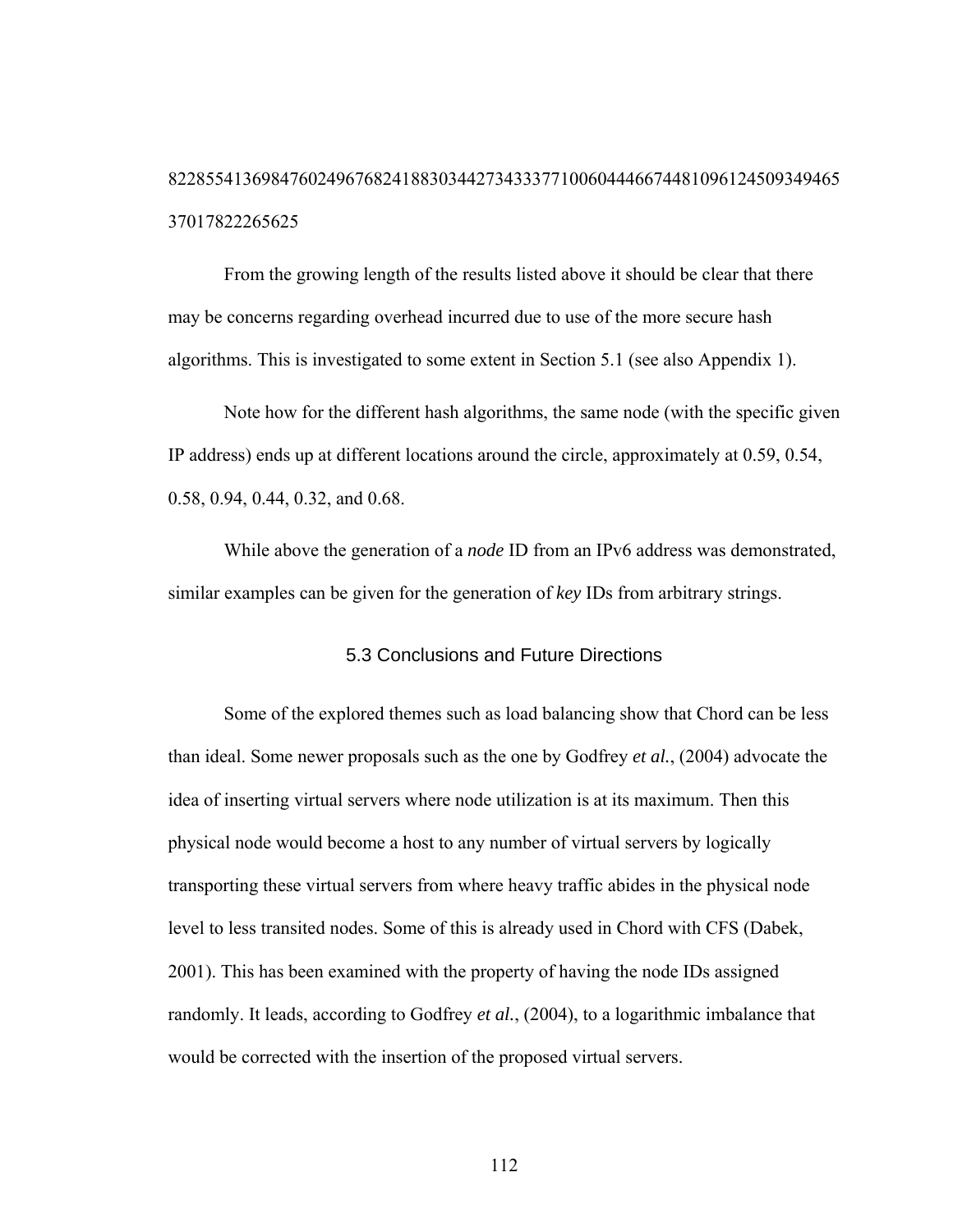An example could be as shown in Tables 5.1 to 5.3. Suppose that the load in node "c" of Table 5.1 is equivalent to 15 and its target load is a mere 12. That would mean that the traffic is very heavy in node "c".



**Table 5.1 Node "c" has a heavy load of 15 and a target of only 12** 

Thus the proposal is to redirect some of the heavy traffic to a less traversed or utilized node, such as node "f" shown in Table 5.2.

| Node "f" |  |
|----------|--|
|          |  |

**Table 5.2 Node "f" has a load equivalent to 5 and a target of 10** 

Therefore, if some of the traffic of node "c" can be transferred to the underutilized node "f'", equilibrium is reached as shown in Table 5.3. Since now the load of weight 4 from node "c" has been moved virtually to node "f", both nodes are rendered a light load.

| Node "c" |  | $Load = 11$ |
|----------|--|-------------|
|          |  |             |
| Node "f" |  | $Load = 9$  |

**Table 5.3 The shift of 4 from node "c" to node "f" makes both nodes light**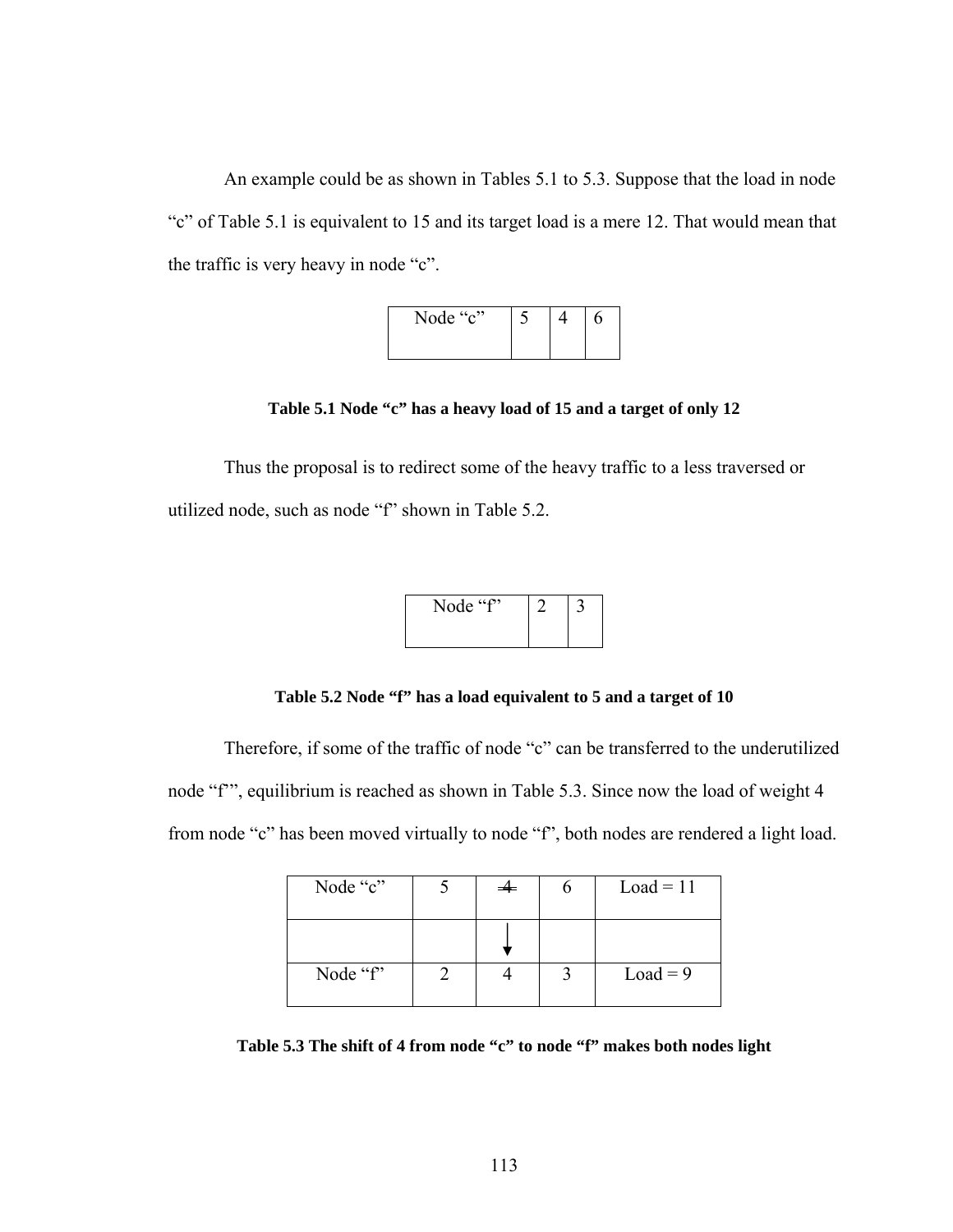The advantage of this proposal is that it is flexible in moving loads from any place to any other location in the DHT. This technique would not impose too many rules or rechange the entire infrastructure of the DHT but only require updating the finger tables to let the nodes know where the transferred nodes now reside. With this, the light nodes would then pass the information to directories. The heavily loaded nodes will then request information from these directories on where and how to get in touch with the lighter loaded nodes and in this process pass the excess load to them. This has proved to show good results in heavily transited systems.

Another point is that in practice both Chord and Symphony never will reach a true state of stabilization since realistic large-scale systems are always in a state of continuous flux. Theoretical studies can model and simulate the protocols and consider them to achieve great results, but for real time networks they are both still under examination.

A general concern related to P2Ps is that not every user who wants to deploy a large-scale distributed network would use it for legitimate purposes, but some devote a great deal of time on malicious projects. Some will create modified protocols that can cause major disruptions such as can be seen with the so-called Sybill and Preimage attacks. The implantation of malicious nodes is already an issue now. This is unfortunate since the original historical basis of P2P networks (see Section 1.1) displayed an idyllic environment to develop research. The modern P2Ps could serve as a model for global cooperation, but sadly enough this may take a turn for the worse and this beautiful concept may have to reverse to or tend towards a more centralized system in order to monitor activity.

114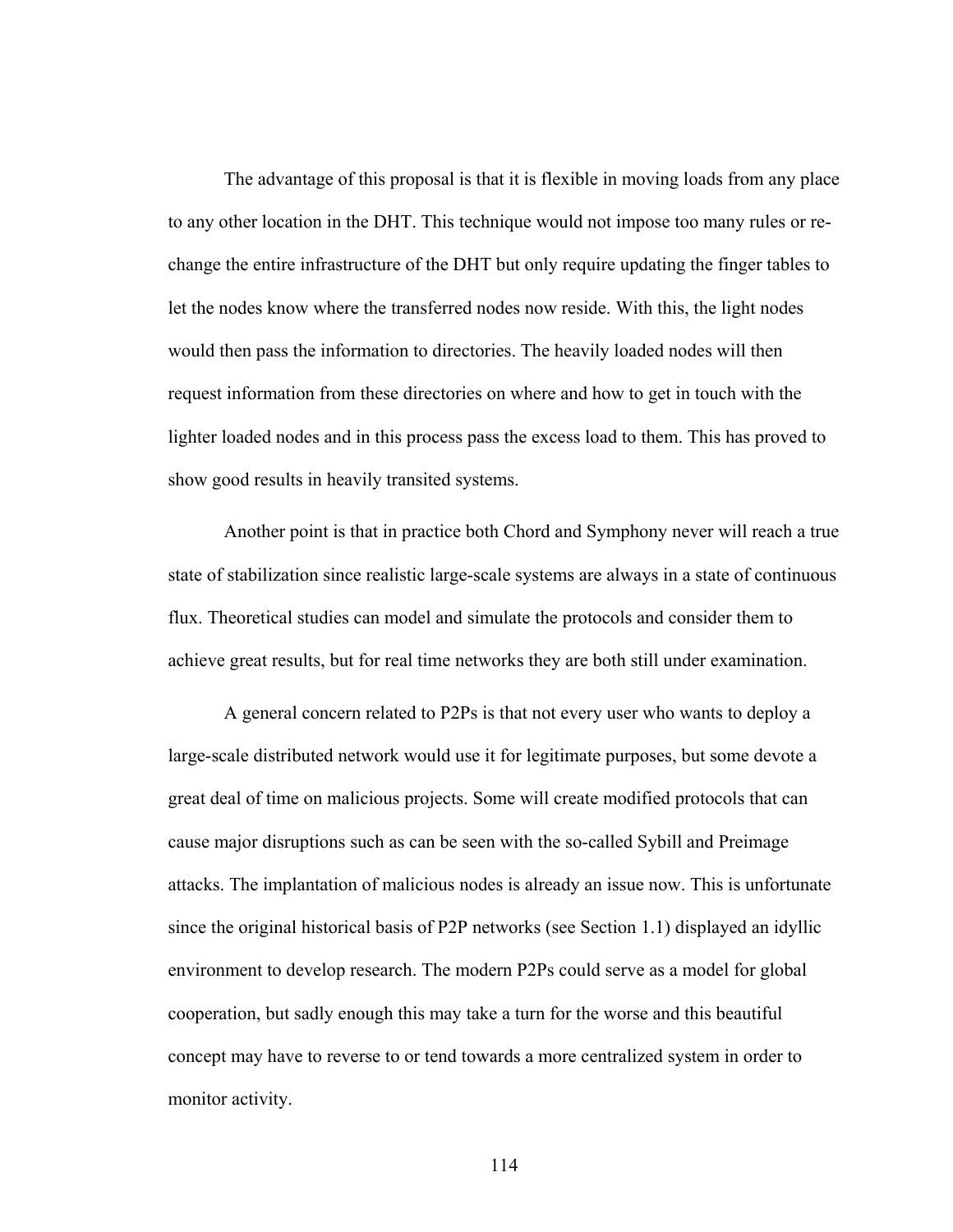## **Glossary**

**ARPANET** was the Advanced Research Projects Agency Network.

**Bucket** is a place where more than one piece of information can be stored.

**Chord** is an overlay protocol that has a ring structure and a deterministic topology.

**Collision** occurs when data are to be inserted in a bucket already in use.

**DHT** is a distributed hash table.

**Distributed System** resides on a collection of nodes, as opposed to one node.

**Hashing** is a method to enable insertion of values into a key-based table.

**Hash Table** is an array that stores hashed values for easy access and retrieval.

**IMP** stands for interface message processor, a protocol that allowed computers to send and receive messages on the early ARPANET.

**Keyspace Partitioning** assigns individual nodes as managers of entire sub-sections of a keyspace.

**Load Factor** represents a measure of what percentage of a hash table is filled up with values.

**Logarithm** is the power to which a base, such as 10, must be raised to produce a given number. If  $n^x = a$ , the logarithm of *a*, with *n* as the base, is *x*; symbolically,  $\log_n a = x$ . For example,  $10^3 = 1,000$ ; therefore,  $log_{10} 1,000 = 3$ . The kinds most often used are the common logarithm (base 10), the natural logarithm (base *e*), and the binary logarithm (base 2). Definition from: Logarithm (2003).

**Overlay Network** is a logical network that is run on top of a physical network in order to share resources or facilitate the execution of distributed applications.

**Modulo Operation** is used in calculating hash values by acquiring the remainder of an integer division.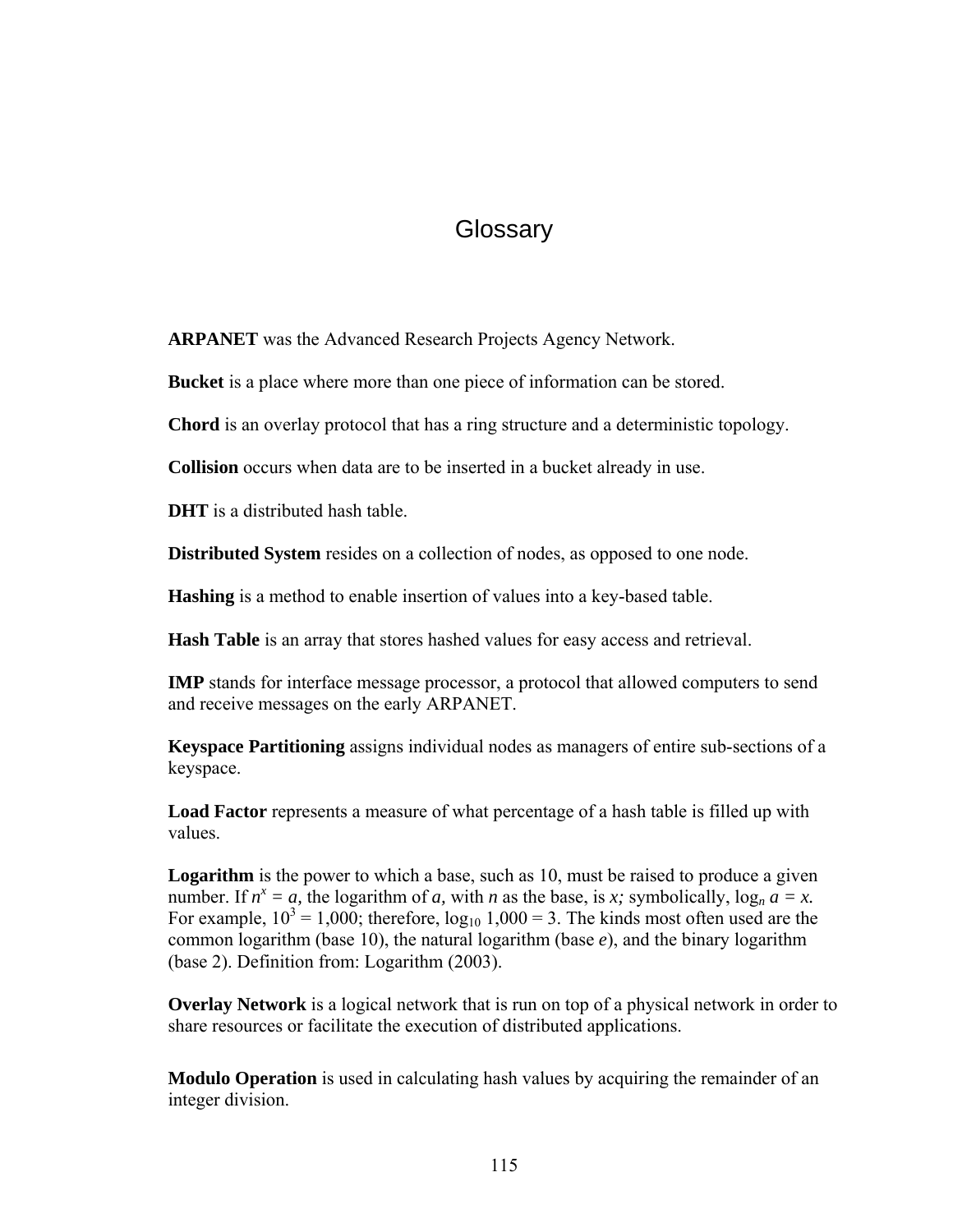**P2P**, Peer-to-Peer or sometimes referred to as Person-to-Person, is a way to communicate data between systems worldwide without a centralized directory or authority.

**Small World Algorithm** was proposed by John Kleinberg based on Milgram's theory that, if forwarding something at random, someone (or a node) is bound to know the destination.

**Symphony** is an advanced overlay network protocol that has a ring structure using *k* long-range links to hook up with its neighbor in a randomized fashion.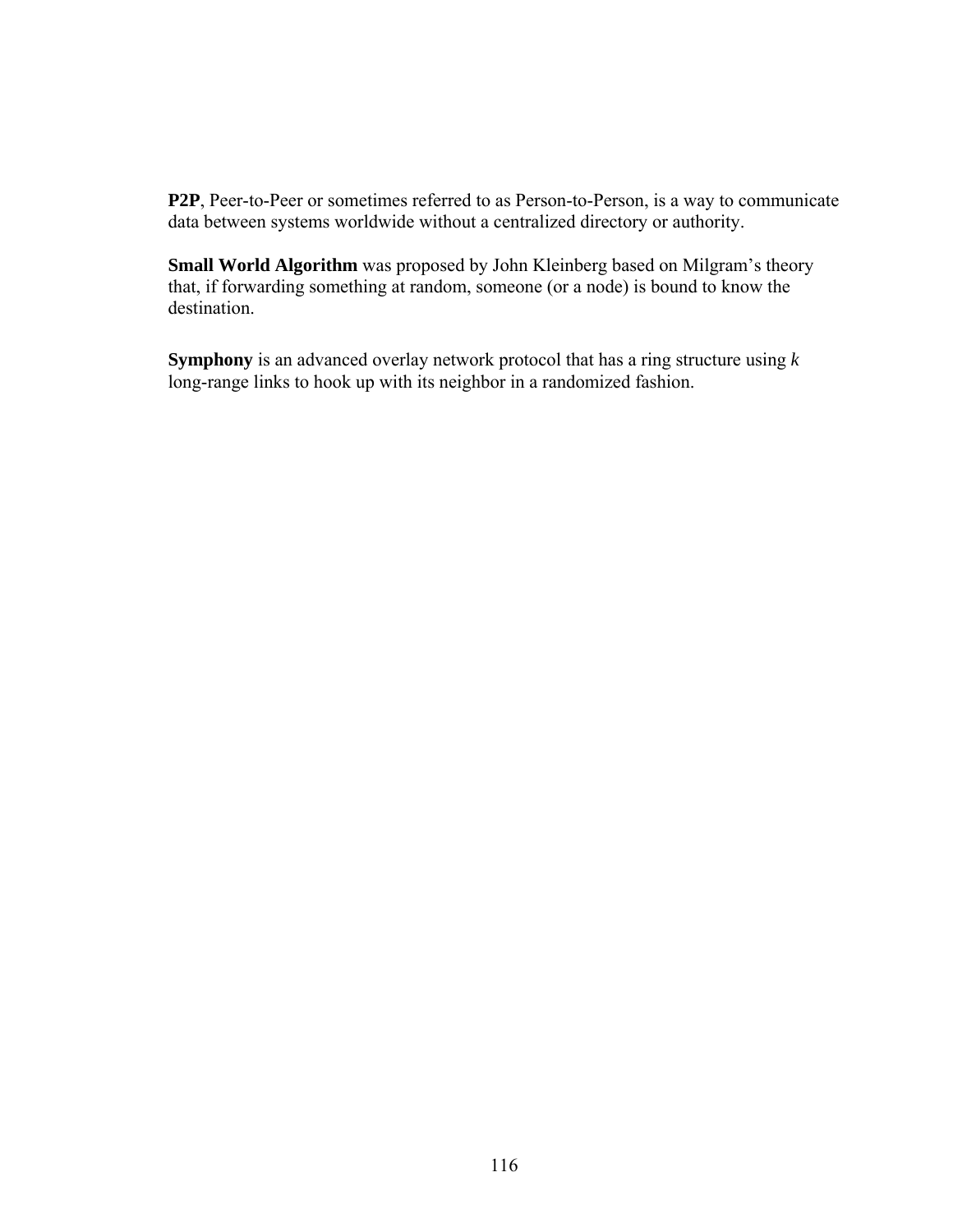### References

Allen, F. E., (1981). The History of Language Processor Technology in IBM. IBM J. Res. Development, vol. 25, no. 5, September 1981. <www.research.ibm.com/journal/rd/255/ibmrd2505Q.pdf>

ARPANET History, (2004). <http://www.jmusheneaux.com/21bb.htm>

Baldwin, R. G., (2005). Message Digests 101 using Java. <http://www.developer.com/security/article.php/3487986>

Ball, P., (1996). Introduction to Discrete Event Simulation. Appears in Proc. 2nd DYCOMANS Workshop on "Management and Control: Tools in Action" in the Algarve, Portugal, May 15–17, 1996, pp. 367–376. <http://www.dmem.strath.ac.uk/~pball/simulation/simulate.html>

Black, P. E., (2005). Hash Table. Dictionary of Algorithms and Data Structures, National Institute of Standards and Technology. <http://www.nist.gov/dads/HTML/hashtab.html >

Bradner, S., and Mankin, A., (1995). RFC 1752: The Recommendation for the IP Next Generation Protocol. January 1995. <http://www.ietf.org/rfc/rfc1752.txt?number=1752>

Brookshear, J. G., (2000). Computer Science: An Overview, Sixth Edition. Marquette University, Addison Wesley.

Chern, M.S, (2005). The Design and Analysis of Computer Algorithms. <http://chern.ie.nthu.edu.tw/alg2003/ChaP2\_alg.html>

Dabek, F., (2001). A Cooperative File System. Master's thesis, MIT, September 2001.  $<$ pdos.csail.mit.edu/papers/cfs:sosp01/cfs\_sosp.pdf >

Dabek, F., Brunskill, E., Kaashoek, M. F., Karger, D., Morris, R., Stoica, I., and Balakrishnan, H., (2002). Building Peer-to-Peer Systems with Chord, a Distributed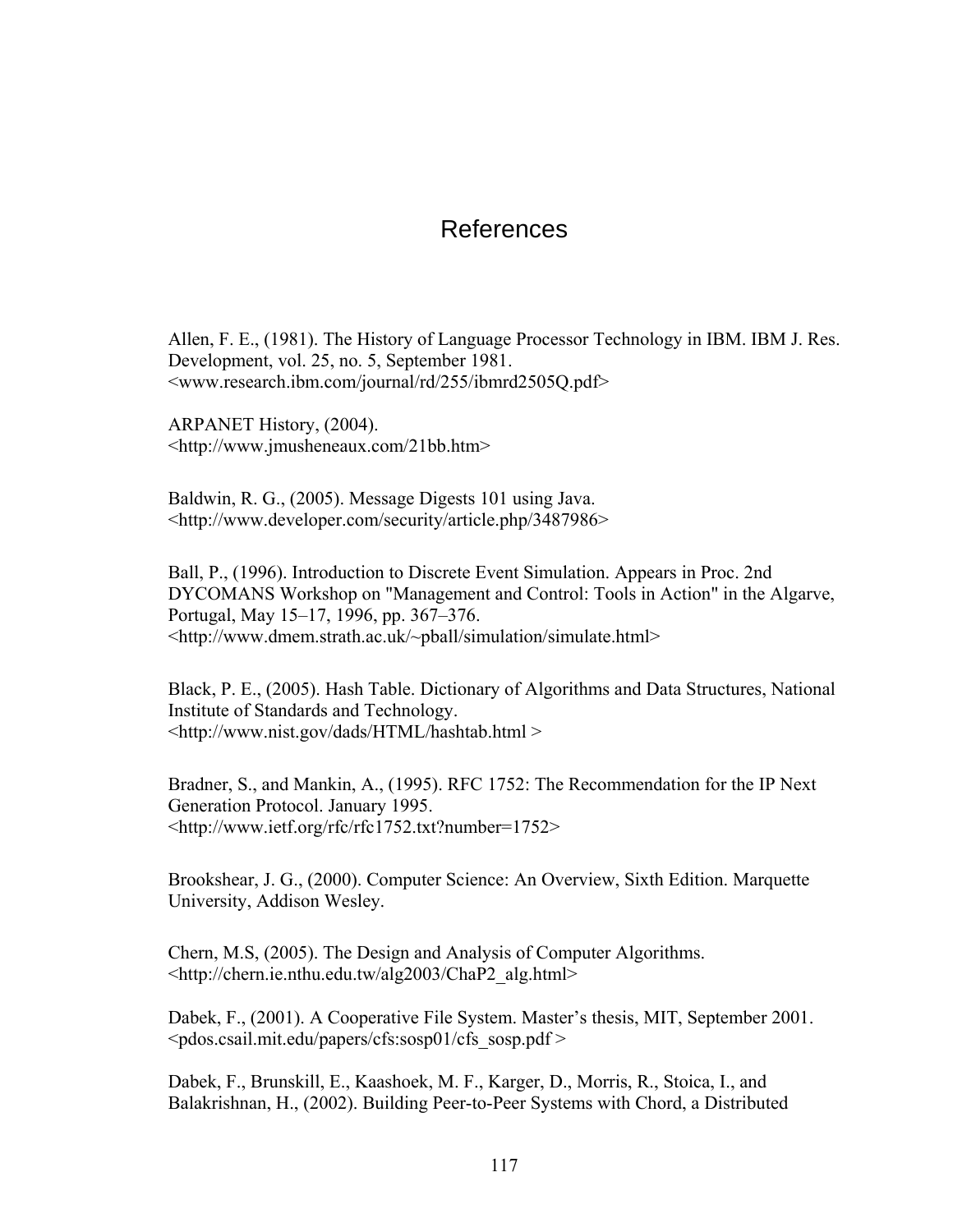Lookup Service. Appears in Proc. 8th Workshop on Hot Topics in Operating Systems (HotOS-VIII). <http://www.pdos.lcs.mit.edu/papers/chord:hotos01/hotos8.pdf>

Darlagiannis, V., Liebau, N., Mauthe, A., and Steinmetz, R., (2004). An Adaptable, Role-Based Simulator for P2P Networks. Appears in Proc. 2004 International Conference on Modeling, Simulation and Visualization Methods, Las Vegas, NV, June 2004. <http://www.kom.e-technik.tu-darmstadt.de/publications/abstracts/DMLS04-1.html>

Davis, D. R., and Lin, A. D., (1965). Secondary Key Retrieval Using an IBM 7090-1301 System.

Dumey A. I., (1956). Indexing for Rapid Random-Access Memory, Computers and Automation, vol. 5, no. 12, pp. 6–9, 1956.

El-Ansary, S., Onana Alima, L., Brand, P., and Haridi, S., (2003). Efficient Broadcast in Structured {P2P} Networks. <citeseer.ist.psu.edu/article/alima03efficient.html>

Fanning, S., (1999). Wikipedia. <http://en.wikipedia.org/wiki/Shawn\_Fanning> and <http://www.snocap.com/>

García, P., Pairot, C., Mondéjar, R., Pujol, J., Tejedor, H., and Rallo, R., (2005). PlanetSim: A New Overlay Network Simulation Framework. Appears in Lecture Notes in Computer Science (LNCS), Software Engineering and Middleware, SEM 2004, Linz, Austria, Revised Selected Papers, vol. 3437, pp. 123–137, March 2005. <http://ants.etse.urv.es/planetsim/>

Gil, T., Kaashoek, F., Li, J., Morris, R., and Stribling, J., (2004). P2PSim: A Simulator for P2P Network Protocols. <http://pdos.csail.mit.edu/p2psim/>

Godfrey, B., Lakshminarayanan, K., and Surana, S., (2004). Load Balancing in Dynamic Structured P2P Systems. Appears in Proc. IEEE INFOCOM, March 2004. <http://www.ieee-infocom.org/2004/Papers/46\_4.PDF>

He, Q., Ammar, M., Riley G., Raj H., and Fujimoto, R., (2003). Mapping Peer Behavior to Packet-Level Details: A Framework for Packet-Level Simulation of Peer-to-Peer Systems. Appears in Proc. IEEE/ACM MASCOTS, pp. 71–78, October 2003.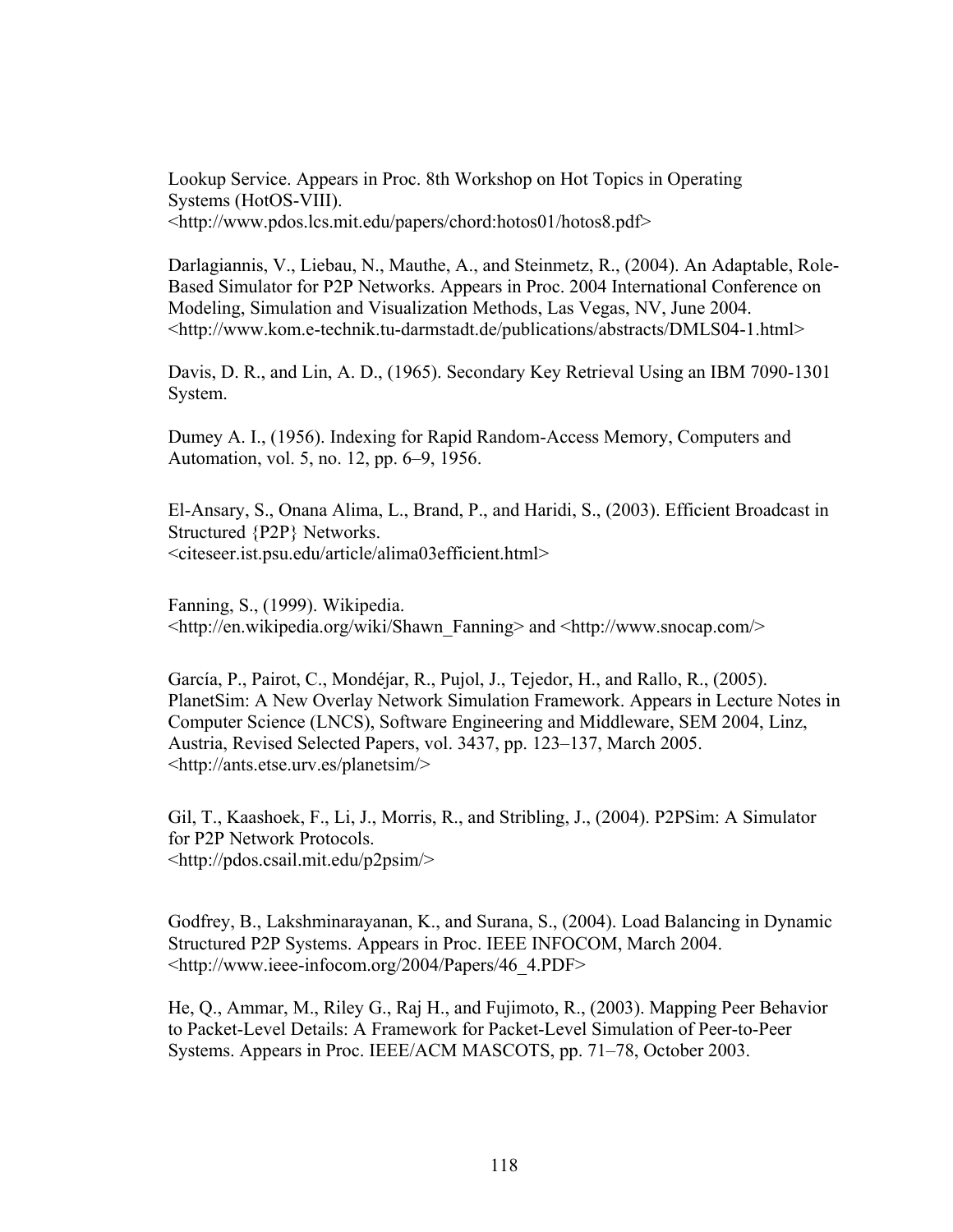Horovitz, S., (2005). Reliability of Distributed Systems, Lecture 12: Introduction to Peerto-Peer Systems. January 2005. <http://www.cs.huji.ac.il/course/2004/com1/Presentations/2004- 5/Lessons/3\_P2P/RDS2004\_P2P.pdf >

Jacksum (2002–2006). Jacksum 1.6.1: A Free and Platform Independent Open Source Project. <http://www.jonelo.de/java/jacksum/ >

Jain, R., (1997). IP Next Generation. <http://dslab.cis.thu.edu.tw/course/87\_2/ia/Ohio/f18\_ip6.pdf>

Jelasity, M., Jesi, G. P., Montresor, A., and Voulgaris, S., (2004). Peersim: A Peer-to-Peer Simulator. <http://peersim.sourceforge.net/#intro>

Joseph, S., (2003). An Extendible Open Source P2P Simulator. Appears in P2P Journal, University of Tokyo, Japan. November 2003. <http://p2pjournal.com/issues/November03.pdf>

Kant, K., and Iyer, R., (2003). Modeling and Simulation of Ad-Hoc/P2P File-Sharing Networks.

Kleinberg, J., (2000). The Small-World Phenomenon: An Algorithmic Perspective. Appears in Proc. 32nd ACM Symposium on Theory of Computing, 2000. <http://www.cs.cornell.edu/home/kleinber/swn.ps>

Krowne, A., (2005). Good Hash Table Primes. <http://planetmath.org/encyclopedia/GoodHashTablePrimes.html>

Kubiatowicz, J., (2003). Extracting Guarantees from Chaos. Communications of the ACM, vol. 46, no 2, pp. 33–38, February 2003. <http://oceanstore.cs.berkeley.edu/publications/papers/abstracts/CACMkubiatowicz.html>

Lewis, H. R., and Papadimitriou, C.H., (1998). Elements in the Theory of Computation. Prentice Hall, Upper Saddle River, NJ.

Liben-Nowell, D., Balakrishnan, H., and Karger, D., (2002a). Analysis of the Evolution of Peer-to-Peer Systems. Appears in Proc. ACM Conf. on Principles of Distributed Computing (PODC), Monterey, CA.

<http://www.pdos.lcs.mit.edu/chord/papers/podc2002.pdf>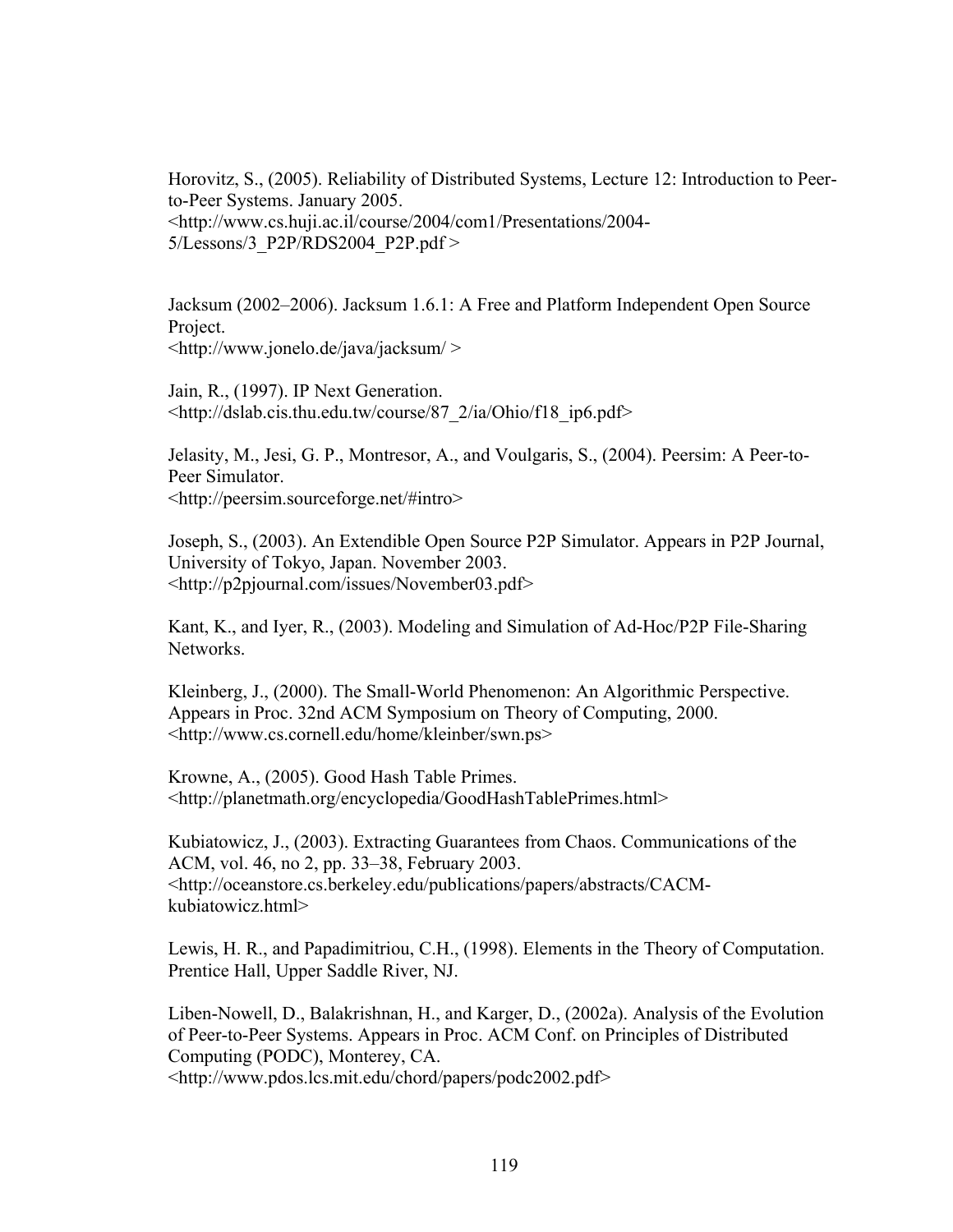Liben-Nowell, D., Balakrishnan, H., and Karger, D., (2002b). Observations on the Dynamic Evolution of Peer-to-Peer Networks. Appears in Proc. First Int. Workshop on Peer-to-Peer Systems (IPTPS 2002), Cambridge, MA. <http://www.pdos.lcs.mit.edu/chord/papers/iptps-evol.pdf>

Licker, M. D., (2003). Dictionary of Mathematics, Second Edition. McGraw-Hill.

Logarithm, (2003). The American Heritage® Dictionary of the English Language, Fourth Edition. Houghton Mifflin Company. <http://www.thefreedictionary.com/logarithm>

Malkhi, D., Naor, M., and Ratajczak, D., (2002). Viceroy: A Scalable and Dynamic Emulation of the Butterfly. Appears in Proc. ACM Conf. on Principles of Distributed Computing (PODC), Monterey, CA. <http://citeseer.ist.psu.edu/540694.html>

Manku, G. S., Bawa, M., and Raghavan, P., (2003a). Symphony: Distributed Hashing in a Small World. Appears in Proc. 4th USENIX Symposium on Internet Technologies and Systems (USITS), pp. 127–140, March 2003. <http://www-db.stanford.edu/~manku/papers/03usits-symphony.pdf>

Manku, S. G., (2003b). Routing Networks for Distributed Hash Tables. Appears in Proc. ACM Conf. on Principles of Distributed Computing (PODC), 2003. <http://www-db.stanford.edu/~manku/papers/03podc-dht.pdf>

Manku, S. G., Naor, M., and Wieder, U., (2004a). Know thy Neighbor's Neighbor: the Power of Lookahead in Randomized P2P Networks. Appears in Proc. 36th ACM Symposium on Theory of Computing (STOC), pp. 54–63, June 2004. <http://www-db.stanford.edu/~manku/papers/04stoc-nn.pdf>

Manku, S. G., (2004b). Dipsea: A Modular Distributed Hash Table. PhD Dissertation, Department of Computer Science, Stanford University, CA, September 2004. <http://www-db.stanford.edu/~manku/phd/index.html>

Milgram, S., (1967). The Small World Problem. Psychology Today, vol. 61, no. 1.

Morris, R. T., and Sit, E., (2002). Security Considerations for Peer-to-Peer Distributed Hash Tables. Appears in Proc. First Int. Workshop on NetworkWorldFusion, March 2002. <http://www.nwfusion.com/>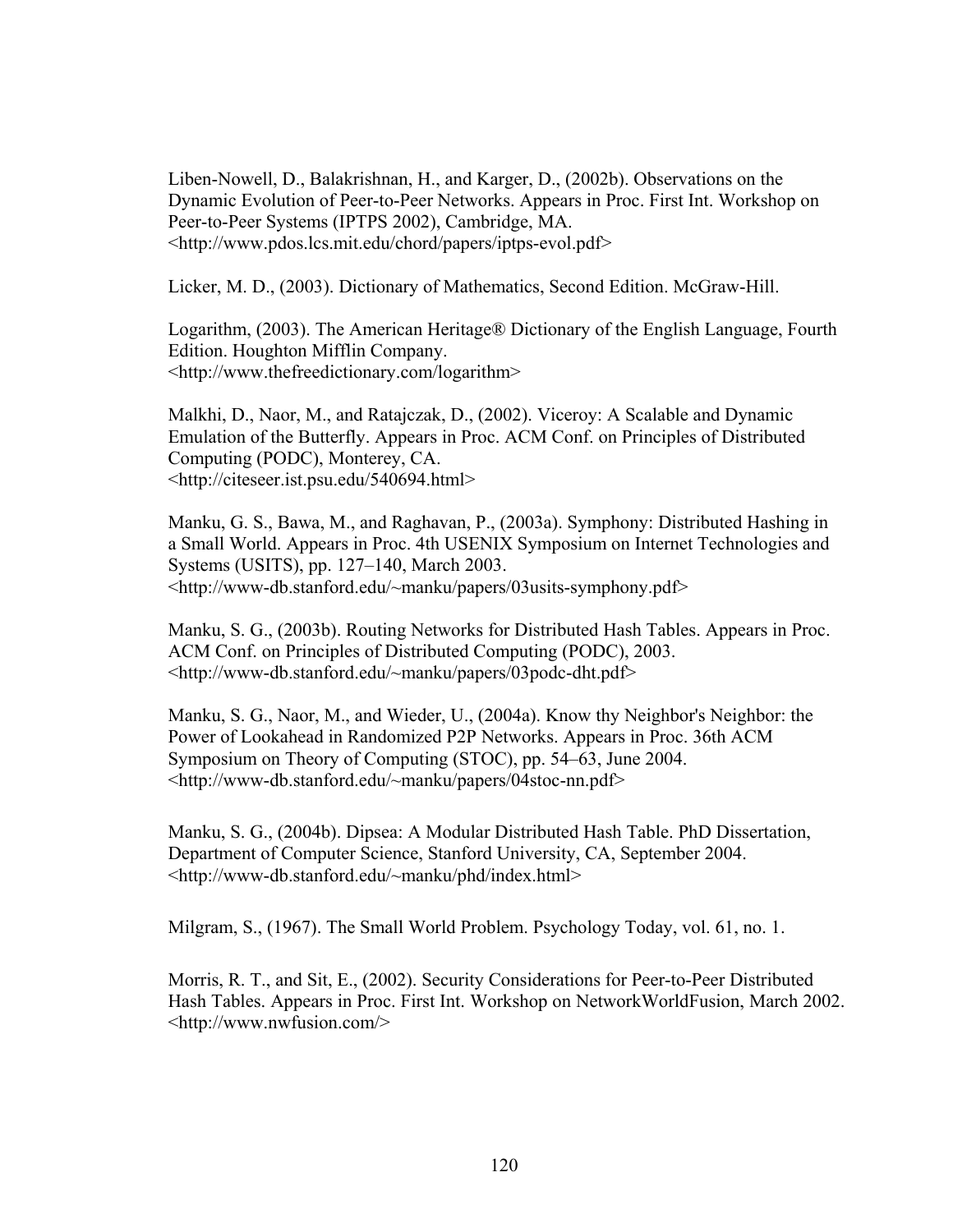Motowani, R., and Raghavan, P., (1999). Randomized Algorithms. Cambridge University Press, New York, NY.

Oceanstore Project. Providing Global-Scale Persistent Data. Computer Science Division, University of California at Berkeley. <http://oceanstore.cs.berkeley.edu/>

Oram, A., and O'Reilly and Associates, (2001). Peer-to-Peer: Harnessing the Benefits of a Disruptive Technology. O'Reilly and Associates, Sebastopol, CA.

Rhea, S., Geels, D., Roscoe, T., and Kubiatowicz, J., (2004). Handling Churn in a DHT. Appears in Proc. USENIX Annual Technical Conf., June 2004.  $\alpha$  < oceanstore.cs.berkeley.edu/publications/papers/pdf/bamboo-usenix.pdf  $>$ 

Risson, J., and Moors, T., (2004). Survey of Research towards Robust Peer-to-Peer Networks: Search Methods. University of South Wales, Wales, UK.  $\langle \text{http://uluru.ee.unsw.edu.au/~john/tr-unsw-ee-p2p-1-1.pdf} \rangle$ 

Rowstron, A., and Druschel, P., (2001). Pastry: Scalable, Distributed Object Location and Routing for Large-Scale Peer-to-Peer Systems. Appears in IFIP/ACM Int. Conf. on Distributed Systems Platforms (Middleware), Heidelberg, Germany, pp. 329–350, November 2001.

<http://freepastry.rice.edu/pubs.htm>

Savitch, W., (1998). Java: An Introduction to Computer Science & Programming. Prentice Hall.

Schneier, B., (2005). Schneier on Security: SHA-1 Broken. <http://www.schneier.com/blog/archives/2005/02/sha1\_broken.html>

Secure Hash Standard, (1993). Announcing the Standard for Secure Hash Standard. Federal Information Processing Standards Publication (FIPS) 180-1, May 1993–April 1995.

<http://www.itl.nist.gov/fipspubs/fip180-1.htm>

Secure Hash Standard, (2001). Announcing the Secure Hash Standard. Federal Information Processing Standards Publication (FIPS) 180-2 Plus Change Notice to Include SHA-224, August 2001–February 2004. <http://csrc.nist.gov/publications/fips/fips180-2/fips180-2withchangenotice.pdf >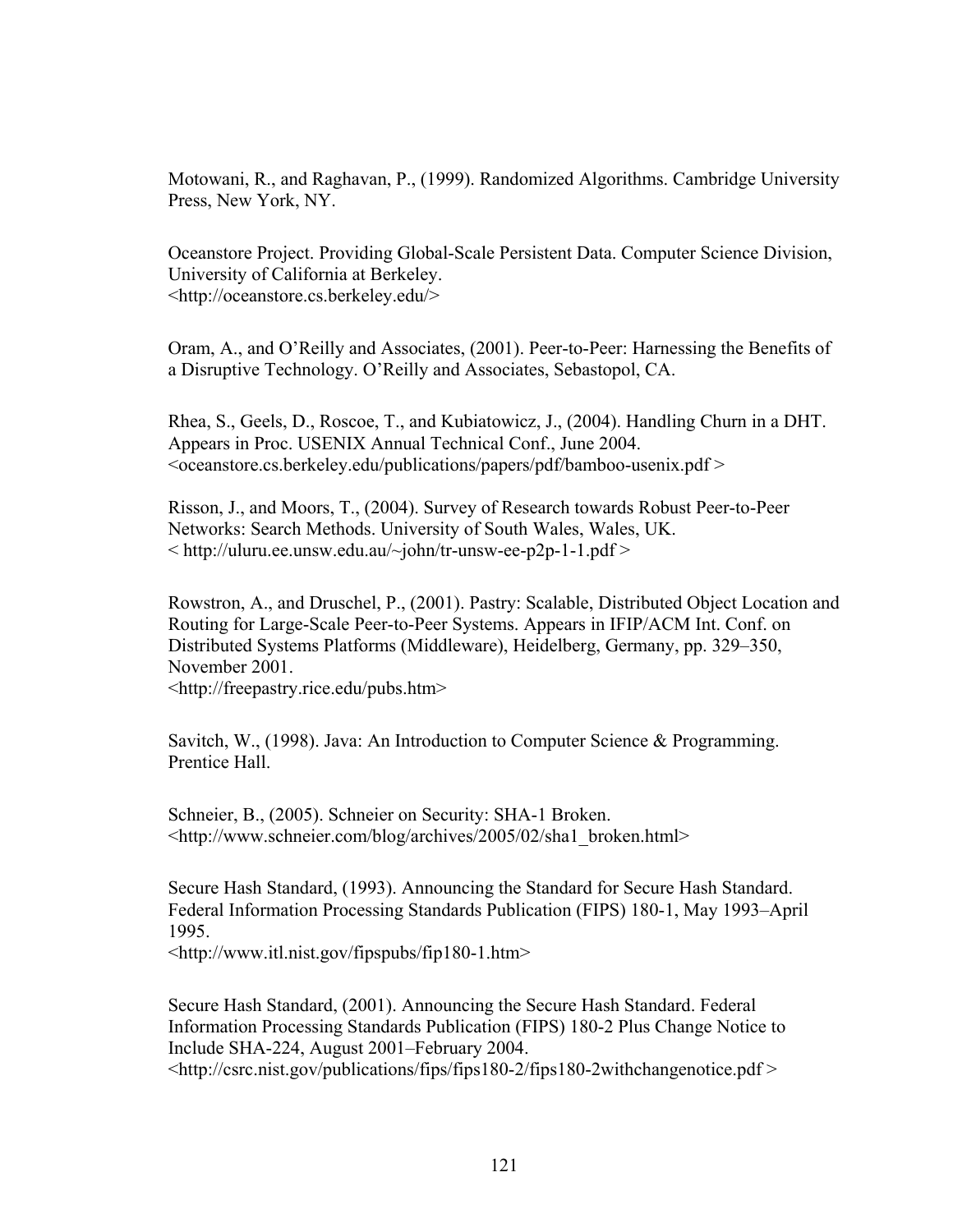Stark, H., and Woods, J.W., (1994). Probability, Random Processes, and Estimation Theory for Engineers. Prentice Hall, Englewood Cliffs, NJ.

Stoica, I., Balakrishnan, H., Kaashoek, F. M., Karger, D., and Morris, R., (2001). Chord: A Scalable Peer-to-Peer Lookup Service for Internet Applications. Appears in Proc. ACM SIGCOMM, San Diego, CA, August 2001, pp. 149–160. <http://www.pdos.lcs.mit.edu/papers/chord:sigcomm01/chord\_sigcomm.pdf>

Thomer, G. M., Kaashoek, F., Li, J., Morris, R., and Stribling, J., (2004). P2Psim: A Simulator for Peer-to-Peer Protocols. July 2004. <http://pdos.csail.mit.edu/p2psim/>

Ting, N. S., Deters, R., (2003). 3LS – A Peer-to-Peer Network Simulator. Appears in Documents in Computing and Information Science, University of Saskatchewan, Canada. <http://csdl2.computer.org/comp/proceedings/p2p/2003/2023/00/20230212.pdf>

Travers, J., and Milgram, S., (1969). An Experimental Study of the Small World Problem. Sociometry, vol. 32, pp. 425.

Truscott, T., and Ellis, J., (1979). USENET. <http://www.usenet.com/articles/what\_is\_usenet.htm>

Wang, X., Yin, Y. L., and Yu, H., (2005). Collision Search Attacks on SHA1. Shandong University, China, February 2005. <http://theory.csail.mit.edu/~yiqun/shanote.pdf>

Watts, D., and Strogatz, S., (1998). Collective Dynamics of 'Small-World' Networks. Nature, vol. 393, pp. 440–442, October 1998.

Wikipedia (2005). Peer-to-Peer. <http://en.wikipedia.org/wiki/Peer-to-peer>

Zhao, B., Dabek, F., Druschel, P., Kubiatowicz, J., and Stoica, I., (2003). Towards a Common API for Structured Peer-to-Peer Networks. Appears in Proc. 2nd Int. Workshop on Peer-to-Peer Systems (IPTPS), February 2003. <http://oceanstore.cs.berkeley.edu/publications/papers/pdf/iptps03-api.pdf>

Zhao, B. Y., Huang, L., Stribling, J., Rhea, S. C., Joseph, A. D., and Kubiatowicz, J. D., (2004). Tapestry: A Resilient Global-Scale Overlay for Service Deployment. IEEE J. Selected Areas in Communications, vol. 22, no. 1, pp. 41–53, January 2004.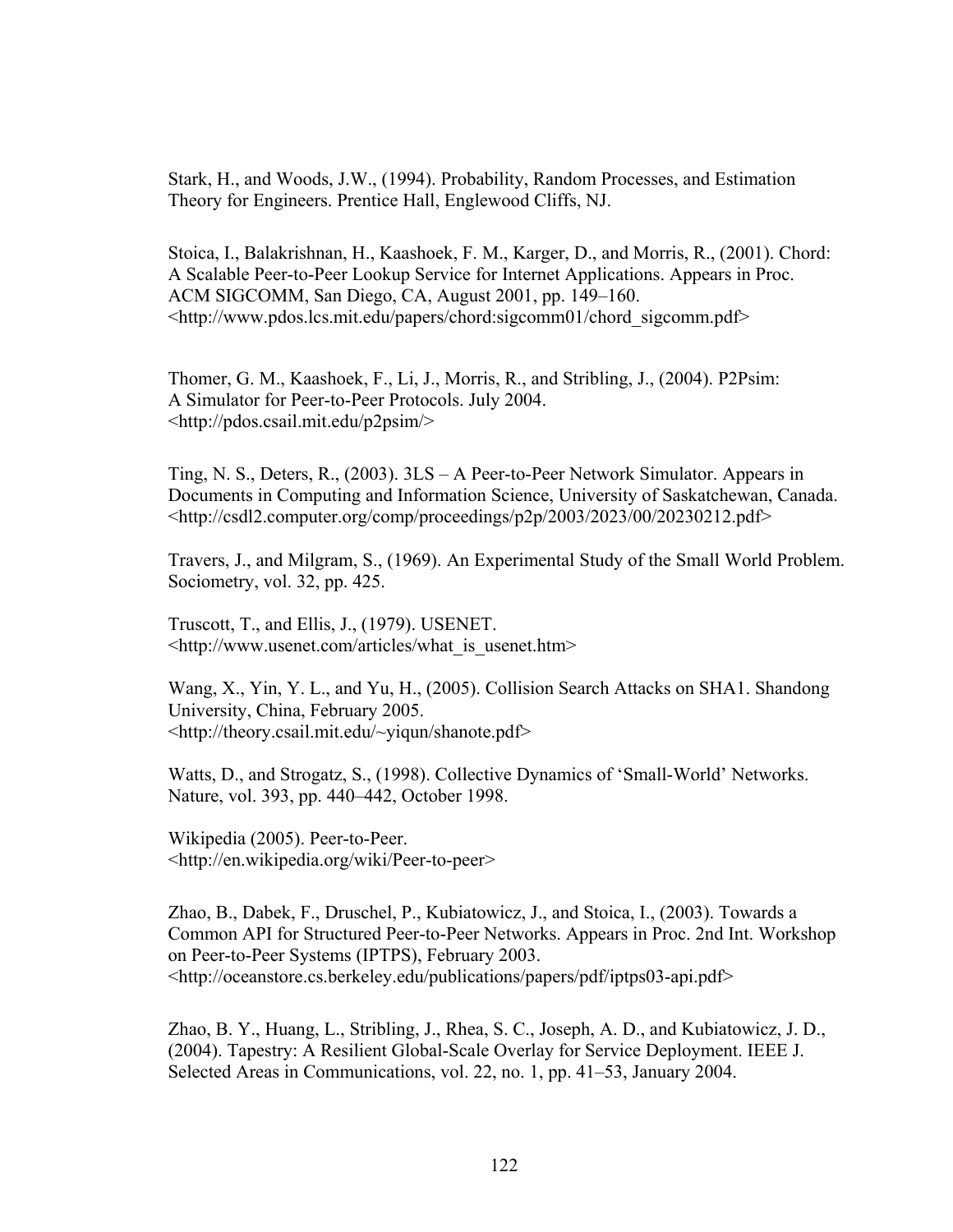## Appendix 1 Tabulated PlanetSim Results

For reference, the simulation results explained and charted in Chapter 5 are given here in tabulated form. Please see Chapter 5.1 for details. In addition, the simulation steps reported by PlanetSim are listed.

For Chord: In the table, "Bits" refers to the number of bits for Chord IDs in the simulation. Topology "Regular" means equally spaced node IDs around the circle. For "Random" the network nodes are distributed randomly around the circle.

| <b>Simulation Parameters</b> |                |     | <b>Network Creation</b> |                    | Key Insertions (100) |                  | Key Lookups (100) |                  |          |
|------------------------------|----------------|-----|-------------------------|--------------------|----------------------|------------------|-------------------|------------------|----------|
| Topology                     | Hash Alg Bits  |     | <b>Nodes</b>            | Sim Steps Time [s] |                      | <b>Sim Steps</b> | Time [s]          | <b>Sim Steps</b> | Time [s] |
| Regular                      | SHA-1          | 32  | 500                     | 5797               | 11.688               | 6003             | 0.687             | 6032             | 0.109    |
|                              |                |     | 1000                    | 10795              | 49.047               | 11002            | 1.344             | 11032            | 0.188    |
|                              |                |     | 2000                    | 20784              | 202.265              | 20991            | 2.781             | 21022            | 0.438    |
|                              |                |     | 4000                    | 40795              | 886.531              | 40999            | 5.953             | 41032            | 0.984    |
|                              |                |     | 8000                    | 80795              | 4001.093             | 80999            | 13.421            | 81031            | 2.11     |
| Regular                      | <b>SHA-512</b> | 32  | 1000                    | 10795              | 48.968               | 11001            | 1.375             | 11030            | 0.187    |
|                              |                | 64  |                         | 11595              | 48.828               | 11802            | 1.281             | 11832            | 0.172    |
|                              |                | 128 |                         | 13197              | 55.093               | 13404            | 1.281             | 13434            | 0.188    |
|                              |                | 256 |                         | 16395              | 71.203               | 16601            | 1.312             | 16632            | 0.204    |
|                              |                | 512 |                         | 22785              | 113.828              | 22989            | 1.625             | 23019            | 0.219    |
| Regular                      | SHA-1          | 32  | 1000                    | 10795              | 49.047               | 11002            | 1.344             | 11032            | 0.188    |
|                              | <b>SHA-224</b> |     |                         | 10795              | 48.985               | 11002            | 1.375             | 11031            | 0.188    |
|                              | <b>SHA-256</b> |     |                         | 10795              | 48.969               | 10999            | 1.359             | 11029            | 0.203    |
|                              | <b>SHA-384</b> |     |                         | 10795              | 48.938               | 11001            | 1.344             | 11030            | 0.203    |
|                              | <b>SHA-512</b> |     |                         | 10795              | 48.953               | 11000            | 1.36              | 11030            | 0.188    |
| Random                       | SHA-1          | 32  | 500                     | 2951               | 6.235                | 3156             | 0.719             | 3184             | 0.094    |
|                              |                |     | 1000                    | 2819               | 10.125               | 3025             | 1.39              | 3054             | 0.203    |
|                              |                |     | 2000                    | 4819               | 33.61                | 5021             | 3.047             | 5052             | 0.485    |
|                              |                |     | 4000                    | 8810               | 131.438              | 9015             | 7.015             | 9046             | 1.078    |
|                              |                |     | 8000                    | 16817              | 543.828              | 17025            | 15.907            | 17059            | 2.688    |

#### **Table A1.1 Tabulated Chord simulation results obtained with PlanetSim**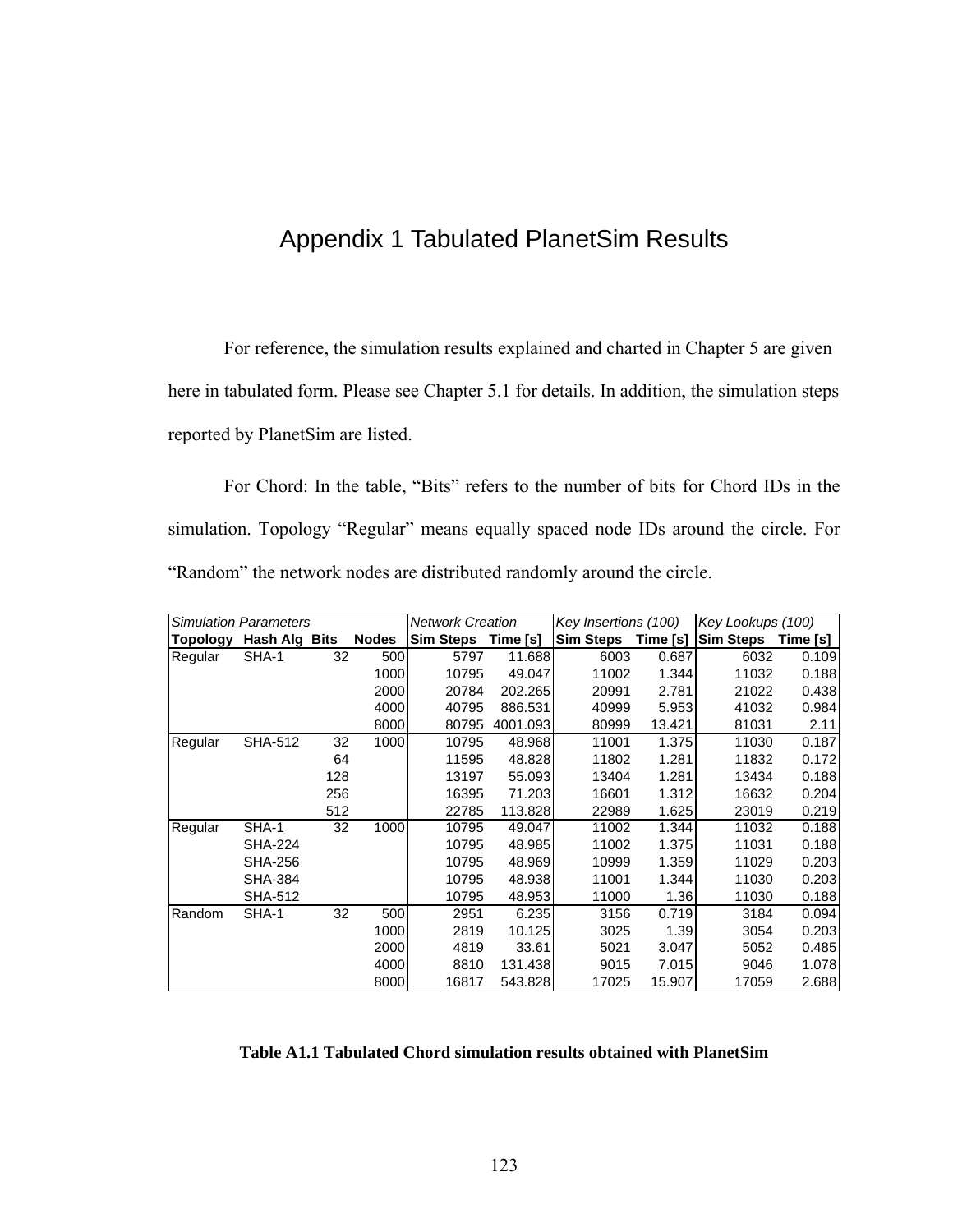For Symphony: In the table, "kmax" refers to the maximum number of long distance links in the simulation using PlanetSim. The other columns are as for the tabulated Chord results above.

| <b>Simulation Parameters</b> |                     |                | <b>Network Creation</b> |                  | Key Insertions (100) |                  | Key Lookups (100) |                    |                |
|------------------------------|---------------------|----------------|-------------------------|------------------|----------------------|------------------|-------------------|--------------------|----------------|
| <b>Topology</b>              | Hash Alg kmax Nodes |                |                         | <b>Sim Steps</b> | Time [s]             | <b>Sim Steps</b> | Time [s]          | Sim Steps Time [s] |                |
| Regular                      | SHA-1               | 1              | 500                     | 1420             | 3.375                | 1644             | 0.484             | 1715               | 0.094          |
|                              |                     |                | 1000                    | 2770             | 11.313               | 2984             | 0.671             | 3045               | 0.172          |
|                              |                     |                | 2000                    | 5493             | 41.922               | 5709             | 1.141             | 5775               | 0.328          |
|                              |                     |                | 4000                    | 10878            | 166.359              | 11110            | 2.094             | 11185              | 0.704          |
|                              |                     |                | 8000                    | 21838            | 684.453              | 22090            | 4.062             | 22177              | 1.625          |
| Regular                      | SHA-1               | $\overline{2}$ | 500                     | 1407             | 3.328                | 1609             | 0.469             | 1645               | 0.063          |
|                              |                     |                | 1000                    | 2743             | 11.063               | 2953             | 0.656             | 2998               | 0.125          |
|                              |                     |                | 2000                    | 5432             | 42.468               | 5645             | 1.156             | 5695               | 0.282          |
|                              |                     |                | 4000                    | 10979            | 164.234              | 11195            | 2.094             | 11268              | 0.688          |
|                              |                     |                | 8000                    | 21930            | 688.422              | 22167            | 4.063             | 22247              | 1.5            |
| Regular                      | SHA-1               | 1              | 8000                    | 21838            | 684.453              | 22090            | 4.062             | 22177              | 1.625          |
|                              |                     | 2              |                         | 21930            | 688.422              | 22167            | 4.063             | 22247              | 1.5            |
|                              |                     | 4              |                         | 21930            | 687.516              | 22162            | 3.984             | 22216              | 1.031          |
|                              |                     | 8              |                         | 21863            | 688.359              | 22075            | 3.968             | 22113              | 0.735          |
|                              |                     | 16             |                         | 21952            | 705                  | 22159            | 3.875             | 22205              | 0.859          |
| Regular                      | SHA-1               | 2              | 1000                    | 2743             | 11.063               | 2953             | 0.656             | 2998               | 0.125          |
|                              | <b>SHA-224</b>      |                |                         | 2770             | 11.187               | 2984             | 0.687             | 3017               | 0.093          |
|                              | <b>SHA-256</b>      |                |                         | 2756             | 11.14                | 2963             | 0.703             | 3011               | 0.125          |
|                              | <b>SHA-384</b>      |                |                         | 2776             | 11.391               | 2992             | 0.703             | 3035               | 0.125          |
|                              | <b>SHA-512</b>      |                |                         | 2764             | 11.235               | 2985             | 0.719             | 3027               | 0.125          |
| Random                       | SHA-1               | 2              | 500                     | 1359             | 3.125                | 1566             | 0.453             | 1601               | 0.063          |
|                              |                     |                | 1000                    | 2731             | 11.172               | 2952             | 0.734             | 2988               | 0.109          |
|                              |                     |                | 2000                    | 5318             | 43.218               | 5537             | 1.375             | 5580               | 0.296          |
|                              |                     |                | 4000                    | 10831            | 183.344              | 11050            | 2.922             | 11121              | 0.938          |
|                              |                     |                | 8000                    | 21605            | 795.078              | 21843            | 5.984             | 21913              | $\overline{c}$ |

**Table A1.2 Tabulated Symphony simulation results obtained with PlanetSim**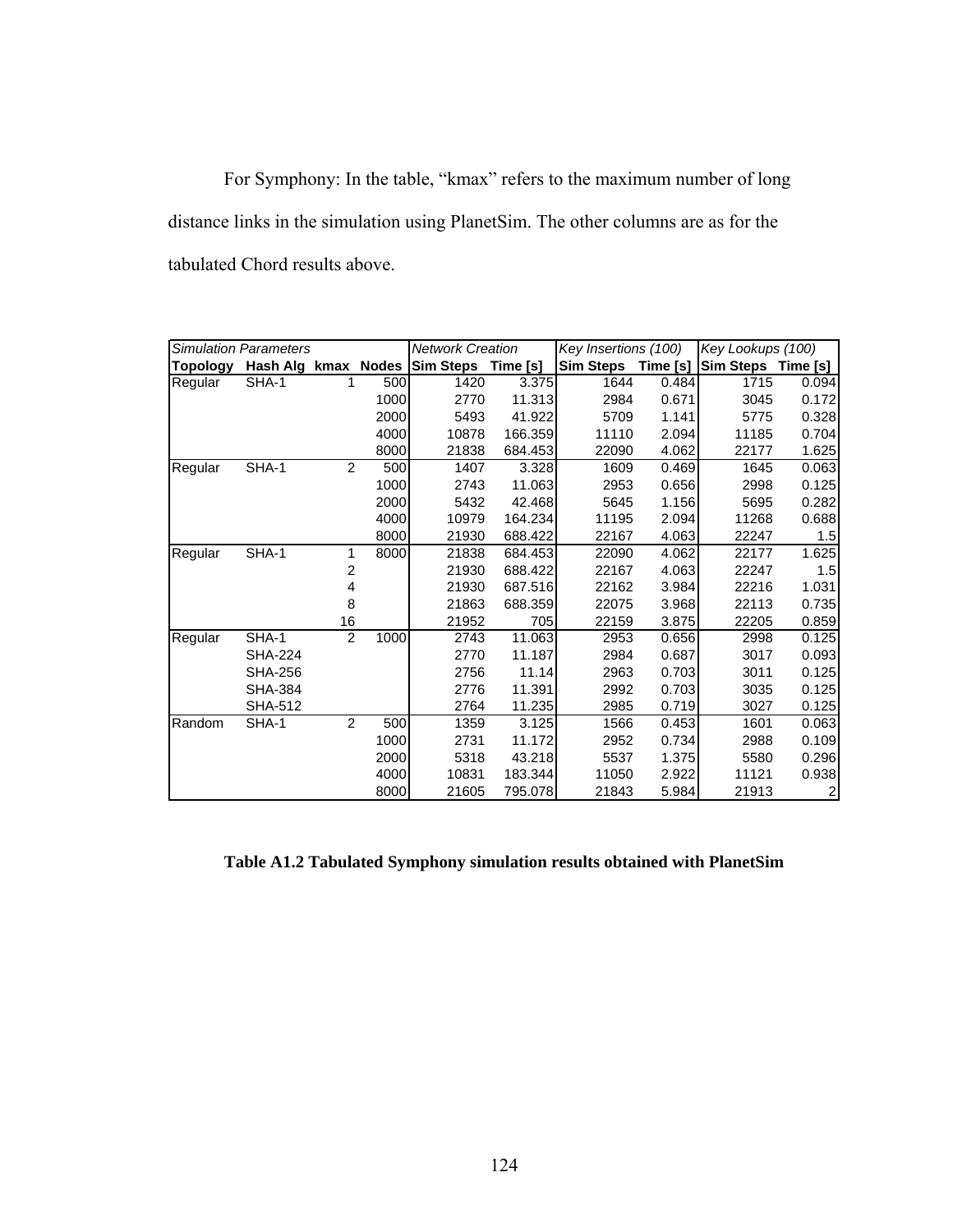### Appendix 2 Application Code and Extensions

This appendix summarizes the PlanetSim source code modifications and extensions. The Java code developed is based on PlanetSim v.3.0 (Garcia *et al.*, 2005). Unmodified PlanetSim Java packages, classes, and methods are omitted. Omissions within classes are indicated by "[...]". Please consult the PlanetSim source code for those omitted portions of the simulator code. Also, a marker "### mhb ###" is used to flag additions and modifications visibly. Java classes are listed alphabetically including full package name.

The Java classes are followed by the modified portions of the PlanetSim configuration files that are located in the "conf" directory of the PlanetSim distribution. These configuration file snippets show the parameters that need to be set in order to generate the results in this thesis.

Finally, there is a batch file that can be used to run the simulator on a Windows platform.

Java class "planet.chord.ChordId":

The simple change here is needed to enable Chord with IDs that exceed 160 bits in length, such as all of the SHA-2 hashing algorithms.

package planet.chord; import java.math.BigInteger; import java.util.Random; import planet.commonapi.Id;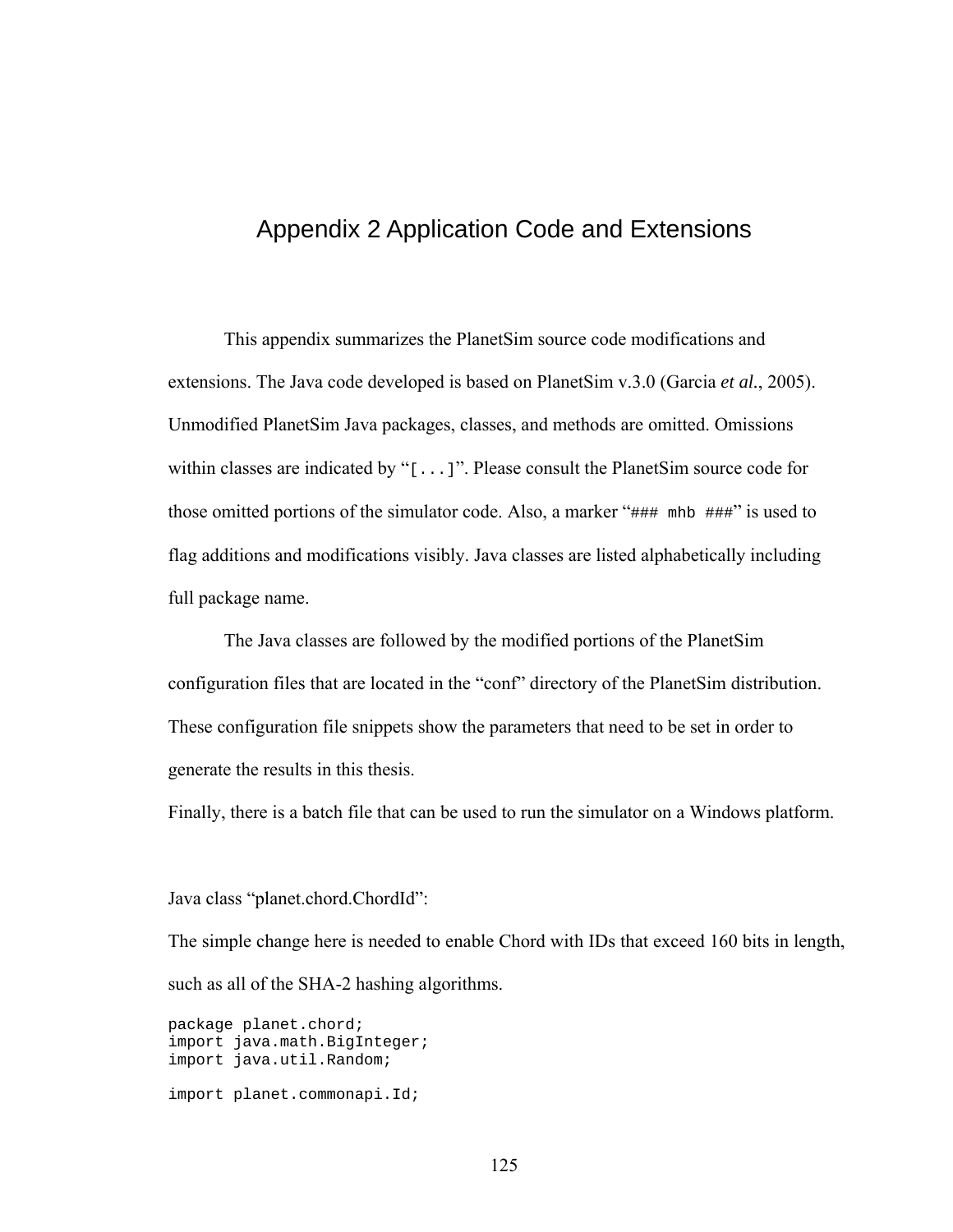```
import planet.util.Properties; 
import planet.util.Utilities; 
/** 
  * Spedific Chord Id implementation. 
  * @author 
  * <a href="mailto: jordi.pujol@estudiants.urv.es">Jordi Pujol</a> 
  * 25/02/2005 
  */ 
public class ChordId extends Id implements java.io.Serializable { 
       /* ******************* CHORD SPECIFIC CONSTANTS **************/ 
       /** 
        * Chord specific constant: Maximum number of bits for any Id. 
        */ 
       public static final int MAX_BITS = 512; 
/* ### mhb ### public static final int MAX_BITS = 160; */
[...] 
}
```
Java class "planet.chord.ChordProperties":

The changes here also relate to enabling Chord with IDs that exceed 160 bits in length.

```
package planet.chord; 
import planet.commonapi.exception.InitializationException; 
import planet.util.OverlayProperties; 
import planet.util.PropertiesWrapper; 
/** 
  * This class includes the initialization and the values for all 
  * configuration properties of the Chord overlay. 
  * @author 
  * <a href="mailto: jordi.pujol@estudiants.urv.es">Jordi Pujol</a> 
  * Date: 05/07/2004 
  */ 
public class ChordProperties implements OverlayProperties { 
[...] 
       /** 
        * Initialize all configuration properties of the Chord overlay. 
        * @see [...] 
        * @param properties Properties with all (key,value) pairs. 
        * @throws InitializationException 
        */ 
       public void init(PropertiesWrapper properties) 
      throws InitializationException {
```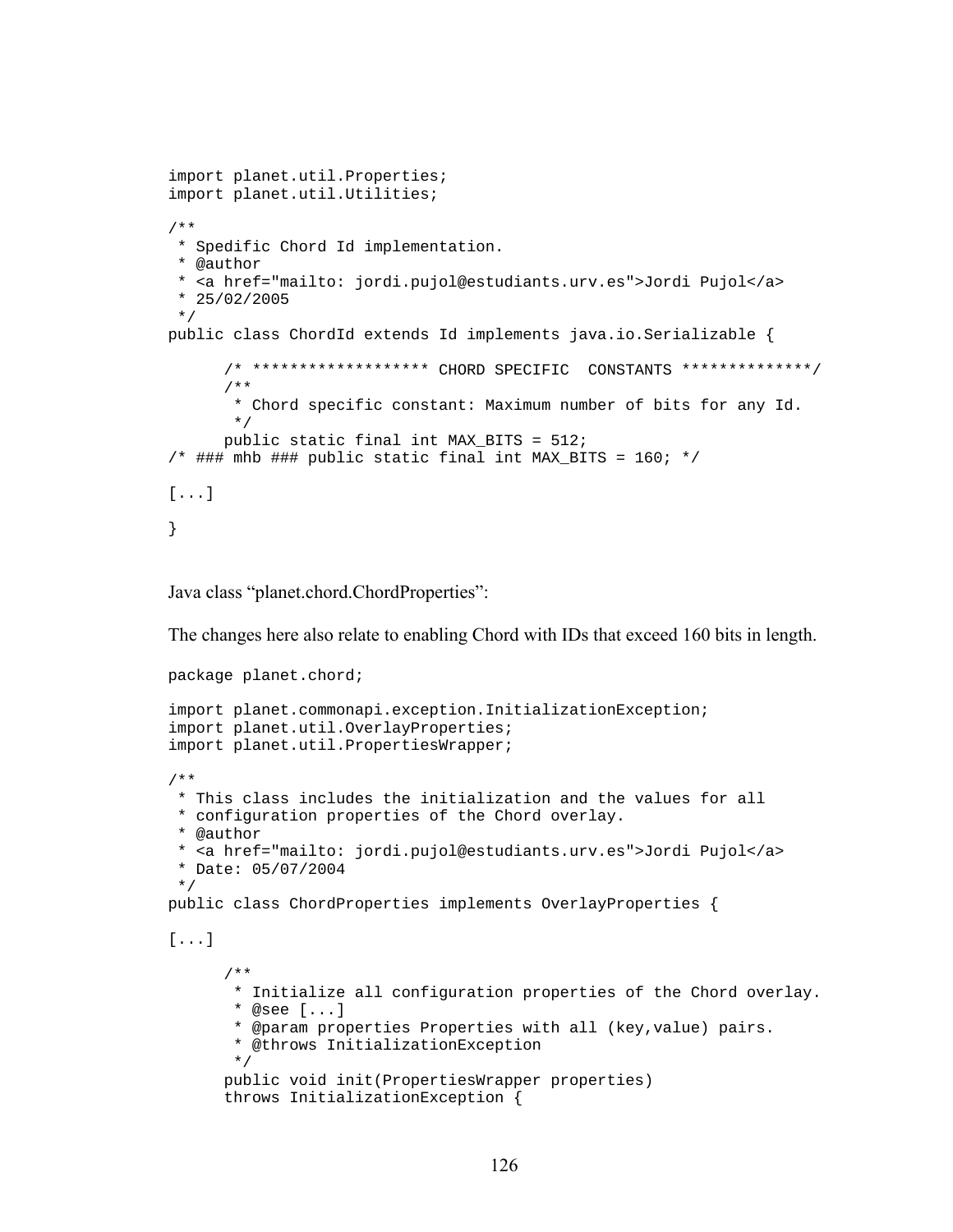```
[...] 
         bitsPerKey = properties.getPropertyAsInt(CHORD_BITS_PER_KEY); 
         if (!isValidValue(bitsPerKey)) 
             throw new InitializationException("Property '" + 
            CHORD_BITS_PER_KEY + 
             "' is not a valid value. Must be multiple of 32 " + 
             "in range of [32..512]."); 
/* ### mhb ### throw new InitializationException("Property 
'"+CHORD_BITS_PER_KEY+"' is not a valid value. Must be multiple of 32 
in range of [32..160]."); */ 
 } 
[...] 
     /** 
      * Test if the <b>bitsPerKey</b> is multiple of 32 within the range 
      * [32..512]. ### mhb ### 
      * @param bitsPerKey Number of bits per key to be tested. 
      * @return true if the preconditions are accomplished or 
      * false in other case. 
      */ 
     public static boolean isValidValue(int bitsPerKey) 
     { 
         return bitsPerKey > 0 && bitsPerKey <= 512 && bitsPerKey%32==0; 
/* ### mhb ### return bitsPerKey > 0 && bitsPerKey <= 160 && 
bitsPerKey%32==0; */ } 
[...] 
}
```
Java class "planet.commonapi.Id":

Calls to the java.security package are replaced by a call to the modified planet.util

package to enable hashing using Jacksum.

```
package planet.commonapi; 
import java.io.Serializable; 
import java.math.BigInteger; 
// ###mhb ### import java.security.MessageDigest; 
// ###mhb ### import java.security.NoSuchAlgorithmException; 
import java.util.Random; 
import planet.commonapi.exception.InitializationException; 
import planet.util.Utilities; /* ### mhb ### */
```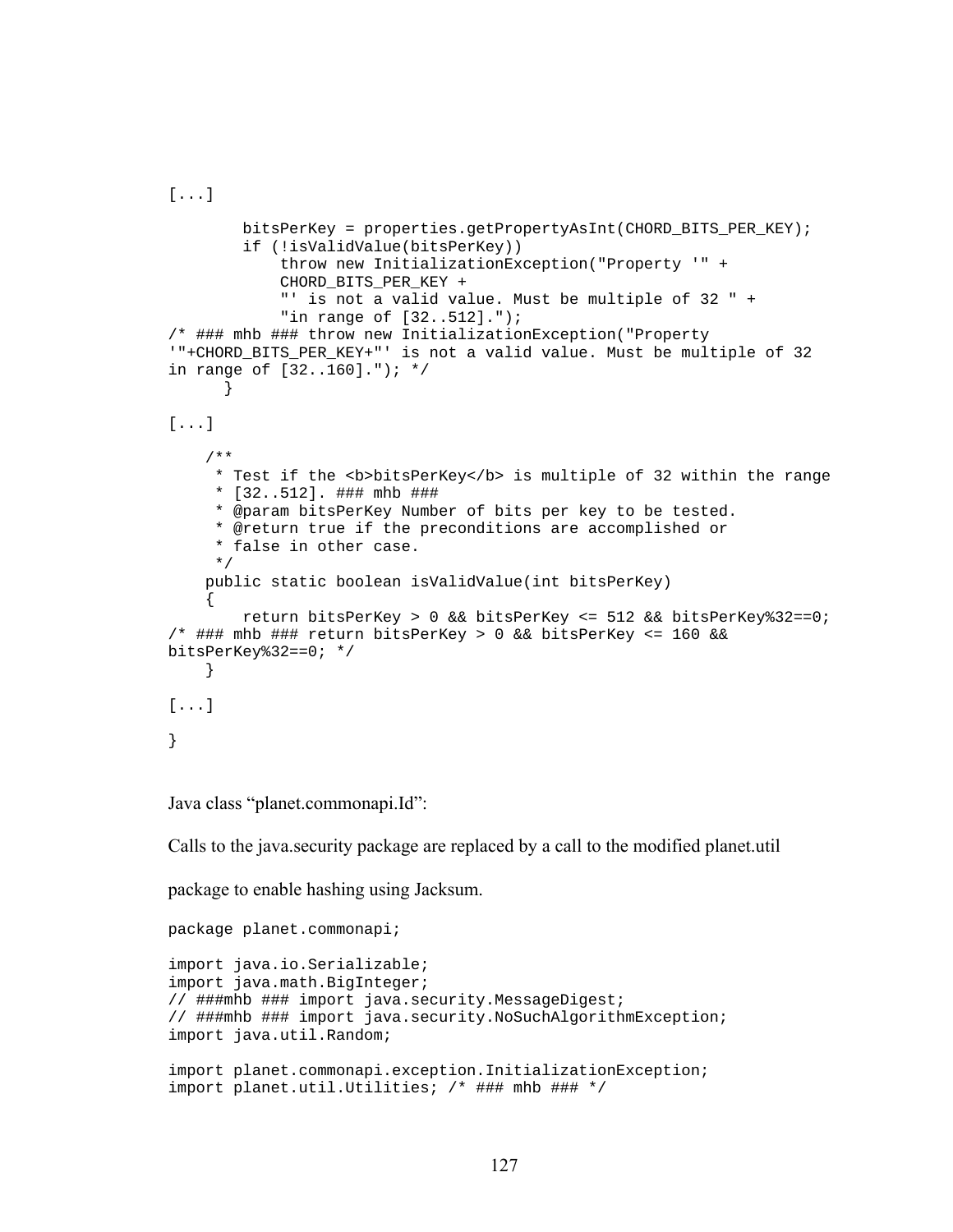```
 * This interface is an abstraction of an Id (or key) 
  * from the CommonAPI paper. 
  * <br><br> 
 * Any class that extends this <b>Id</b> for a specific overlay,
  * must offer as least the no argument constructor. 
  * <br><br> 
  * The value for any built Id will be made with the related 
  * <b>setValues()</b> 
  * method. If any of them is nonapplicable to any Id implementation, 
  * an InitializationException must be thrown. 
 * 
  * @author <a href="mailto: cpairot@etse.urv.es">Carles Pairot</a> 
  * @author <a href="mailto: ruben.mondejar@estudiants.urv.es">Ruben 
  * Mondejar</a> 
  * @author 
  * <a href="mailto: jordi.pujol@estudiants.urv.es">Jordi Pujol</a> 
 * 
  * @see planet.commonapi.exception.InitializationException 
  */ 
public abstract class Id implements Comparable, Serializable { 
[...] 
     /** 
      * Sets the new value for this Id, based on a hashed value. Finally, 
      * it uses the setValues(byte[]) to set the correct value. 
      * If this type of internal value is non applicable for the related 
      * implementation, we recommend throws a NoSuchMethodError error. 
      * @param material The input for the algorithm. 
      * @param algorithm One-way hashing algorithm 
      * such as "SHA" or "MD5". 
     * @throws InitializationException if the <b>material</b>
     * is null or the <B>algorithm</b> is not found.
      * @return The Id itself 
      * @see #setValues(byte[]) 
      */ 
    public Id setValues(String material, String algorithm) 
    throws InitializationException { 
         byte[] digest = null; 
         if (material == null) 
             throw new InitializationException( 
                   "The arbitrary string is set to null"); 
         /** ### mhb ### 
          * try { 
          * MessageDigest md = MessageDigest.getInstance(algorithm); 
          * md.update(material.getBytes()); 
         * digest = md.diqest();
          * } catch (NoSuchAlgorithmException e) { 
          * throw new InitializationException( 
          * "Algorithm not supported!", e); 
          * } 
          */ 
         digest = Utilities.generateByteHash(material,
```
/\*\*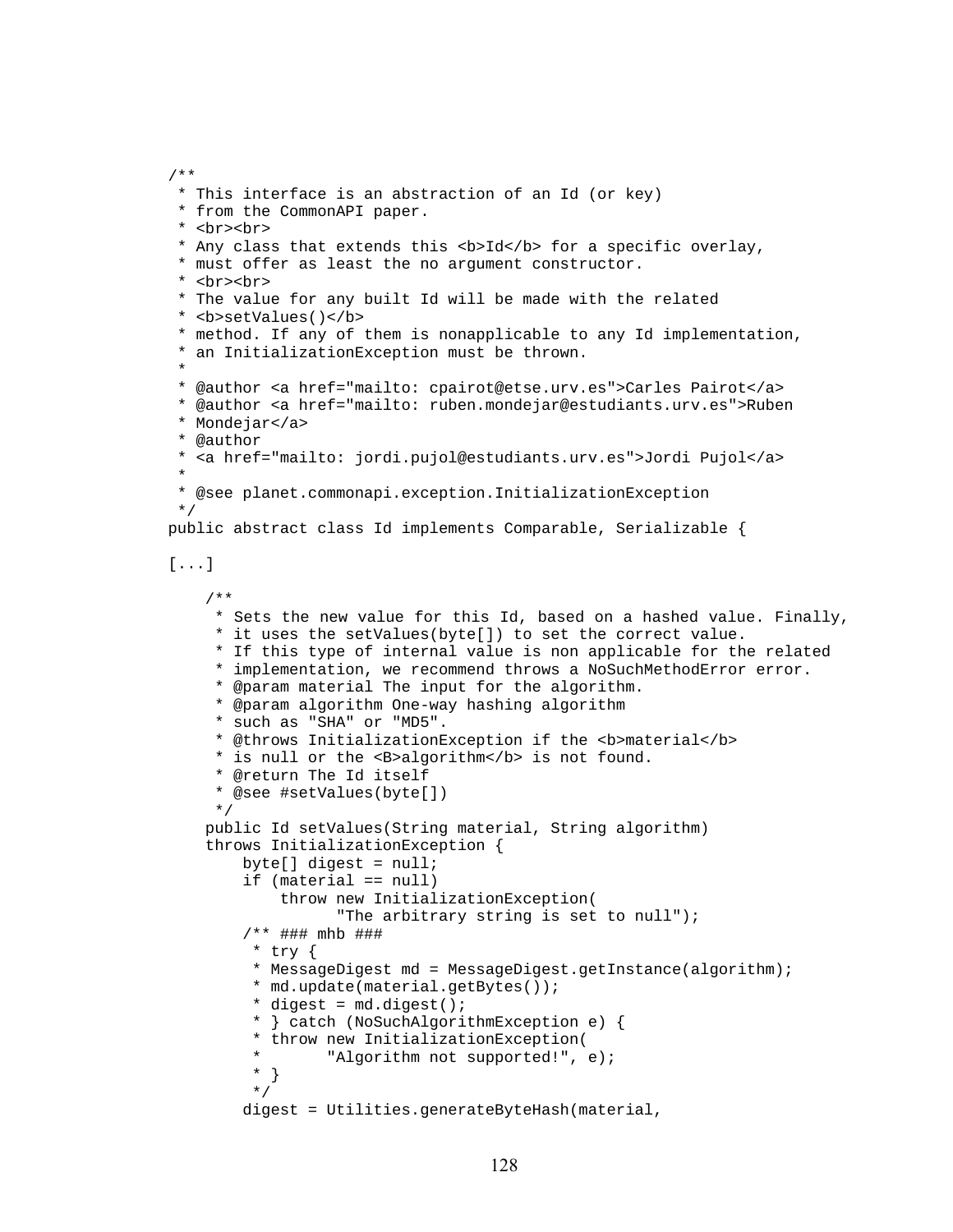```
algorithm); // ### mhb ###
         return setValues(digest); 
     } 
}
```
Java class "planet.generic.commonapi.factory.IdFactoryImpl":

Implements the new network topology HASHED where the network is built by reading

IP addresses (including IPv6 addresses) from a file and hashing the IP addresses. The IP

addresses are actually first looked up on the Internet by using the java.net host lookup

service. For IPv4 addresses, this may result in an "unknown host" error or of mapping to

the standard IP address format. For IPv6, Java currently just checks the formatting of the

address, without trying to look up the host on the Internet.

package planet.generic.commonapi.factory;

```
import java.io.IOException; 
import java.io.BufferedReader; // ### mhb ### 
import java.io.FileInputStream; // ### mhb ### 
import java.io.InputStreamReader; // ### mhb ### 
import java.io.FileNotFoundException; // ### mhb ### 
import java.lang.reflect.Method; 
import java.net.InetAddress; // ### mhb ### 
import java.net.UnknownHostException; // ### mhb ### 
import java.math.BigInteger; 
import java.util.Random; 
import planet.commonapi.Id; 
import planet.commonapi.exception.InitializationException; 
import planet.commonapi.factory.IdFactory; 
import planet.util.Utilities; 
import planet.util.Properties; // ### mhb ### 
/** 
  * This Factory generates unique Id from a material. 
  * @author 
  * <a href="mailto: jordi.pujol@estudiants.urv.es">Jordi Pujol</a> 
  * 07-jul-2005 
  */ 
public class IdFactoryImpl implements IdFactory {
```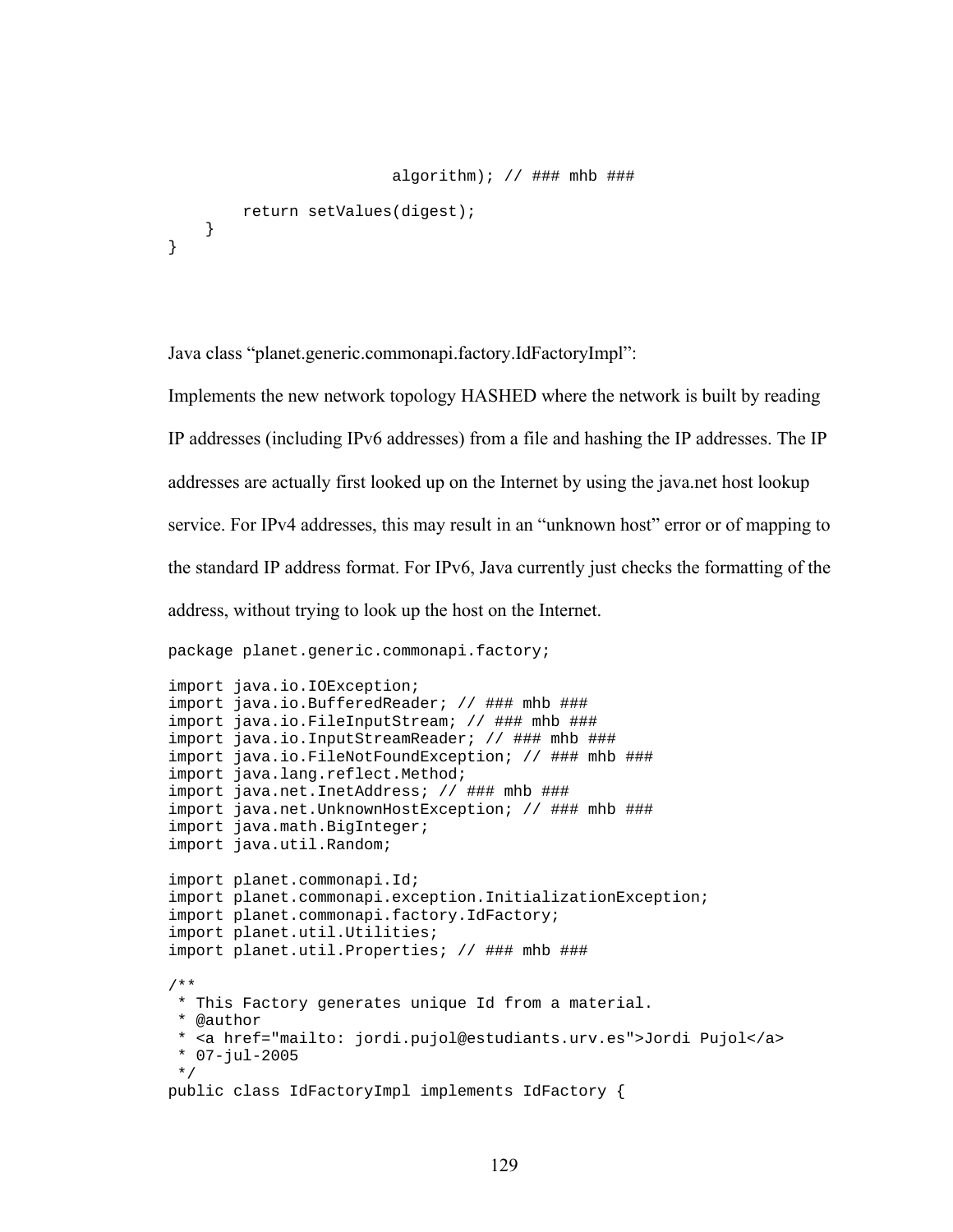```
[...]
```

```
 /** ### mhb ### 
      * Attributes for input from file for HASHED topology 
      */ 
     protected FileInputStream fileInput = null; 
     protected BufferedReader fileBuffer = null; 
     protected String readString = "NotNull"; 
[...] 
     /** 
      * Sets the specified initial values. 
      * @param idClass Class reference for the current Id implementation. 
      * @param topology Desired network topology. 
      * @param networkSize Desired network size. 
      * @return The same instance once it has been updated. 
      * @throws InitializationException if any error occurs during the 
      * initialization process. 
      * @see 
      * planet.commonapi.factory.IdFactory#setValues(java.lang.Class, 
      * java.lang.String, int) 
      */ 
    public IdFactory setValues(Class idClass, String topology, 
    int networkSize) 
     throws InitializationException { 
         //get constructors for idClass 
         this.idClass = idClass; 
         try { 
            Class types[] = \{int.class\};
             idDivideMethod = idClass.getMethod("divide",types); 
         } catch (Exception e) { 
             throw new InitializationException( 
                      "Cannot obtain divide(int) method for '" 
                      + idClass.getName() +"'.", e); 
         } 
         //read defaultTopology of network 
         this.topology = topology; 
         if (!Topology.isValid(topology)) 
             throw new InitializationException("The topology '" 
                    + topology 
                   + "' is not a valid topology for building new Ids."); 
         //initialize Random generator 
        this.random = new Random();
         //read the defaultSize of network. 
         this.networkSize = networkSize; 
         if (this.networkSize < 0) { 
             throw new InitializationException("The network size '" 
                      + networkSize + "' is invalid."); 
         }
```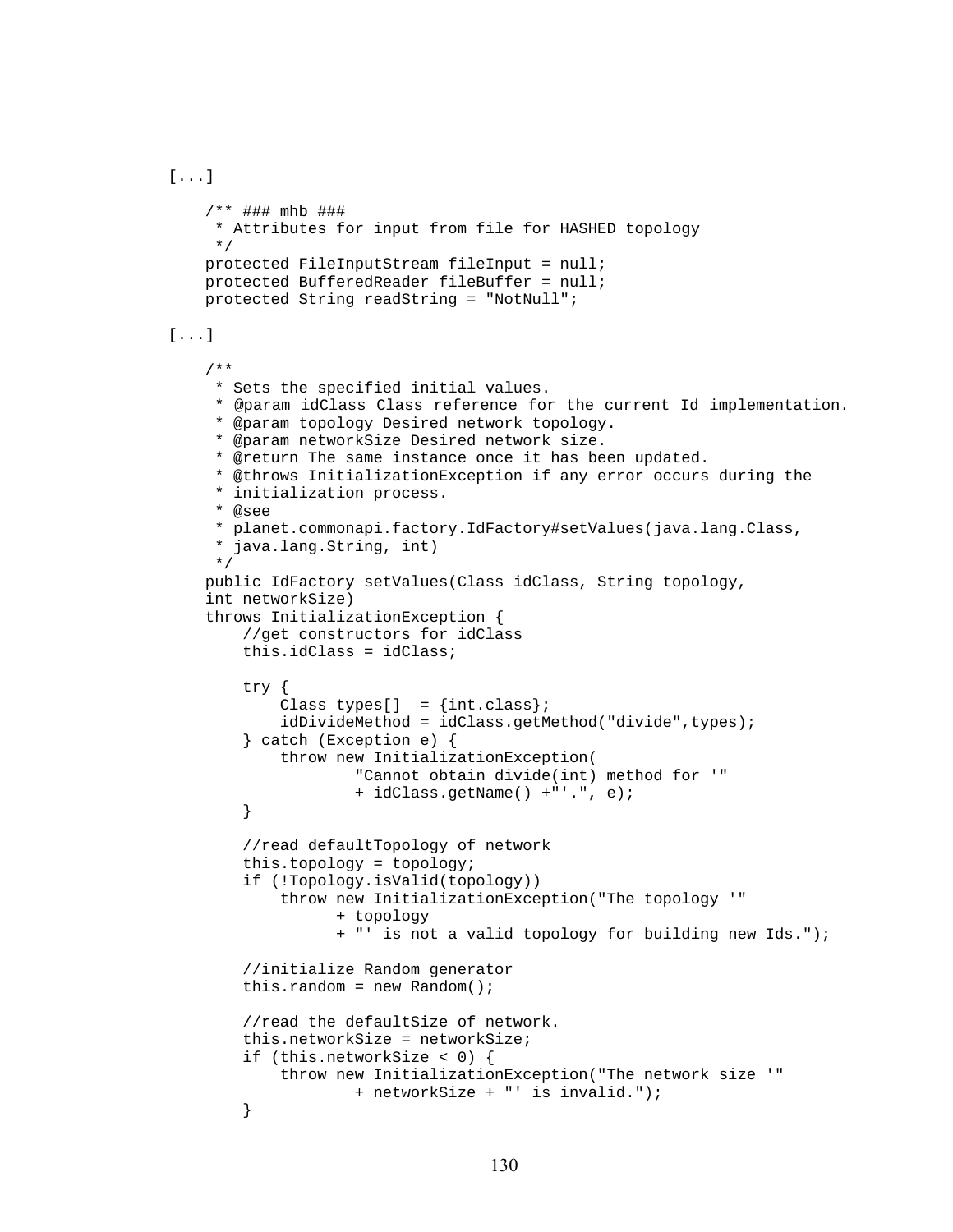```
 // ### mhb ### Open input file of list of 
         // hostnames to be hashed 
         if (this.topology.equalsIgnoreCase(Topology.HASHED)) { 
             try { 
                 fileInput = new FileInputStream( 
                         Properties.factoriesHostnames); 
             } catch(FileNotFoundException e) { 
                  throw new InitializationException( 
                         "Cannot find file with list of " 
                          + "hostnames to be hashed."); 
 } 
             fileBuffer = new BufferedReader( 
                         new InputStreamReader(fileInput)); 
         } 
         initDistributedAttr(); 
         return this; 
     } 
[...] 
     /** 
     * Builds an Id with the actual configuration of 
      * network topology and size. 
      * Use the protected method buildRandomId() to build the Id if the 
      * specified topology is random. 
      * @return A new Id generated with the actual configuration. 
      */ 
    public Id buildId() throws InitializationException { 
         Id toReturn = null; 
         if (this.topology.equalsIgnoreCase(Topology.RANDOM)) { 
             toReturn = buildRandomId(); 
         } else if (this.topology.equalsIgnoreCase(Topology.CIRCULAR)) { 
             if (this.actualBuiltIds >= this.networkSize ) { 
                  throw new InitializationException( 
                         "Cannot build a new instance of [" 
                          + idClass.getName() 
                          + "]. The topology network is [" 
                          + Topology.CIRCULAR 
                          + "] and just generated all possible Ids [" 
                          + this.networkSize+"]."); 
 } 
             this.actualValue = this.actualValue.add(this.chunkValue); 
             this.actualBuiltIds++; 
             toReturn = actualValue; 
         } else if (this.topology.equalsIgnoreCase(Topology.HASHED)) { 
             /** ### mhb ### 
              * Build Id for topology HASHED by reading 
              * hostname from file, 
              * converting it to an IP address (including IPv6 addresses) 
              * and hashing the result. Because of the 
              * PlanetSim architecture 
              * this works for both Chord and Symphony alike,
```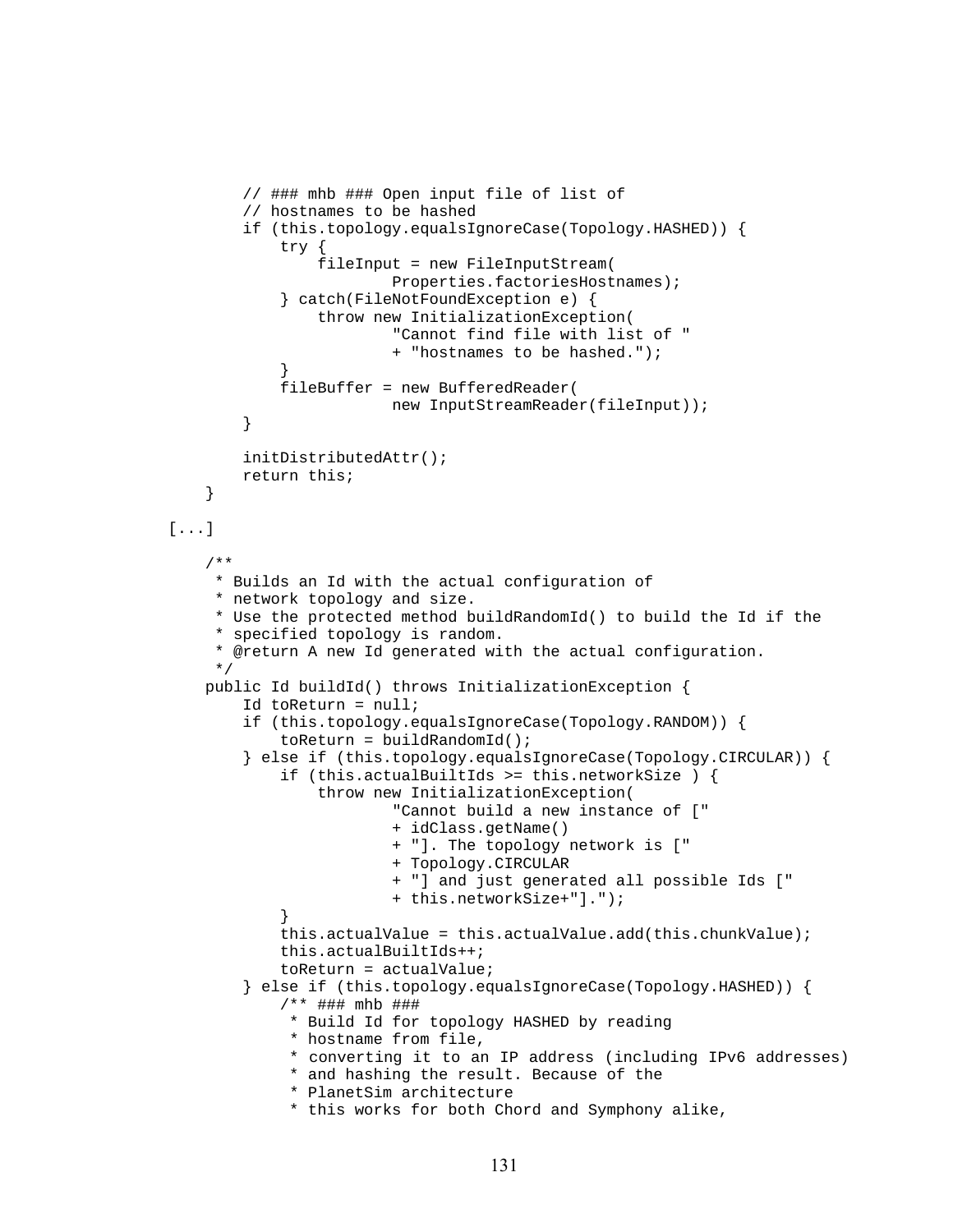```
 * without referring 
             * to or testing for the specific protocol in the code here.<br>*/
 */ 
             if (this.actualBuiltIds >= this.networkSize ) { 
                 throw new InitializationException( 
                         "Cannot build a new instance of [" 
                          + idClass.getName() 
                          + "]. The topology network is [" 
                          + Topology.HASHED 
                          + "] and just generated all possible Ids [" 
                          + this.networkSize+"]."); 
 } 
             // Read and hash next hostname from the input file, 
            // if any left 
             try { 
                 readString = fileBuffer.readLine(); 
             } catch(IOException e) {} 
            if(readString != null){ // Obtain IP address of host 
                 InetAddress hostIP = null; 
                 try { 
                     hostIP = InetAddress.getByName(readString); 
                 } catch (UnknownHostException e) { 
                     throw new InitializationException( 
                              "Cannot build a new instance of [" 
                              + idClass.getName() 
                              + "]. The topology network is [" 
                              + Topology.HASHED 
                              + "] and encountered unknown host [" 
                              + readString 
                              + "] in input."); 
 } 
                 // Perform the hashing using IP address string 
                 // in textual presentation 
                 toReturn = buildId(hostIP.getHostAddress(), 
                         Properties.factoriesHashAlgorithm); 
                 // Increment Id count 
                 this.actualBuiltIds++; 
                 if ( this.actualBuiltIds == this.networkSize ) 
                      // All Ids generated, so close file 
                     try { 
                          fileBuffer.close(); 
                      } catch(IOException e) {} 
             } else { 
                 // No input left, so close file and throw exception 
                 try { 
                     fileBuffer.close(); 
                 } catch(IOException e) {} 
                 throw new InitializationException( 
                         "Cannot build a new instance of [" 
                          + idClass.getName() 
                          + "]. The topology network is [" 
                          + Topology.HASHED 
                          + "] and ran out of input file "
```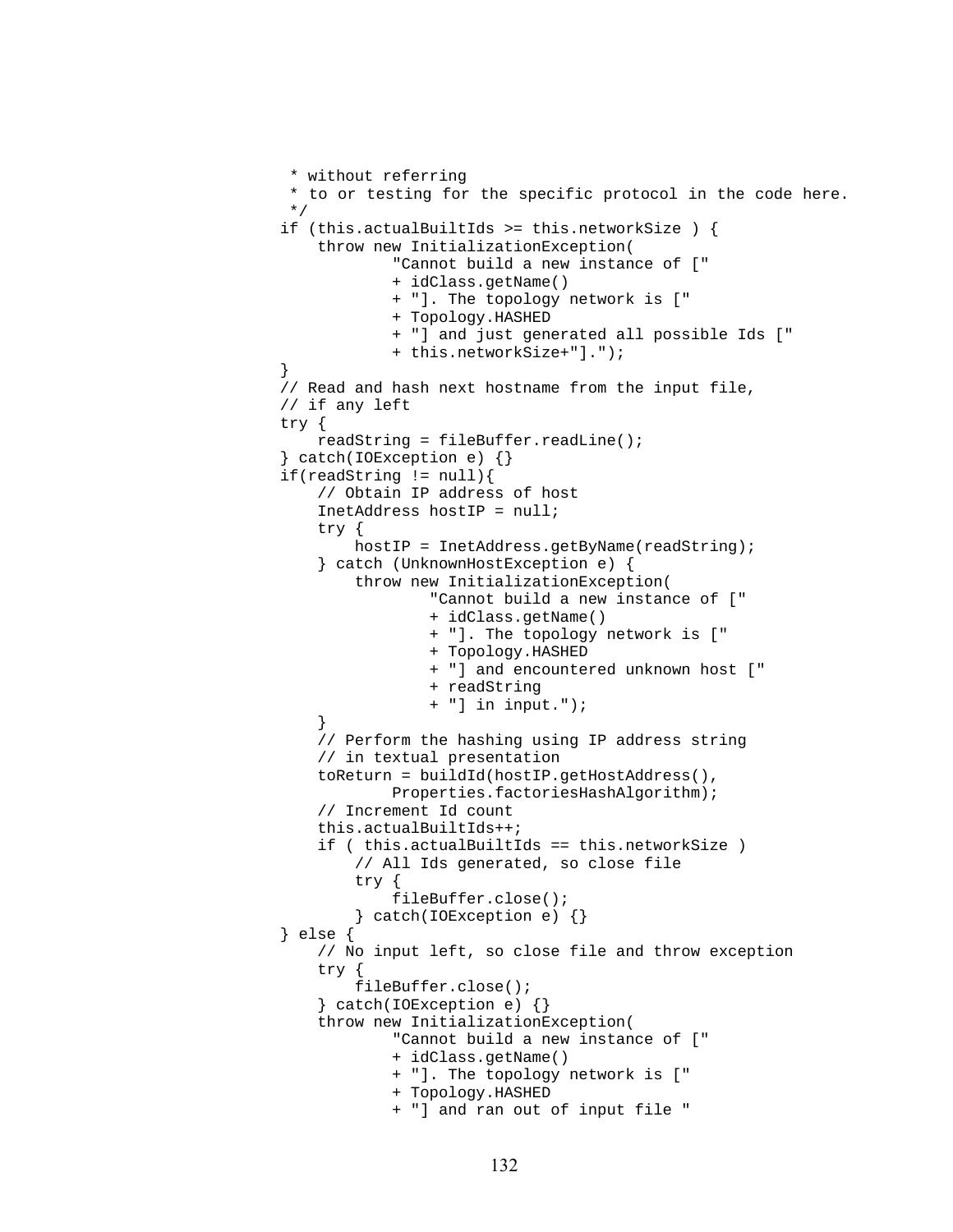```
+ "entries to generate " 
                          + " all requested Ids [" 
                          + this.networkSize+"]."); 
 } 
              /** ### mhb ### 
               * End of HASHED code 
               */ 
         } else { 
             throw new InitializationException( 
                      "Cannot build a new Id under the " 
                      + "current network topology [" 
                      + this.topology 
                      + "]."); 
 } 
         System.out.println("### mhb IdFactoryImpl.buildId ### Id = " 
                      + toReturn); 
         return toReturn; 
     } 
[...] 
}
```
Java class "planet.generic.commonapi.factory.Topology":

Here the new network topology HASHED is introduced as a valid input parameter in the

corresponding configuration files.

```
package planet.generic.commonapi.factory; 
/** 
  * This class allows the programmer to specify 
  * all the topologies of the 
  * networks. Currently there exist four topologies: 
  * <ul> 
  * <li><b>HASHED ("Random")</b>: 
  * Where the node IDs are hashed hostnames.</li> ### mhb ### 
  * <li><b>RANDOM ("Random")</b>: 
  * Where the Id of nodes are distributed randomly.</li> 
  * <li><b>CIRCULAR ("Circular")</b>: 
  * Where the Id of nodes are distributed uniformly.</li> 
  * <li><b>SERIALIZED ("Serialized")</b>: 
  * Where the entire ring are restored from serialized 
  * state file.</li> 
 * </ul>
  * @author Jordi Pujol 
  * @see planet.commonapi.Id Id 
  */ 
public class Topology { 
       /** ### mhb ###
```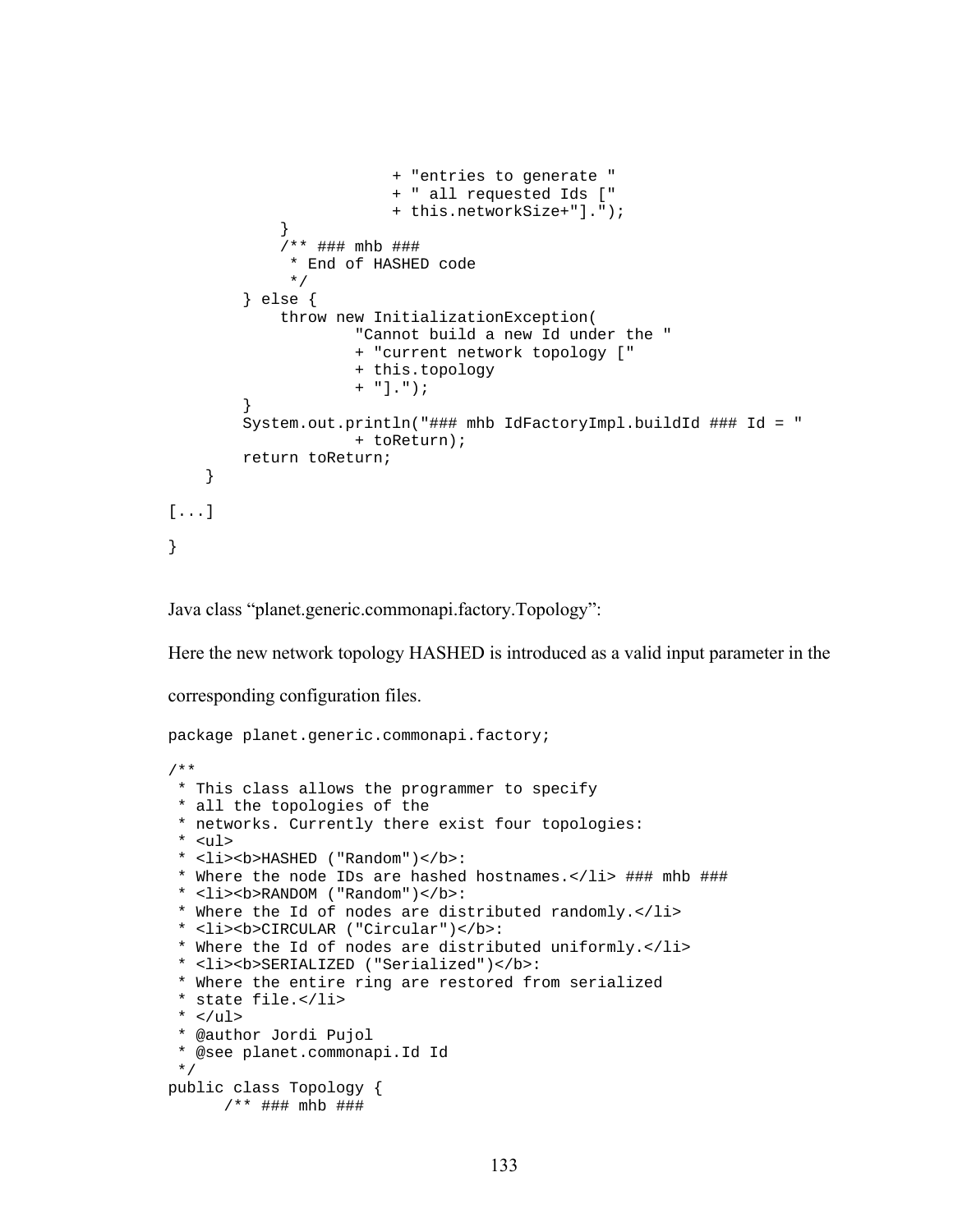```
 * This topology specifies that the node IDs 
  * are obtained by hashing 
  * hostnames (Internet addresses) that are read from a file. 
  */ 
 public static final String HASHED = "Hashed"; 
 /** 
  * This topology specify that the Id of nodes 
  * are distributed randomly. 
  */ 
 public static final String RANDOM = "Random"; 
 /** 
  * This topology specify that the Id of nodes 
  * are distributed uniformly 
  * in the ring. 
  */ 
 public static final String CIRCULAR = "Circular"; 
 /** 
  * This topology specify that the entire ring 
  * are restored from serialized 
  * state file. 
  */ 
 public static final String SERIALIZED = "Serialized"; 
 /** 
 * Identify if the <b>topology</b> specified is valid or not.
  * @param topology Topology to test if is valid. 
 * @return true if <b>topology</b> is valid.
  * False in another case. 
  */ 
 public static boolean isValid(String topology) { 
       return 
       topology != null && ( 
              topology.equalsIgnoreCase(HASHED) || // ### mhb ### 
              topology.equalsIgnoreCase(RANDOM) || 
              topology.equalsIgnoreCase(CIRCULAR) || 
              topology.equalsIgnoreCase(SERIALIZED)); 
 } 
 /** 
 * Inform when the specified <b>topology</b> is valid to
 * build <b>new instances with sentence <i>new</i>></b>.
  * Actually, only the SERIALIZED topology is not valid. 
  * @param topology Topology to test. 
  * @return true if the topology is RANDOM or CIRCULAR. false 
  * in other case. 
  */ 
 public static boolean isValidForNew(String topology) { 
       return 
              topology.equalsIgnoreCase(HASHED) || // ### mhb ### 
              topology.equalsIgnoreCase(RANDOM) || 
              topology.equalsIgnoreCase(CIRCULAR);
```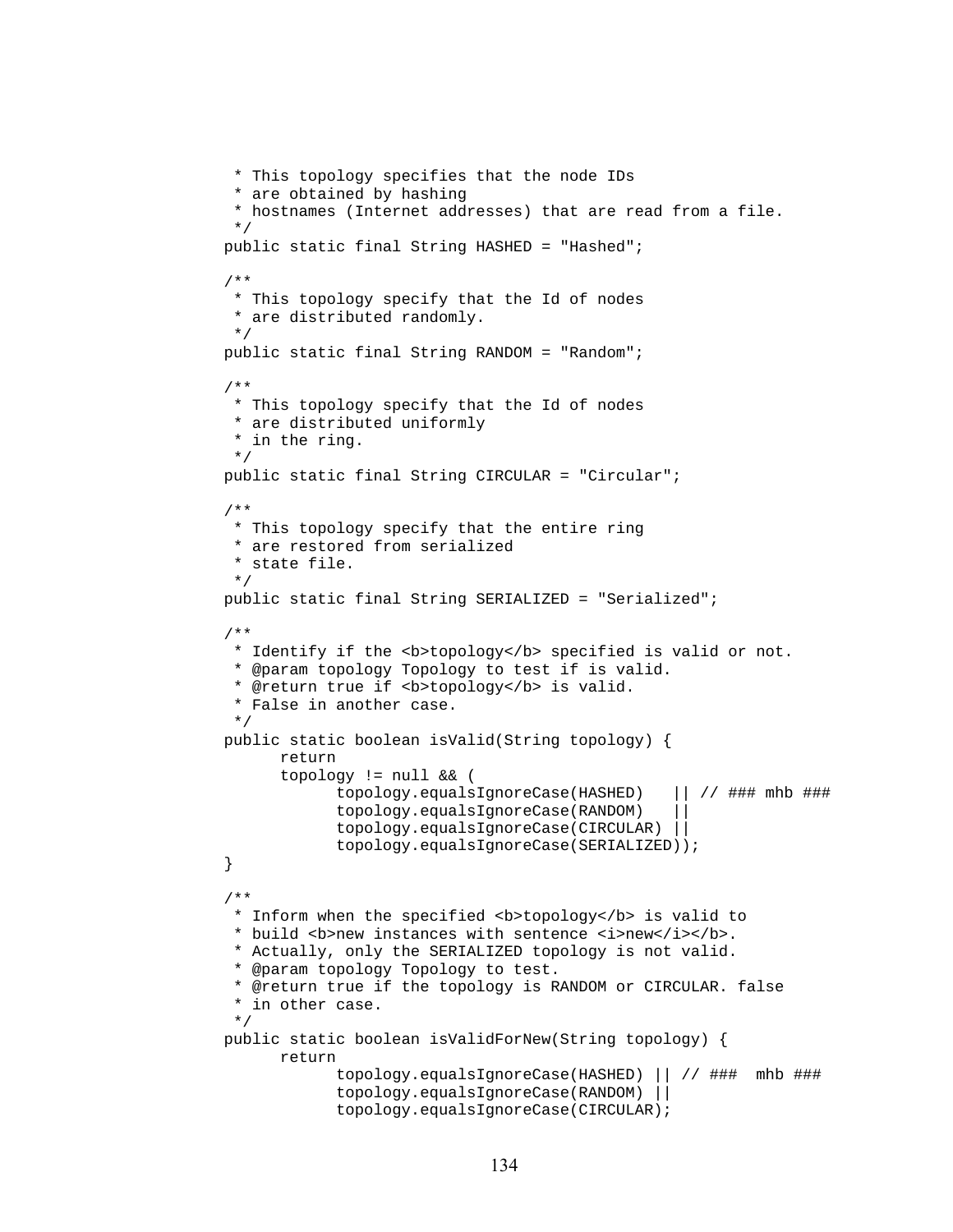}

}

Java class "planet.symphony.results.ResultsGMLGenerator":

To customize Symphony graphics, the new package planet.symphony.results was added and the generic class ResultsGMLGenerator from planet.generic.commonapi.results copied here. Then the edges for long distance links were changed into dashed lines for better readability when printed. Node placement was changed so that the location on the circle corresponds to the node ID that is in the range from 0 to 1. A dummy node was added to the graph that shows the circle with unit perimeter on which the nodes are placed. Example graphics generated with this are displayed in Sections 3.4 and 3.5.

package planet.symphony.results; // ### mhb ###

import java.io.BufferedWriter; import java.io.FileOutputStream; import java.io.IOException; import java.io.OutputStreamWriter;

```
import planet.commonapi.Network; 
import planet.commonapi.Node; 
import planet.commonapi.exception.InitializationException; 
import planet.commonapi.results.ResultsConstraint; 
import planet.commonapi.results.ResultsGenerator; 
// ### mhb ### start 
import planet.generic.commonapi.results.ResultsEdgeImpl; 
import planet.generic.commonapi.results.ResultsGMLProperties; 
import planet.generic.commonapi.results.ResultsNames; 
import planet.symphony.SymphonyId; 
// ### mhb ### end 
import planet.util.Properties; 
/** 
 * @author 
 * <a href="mailto: jordi.pujol@estudiants.urv.es">Jordi Pujol</a>
```

```
 * 15/02/2005 
 */
```

```
public class ResultsGMLGenerator implements ResultsGenerator {
```

```
[...]
```
/\*\*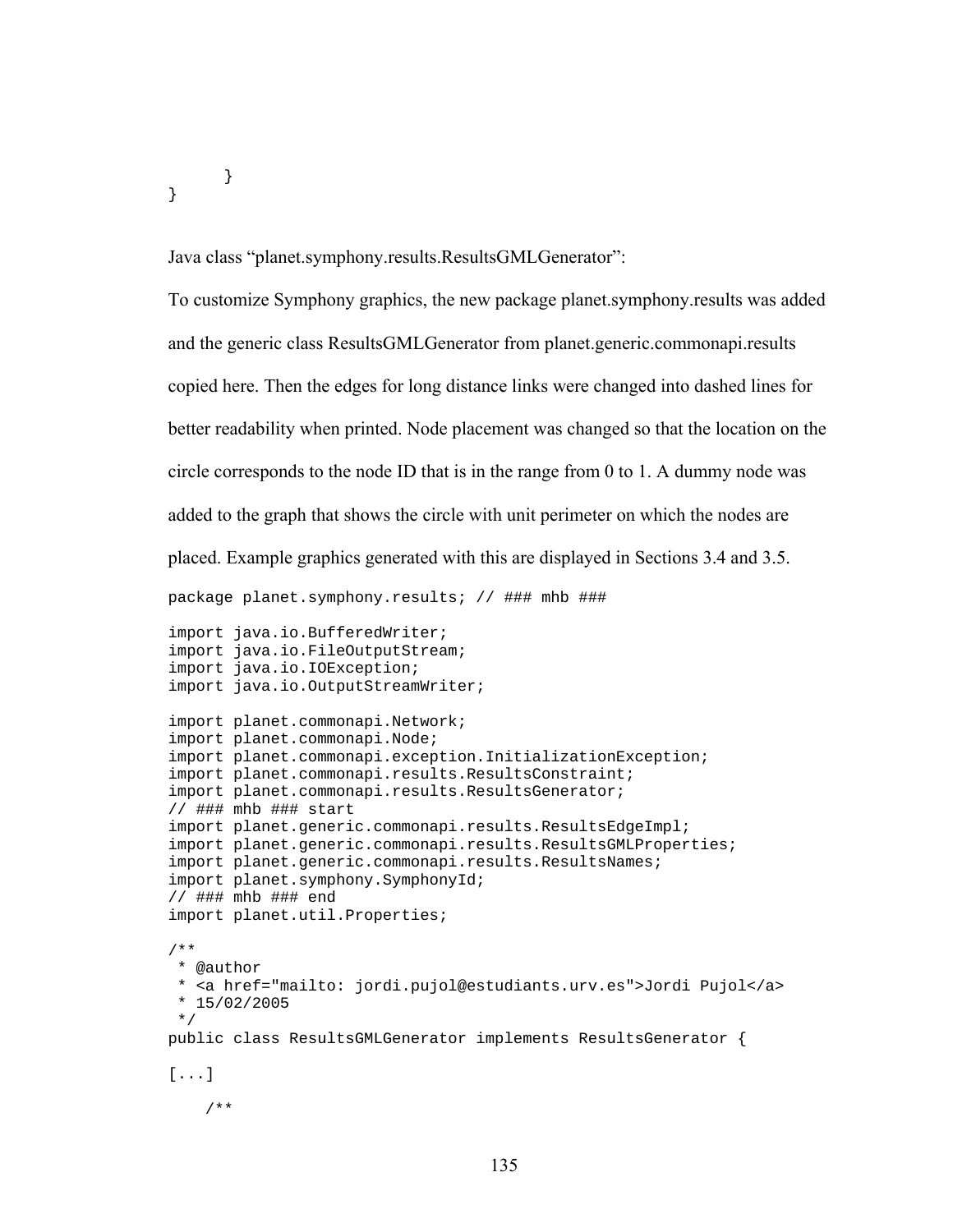```
 * This method generates GML information into <b>out</b> file 
  * for a stable Overlay ring using GML format. 
  * @param network Network. 
  * @param out Path of the file to write it out. 
  * @param constraint Constraint used to select 
  * edges for resulting Overlay graph 
  * @param wholeNetworkLayout This boolean indicates 
  * if we want to shown 
  * all the nodes of the network. 
  * @see 
  * planet.commonapi.results.ResultsGenerator#generateResults( 
        planet.commonapi.Network,
  * java.lang.String, 
        planet.commonapi.results.ResultsConstraint, boolean)
  */ 
 public void generateResults(Network network, String out, 
         ResultsConstraint constraint, boolean wholeNetworkLayout) { 
     StringBuffer buffer = new StringBuffer( 
             "graph [\n\ln \ \ ] +
              "\tid 0\n" + 
              "\tdirected 0\n" + 
             "\thierarchic 1\n" +<br>"\tlabel \"\"\n
                        \setminus"\setminus"\setminusn");
    java.util.Iterator it = network.iterator();
     ResultsGMLProperties gmlProps = null; 
     try { 
         gmlProps = (ResultsGMLProperties) 
               Properties.getResultsPropertiesInstance( 
                     ResultsNames.GML); 
     } catch (InitializationException e) { 
         e.printStackTrace(); 
         System.exit(-1); 
     } 
     double radius = (network.size() * gmlProps.minimalNodeDistance) 
                             / (2.0 * Math.PI); 
    // ### mhb ### double da = (2.0 * \text{Math.PI}) / network.size();
     // x cartesian coordinate of the node 
     double x; 
     // y cartesian coordinate of the node 
     double y; 
     // Initial angle of the circular Identifier Space 
    double a = 0.0;
     // Draw the circle with perimeter 1 as dummy node ### mhb ### 
     buffer.append("\tnode [\n" + 
              "\t\tid \"Circle\"\n" + 
              "\t\tlabel \"Circle\"\n" + 
              "\t\tgraphics\n" + 
             "\t\t[\n" +
             "\t\tt\tx " + radius + "\n" +
             "\t\t\ty " + radius + "\n" +
```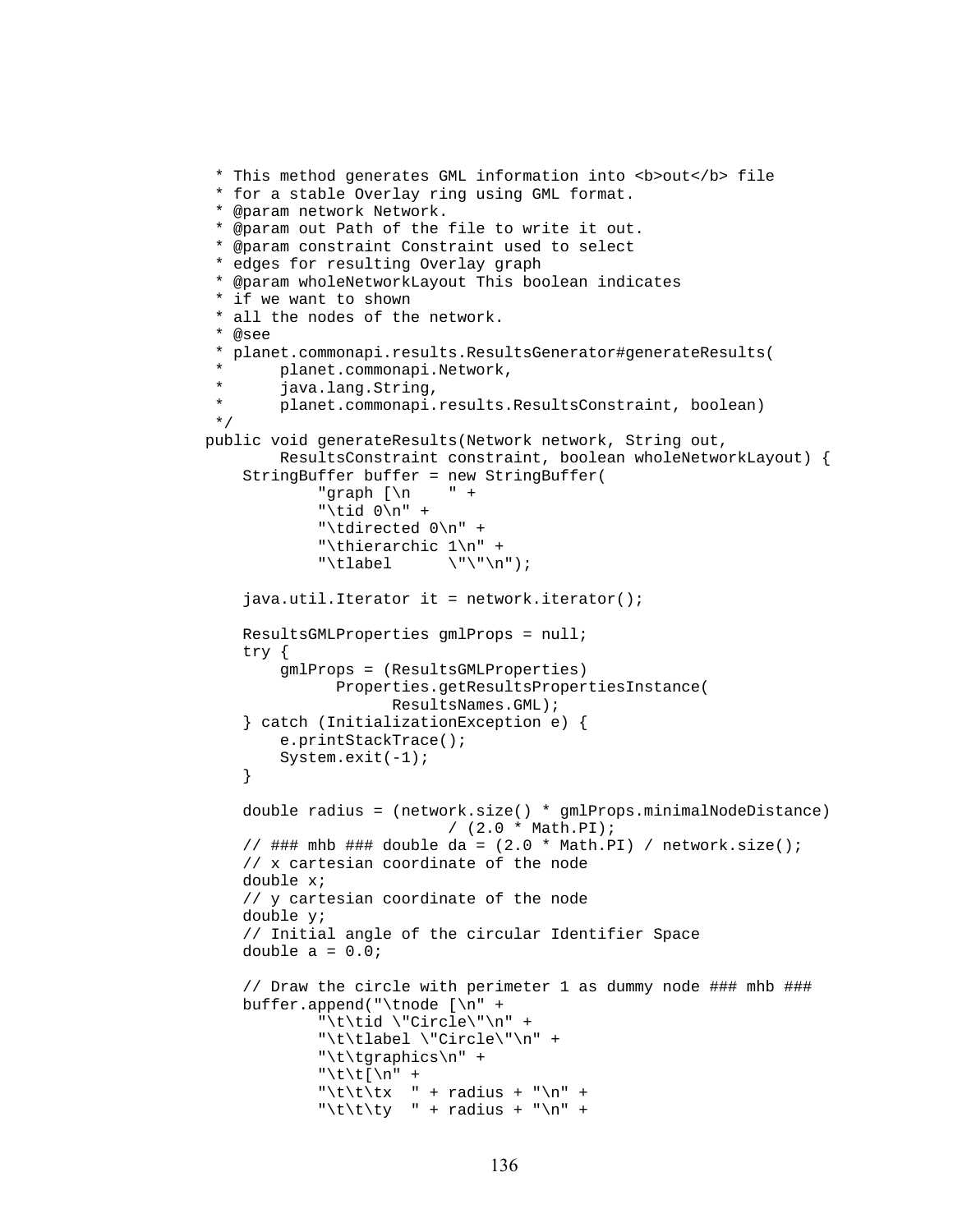```
"\t\t\tw " + 2*radius + "\n" +
          "\t\t\th " + 2*radius + "\n" +
           "\t\t\ttype \"ellipse\"\n" + 
          "\t\t\tfill \"#CCCCCC\"\n" +
           "\t\t\toutline \"#CCCCCC\"\n" + 
          "\t\t]\n" +
           "\t\tLabelGraphics\n" + 
          "\t\t[\n\n' +"\t\t\ttext \"\"\n" +
           "\t\t\tfontSize " + gmlProps.fontSize + "\n" + 
          "\t\tt\t\td"\t\tt\model \ \nu\llbracket\ \mathbf{r} \mathbf{n} \ +
          "\t\tt\t\anchor \null'\n''\n'' +"\t\t]\n" +"\tilde\tau\java.util.Collection E = new java.util.HashSet();
 // node GML clause 
 while (it.hasNext()) { 
     Node node = (Node) it.next(); 
      // Calculate location on circle (angle) 
    // from node ID ### mhb ### 
     a = 2. * Math.PI *((SymphonyId)node.getId()).getDoubleValue(); 
    x = radius * (1 + \text{Math.} \cos(a));
    y = radius * (1 + \text{Math.sin}(a));
      /////////// GML Template header \\\\\\\\\\\\\\ 
     String header = "\tnode [\n\t\tid \"" + 
              node.getId() + "\n" \n'"\t\tlabel \"" + node.getId() + "\"\n" +
                "\t\tgraphics\n" + 
               "\t\t[\n" +
               "\t\tt\tx " + x + "\n" +
               "\t\t\ty " + y + "\n" +
               "\t\tt\% " + gmlProps.width + "\n" +
               "\t\tt\th " + gmlProps.height + "\n" +
               "\t\t\ttype \"" + gmlProps.shape + "\"\n";
      ////////// GML Template footer \\\\\\\\\\\\\\\ 
     String footer = "\tt\tilde{\text{t}} = "\tt\tilde{\text{t}} gmlProps.outline + "\"\n" + 
               "\t\t]\n" +
                "\t\tLabelGraphics\n" + 
               "\t\t[\n\n' +"\t\t\ttext \"" + node.getId() + "\"\n" +
                "\t\t\tfontSize " + gmlProps.fontSize + "\n" + 
                "\t\t\tfontName \"" + gmlProps.fontName + "\"\n" + 
               "\t\tt\t\model \qquad \t\nu\lbrack\n\lbrack\n\lbrack\n\lbrack\n\lbrack\n\lbrack\n\lbrack\n\lbrack\n\lbrack\n\lbrack\n\lbrack\n\lbrack\n\lbrack\n\lbrack\n\lbrack\n\lbrack\n\lbrack\n\lbrack\n\lbrack\n\lbrack\n\lbrack\n\lbrack\n\lbrack\n\lbrack\n\lbrack\n\lbrack\n\lbrack\n\lbrack\n\lbrack\n\lbrack\n\lbrack\n\lbrack\n\lbrack\n\lbrack\n\ "\t\t\tanchor \"null\"\n" + 
               "\t\t]\n" +"\t]\n";
```
if (!wholeNetworkLayout) {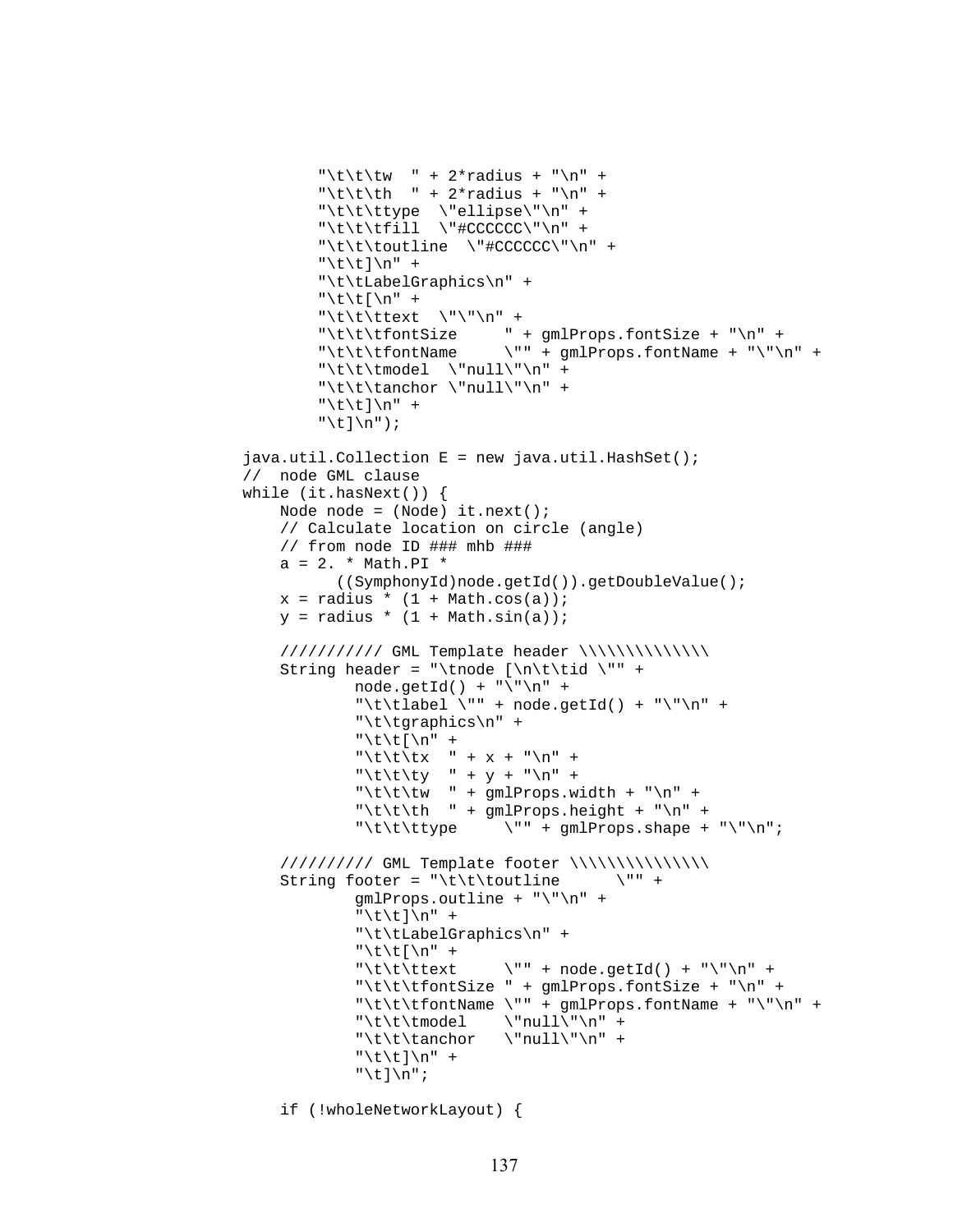```
if (constraint.isACompliantNode(node.getId()))<br>buffer.append(header + "\t\t\tfill \""
                            buffer.append(header + "\\t\tilde{1}] + gmlProps.fill 
                                        + "\n\\' \n\\' + footer;
                  } else { 
                       if (constraint.isACompliantNode(node.getId())) { 
                             buffer.append(header + "\t\t\tfill \"" 
                                         + gmlProps.fill 
                                        + "\n\\'n" + footer;
                        } else { 
                            buffer.append(header + "\t\tt\tilde{1}] \"
                                         + gmlProps.alternativeFill + "\"\n" 
                                         + footer); 
 } 
 } 
                 // ### mhb ### a = a + da;
            } 
            it = network.iterator(); 
            while (it.hasNext()) { 
                  Node node = (Node) it.next(); 
                  node.buildEdges(ResultsNames.GML,E, constraint); 
            } 
           it = E.iterator();
            while (it.hasNext()) { 
                  ResultsEdgeImpl e = (ResultsEdgeImpl) it.next(); 
\gamma ### mhb ### buffer.append("\tedge [\n\t\tsource \"" +
                            e.qetSource() + "\"\n" +
 "\t\ttarget \"" + e.getTarget() + "\"\n" + 
 "\t\tlabel \"\"\n" + 
                             "\t\tgraphics\n" + 
                            "\t\t[\n" +
                             "\t\t\tfill \"" + e.getFill() + "\"\n" + 
                            "\t\t]\n" + "\t\tLabelGraphics\n" + 
                            "\t\t\\t[\n\n\frac{m" +}{}"\t\t]\n" +
                            "\backslash t] \backslash n"); */
                  // Make red lines (long-distance links) dashed, 
                  // others solid ### mhb ### 
                 String lineFill = e.getFill();
                  String lineStyle = "solid"; 
                  if( lineFill.equalsIgnoreCase("#FF0000") ) 
                             lineStyle = "dashed"; 
                  buffer.append("\tedge [\n\t\tsource \"" + e.getSource() + 
                            " \backslash" \backslash n" +"\t\ttarget \"" + e.getTarget() + "\"\n" +
                             "\t\tlabel \"\"\n" + 
                             "\t\tgraphics\n" + 
                            "\t\t\\t[\n\n' +"\t\t\t\till \qquad \qquad \qquad \text{linear} \qquad \qquad \text{linear} \qquad \qquad \text{linear} \qquad \qquad \text{linear} \qquad \text{linear} \qquad \text{linear} \qquad \text{linear} \qquad \text{linear} \qquad \text{linear} \qquad \text{linear} \qquad \text{linear} \qquad \text{linear} \qquad \text{linear} \qquad \text{linear} \qquad \text{linear} \qquad \text{linear} \qquad \text{linear} \qquad \text{linear} \qquad \text{linear} \qquad \text{linear} \qquad \text{linear} \qquad \text{linear} \qquad \text{linear} \qquad \text{linear} \qquad \"\t\t\tstyle \"" + lineStyle + "\"\n" +
                            "\t\t]\n" +
```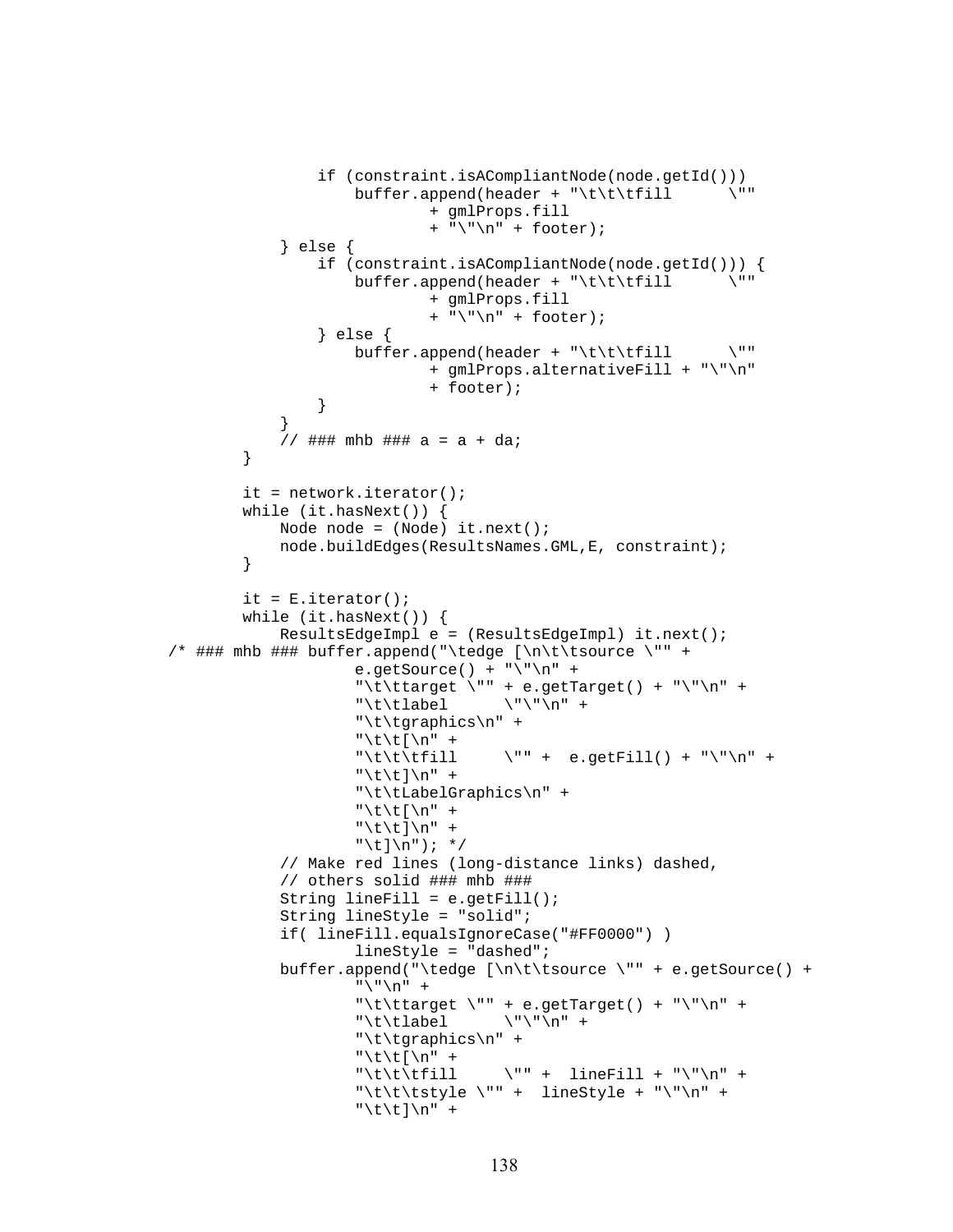```
 "\t\tLabelGraphics\n" + 
                     "\t\tilde\tau\"\t\t]\n" +
                     "\t]\n^n;
         } 
         buffer.append("]"); 
         try { 
            FileOutputStream F = new FileOutputStream(out); BufferedWriter BF = new BufferedWriter( 
                                      new OutputStreamWriter(F)); 
             BF.write(buffer.toString()); 
             BF.close(); 
         } catch (IOException e) { 
 } 
     }
```
Java class "planet.test.dht2.DHTApplication":

}

Previously hard coded specification of SHA-1 hashing is changed to make use of the new

FACTORIES\_HASHALGORITHM configuration parameter. This allows use of all the

hash algorithms in the added Jacksum package for this DHT test.

```
package planet.test.dht2; 
import java.util.Hashtable; 
import java.util.Iterator; 
import java.util.Set; 
import java.util.Vector; 
import planet.commonapi.Application; 
import planet.commonapi.EndPoint; 
import planet.commonapi.Id; 
import planet.commonapi.NodeHandle; 
import planet.commonapi.exception.InitializationException; 
import planet.generic.commonapi.factory.GenericFactory; 
import planet.util.Properties; // ### mhb ### 
/** 
  * Application that contains all key/values pairs, 
  * required for owner Node Id. 
 * 
  * @author Carles Pairot <cpairot@etse.urv.es> 
  * @author Jordi Pujol <jordi.pujol@estudiants.urv.es>
```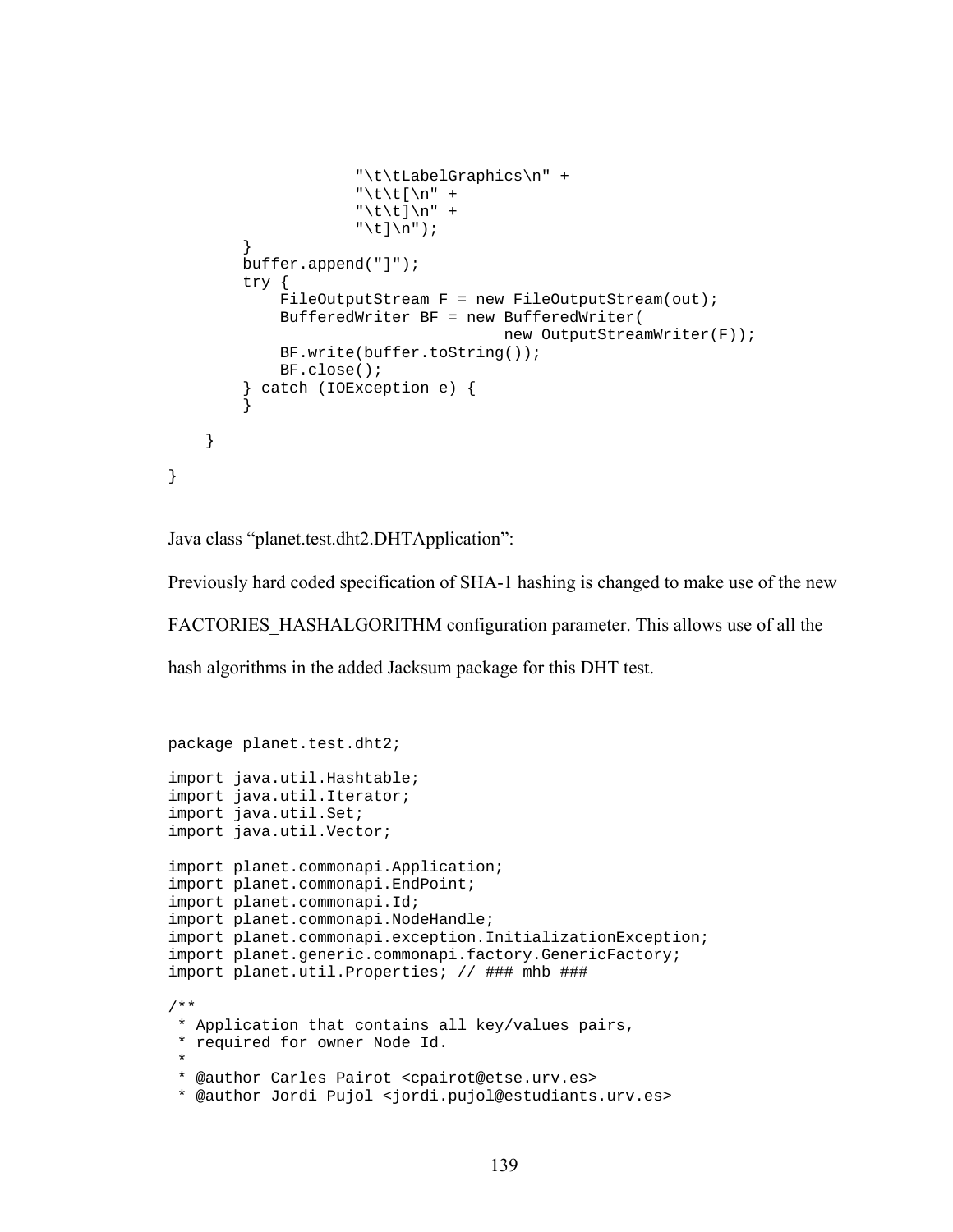```
 * @author Marc Sanchez <marc.sanchez@estudiants.usrv.es> 
  */ 
public class DHTApplication implements Application { 
    public static final String APPLICATION_ID = 
            "SymphonyDHTApplication"; 
     private String appId = APPLICATION_ID; 
     private Id id; 
     private Hashtable data = new Hashtable(); 
     private EndPoint endPoint = null; 
[...] 
     /** 
      * This method retrieves value from a key 
      * from the dsitributed repository build on top of 
      * Symphony Lookup protocol. 
      * @param msg The message exchanged between applications. 
      */ 
     public void retrieve(DHTMessage msg) { 
        String key = msg.getKey();
         if (msg.getVectorValue() == null) { 
             DHTMessage reply = new DHTMessage(this.id, 
            DHTMessage.LOOKUP, key, (Vector) data.get(key)); 
            endPoint.route(msg.getSource(), reply, null);
         } else { 
             try { 
                 Id target = GenericFactory.buildId(key, 
                         Properties.factoriesHashAlgorithm); 
                 /* ### mhb ### Id target =
                         GenericFactory.buildId(key, "SHA"); */ 
                 System.out.println("\n\tINFO: '" 
                         + msg.getVectorValue() 
                         + "' Bound to '" + target + "'\t....OK\n"); 
             } catch (InitializationException e) { 
                 e.printStackTrace(); 
 } 
 } 
     } 
[...] 
     /** 
      * Owner SymphonyDHTApplication method 
      * which permits to send a Message with a 
      * key/value pair, for INSERT. 
     * IMPORTANT: the <b>/>b> key </b> is in hexadecimal format.
 * 
      * @param key 
      * Text to be used as material for 
      * construct Message Id, in 
                  hexadecimal format.
      * @param value 
                  Related value to that key.
```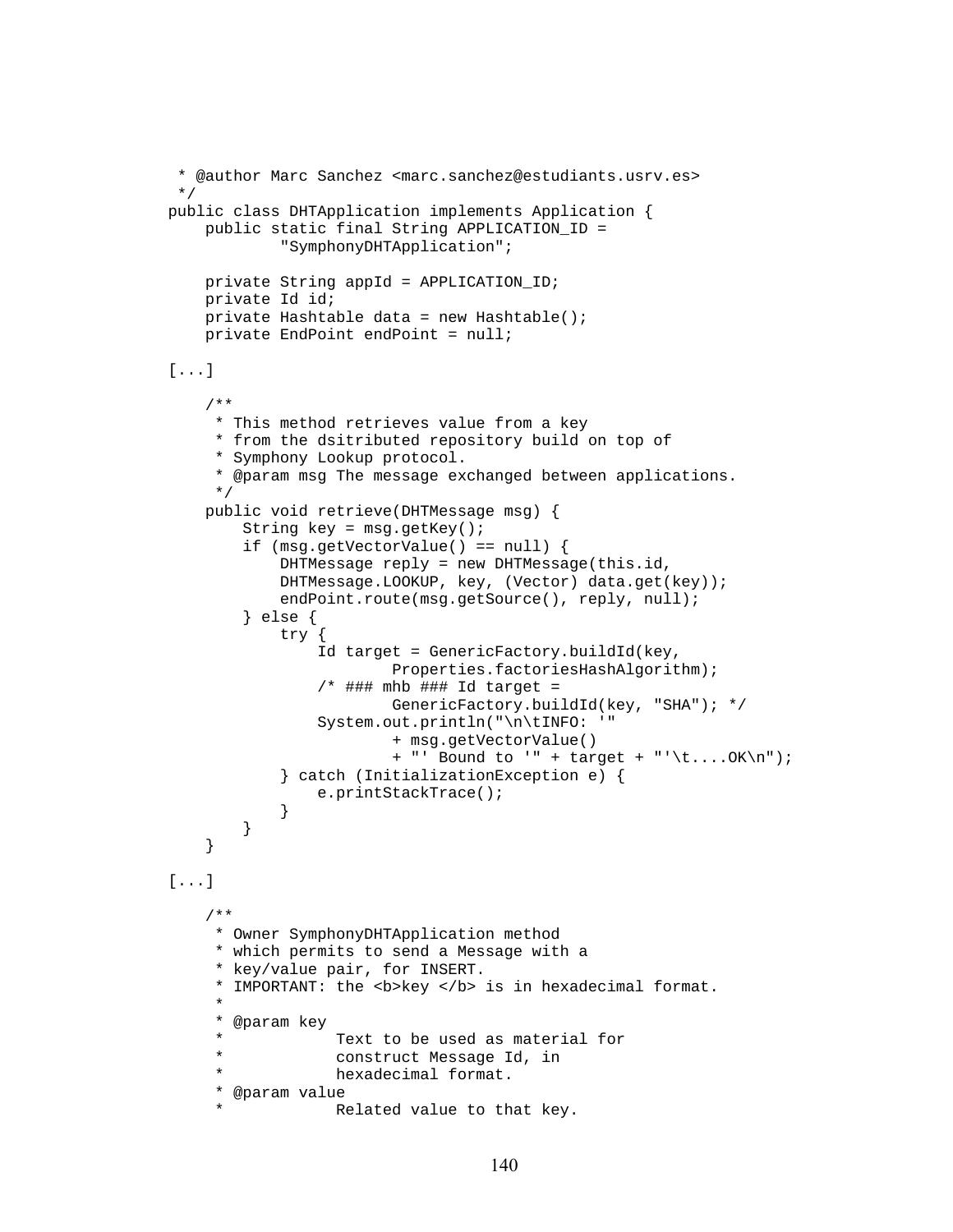```
 */ 
     public void insert(String key, String value) { 
         try { 
             DHTMessage msg = new DHTMessage(this.id, 
                                      DHTMessage.INSERT, key, value); 
             Id target = GenericFactory.buildId(key, 
                                Properties.factoriesHashAlgorithm); 
             /* ### mhb ### Id target =
                   GenericFactory.buildId(key, "SHA"); */ 
             System.out.println(" INSERT '" + target 
                   + "'\t Tied To '" + value + "'"); 
            endPoint.route(target, msg, null);
         } catch (InitializationException e) { 
             e.printStackTrace(); 
 } 
     } 
     /** 
      * Owner SymphonyDHTApplication method 
      * which permits to send a Message with a 
      * key/value pair, for LOOKUP. 
     * IMPORTANT: the <b>key </b> is in hexadecimal format.
 * 
      * @param key 
     * Text to be used as material for construct<br>* Mossage Id in boundarimal format
                   Message Id, in hexadecimal format.
      */ 
     public void lookup(String key) { 
         try { 
             DHTMessage msg = new DHTMessage(this.id, 
                   DHTMessage.LOOKUP, key, (Vector) null); 
             Id target = GenericFactory.buildId(key, 
                   Properties.factoriesHashAlgorithm); 
             /* ### mhb ### Id target =
                   GenericFactory.buildId(key, "SHA"); */ 
             System.out.println(" LOOKUP Of Target '" + target + "'"); 
            endPoint.route(target, msg, null);
         } catch (InitializationException e) { 
             e.printStackTrace(); 
 } 
     } 
[...]
```
Java class "planet.test.dht2.DHTTest":

}

This is the executable main program used for generating the results reported in this thesis. It is part of the PlanetSim distribution, but needed to be modified as shown to generate a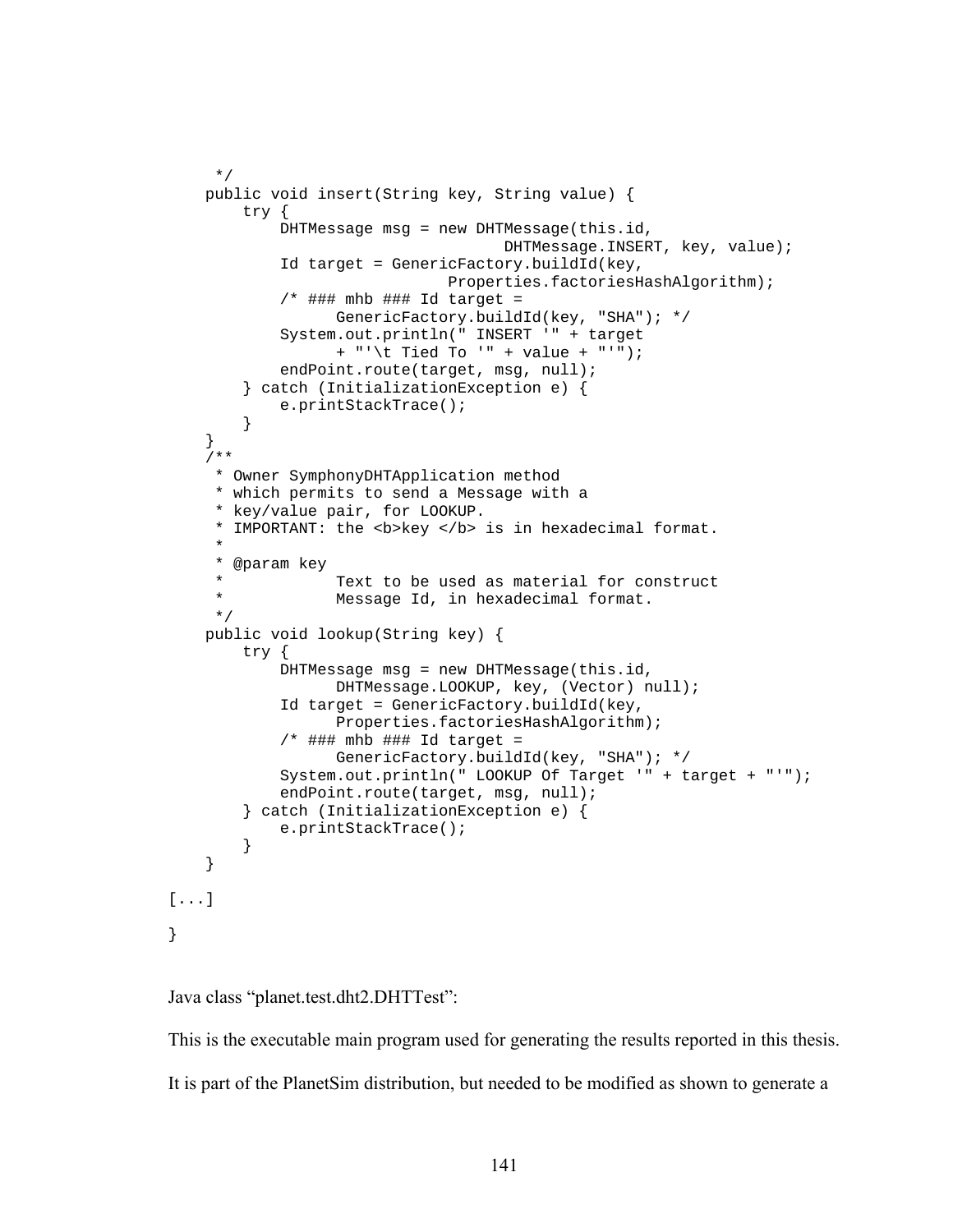graphical representation of the network in GML format (as described in the User and Developer Tutorial distributed with PlanetSim). The generated ".gml" file is always placed in folder "out". The resulting graph can be displayed by double clicking on "yed.jar" in folder "lib" and opening the ".gml" file.

```
package planet.test.dht2; 
import java.io.BufferedReader; 
import java.io.FileInputStream; 
import java.io.FileNotFoundException; 
import java.io.IOException; 
import java.io.InputStreamReader; 
import planet.commonapi.Network; 
import planet.commonapi.exception.InitializationException; 
import planet.generic.commonapi.GenericApp; 
import planet.generic.commonapi.factory.GenericFactory; 
import planet.generic.commonapi.results.ResultsNames; // ### mhb ### 
import planet.simulate.Results; 
import planet.test.TestNames; 
import planet.util.Properties; 
/** 
  * Main application that tests to inserts a wide number of key/value 
  * pairs at the ring and looks up a concrete existing key. 
  * @author Carles Pairot <cpairot@etse.urv.es> 
  * @author Jordi Pujol <jordi.pujol@estudiants.urv.es> 
                            <marc.sanchez@estudiants.urv.es>
  * @version 1.0 
  */ 
public class DHTTest extends GenericApp { 
     /** 
      * Constructor that initialize a network with MAX_NODES, 
      * and register over each node 
      * an instance of SymphonyDHTApplication. 
      */ 
     public DHTTest() throws InitializationException { 
         // arguments: properties file, application level, 
         // events, results, serialization 
         /** ### mhb ### 
          * This for turning GML output on: 
          */ 
          super("../conf/master.properties",TestNames.DHT2_DHTTEST, 
                  true, false, true, true);
          /* super("../conf/master.properties",TestNames.DHT2_DHTTEST, 
                 true,false,false,true); */ 
         try {
```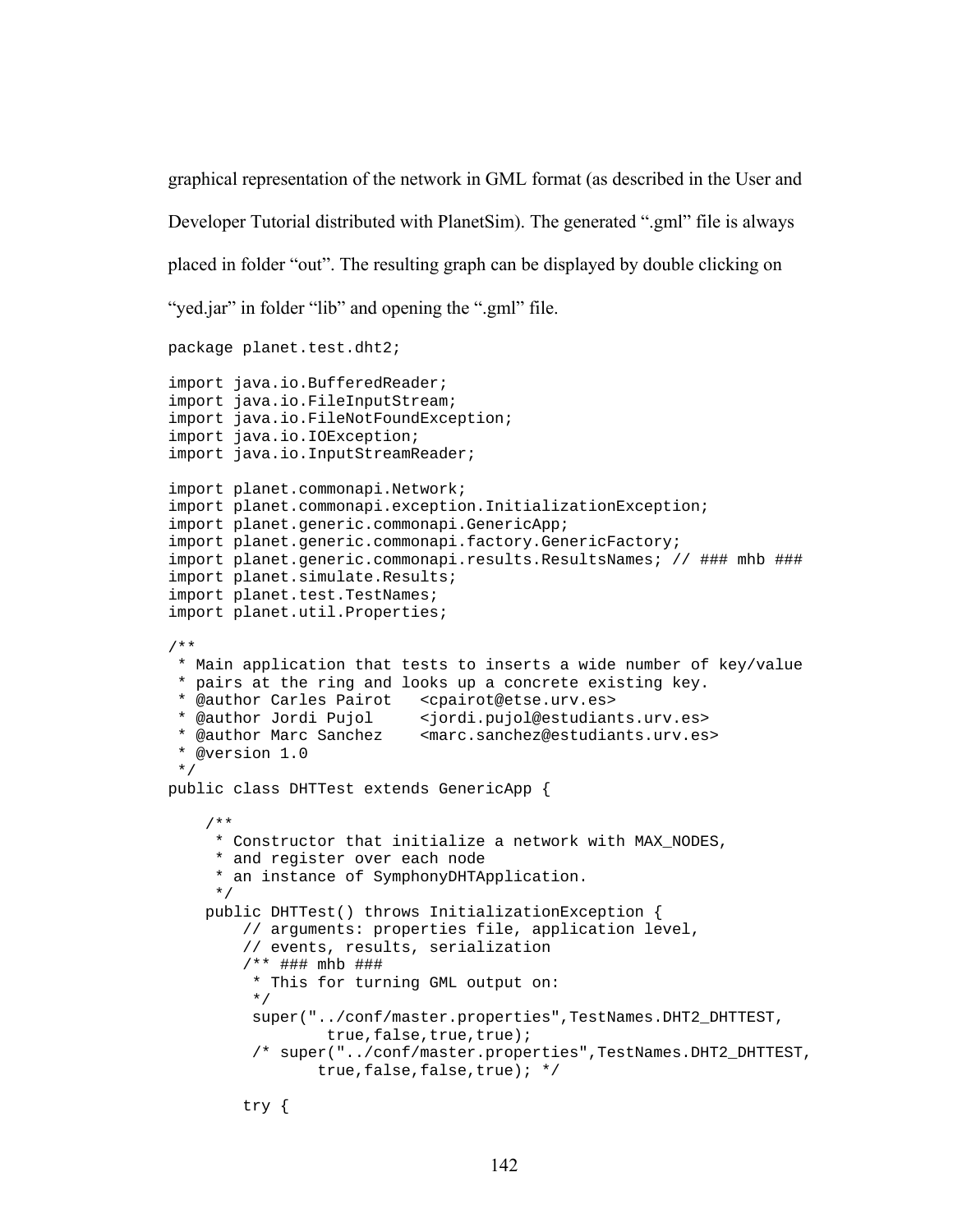```
 System.out.println("Starting creation of " 
                   + Properties.factoriesNetworkSize + " nodes..."); 
            long t1 = System.currentTimeMillis();
             // build network but not is stabilize 
             Network network = GenericFactory.buildNetwork(); 
             // stabilize network 
             int steps = network.stabilize(); 
             // register application 
             network.registerApplicationAll(); 
            long t2 = System.currentTimeMillis();
             System.out.println(Properties.factoriesNetworkSize 
                   + " nodes created OK with [" + steps 
                   + "] steps and [" 
                   + GenericApp.timeElapsedInSeconds(t1,t2) 
                   + "] seconds.\n"); 
             System.out.println("RouteMessages: Created[" 
                   + GenericFactory.getBuiltRouteMessages() 
                   + "], reused[" 
                   + GenericFactory.getReusedRouteMessages() 
                   + "], free[" 
                   + GenericFactory.getFreeRouteMessages() + "]"); 
             network.printNodes(); 
             Results.resetInserts(); 
             /** ### mhb ### 
               * Generate graphical representation of network 
              * in GML format 
              */ 
             GenericFactory.generateResults(ResultsNames.GML, network, 
                      "../out/network.gml", 
                      GenericFactory.buildConstraint(ResultsNames.GML), 
                      true); 
[...] 
}
```
Java class "planet.util.Properties":

Here it is shown how the new configuration parameters FACTORIES\_HOSTNAMES

(for building networks from hostnames in a file, including IPv6 addresses) and

FACTORIES HASHALGORITHM (the hash algorithm to be used in all hashing

operations) are added to PlanetSim as valid input parameters.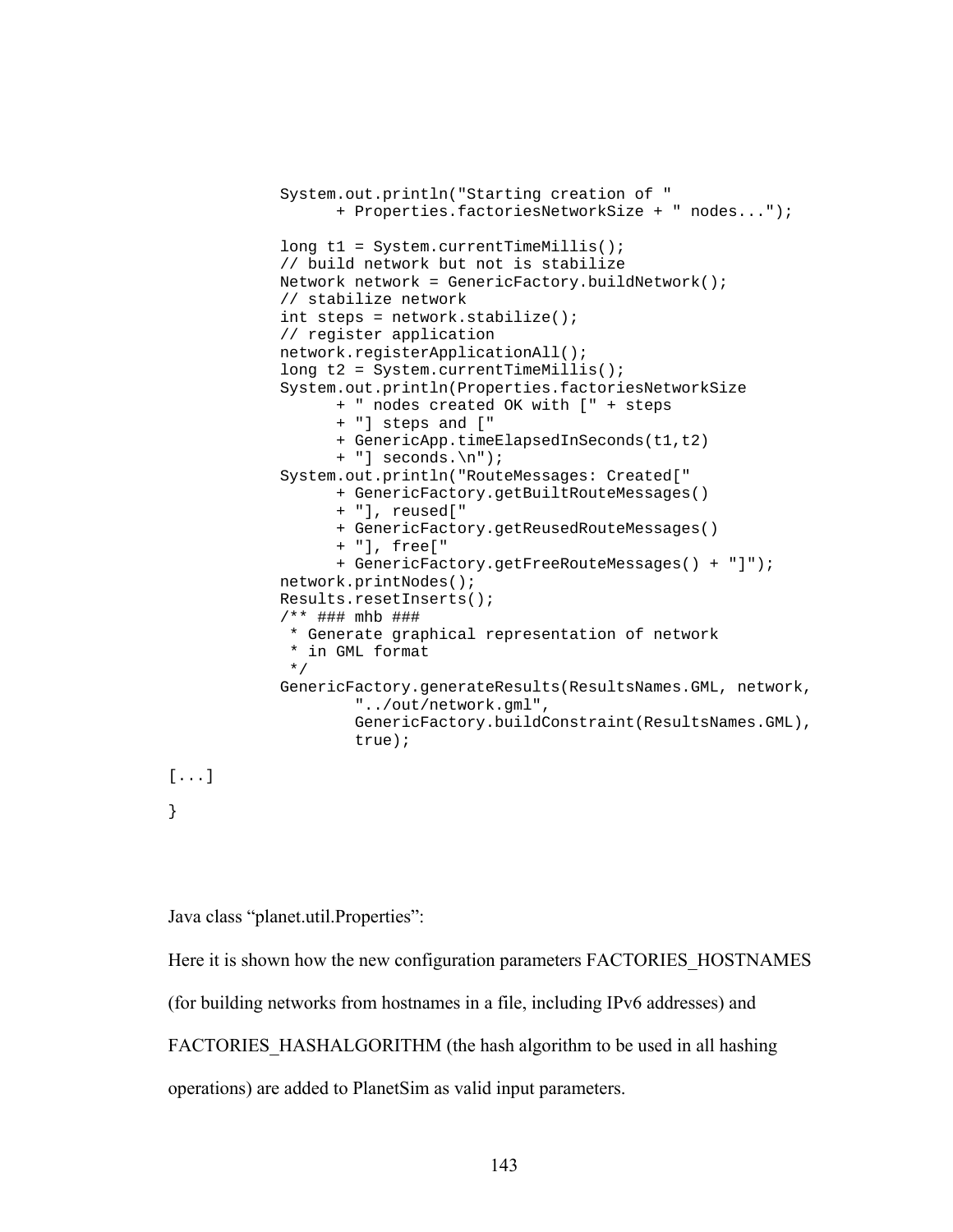```
package planet.util; 
import java.io.FileInputStream; 
import java.io.FileNotFoundException; 
import java.io.IOException; 
import java.util.StringTokenizer; 
import java.util.TreeMap; 
import java.util.Vector; 
import planet.commonapi.exception.InitializationException; 
/** 
  * This class loads all mandatory attributes 
  * of the specified properties file. 
  * The loading process follows these steps: 
[...] 
  * @author <a href="jordi.pujol@estudiants.urv.es">Jordi Pujol</a> 
  * @author <a href="marc.sanchez@urv.net">Marc Sanchez</a> 
  * 30-jun-2005 
  */ 
public class Properties { 
     /* ************* FACTORIES PROPERTIES NAMES ******************/ 
     /* REQUIRED ATTRIBUTES */ 
    /* Factories: */ 
[...] 
     /** 
      * Factories property: Default key specified 
      * in the properties file that 
      * identifies the network topology. 
      */ 
    public static final String FACTORIES_NETWORKTOPOLOGY 
            = "FACTORIES_NETWORKTOPOLOGY"; 
     /** ### mhb ### 
      * Factories property: Default key specified 
      * in the properties file that 
      * identifies the file containing network 
      * hostnames for topology HASHED. 
      */ 
    public static final String FACTORIES_HOSTNAMES 
            = "FACTORIES_HOSTNAMES"; 
     /** ### mhb ### 
      * Factories property: Default key specified 
      * in the properties file that 
      * identifies the hash algorithm to be used for key 
      * and id generation. 
      */ 
    public static final String FACTORIES_HASHALGORITHM
```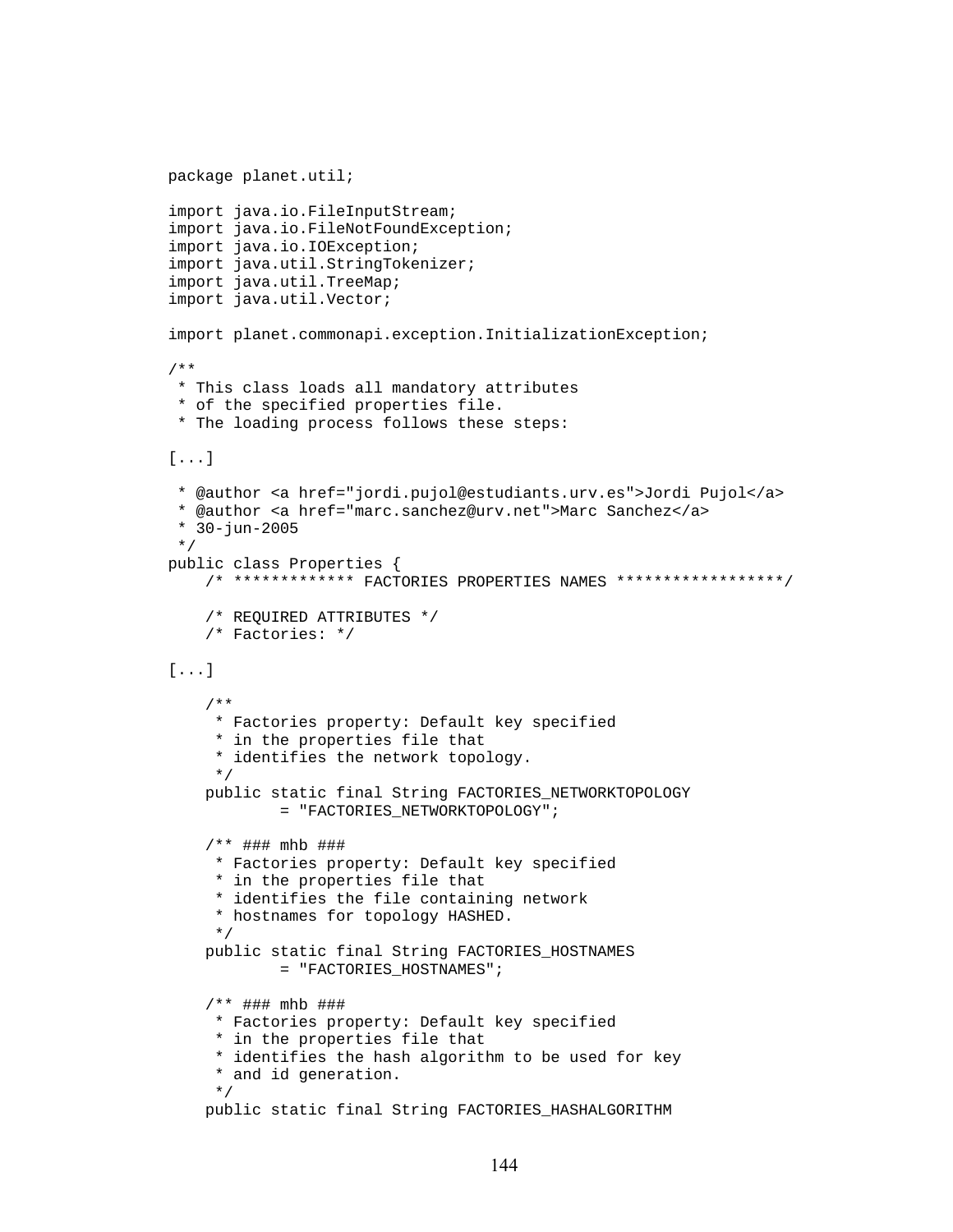```
= "FACTORIES_HASHALGORITHM"; 
     /** 
      * Factories property: Default key specified 
      * in the properties file that 
      * identifies the network size. 
      */ 
    public static final String FACTORIES_NETWORKSIZE 
             = "FACTORIES_NETWORKSIZE"; 
 [...] 
}
```
Java class "planet.util.Utilities":

Here is the core of the addition of Jacksum into PlanetSim, for making available a wide variety of hashing algorithms in PlanetSim. There is test code surrounding the calls to the jonelo.jacksum package to output and check the hashing result in various formats (hexadecimal, decimal, and mapped to the unit perimeter circle, for example). A Jacksum example snippet from the Jacksum Web site (http://www.jonelo.de/java/jacksum/) was adapted. The java.math.BigDecimal class is used to map to the unit circle at full precision (mostly for Symphony testing).

package planet.util; // ### mhb ### import java.security.\*; // ### mhb ### added imports start import java.security.NoSuchAlgorithmException; import java.math.BigInteger; import java.math.BigDecimal; import jonelo.jacksum.\*; import jonelo.jacksum.algorithm.\*; import planet.commonapi.exception.InitializationException; import planet.util.Properties; ### mhb ### added imports end /\*\* \* Offers different utilities. \* @author Jordi Pujol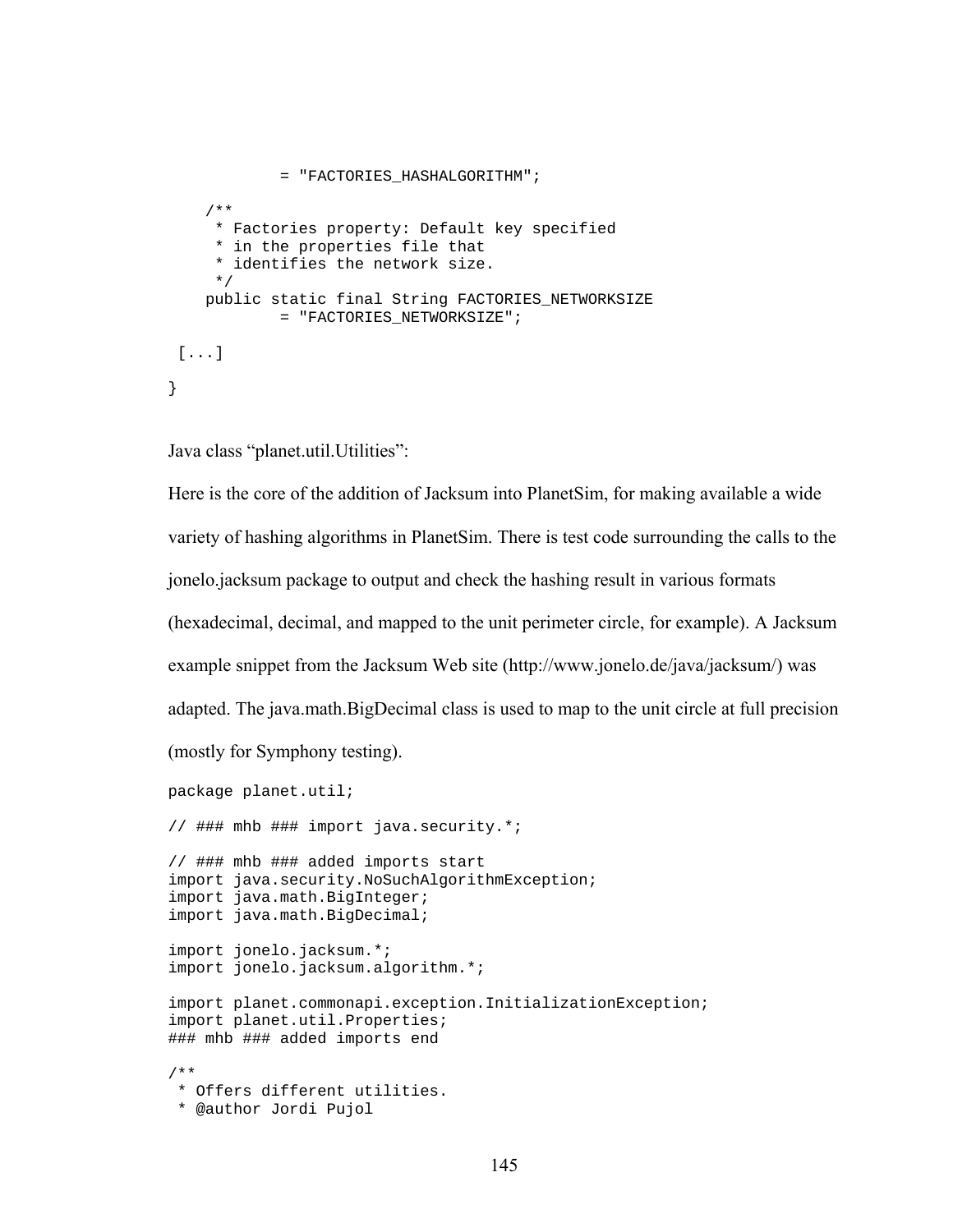```
 * @author Pedro Garcia 
  */ 
public class Utilities { 
[...] 
     /** 
      * Generate a hash code from specified data. 
      * @param data String to obtain its hash code. 
      * @return null if no hash result could be obtained, 
      * or result of hash function in 
      * int array format. 
      */ 
     public static int[] generateIntHash(String data) 
     throws InitializationException { 
         // ### mhb ### MessageDigest md = null; 
         byte[] digest = null; 
          /* ### mhb ### 
         try { 
              md = MessageDigest.getInstance("SHA"); 
              md.update(data.getBytes()); 
              digest = md.digest(); 
          } catch (NoSuchAlgorithmException e) { 
              System.err.println("No SHA support!"); 
          }*/ 
         // ### mhb ### 
         try { 
              digest = generateByteHash(data, 
                   Properties.factoriesHashAlgorithm); 
         } catch (InitializationException e) { 
              throw e; 
         } 
         return toIntArray(digest); 
     } 
     /** 
      * Generate a hash code from specified data. 
      * Hash function is as given in 
      * configuration file ### mhb ###. 
      * @param data String to obtain its hash code. 
      * @return null if no hash result could be obtained, 
      * or result of hash function 
      * in byte array format. 
      */ 
     public static byte[] generateByteHash(String data) 
     throws InitializationException { 
        1/ ### mhb ### MessageDigest md = null;
        byte[] digest = null;
         /* ### mhb ### 
          try { 
              md = MessageDigest.getInstance("SHA");
```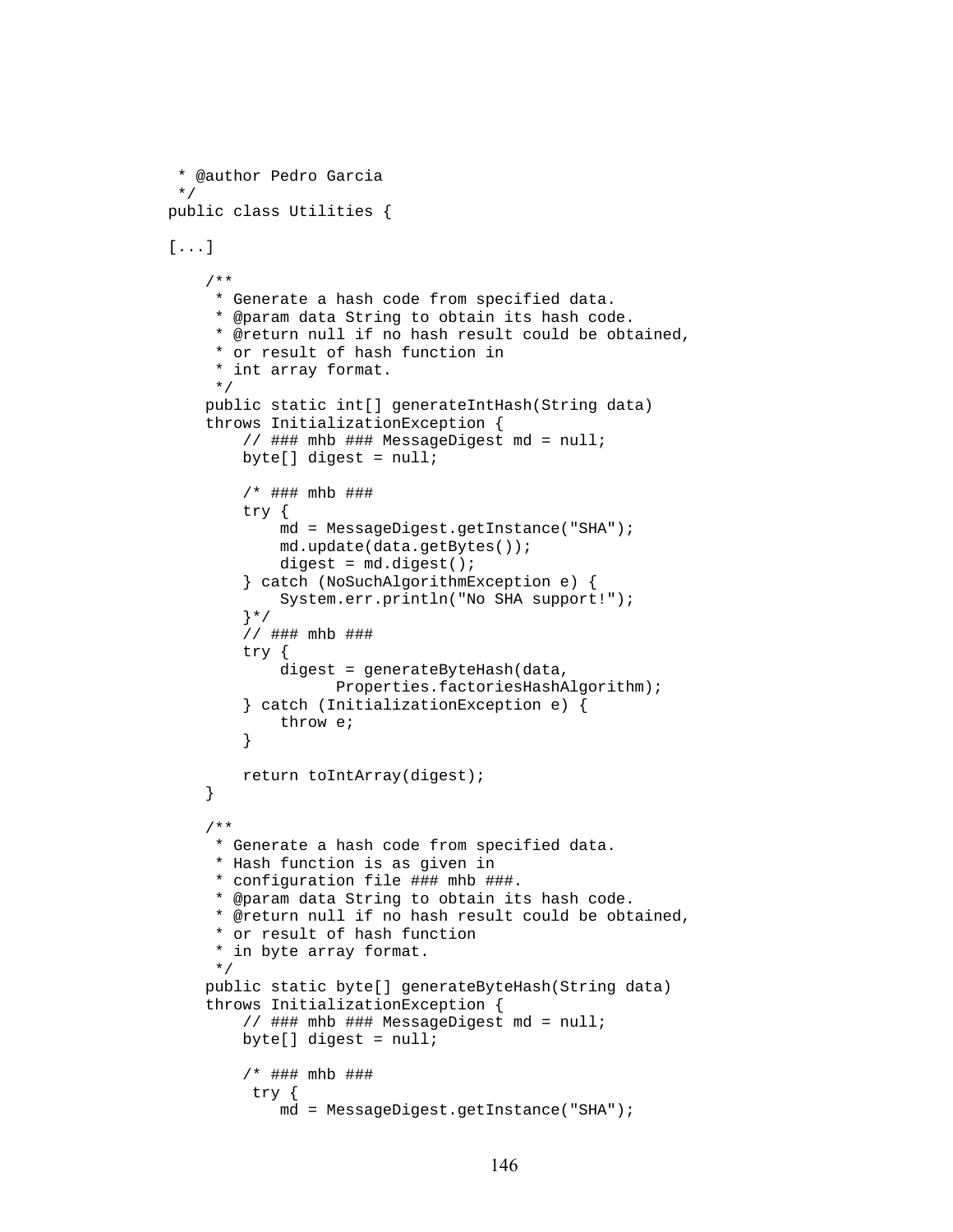```
 md.update(data.getBytes()); 
            digest = md.digest();
         } catch (NoSuchAlgorithmException e) { 
             System.err.println("No SHA support!"); 
         } */ 
         // ### mhb ### 
         try { 
             digest = generateByteHash(data, 
                  Properties.factoriesHashAlgorithm); 
         } catch (InitializationException e) { 
             throw e; 
 } 
         return digest; 
     } 
     /** ### mhb ### 
      * Generate a hash code from specified data, using the specified 
      * hash algorithm. 
      * Uses Jacksum <http://www.jonelo.de/java/jacksum/> to perform 
      * hashing. Jacksum uses Java's MessageDigest when possible, but 
      * has implementations of additional algorithms. For example, 
      * Sun Java 1.5 does not support SHA-224, but with this extension 
      * SHA-224 is available. See Jacksum documentation for all 
      * algorithms available. 
 * 
     * @param material String for which to obtain its hash code. 
      * @param algorithm String indicating the desired hash algorithm. 
      * @return null if no hash result could be obtained, or result of 
      * hash function in byte array format. 
      */ 
   public static byte[] generateByteHash(String material, 
   String algorithm) 
    throws InitializationException { 
        byte[] digest = null;
         AbstractChecksum checksum = null; 
         try { 
             System.out.println( 
                     "### mhb Utilities.generateByteHash ### "
                     + "Input: " + material + ", " + algorithm); 
             // Select an algorithm 
             checksum = 
                  JacksumAPI.getChecksumInstance( 
                         algorithm.toLowerCase()); 
             // On some systems you get a better 
            // performance for particular 
             // algorithms if you select an alternate algorithm 
             // (see also Jacksum option -A) 
             // checksum = JacksumAPI.getChecksumInstance( 
            // algorithm, true); 
             checksum.update(material.getBytes()); 
             digest = checksum.getByteArray(); 
         } catch (NoSuchAlgorithmException e) {
```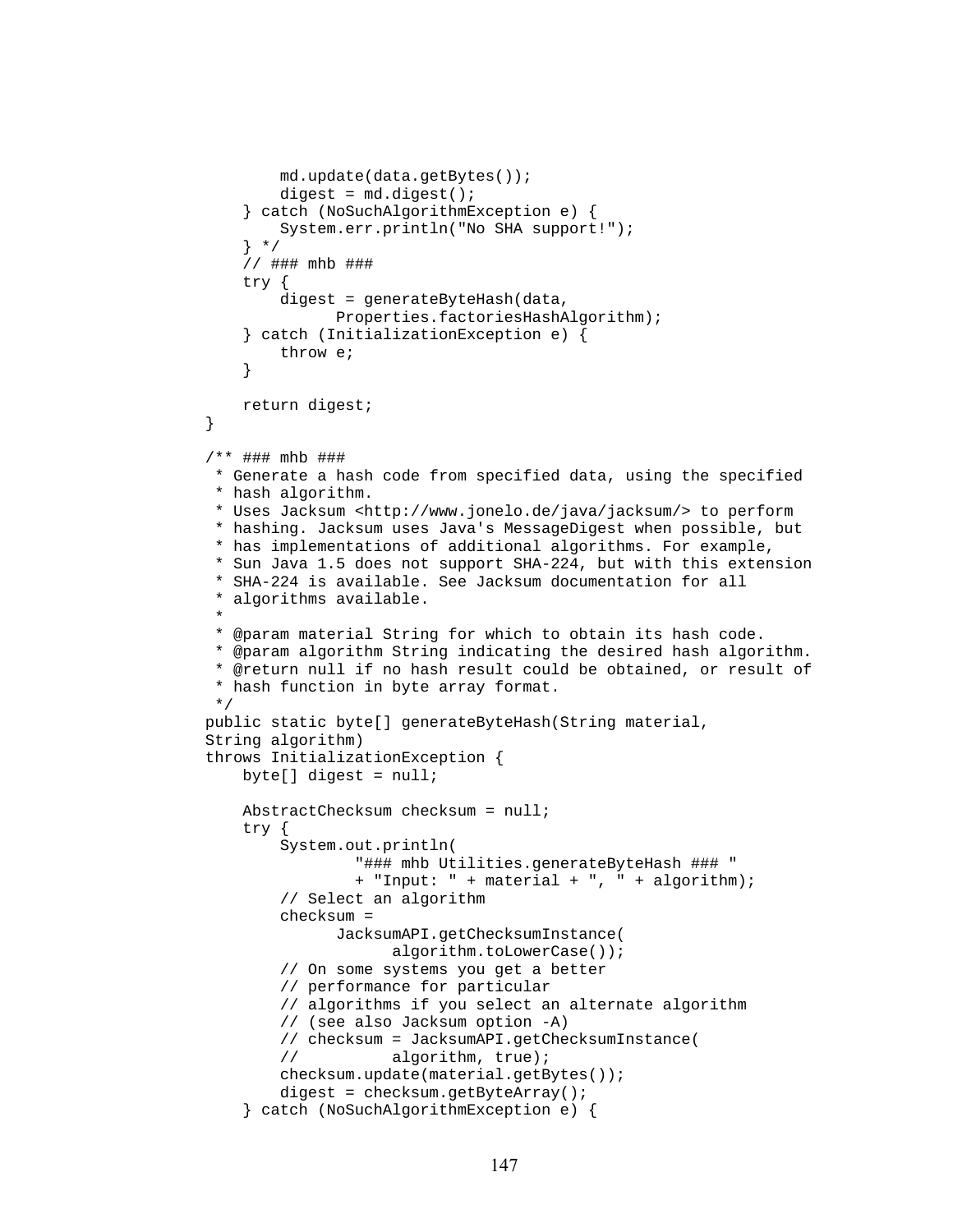```
 // Algorithm doesn't exist 
             System.out.println( 
                      "### mhb Utilities.generateByteHash ### " 
                      + "No such algorithm exception..."); 
             throw new InitializationException( 
                   "Algorithm not supported!", e); 
 } 
         int digestLengthBits = 8*digest.length; 
         System.out.println("### mhb Utilities.generateByteHash ### " 
                 + "Digest length: " + digestLengthBits + " bits"); 
         String digestHex = Utilities.byteToHex(digest); 
         System.out.println("### mhb Utilities.generateByteHash ### " 
                 + "Digest (hex): " + digestHex); 
        BigInteger digestDec = new BigInteger(digestHex , 16);
         System.out.println("### mhb Utilities.generateByteHash ### " 
                 + "Digest (dec): " + digestDec); 
         // For Chord, PlanetSim interprets the digest 
         // backwards in blocks of 32 bits = 8 hex digits, so do this: 
         String digestReverseHex32Bits = 
                 Utilities.reverseHex32Bits(digestHex); 
         System.out.println("### mhb Utilities.generateByteHash ### " 
                 + "Digest (hex in 32-bit reverse): " 
                  + digestReverseHex32Bits); 
         BigInteger digestDecFromReverseHex = 
                 new BigInteger(digestReverseHex32Bits ,16); 
         System.out.println( 
                  "### mhb Utilities.generateByteHash ### " 
                 + "Digest (dec from hex in 32-bit reverse): " 
                  + digestDecFromReverseHex); 
         // In Symphony, all IDs are on a unit circle with values 0...1, 
         // so calculate and output this ID value from the digest 
         // for double checking (at full precision if desired), by 
         // dividing the hash value by 2^H where H is the length of 
         // the hash (for example, H = 512 for SHA-512). 
         BigDecimal digestDecUnitCircle = new BigDecimal(digestDec); 
         BigInteger digestDenumerator = new BigInteger("2"); 
         digestDenumerator = digestDenumerator.pow(digestLengthBits); 
         digestDecUnitCircle = digestDecUnitCircle.divide( 
                 new BigDecimal( 
                 digestDenumerator), 600, 
                 BigDecimal.ROUND_HALF_UP); // Second arg 
         // determines number of digits; 600 digits will give 
         // full precision for 512-bit hash. 
         System.out.println("### mhb Utilities.generateByteHash ### " 
                 + "Digest (dec on unit circle): " 
                 + digestDecUnitCircle); 
         return digest; 
     } 
[...] 
     /** ### mhb ### 
      * Converts array of bytes into string of hex.
```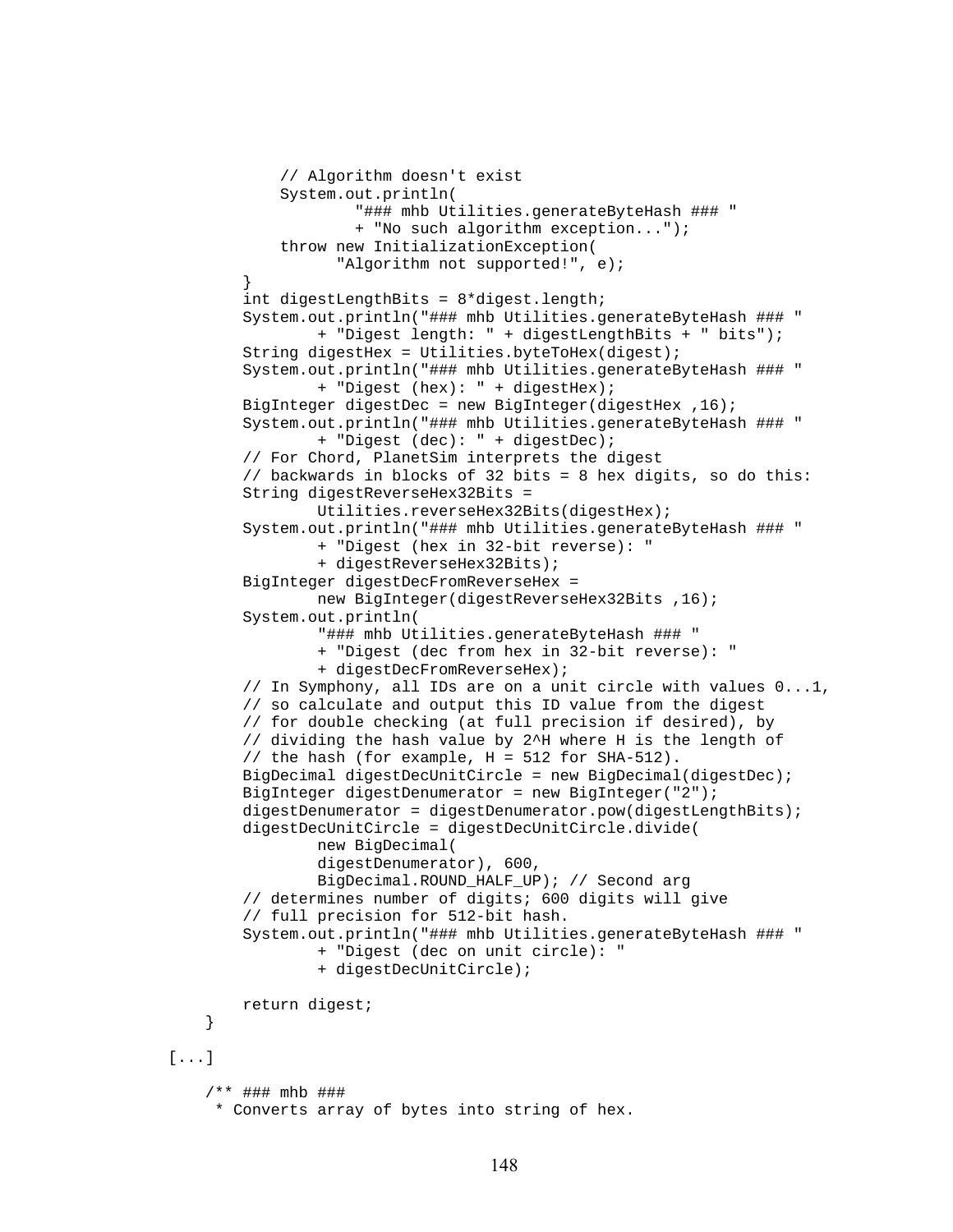```
 * This method is similar to 
      * "byteArrayToHexStr(byte[])" in Listing 24 of 
      * "Java Programming, Note #729: Message Digests 101 using Java" 
      * by R. G. Baldwin (2005) available on-line. 
 * 
      * @param byteArray The array of bytes 
      * @return The string of hex 
      */ 
    public static String byteToHex(byte[] byteArray) { 
         String hexString = ""; 
         String tmpString = ""; 
        for( int i=0; i<br/>byteArray.length; i++ ){
             tmpString = java.lang.Integer.toHexString(byteArray[i] 
                 & 0XFF); 
             if( tmpString.length()==1 ) 
                 hexString += "0" + tmpString; 
             else 
                 hexString += tmpString; 
 } 
         return hexString.toUpperCase(); 
     } 
     /** ### mhb ### 
      * Reverse string (of hex digits) in blocks of 8 characters 
     * (8 hex digits = 32 \text{ bits})
      * @param in The string to be reversed 
     * @return The reversed string 
     */ 
    public static String reverseHex32Bits(String in) { 
        String out = " ";
        if( in.length()88 != 0){
             throw new Error("String length not divisible by 8."); 
 } 
        for(int i=0; i<in.length()/8; i++){
            out += in.substring( in.length()-8*i-8, in.length()-8*i);
 } 
         return out; 
     }
```
Configuration file "master.properties":

}

It is here where the choice "Chord" or "Symphony" is made by the user. Just one line needs to be changed before running the simulator to pick one of the two protocols. To run the simulator, see below for the description of the corresponding Windows batch file.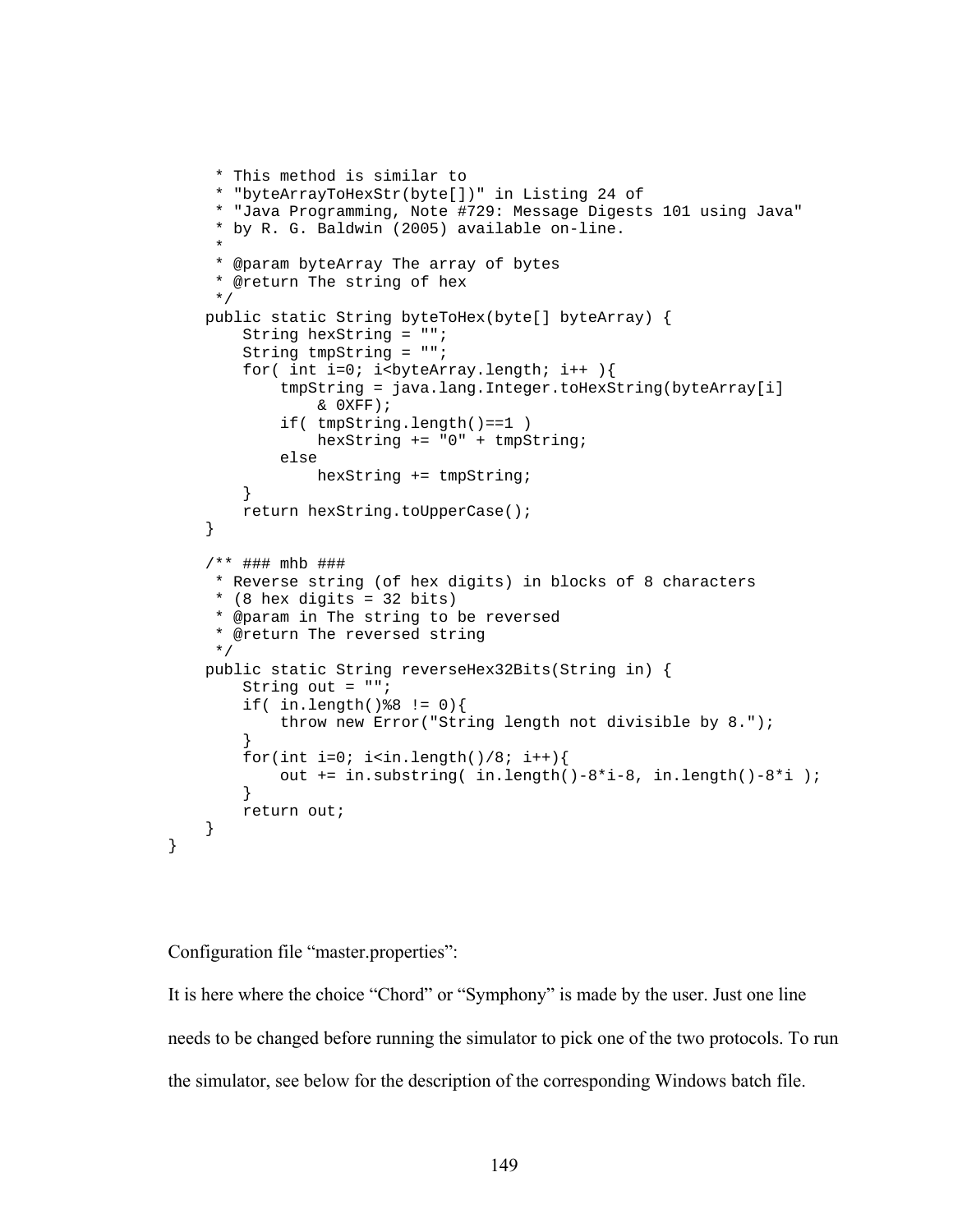```
################################################################# 
# Main configuration file: 
# 
# ----------------------------- 
# 
[...] 
# 
# Made by: 
# 
# Jordi Pujol Ahullo (jordi.pujol@estudiants.urv.es) 
# 
# Under: 
# 
# Planet Project: http://ants.etse.urv.es/planet 
# 
# PlanetSim: htpp://ants.etse.urv.es/planetsim 
# 
################################################################# 
[...] 
################################################################# 
DHT2_DHTTEST = ../conf/chord_dht2.properties 
### mhb ### DHT2_DHTTEST = ../conf/symphony_dht2.properties 
[...]
```
Configuration file "chord\_dht2.properties":

In this file, parameters for Chord simulations are specified.

```
################################################################# 
# Chord configuration file: 
# 
# ----------------------------- 
# 
[...] 
# 
# Made by: 
# 
# Jordi Pujol Ahullo (jordi.pujol@estudiants.urv.es) 
# 
# Under: 
# 
# Planet Project: http://ants.etse.urv.es/planet 
# 
# PlanetSim: htpp://ants.etse.urv.es/planetsim 
# 
#################################################################
```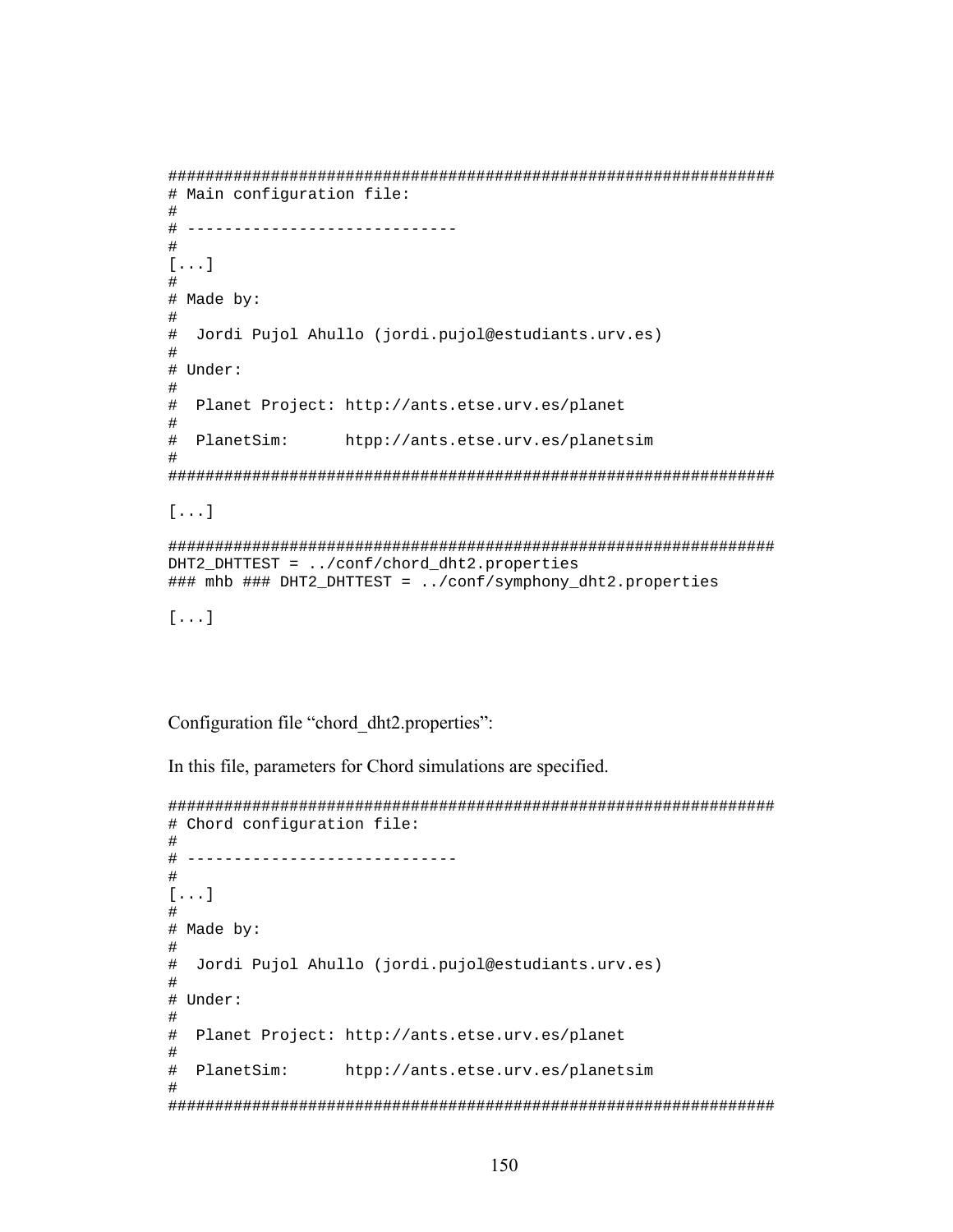```
################################################################# 
# FACTORIES PART 
# 
################################################################# 
########## MANDATORY ATTRIBUTES 
[...] 
# The default network topology. 
# Default possible values: RANDOM, CIRCULAR, 
# HASHED ### mhb ###, and SERIALIZED 
FACTORIES_NETWORKTOPOLOGY = HASHED 
### mhb ### FACTORIES NETWORKTOPOLOGY = CIRCULAR
### mhb ### FACTORIES_NETWORKTOPOLOGY = RANDOM 
### mhb ### 
# The default filename for hostnames to be read 
# for network topology HASHED 
FACTORIES_HOSTNAMES = data/Hostnames.txt 
### mhb ### 
# The default hashing algorithm for keys and node IDs 
# Possible values are: 
# SHA (defaults to SHA-1), SHA-1, SHA-224, SHA-256, 
# SHA-384, SHA-512, 
# MD2, MD5 plus many others (see Jacksum documentation) 
# SHA-224 is not supported by Sun Java 1.5 but provided 
# by Jacksum since Jacksum 1.6.1 <http://www.jonelo.de/java/jacksum/> 
### mhb ### FACTORIES HASHALGORITHM = SHA-1
FACTORIES_HASHALGORITHM = SHA-512 
# The default initial network size 
### mhb ### FACTORIES NETWORKSIZE = 1000
FACTORIES_NETWORKSIZE = 100 
[...] 
################################################################# 
# CHORD SPECIFIC PART 
# 
################################################################# 
########## MANDATORY ATTRIBUTES 
[...] 
# The default number of bits for ChordIds 
CHORD_BITS_PER_KEY = 32 
### mhb ### CHORD_BITS_PER_KEY = 512 
[...]
```

```
151
```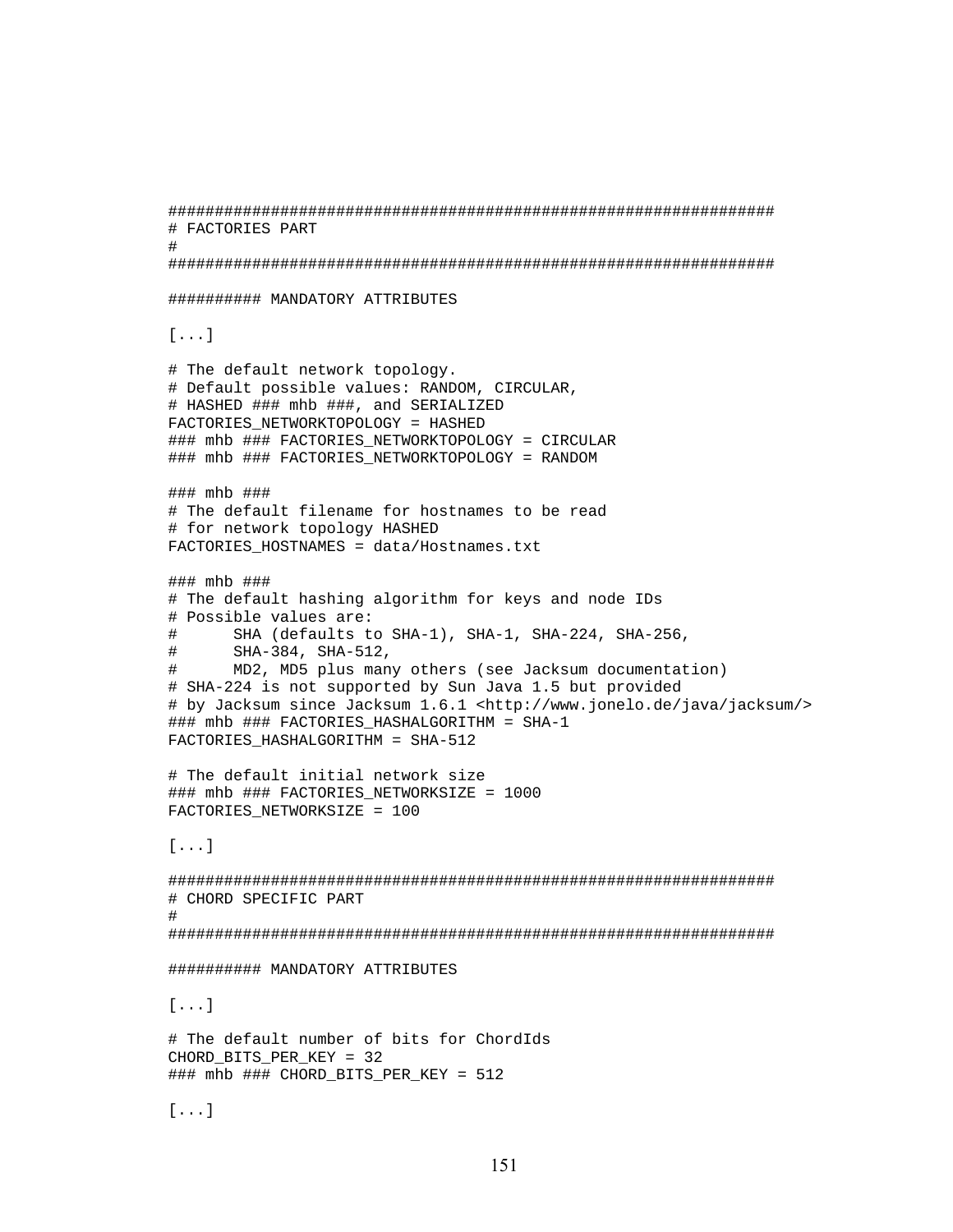Configuration file "symphony\_dht2.properties":

Here the user specifies parameters for Symphony simulation runs.

```
################################################################# 
# Symphony configuration file: 
# 
# ----------------------------- 
# 
[...] 
# 
# Made by: 
# 
# Jordi Pujol Ahullo (jordi.pujol@estudiants.urv.es) 
# 
# Under: 
# 
# Planet Project: http://ants.etse.urv.es/planet 
# 
# PlanetSim: htpp://ants.etse.urv.es/planetsim 
# 
################################################################# 
################################################################# 
# FACTORIES PART 
# 
################################################################# 
########## MANDATORY ATTRIBUTES 
[...] 
# The default network topology. 
# Default possible values: 
# RANDOM |CIRCULAR | HASHED ### mhb ### | SERIALIZED 
FACTORIES_NETWORKTOPOLOGY = HASHED 
### mhb ### FACTORIES NETWORKTOPOLOGY = CIRCULAR
### mhb ### FACTORIES_NETWORKTOPOLOGY = RANDOM 
### mhb ### 
# The default filename for hostnames to be read 
# for network topology HASHED 
FACTORIES HOSTNAMES = data/Hostnames.txt
### mhb ### 
# The default hashing algorithm for keys and node IDs 
# Possible values are: 
# SHA (defaults to SHA-1), SHA-1, 
# SHA-224, SHA-256, SHA-384, SHA-512, 
# MD2, MD5 plus many others (see Jacksum documentation) 
# SHA-224 is not supported by Sun Java 1.5 but provided 
# by Jacksum since Jacksum 1.6.1 <http://www.jonelo.de/java/jacksum/> 
### mhb ### FACTORIES_HASHALGORITHM = SHA-1
```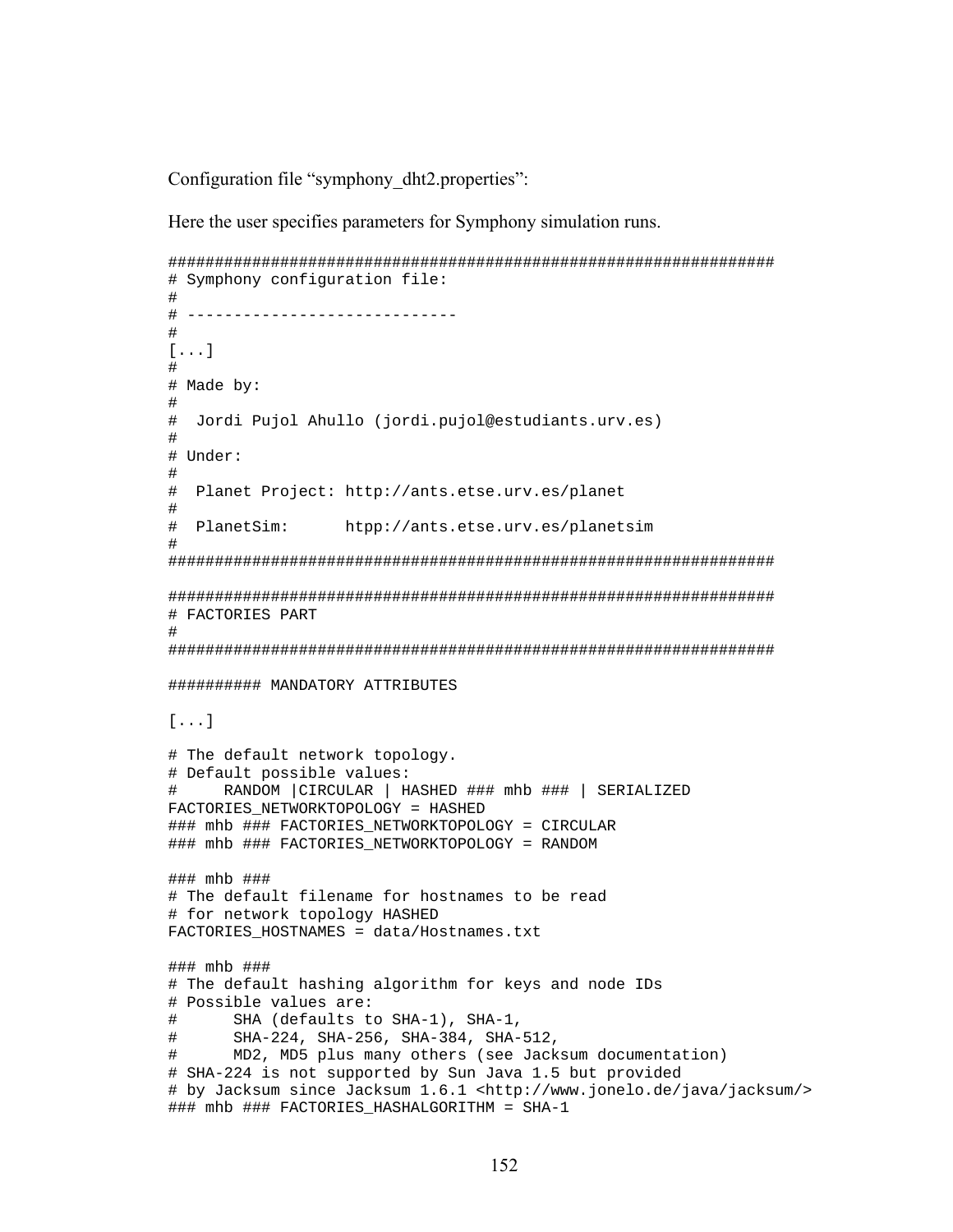```
FACTORIES_HASHALGORITHM = SHA-224 
# The default initial network size 
FACTORIES_NETWORKSIZE = 1000 
### mhb ### FACTORIES NETWORKSIZE = 8000
[...] 
################################################################# 
# SYMPHONY SPECIFIC PART 
# 
################################################################# 
########## MANDATORY ATTRIBUTES 
# The default number of long distance connections 
# Default value: 2 
### mhb ### SYMPHONY MAX LONG DISTANCE = 16
SYMPHONY MAX LONG DISTANCE = 2
[...] 
################################################################# 
# RESULTS PART 
# 
################################################################# 
[...] 
########## OPTIONAL ATTRIBUTES: Test dependant 
[...] 
# The default ResultsGenerator class 
### mhb ### RESULTS GENERATOR =
planet.generic.commonapi.results.ResultsGMLGenerator, \ 
### mhb ### planet.generic.commonapi.results.ResultsPajekGenerator 
RESULTS_GENERATOR = planet.symphony.results.ResultsGMLGenerator, \ 
       planet.generic.commonapi.results.ResultsPajekGenerator 
[...] 
################################################################# 
# GML SPECIFIC RESULTS PART 
# 
################################################################# 
########## OPTIONAL ATTRIBUTES: Test dependant 
# The default width of the virtual bounding box 
RESULTS_PROPERTIES_GML_WIDTH = 5.0f 
### mhb ### RESULTS_PROPERTIES_GML_WIDTH = 20.0f
```

```
# The default height of the virtual bounding box
```